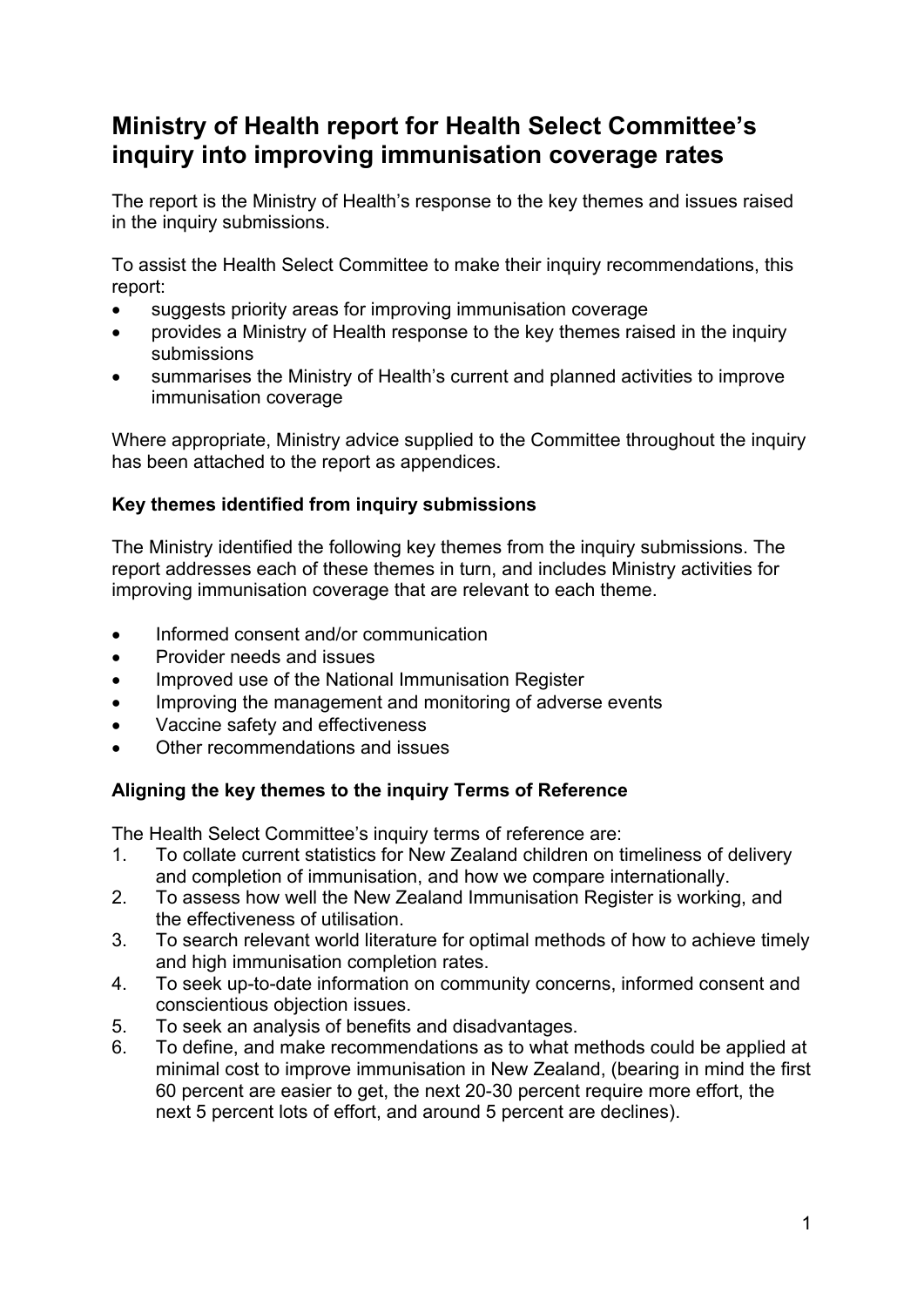This report is formatted to follow the key themes and issues arising in the submissions (and described above). However, the following table matches the first five Terms of Reference with the relevant sections in this report.

|                                                 | <b>Relevant</b>   | Page      |
|-------------------------------------------------|-------------------|-----------|
|                                                 | <b>Section</b>    | number(s) |
| <b>Term of Reference</b>                        | number(s)         |           |
| 1. New Zealand immunisation coverage statistics | <b>Appendix 2</b> | 55-66     |
|                                                 | Section 4         | $23 - 25$ |
| 2. National Immunisation Register               | Appendix 3        | 67-69     |
|                                                 | Section 3.1.1.1   | 15        |
| 3. Methods to achieve timely and high           | Section 7.3       | 45-46     |
| immunisation rates                              | Section 7.5       | 46-47     |
|                                                 | Appendix 8        | 97-102    |
|                                                 | Section 2         | $8 - 13$  |
| 4. Community concerns, informed consent and     | Section 5         | $26 - 29$ |
| conscientious objection issues                  | Section 6         | $30 - 43$ |
|                                                 | Appendix 6        | 89-96     |
|                                                 | Section 1         | 6         |
|                                                 | Section 2.1.1     | $8-9$     |
|                                                 | Section 2.1.4     | $10 - 11$ |
| 5. Benefits and disadvantages                   | Section 6         | $30 - 43$ |
|                                                 | Appendix 4        | 70-74     |
|                                                 | Appendix 5        | 75-88     |
|                                                 | Appendix 6        | 89-96     |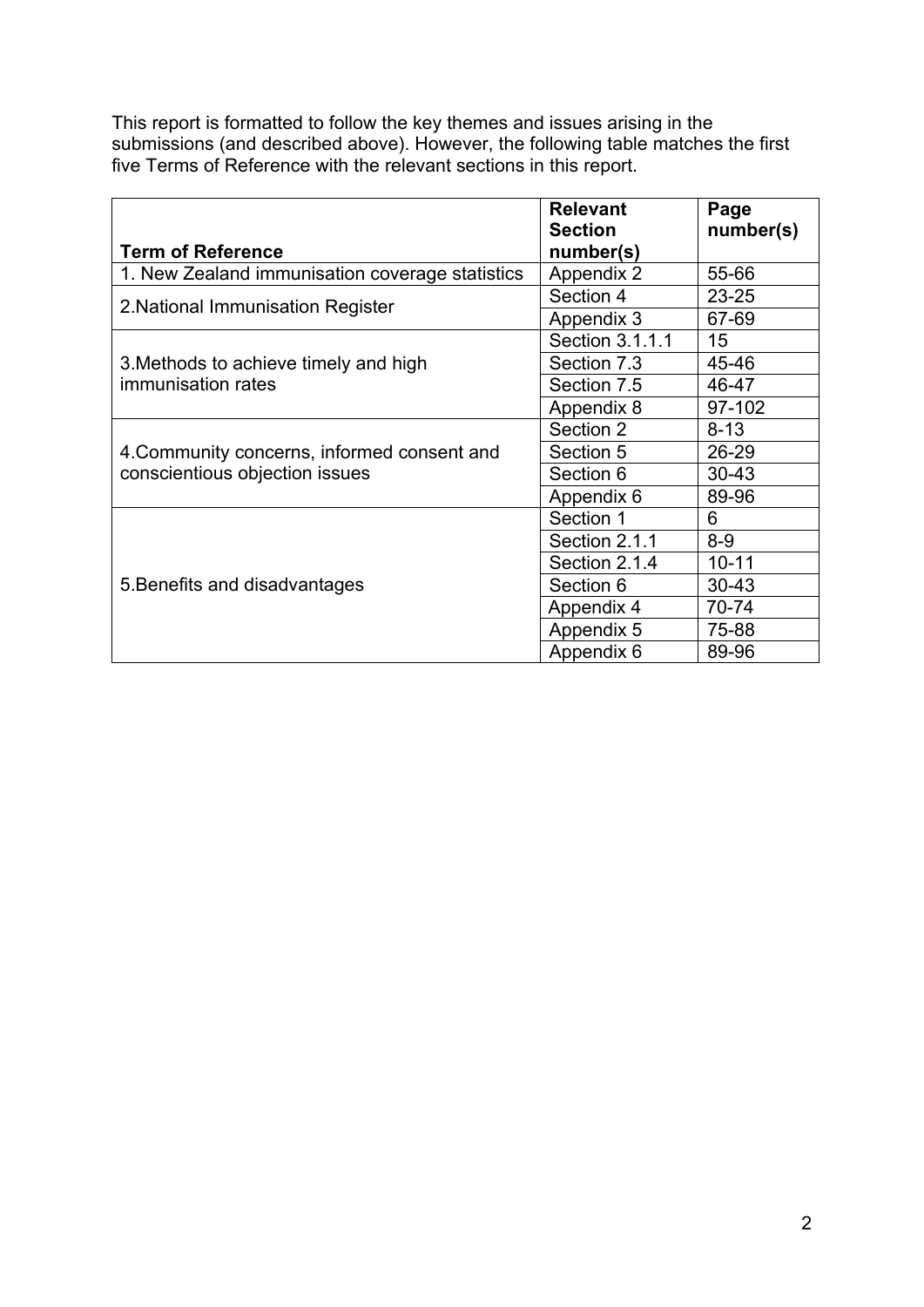# **Table of Contents**

| 1.1            |                                                                                   |  |
|----------------|-----------------------------------------------------------------------------------|--|
| $\overline{2}$ |                                                                                   |  |
| 2.1            |                                                                                   |  |
| 2.2            |                                                                                   |  |
| 2.3            |                                                                                   |  |
| 3 <sup>7</sup> |                                                                                   |  |
| 3.1            |                                                                                   |  |
| 3.2            |                                                                                   |  |
| 3.3            |                                                                                   |  |
| $4 \quad$      |                                                                                   |  |
| 4.1            |                                                                                   |  |
| 4.2            |                                                                                   |  |
| 4.3            |                                                                                   |  |
| 5              | Improving the management and monitoring of adverse events following               |  |
|                |                                                                                   |  |
| 5.1            |                                                                                   |  |
| 5.2            |                                                                                   |  |
| 5.3            |                                                                                   |  |
| 6              |                                                                                   |  |
| 6.1            |                                                                                   |  |
| 6.2            |                                                                                   |  |
| 6.3            |                                                                                   |  |
| 6.4            |                                                                                   |  |
| $\overline{7}$ |                                                                                   |  |
| 7.1            | Work to close the gap between Māori and NZ coverage; take a Whānau                |  |
|                |                                                                                   |  |
|                |                                                                                   |  |
| 7.2            |                                                                                   |  |
| 7.3            |                                                                                   |  |
| 7.4            | Government and Ministry leadership and action is required to achieve the          |  |
|                |                                                                                   |  |
| 7.5            |                                                                                   |  |
| 7.6            | Some submissions contained DHB strategies and plans for improving local           |  |
|                |                                                                                   |  |
| 7.7            | To protect the very young, immunisation timeliness should also be a focus,        |  |
|                |                                                                                   |  |
| 7.8            |                                                                                   |  |
| 7.9            |                                                                                   |  |
| 7.10           |                                                                                   |  |
|                |                                                                                   |  |
|                |                                                                                   |  |
|                |                                                                                   |  |
|                | Appendix 3 - The National Immunisation Register (NIR) - background information 67 |  |
|                |                                                                                   |  |
|                | Appendix 5 - New Zealand's vaccine adverse event monitoring system and vaccine    |  |
|                |                                                                                   |  |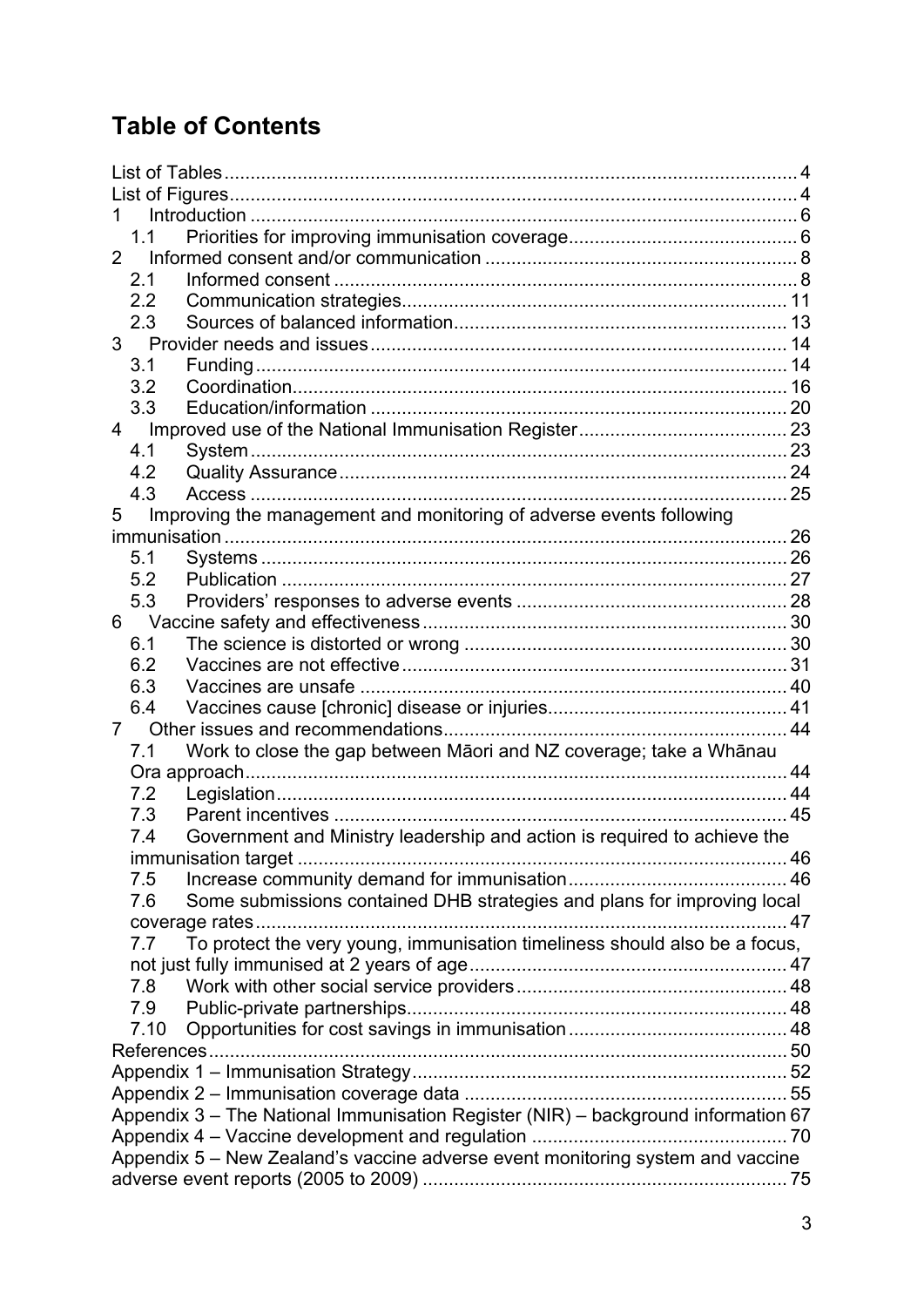| Appendix 6 – Immunisation concerns – refuting links to chronic diseases or    |  |
|-------------------------------------------------------------------------------|--|
| Appendix 7 – The process for reviewing and changing the National Immunisation |  |
| Appendix 8 - Immunise Australia: Seven Point Plan and similar New Zealand     |  |

# <span id="page-3-0"></span>**List of Tables**

| Table 1: Overview of Child Health Services                                             | 19 |
|----------------------------------------------------------------------------------------|----|
|                                                                                        | 32 |
| Table 3: Rubella disease and rubella vaccine risks.                                    | 34 |
|                                                                                        | 36 |
|                                                                                        | 38 |
|                                                                                        |    |
|                                                                                        |    |
| Table 8: Task force on Community Preventives Services - recommended                    |    |
|                                                                                        | 47 |
| Table 9: Audience Segments                                                             |    |
|                                                                                        |    |
| Table 11: Immunisation coverage by DHB and prioritised ethnicity for 2 year old        |    |
| children.                                                                              | 60 |
| Table 12: Immunisation coverage by DHB and level of deprivation for 2 year old         |    |
| children                                                                               | 61 |
| Table 13: WHO/UNICEF immunisation coverage estimates by specific vaccine for           |    |
| OECD countries (2008)                                                                  | 66 |
| Table 14: Predicted numbers of coincident, temporally associated events after a        |    |
| single does of a hypothetical vaccine, based upon background incidence rates 80        |    |
| Table 15: Overview of reports of events following immunisation reported to the         |    |
| Centre for Adverse Reactions Monitoring between 2005 and 2009 for scheduled            |    |
| vaccines                                                                               | 81 |
| Table 16: Overview of reports classified as serious irrespective of association to the |    |
|                                                                                        | 83 |

# <span id="page-3-1"></span>**List of Figures**

| Figure 1: Hospital discharges from measles 1970-2004, and laboratory confirmed       |  |
|--------------------------------------------------------------------------------------|--|
|                                                                                      |  |
| Figure 2: Notifications of congenital rubella, 1970-2009, and laboratory confirmed   |  |
|                                                                                      |  |
| Figure 3: Pertussis notifications and vaccine coverage, England and Wales, 1940-     |  |
|                                                                                      |  |
| Figure 4: Annual pertussis hospital discharge rate per decade per 100,000 person     |  |
|                                                                                      |  |
|                                                                                      |  |
|                                                                                      |  |
|                                                                                      |  |
| Figure 8: Immunisation coverage for 2 year old children by ethnicity (1991-2010). 55 |  |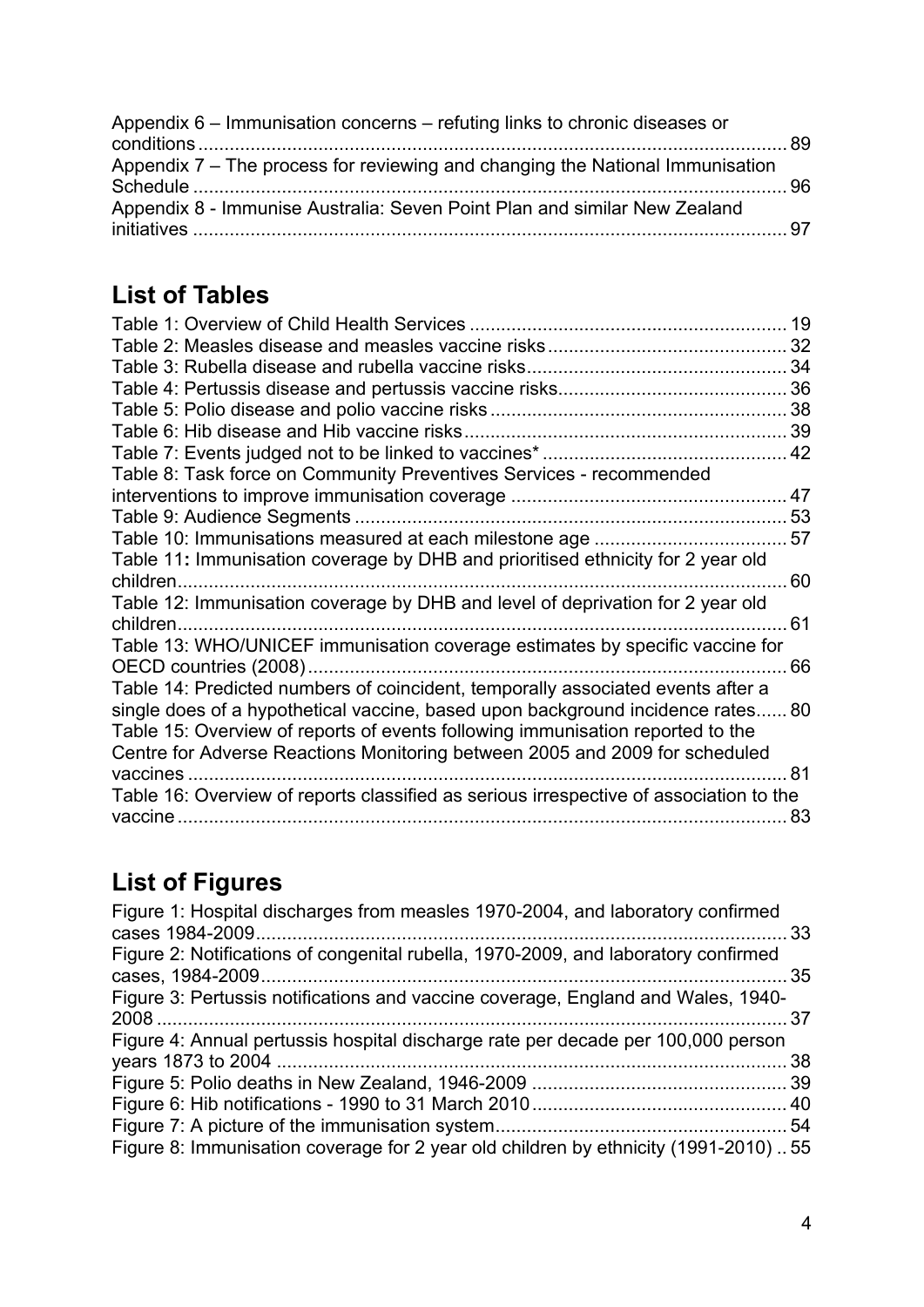| Figure 9: National immunisation coverage for 2 year old children by ethnicity - June<br>2007-June 2010 | 56 |
|--------------------------------------------------------------------------------------------------------|----|
| Figure 10: National immunisation coverage for 2 year old children by level of                          |    |
| deprivation - June 2007-June 2010                                                                      | 56 |
| Figure 11: National immunisation coverage by milestone age - December 2005 to                          |    |
|                                                                                                        | 57 |
| Figure 12: Immunisation coverage by milestone age - fully immunised, not fully                         |    |
| immunised, opt off and declined                                                                        | 58 |
| Figure 13: Immunisation coverage by DHB for 2 year old children 59                                     |    |
| Figure 14: National immunisation coverage at 2 years of age - fully immunised, not                     |    |
|                                                                                                        | 62 |
| Figure 15: Numbers of 2 year old children not fully immunised - by ethnicity and                       |    |
| deprivation index.                                                                                     | 63 |
| Figure 16: Numbers of 2 year old children not fully immunised by DHB                                   | 63 |
| Figure 17: Number of declines by ethnicity and deprivation index                                       | 64 |
| Figure 18: Opt off rate by DHB                                                                         | 65 |
|                                                                                                        |    |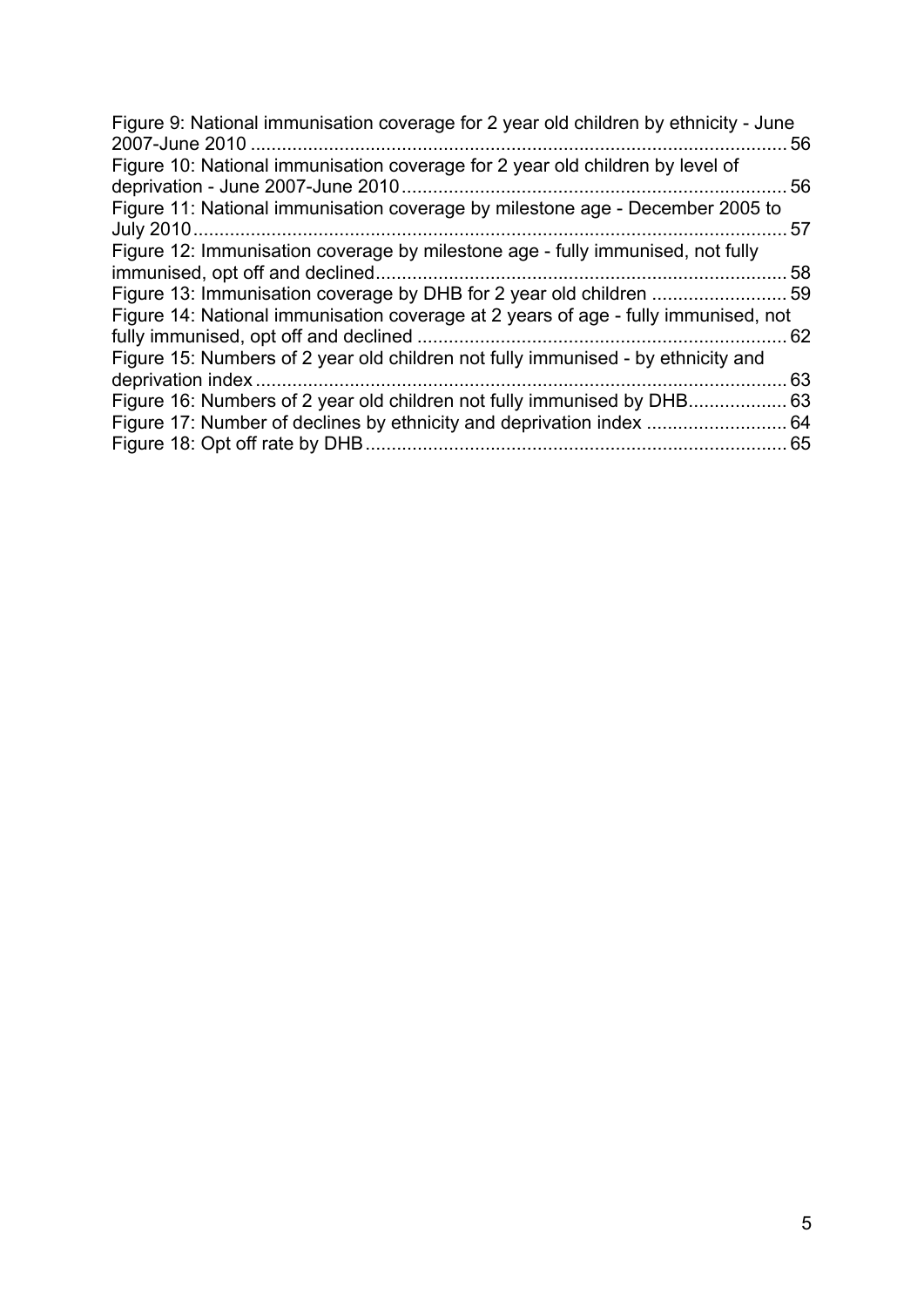# <span id="page-5-0"></span>**1 Introduction**

The immunisation target of 95% of 2-year olds fully immunised by July 2012 is based on the coverage needed across the country to prevent outbreaks of measles, the most infectious of the vaccine-preventable diseases. This target was first adopted in 1995 to be achieved by 2000. Since 1992 the percentage of fully immunised 2-year olds has risen from less than 60% to 87% today (see Appendix 2). About 5% of parents currently oppose immunisation, so achieving 95% coverage means immunising everyone else, while working to improve public confidence.

The Ministry of Health's current focus is to achieve the Immunisation Health Target of 95% of two-year-old children fully immunised by 2012. Once this is achieved, the Ministry may focus on improving immunisation coverage rates in other age groups, such as the 4- and 11- year immunisations, as well as immunisation timeliness (e.g. at 6, 12 and 18 months of age). Further analysis is required to determine optimum immunisation coverage levels for these age groups; levels would depend upon disease risk, population and personal benefits and risks and the current immunisation schedule.

# <span id="page-5-1"></span>**1.1 Priorities for improving immunisation coverage**

The Ministry believes that the elements are in place to achieve the target of 95% of children fully immunised by 2012, but that certain aspects could be improved. The immunisation system does not need radical change or restructuring, because that would threaten the basic systems that already achieve almost 90% coverage (see Appendix 1, Figure 7 for a picture of the immunisation system).

The Ministry believes the priorities for immunisation over the next two years are:

- 1. Get the basic systems right.
- 2. Differentiate by audience, not by institution

The Ministry's immunisation strategy reflects these two priorities, and is attached as Appendix 1.

#### 1.1.1 Get the basic systems right

The list below identifies some aspects of the immunisation system that limit its success. Some of these aspects were also raised in the inquiry submissions and so are discussed in more detail in this report; the relevant report section numbers are in brackets.

- Ethnicity and poverty are the strongest correlates of low immunisation rates, which suggest there are systemic barriers making some of these people unable, unmotivated, or unwilling to go to a doctor to immunise their children (sections 1.1.2, 2.1.2, 2.1.3, 2.2.1, 2.2.3, 2.3.1, 3.2.2, 7.1, Appendix 2).
- Institutional and funding systems are creating barriers, inefficiency and inflexibility – an example is the division of care between maternity, Well Child, and general practice (section 3).
- Not enough incentives either for parents or for providers (sections 7.3 and 3.1.1.1).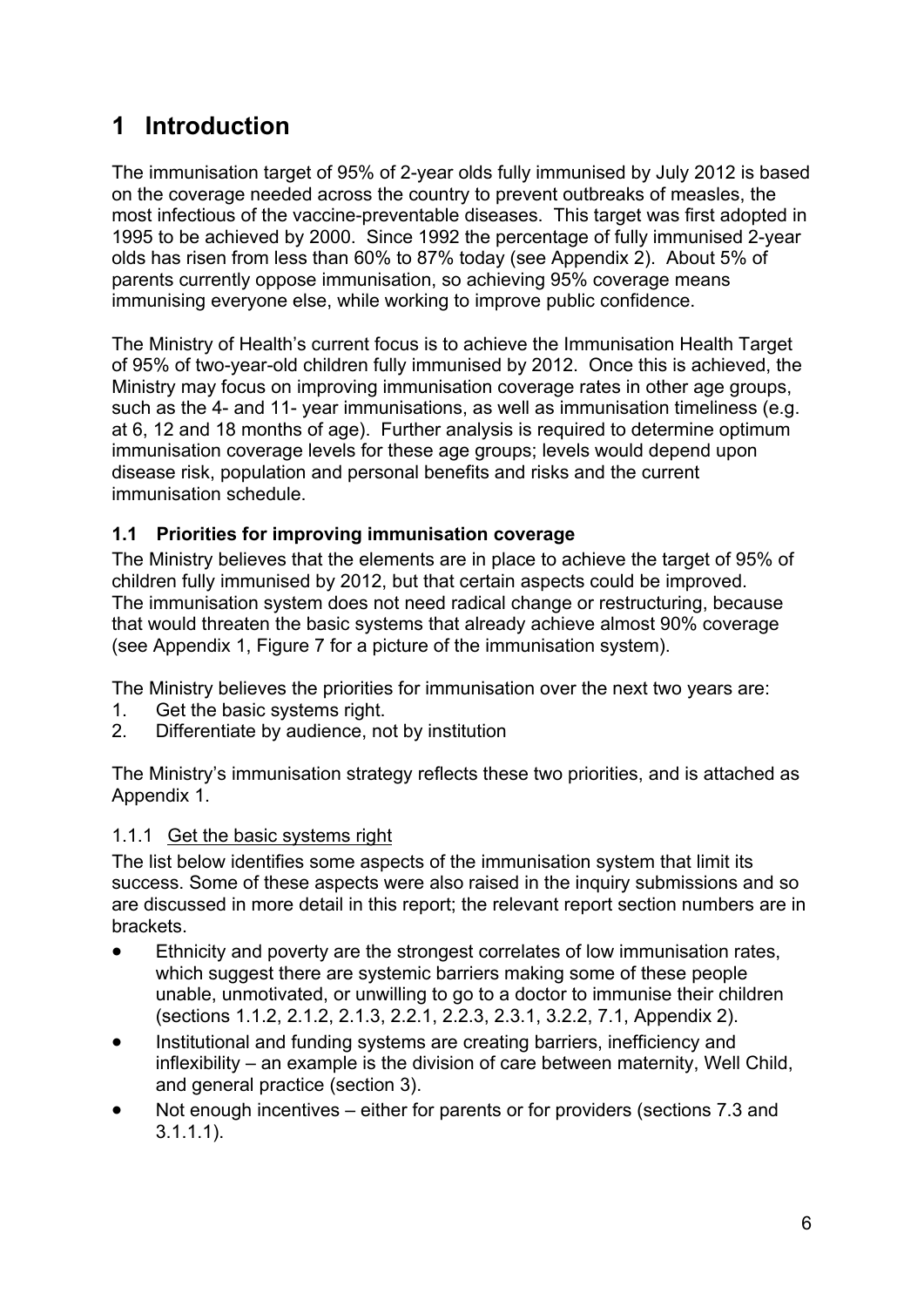- Disruption to the immunisation system from changing the immunisation schedule, introducing new vaccines, and responding to outbreaks has diverted time and effort away from improving existing and routine systems.
- The National Immunisation Register could be better used and could be improved (section 4, Appendix 3).
- investigate options to improve the adverse event monitoring system, such as providing increased transparency, and communicating better with parents *(*sections 5.2 and 5.3*)*

Addressing each of these aspects of the immunisation system should contribute to improving coverage, not just for two year old children but for New Zealanders of all ages.

#### 1.1.2 Differentiate by audience, not by institution

*"Understanding what motivates parents to immunise their children or not requires much more investigation. To reach the immunisation target of 95% by 2012, we will need a more sophisticated way of finding out why parents make the decisions they do - and more approaches to ensure parents are able to make well informed decisions for themselves and to recognize the benefit for the community*." [1](#page-6-0)

Previous immunisation strategies are nearly always divided into sections focusing on the different institutions such as the Ministry, District Health Boards (DHBs), Primary Health Organisations, doctors and nurses. Most of these strategies do not differentiate the initiatives for different audiences, though there is a clear focus on the part of the population that is not immunising. The result is that the audience tends to be treated as homogenous, and that all Māori and Pacific are put into one category. This approach creates two risks: interventions are not targeted correctly; and the largest population, those that immunise are ignored.

The Ministry proposes to take a different approach that divides the population into segments based on their behaviours and motivation (see Appendix 1, Table 9), rather than their ethnicity or location, and targets communication and interventions appropriately. The Ministry will advocate and encourage the sector and providers (particularly DHBs) to use this approach in their immunisation strategies and has commissioned audience research to better understand the size of the different groups and their motivations.

<span id="page-6-0"></span><sup>1</sup>  $1$  Hon. Tony Ryall – Abridged speech notes "Launch of Massey University School of Public Health – Wellington", 24 March 2010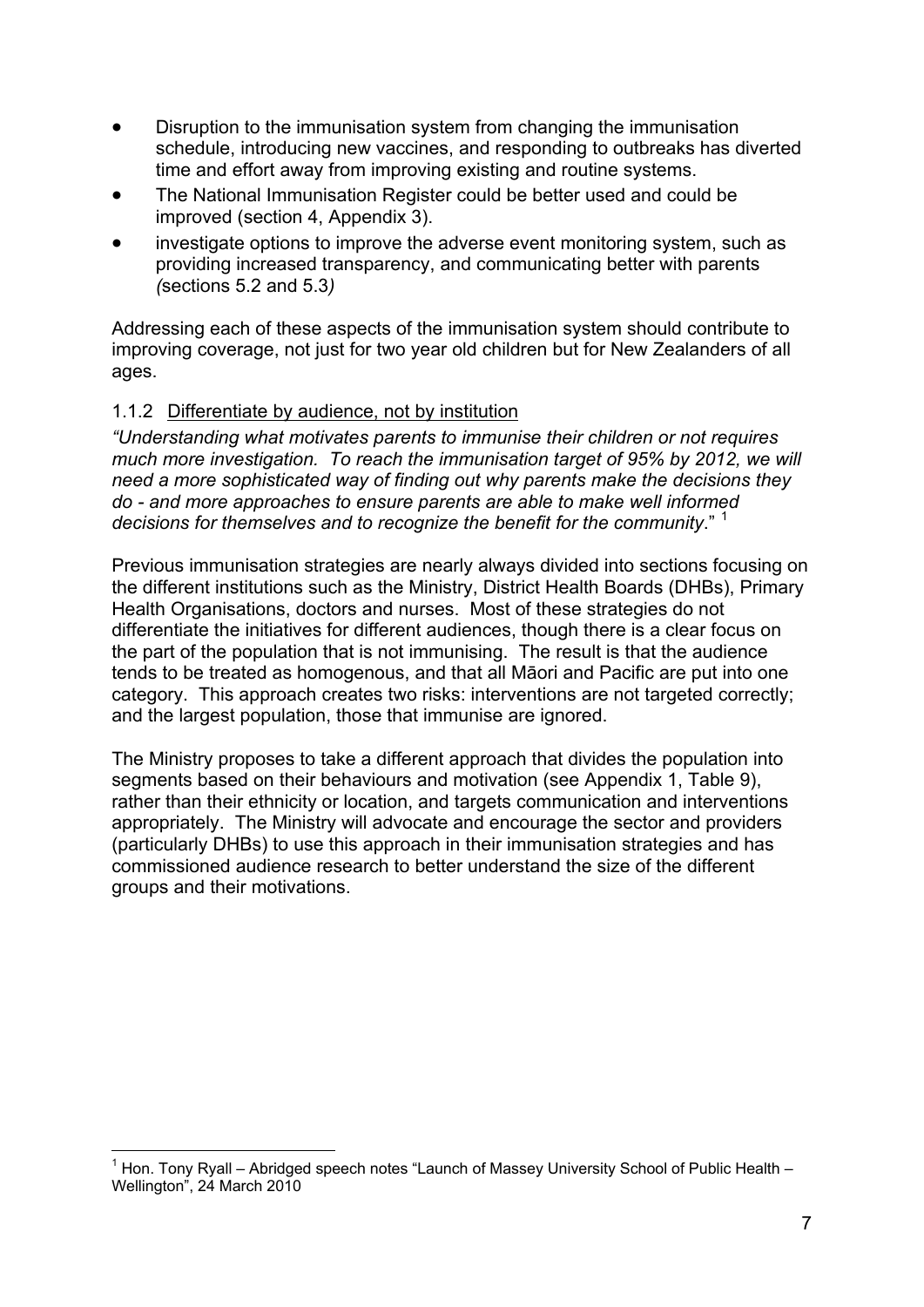# <span id="page-7-0"></span>**2 Informed consent and/or communication**

This section covers the following themes raised in the submissions: informed consent; communication strategies; information sources.

# <span id="page-7-1"></span>**2.1 Informed consent**

Some submitters claim that informed consent cannot be achieved as the information provided by the Ministry of Health is not balanced (the benefits are oversold and the risks are undersold) and cannot be trusted; that providers are so focussed on targets that they coerce patients and that those who have chosen not to immunise are considered irrational.

#### **Ministry Response and activities to improve immunisation coverage**

#### 2.1.1 Informed consent

The Ministry's role in informed consent is to facilitate the discussion between the parent and the provider by providing science-based, up-to-date information about the vaccines and the diseases they protect against. Although the Ministry is not directly involved in the process, the Ministry acknowledges that its policies and public statements influence both providers and parents.

A comprehensive description of informed consent as it applies to vaccination can be found in Chapter 2 and Appendix 3 of the *Immunisation Handbook* 2006, and includes the legal basis as well as providers' obligations. The *Immunisation Handbook* is the Ministry's main guidance for immunisation providers and is being updated for the change to the national immunisation schedule that is due mid-2011. The Health and Disability Commissioner's office has agreed to review the informed consent sections of the Handbook.

Some of these issues have been raised directly with the Ministry and also through the Health and Disability Commissioner in relation to the human papillomavirus (HPV) immunisation programme. In response, the Ministry amended its HPV consent form in consultation with stakeholders, and developed the following principles for its immunisation programmes.

- People have the right to choose whether to immunise.
- People have a right to know how safe and effective vaccines are, and how long protection lasts for.
- We earn the trust and confidence of the public by being up-front and providing the best information we can.
- We value and listen to feedback about how we can better support the informed consent process for parents and providers.
- We have statutory obligations to ensure the highest level of health for our population.
- The Ministry does not take a neutral role and encourages immunisation because there is a public benefit from having a high proportion of our community immunised (herd immunity and reduced healthcare costs).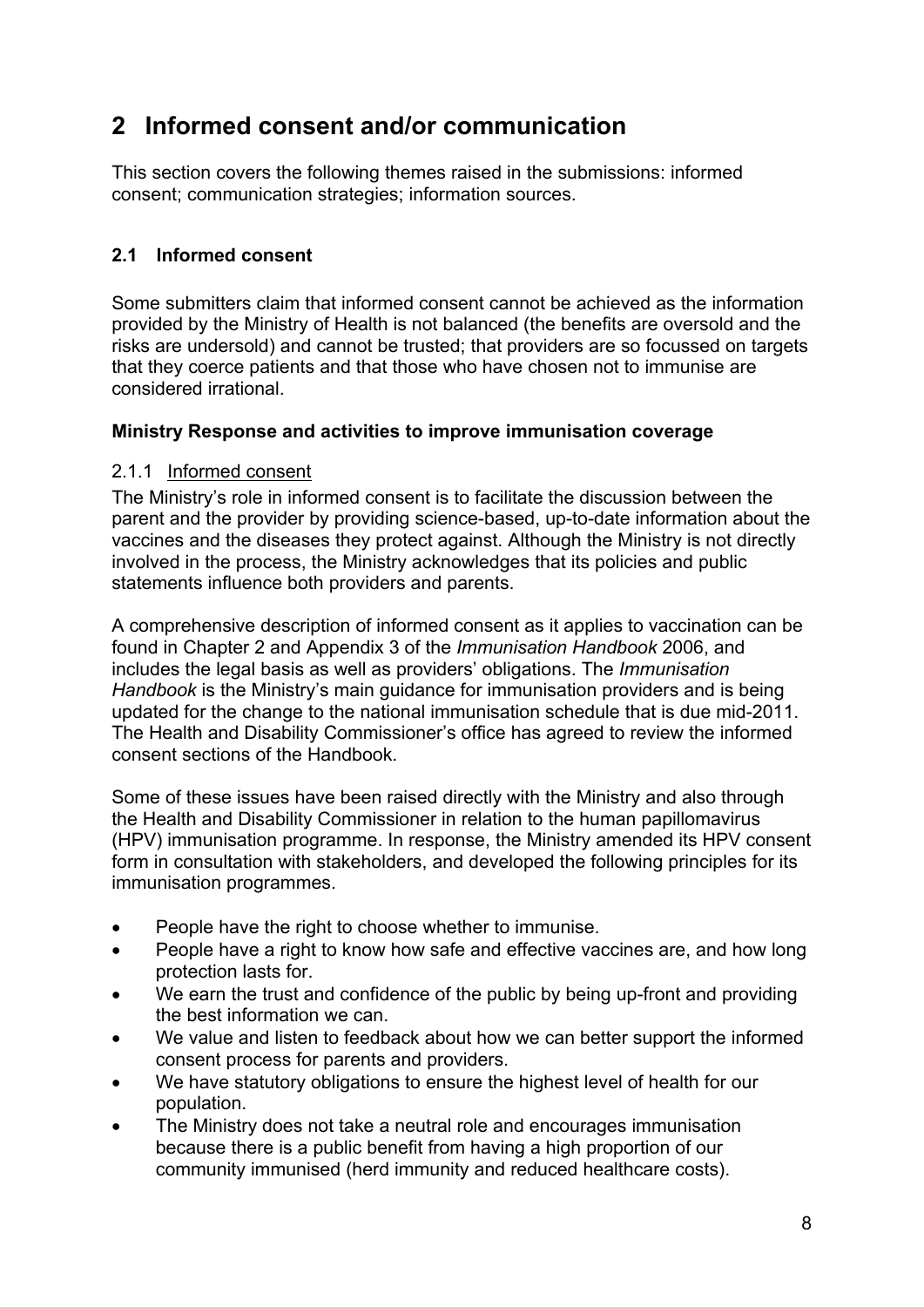- Immunisation is the most cost-effective public health intervention available, next to clean drinking water and sanitation. Promoting immunisation is a proven and effective health intervention and is endorsed by the United Nations and World Health Organization.
- Family doctors, practice nurses and other health professionals are best-placed to answer parents' and individuals' questions about immunisation and ensure they get the information they need to make their decisions. The Immunisation Advisory Centre's 0800 IMMUNE toll-free phone line and website provide backup information.

#### 2.1.2 Information to support informed consent and parental decision making

Evidence from New Zealand and other countries shows that people do not immunise because of:

- Lack of knowledge over 50% of parents antenatally state they don't have enough information to make a decision and two-thirds do not feel very confident about their decisions to vaccinate (Petousis-Harris et al 2004)
- Lack of motivation about 12% of parents do not believe vaccines are effective and around 8% of parents consider the diseases are mild or no longer a threat. Around 20% of parents believe healthy living alone is enough to prevent the diseases, and over 30% of younger mothers believe this (Petoussis-Harris et al 2002a).
- Poor antenatal information around 80% of parents make their decision to immunise before a child is born. Good decision-making tools improve their confidence and reduce their anxiety about their decision, and significantly increase the timeliness of immunisations for their children (Wroe et al 2004; Wroe et all 2005).
- Fear and distrust fear of vaccines (pain, reactions, long-term effects), distrust of providers and pharmaceutical companies and biased information (Petousis-Harris et al 2002b; Hamilton et al 2004).
- Lack of opportunity barriers such as transport, time, pre-existing debts, looking after several other children.

This shows that parents need:

- Access to information that they trust and can understand which gives them the information they need and answers their questions, particularly about the risks and effectiveness of vaccines.
- Opportunities to discuss immunisation with a trusted health provider before birth and soon after.
- Opportunities to immunise at times and places that suit them.
- To be encouraged to immunise.
- To understand the consequences of the diseases and that they have not disappeared.
- To recognise their responsibilities if their children are not immunised.

The Ministry produces a range of resources for parents and providers, including brochures, booklets, consent forms, DVDs, stickers, webpages, e-learning and the *Immunisation Handbook*. Some of the print resources are translated into a range of languages, including Te Reo Māori, several Pacific and Asian languages and Arabic. The Ministry funds vaccinator training courses for providers so they can safely and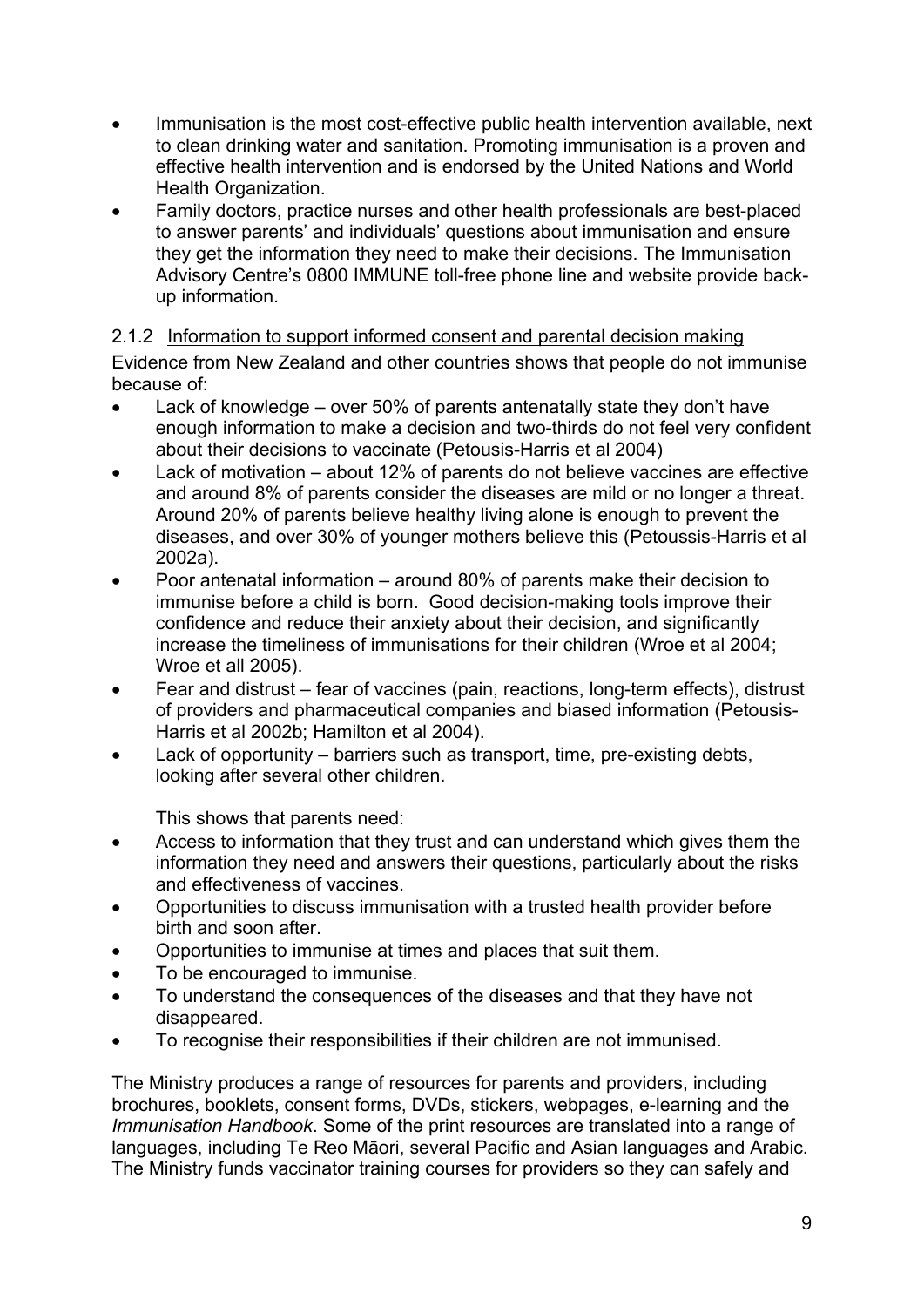confidently deliver vaccines. These courses include information about the diseases, the vaccines, vaccine administration, the cold chain, adverse events, and the informed consent process.

The Ministry receives feedback that its resources contain both too much information and too little information. The challenge for immunisation programmes is to ensure there are sufficient and appropriate resources available to match each of the audiences' needs, without producing so many resources that the audiences are overwhelmed. The Ministry has commissioned a project to identify the behaviours, decision-making processes, attitudes and barriers experienced by those who are not immunising their children. The research results are expected at the end of 2010 and will guide future communication strategies.

Immunisation resources will be reviewed and updated in 2011 as part of the national immunisation schedule change.

#### 2.1.3 Parents who choose not to immunise

The Ministry accepts that a certain proportion of New Zealanders will never choose to immunise, regardless of what information is provided. Research suggests 3-6% of parents fall into this category, though they may not be evenly distributed across the country (see Appendix 2 for decline data from the National Immunisation Register). The Ministry's aim is healthy children so the best strategy for this group is to provide information about how to avoid infections and care for sick children.

The Ministry and providers need to respect the choice that people have made. However most parents of under immunised children have not made a conscious choice not to immunise, they do not immunise because they simply forgot, have other priorities, or it may be too difficult to get to an appointment. Since there are many people in these situations, the Ministry believes it is acceptable to remind people about appointments or offer alternative locations for immunisation.

#### 2.1.4 Immunisation coverage targets

High immunisation coverage is important to protect not only the health of individuals but to protect the community as well, including those who cannot be immunised. However, ensuring informed consent is obtained takes precedence over achieving immunisation targets.

The immunisation target is set to 95% to control the most infectious of the vaccinepreventable diseases, which are measles and whooping cough. Modelling suggests that outbreaks of measles would be prevented if 95% of the population was immune, or if there was sustained 90% coverage for both doses of measles vaccine (at 15 months and 4 years). For whooping cough (pertussis), 80-90% immunisation coverage reduces pertussis notifications to one tenth the level without immunisation, and 95% immunisation coverage reduces pertussis notifications to one hundredth (*Immunisation Handbook* Chapter 6: Pertussis).

The target of 95% coverage allows for those who consciously choose not to immunise, given the research suggesting this group is 3-6% of the population. But it does mean that there may be communities or districts that will not be able to achieve 95% coverage because there are higher than average numbers of people choosing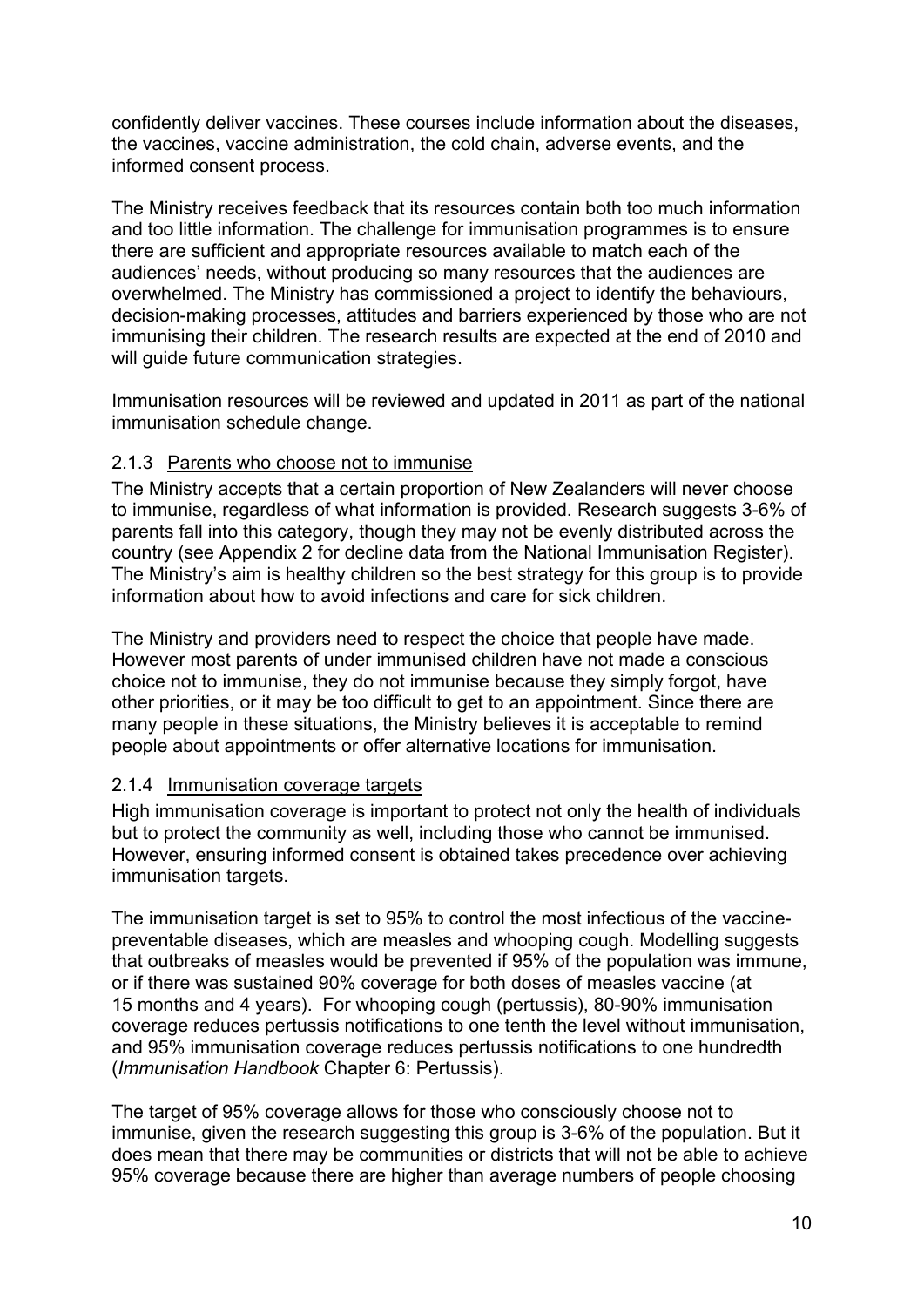not to immunise (see Appendix 2 for decline data from the National Immunisation Register). The Ministry considers that the target is still appropriate because it is important to have an aspirational goal and to strive to reach the people least likely to access healthcare. But it is equally important that the consequences of not meeting targets do not override the need for informed consent or to respect peoples' right not to immunise.

# <span id="page-10-0"></span>**2.2 Communication strategies**

To build trust and confidence, submitters recommended that multi-layered communication strategies are used. The range of suggestions included using Whānau Ora principles and focusing on achieving equity for Māori; ensuring information is provided during the antenatal period; working to improve health literacy now will enable New Zealanders to make better informed choices in the future.

# **Ministry response and activities to improve coverage**

# 2.2.1 Multi-layered communication strategies

The Ministry has not mounted a general immunisation promotion campaign for many years. There was a specific campaign for the meningococcal immunisation programme and there are currently communication programmes for the human papillomavirus and influenza immunisation programmes.

Although many parents report that they want more information about immunisation, the Ministry also gets feedback from providers wanting even simpler documents with less text. It is not clear that a public information campaign about immunisation would be effective because the public has such differing needs for information and there are many different reasons for people not immunising. There are also significant financial costs associated with public information and/or social marketing campaigns; any communications activities will need to be funded within the existing budget. There may be opportunities for cost savings (see section 7 "Other recommendations and issues") in vaccine purchase, storage and supply which could be re-directed into communication activities.

The Ministry had mixed results in 2009 in response to immunisation promotion for disease outbreaks: there was a strong public response to the measles outbreak but almost no response to the predicted whooping cough epidemic. Feedback from the sector suggests that media coverage played an important role, but that there is a complex interplay between the immediacy of the disease, parents' attitudes, the threat of children being excluded from school, and media coverage. The Ministry's view is that trust is a critical ingredient and that the Ministry needs to further build trust among parents so that they are confident about the information they get from the Ministry and the decisions they make.

The Ministry intends to mount some targeted communication campaigns using trusted spokespeople, particularly the Ministry's Immunisation Champion but also external people and the chief executives of DHBs, who have put more attention on immunisation since performance against health targets has been published. The target audiences will be: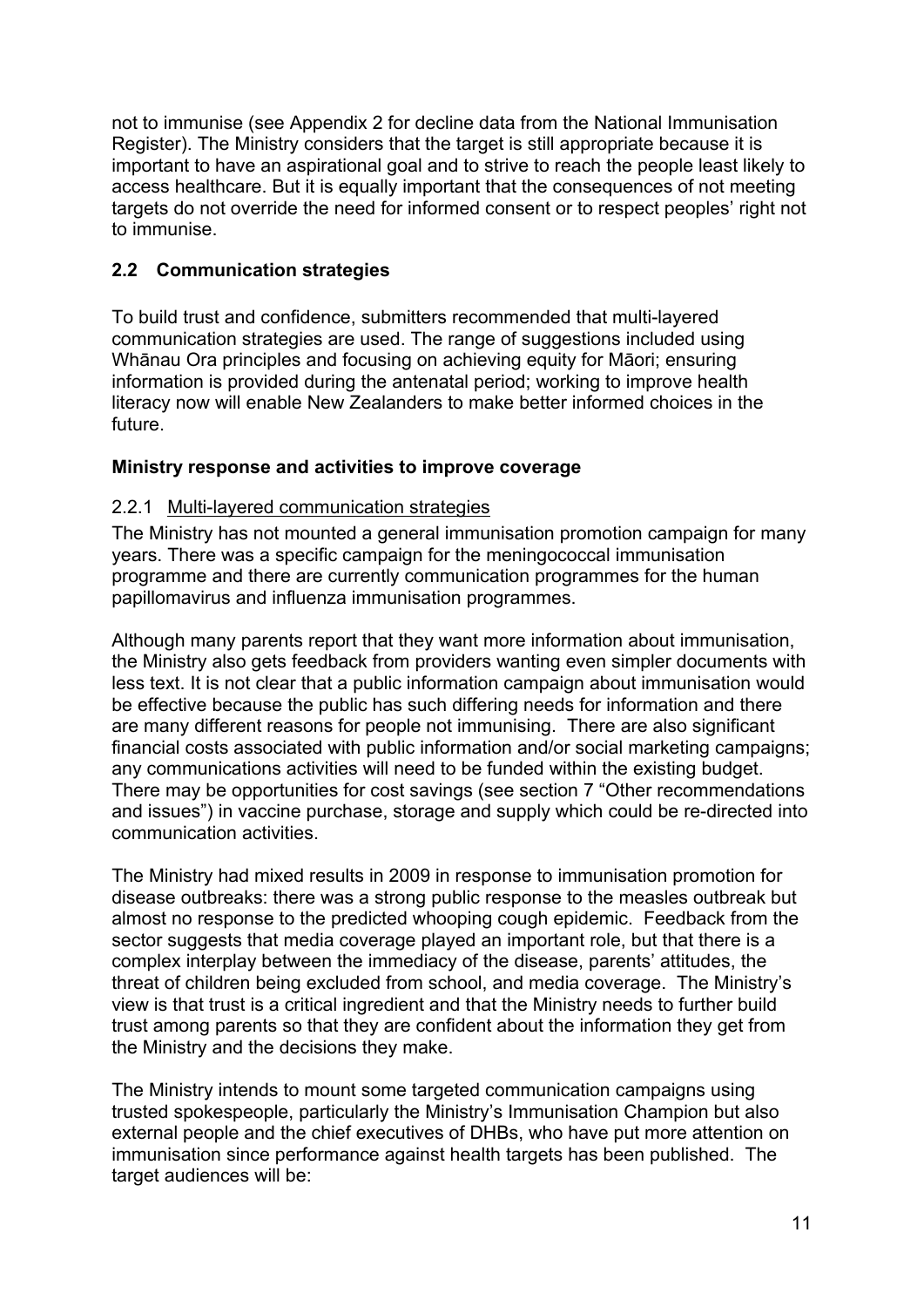- the DHBs where immunisation rates are lowest
- parents who haven't made a decision about immunisation
- providers who do not make immunisation a priority.

While some submitters were concerned that a growing proportion of middle-class New Zealanders are actively choosing not to immunise, the Ministry's data shows that although decline rates are higher for NZ Europeans, immunisation coverage drops across the five deprivation quintiles. Poverty and ethnicity are still the highest correlates of low immunisation coverage (see Appendix 2).

The Ministry is using the National Immunisation Register (anonymised data) to analyse the unvaccinated population by ethnicity and level of deprivation (see Appendix 2). This will also include a review of which vaccines are being declined. If there is a particular trend (e.g. measles-mumps-rubella (MMR) vaccine being declined) strategies will be employed to address this, including communication strategies (e.g. refuting the link between MMR and autism).

A key objective of the human papillomavirus immunisation programme was to achieve equity "*in order to enable Māori and Pacific young women to have as equal*  an opportunity to benefit from the programme as other New Zealanders"<sup>[2](#page-11-0)</sup>. Funding was made available to DHBs for activities aimed at achieving equity, including community awareness raising activities targeted to Māori and Pacific communities, including whānau engagement. Successful strategies are being shared between the Ministry and DHBs on an ongoing basis and achieving equity in all immunisation programmes remains a priority for the Ministry (also see section 7.1 "Work to close the gap between between Māori and NZ coverage")

An Immunisation Coverage Forum is being established to provide ongoing advice about improving immunisation rates and how the immunisation system is operating for providers (see section 3.2.2 "Sharing best practice"). Whānau Ora principles have been incorporated into the forum's terms of reference.

As described in section 2.1 "Informed consent" above, the Ministry has funded a project to better understand the reasons why parents do not immunise. This research will support improved communication with different audiences.

Some DHBs are undertaking specific projects to engage closely with families who decline immunisation to determine the reason for decline and offer alternate service delivery or immunisation education where appropriate.

#### 2.2.2 Antenatal issues

See Section 3 "Provider needs and issues".

<span id="page-11-0"></span>\_\_\_\_\_\_\_\_\_\_\_\_\_\_\_\_\_\_\_\_\_\_\_\_\_\_\_\_\_\_\_\_\_\_\_\_<br><sup>2</sup> Ministry of Health. 2008. Human Papillomavirus Immunisation Programme: National Implementation Strategic Overview.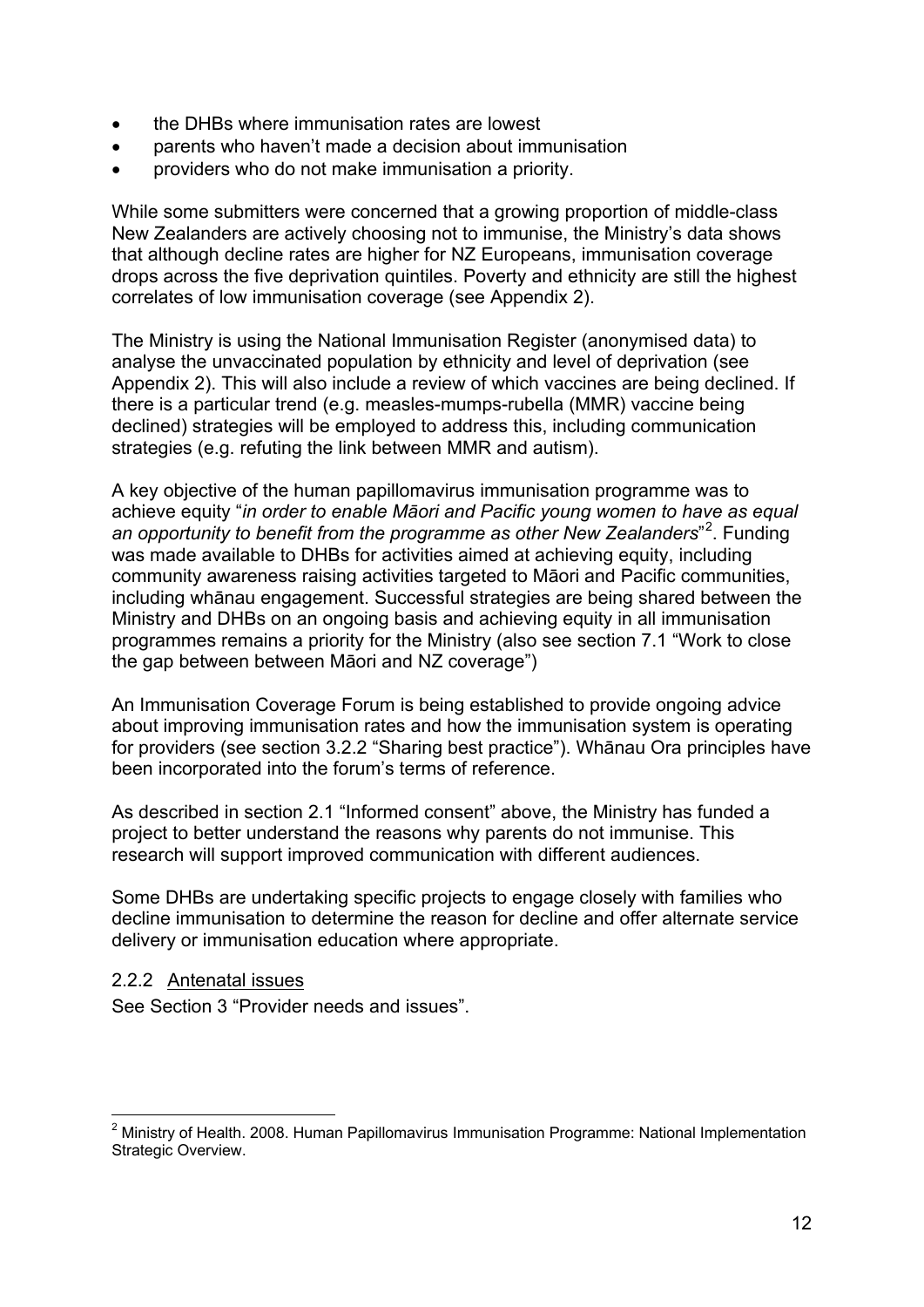# 2.2.3 Health literacy

The findings of a recent Ministry of Health report<sup>[3](#page-12-1)</sup> on health literacy 'show that overall the majority of New Zealanders are limited in their ability to obtain, process and understand basic health information and services in order to make informed and appropriate health decisions. Furthermore, Māori have much poorer health literacy skills compared to non-Māori, regardless of gender, age, level of education, labourforce status, household income, or rural/urban location, and this is likely to have a negative impact on their health status'. This is an emerging issue and will be explored further by the Ministry in regards to informed consent and immunisation communication.

# <span id="page-12-0"></span>**2.3 Sources of balanced information**

Some submitters claimed that information provided by the Ministry of Health is not balanced (the benefits are oversold and the risks are undersold) while others were concerned that misinformation on the internet about immunisation was harmful.

#### **Ministry response and activities to improve coverage**

There is a wealth of vaccine information and misinformation available to parents and providers. There are many internet sites that provide useful science based information on vaccine safety but there are many that provide unbalanced and misleading information. This can make it very difficult for people to determine the risks and benefits of vaccination and therefore to make a decision to immunise or not.

The Ministry funds the Immunisation Advisory Centre (IMAC), based in the University of Auckland, to provide a website and an 0800 phone number that parents can call to discuss immunisation and get answers to their questions. The website has recently been recognised by the World Health Organization's (WHO) Global Advisory Committee on Vaccine Safety $4$  for meeting their criteria for good information practices. The Centers for Disease Control<sup>[5](#page-12-3)</sup> also has criteria and tips to assist readers in identifying web sites providing information on vaccine safety.

#### 2.3.1 Child health information

Combining the findings of the Ministry's 2006 Review of Well Child/Tamariki Ora Framework and the resulting Parent Information Project, the Ministry has concluded there is a need for a national online child health information service that provides easy access to credible, trusted and high-quality child health information, advice and support for parents, including immunisation. The child health online service should also provide access for parents to telephone and face-to-face child health services. The service will provide information that is appropriate, accessible and acceptable to Māori and Pacific parents, whānau and families, and will meet the needs of Māori and Pacific children.

<sup>1</sup>  $3$  Kōrero Mārama: Health Literacy and Māori – Results from the 2006 Adult Literacy and Life Skills

<span id="page-12-1"></span>Survey, Ministry of Health, 2010<br><sup>4</sup> http://www.who.int/immunization\_safety/safety\_quality/vaccine\_safety\_websites/en/index.html<br><sup>5</sup> http://www.gde.gov/vaccines/vac.gor/oughupbe.htm

<span id="page-12-3"></span><span id="page-12-2"></span>http://www.cdc.gov/vaccines/vac-gen/evalwebs.htm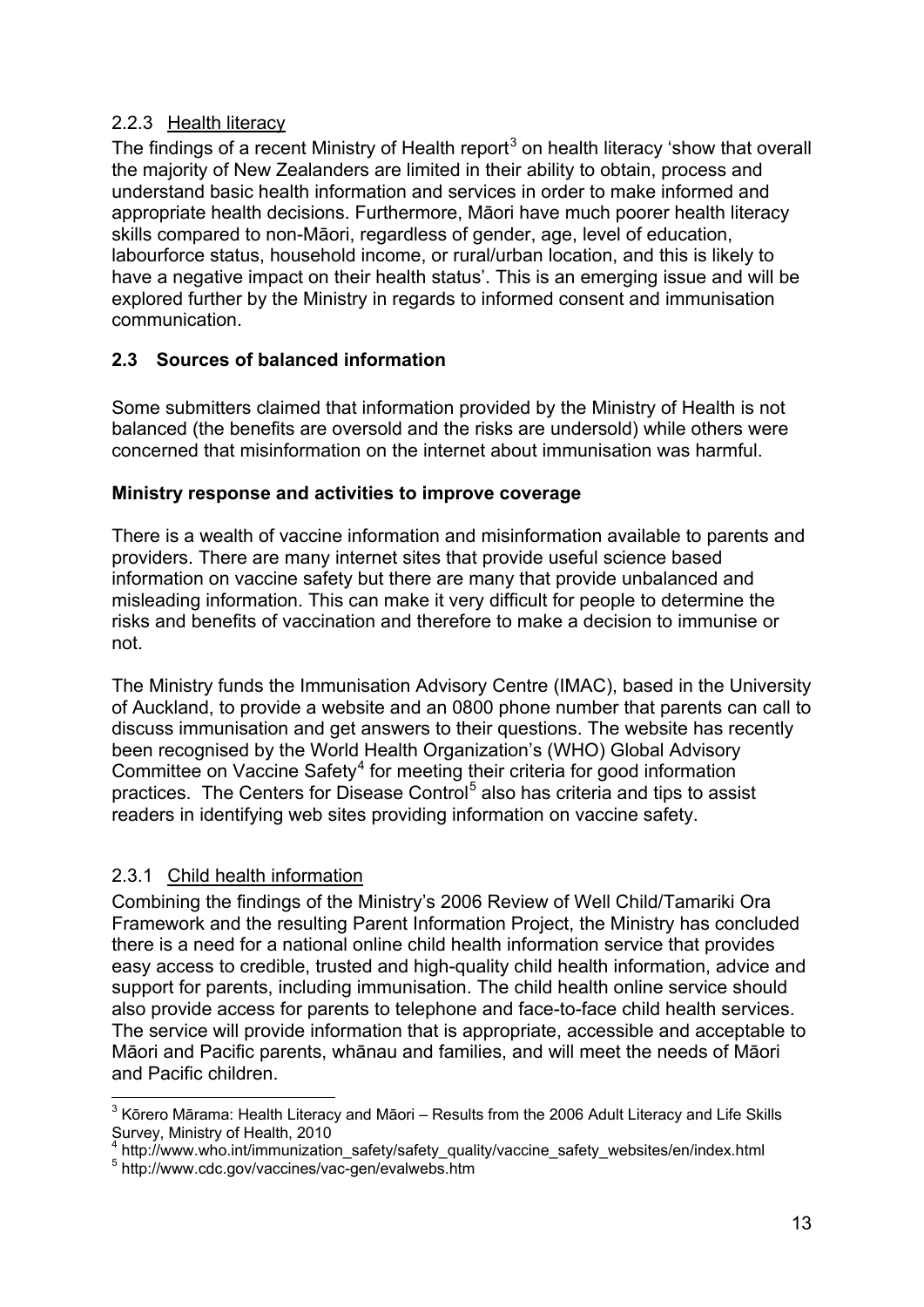# <span id="page-13-0"></span>**3 Provider needs and issues**

This section covers the following themes raised in the submissions: funding; coordination; education/information.

#### <span id="page-13-1"></span>**3.1 Funding**

Submitters argue that the current funding does not meet the needs of and costs to deliver immunisation. Immunisation contracts need to be streamlined to improve efficiency, reduce duplication and to allow flexibility.

#### **Ministry response and activities to improve coverage**

#### 3.1.1 Funding

The current immunisation funding levels are unlikely to increase, but they may be rearranged (see immunisation contracts below).

The immunisation benefit is paid when providers deliver national immunisation schedule vaccines. In 2010/11 the benefit is \$18.80 excluding GST.

The immunisation benefit is paid by DHBs to primary care providers – usually doctors. However, other medical and nursing council registered providers can claim the benefit, such as lead maternity carers, outreach immunisation service providers and Well Child/Tamariki Ora providers. In order for this to occur, the DHB must agree to set up a contract with the provider and the DHB, and the provider must meet legislative and professional requirements. Many DHBs are unaware of the range of providers that can claim the benefit.

The Ministry is working to make this process as easy as possible for DHBs by changing payment systems and creating contract templates. The Ministry will also better communicate the process to DHBs.

General practitioners have argued for many years that the immunisation benefit is not sufficient to cover the costs of immunising, particularly for the hard-to-reach. Research shows that the costs to general practices vary widely from a first quartile of \$14.38 to a third quartile of \$32.50 with \$25.67 estimated to be the cost of a typical vaccination (Immunisation Advisory Centre 2008).

The research also shows that practices are putting very little time into opportunistic immunisation, recalling, and searching for children who are overdue, and this may be due to the financial loss. The Ministry accepts that it costs more to immunise as rates get higher and considers that a flat fee is not the best mechanism to reimburse the cost of immunising. Rather than increasing the flat fee, the Ministry would prefer to develop staggered payments based on immunisation rates. This is complex to implement because it needs to be integrated into the health payments systems and the contracts between DHBs and primary care.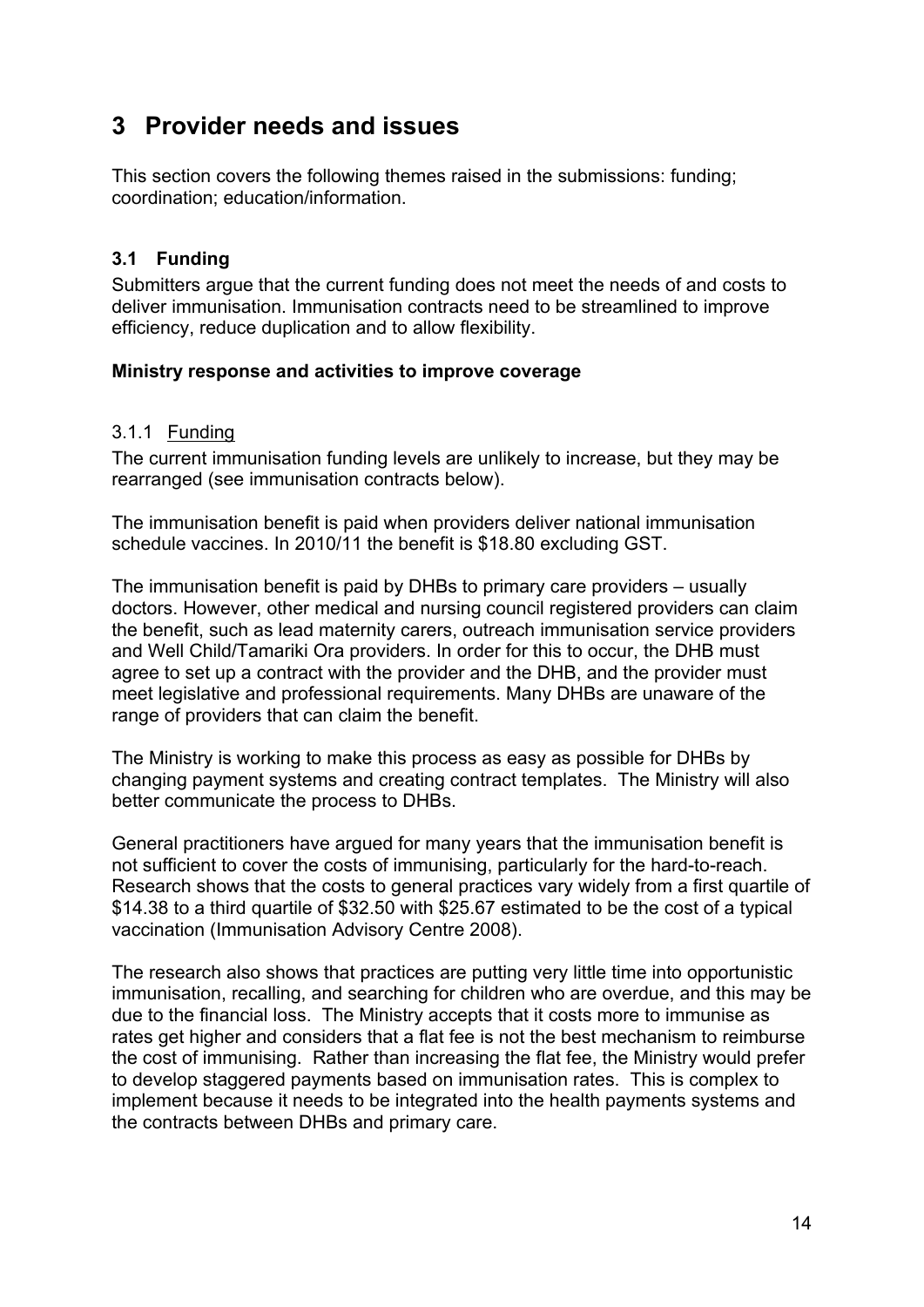#### *3.1.1.1 Provider incentives*

The Primary Health Organisation (PHO) Performance Programme offers financial incentives to PHOs who improve their performance on clinical indicators against targets. The programme aims to improve the health of enrolled populations and reduce inequalities in health outcomes through supporting clinical governance and rewarding quality improvement within PHOs.

Immunisation is one of these clinical indicators - PHOs have coverage targets for children fully immunised by their second birthday and influenza vaccinations in the over 65 population. Reports from PHO representative organisations are that these incentives have had a positive effect.

From January 2011 the National Immunisation Register will be used to measure the immunisation indicator rather than data from the practice management systems. This is expected to lead to improvements in NIR data quality as providers will have a financial incentive to ensure data is entered correctly and that system upgrades are downloaded.

Australia has successfully used financial incentives to general practitioners to increase its immunisation rates over the last decade, though at high cost.

The Ministry could explore options for changing the way providers are paid, without undermining trust between people and their health provider. Wrongly targeted incentives can create more problems than they solve. The options are:

- A first time payment for undertaking an informed consent process for both providers and parents – incentivising parents to make a choice may improve immunisation coverage and timeliness. The payment would also be made to those who register on the NIR as a conscientious objector and those with medical exemptions.
- A system of staggered payments that start lower than the current subsidy for low immunisation rates but increase as immunisation rates reach certain thresholds.
- Making the immunisation benefit more readily available to other providers.

Further analysis is needed to determine if the above options can be funded from within existing immunisation funding. Consultation with the public and the immunisation sector would also be required.

#### 3.1.2 Immunisation contracts

The Ministry of Health is reviewing the Ministry's current immunisation contracting arrangements (see Appendix 1 for a picture of the New Zealand immunisation system). This project will provide recommendations on how to improve the efficiency and effectiveness of these arrangements. The Ministry estimates that new contracting arrangements will be in place by 1 July 2011.

The project is in response to the Ministerial Review Group's 2009 advice to the Minister of Health to determine what services should be local versus regional or national for planning and funding purposes to enable DHBs to be responsible for planning and funding the lion's share of services, either regionally or locally.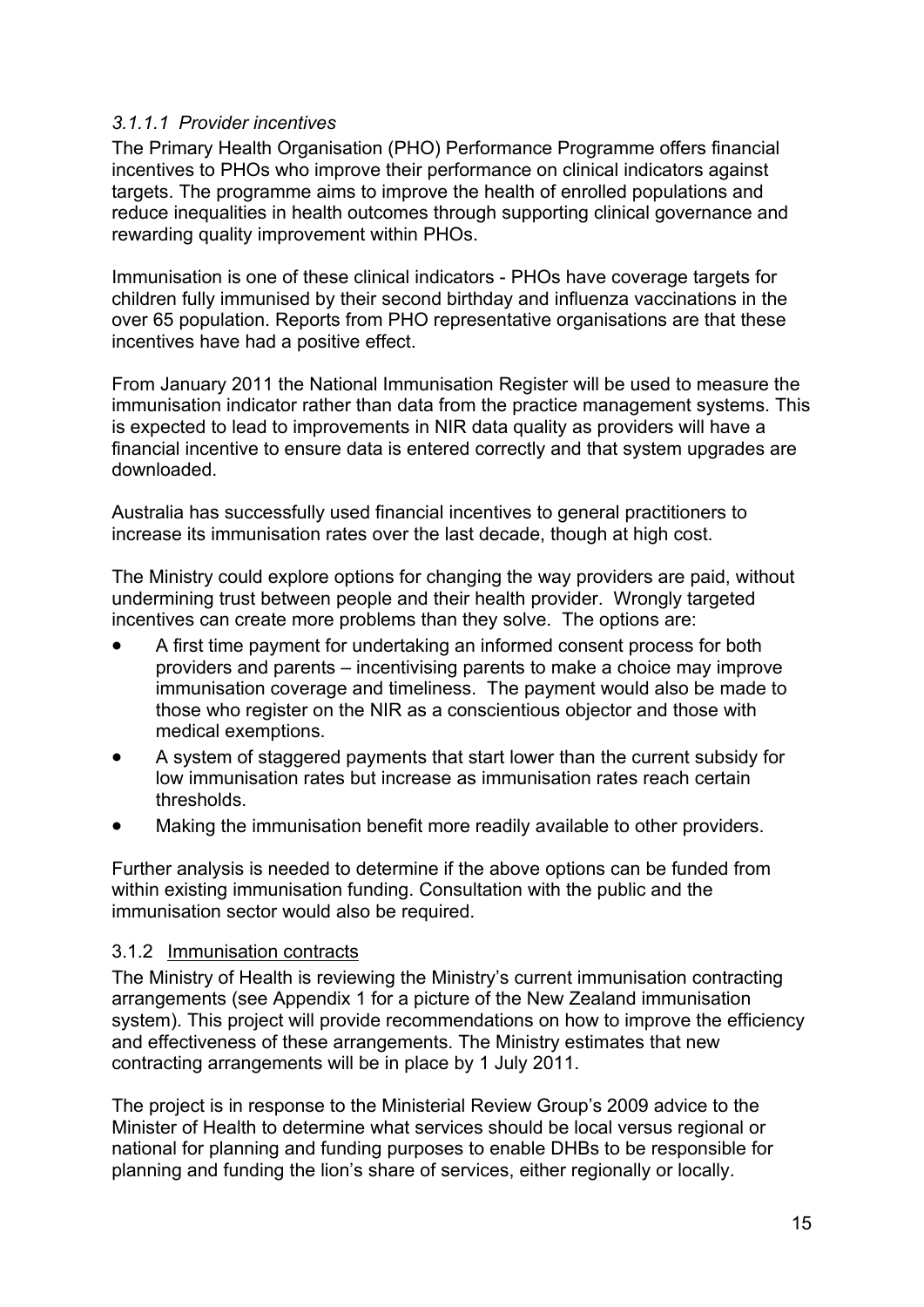Other reviews of immunisation services have found various problems with current functions and funding, including:

- inefficiency, too many levels of organisation; and we should be able to achieve more for the amount being spent
- overlapping service specifications leading to duplication and role confusion
- fragmented service delivery responsibility is not linked to resources i.e. DHBs are responsible for the overall outcome but contracts are not managed by DHBs; immunisation services are not integrated i.e. outreach immunisation, National Immunisation Register administration, immunisation coordination
- the reporting burden is too high, and the reports aren't shared or being used to improve performance.

These administrative problems may be contributing to the below target coverage rates in some DHBs.

The Ministry is proposing to consolidate immunisation functions into two levels (national and local), simplify the funding arrangements for the functions and better align funding and accountability with responsibilities. DHBs are being consulted as part of this process about current funding arrangements and whether other options could/should be considered.

The Ministry will also encourage DHBs to build better links with other health and social services, for example the B4 School Check, school based health services, Family Start and Parents as First Teachers programmes. An important link is with midwives and maternity carers because the majority of parents decide about immunisation before a child is born.

The Ministry will also use the Better, Sooner, More Convenient work to consider whether responsibility for immunisation should be devolved to integrated family health care centres. However the decision about who should be covered by each centre will be retained nationally.

Any recommendations should make it easier for DHBs to develop more flexible and tailored services to meet the needs of their population, and form alliances with other DHBs where efficiency gains may be enhanced.

#### <span id="page-15-0"></span>**3.2 Coordination**

Submitters recommended co-location of immunisation services within the DHB; improving transfer of care between maternity and primary care services and ensuring all babies are enrolled on the NIR, have a primary care and Well Child provider upon discharge from hospital; share best practice; allow a wider range of providers to immunise and ensure culturally appropriate services are available; authorised vaccinator status should be national not just in the DHB it was issued.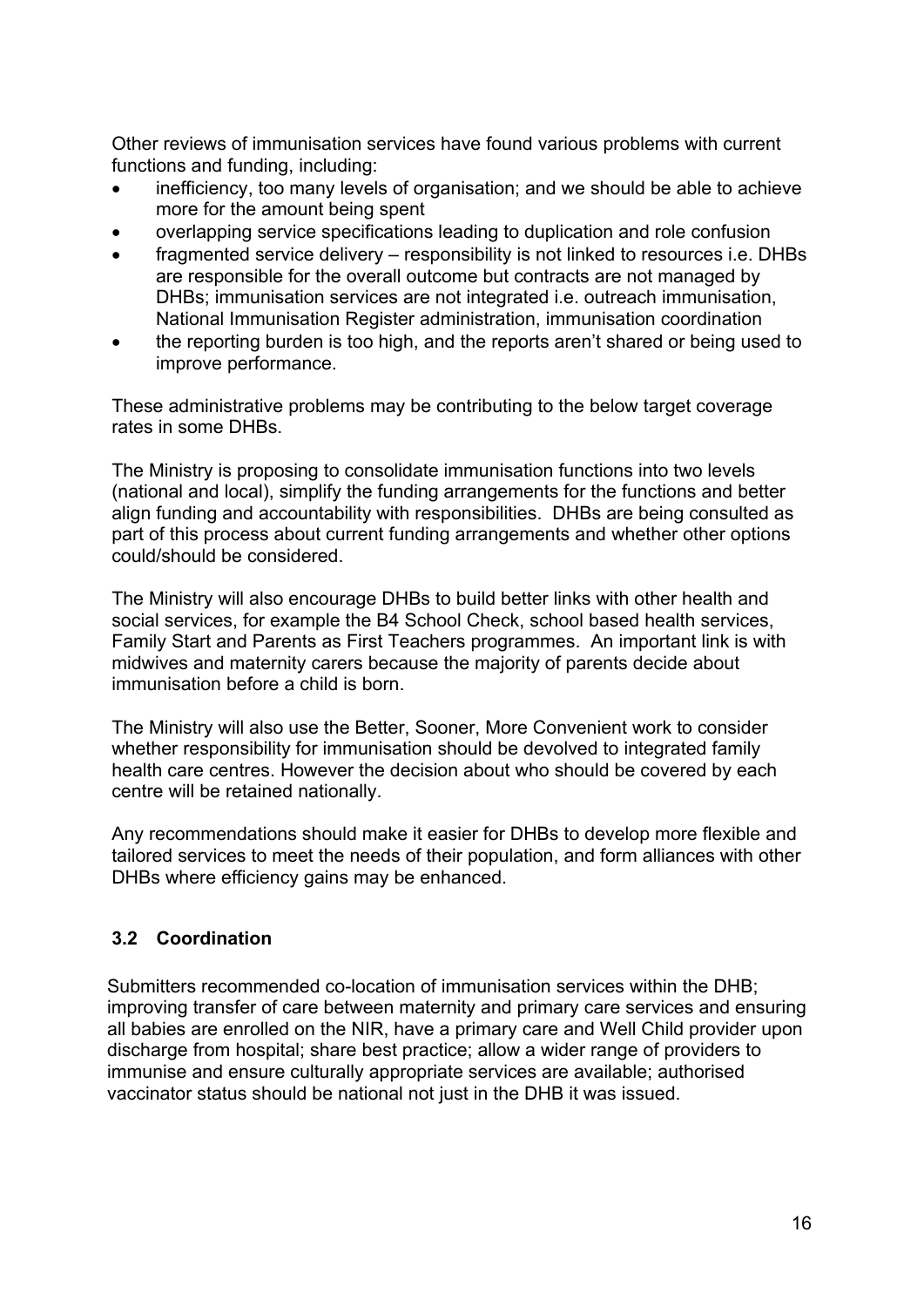#### **Ministry response and activities to improve coverage**

### 3.2.1 Coordination

The immunisation contracts review described in section 3.1.2 above should enable DHBs to co-locate services as appropriate.

The Ministry expects all DHBs to have an immunisation steering group and immunisation plan to drive strategies and actions for achieving the immunisation coverage target.

A workshop is scheduled in September 2010 to engage with the DHB immunisation champions, public health units, and lead maternity carers to workshop the following issues and develop a strategy for ensuring that 95% coverage becomes routine:

- What will immunisation provision look like in 2013? (The 95% health target is expected to be achieved in 2012.)
- What will the balance of services look like?
- Issues or barriers that need to be resolved.

#### 3.2.2 Share best practice

The Ministry's Immunisation Champion and Immunisation Team's Senior Relationship Manager regularly meet with DHBs and link them together to share successful strategies for improving immunisation coverage. Workshops and conferences are also used to highlight successful immunisation strategies.

The Ministry is establishing an Immunisation Coverage Forum, as recommended by the Ministerial Review Group, to provide ongoing advice about improving immunisation rates and how the immunisation system is operating for providers. Members of the forum will have the following skill sets:

- Practice Nursing
- General Practice
- Midwifery
- DHB immunisation coordination
- NIR administration
- Outreach Immunisation
- Māori immunisation provision
- Pacific immunisation provision
- Immunisation sector and education/training
- Public health (Medical Officer of Health or public health nurse) provision
- Well Child/Tamariki Ora service provision

The Coverage Forum will meet twice a year and will complement the Immunisation Technical Forum that advises the Ministry about vaccines, vaccine strategies, and the immunisation schedule.

Formed in May 2010, the Immunisation DHB Forum meets quarterly so that DHBs can share information and resources and the Ministry shares information about its work programme and immunisation strategies. DHB representatives include Medical Officer of Health and/or Immunisation Steering Group Chair, a Funding and Planning decision maker and other members as delegated by the DHB.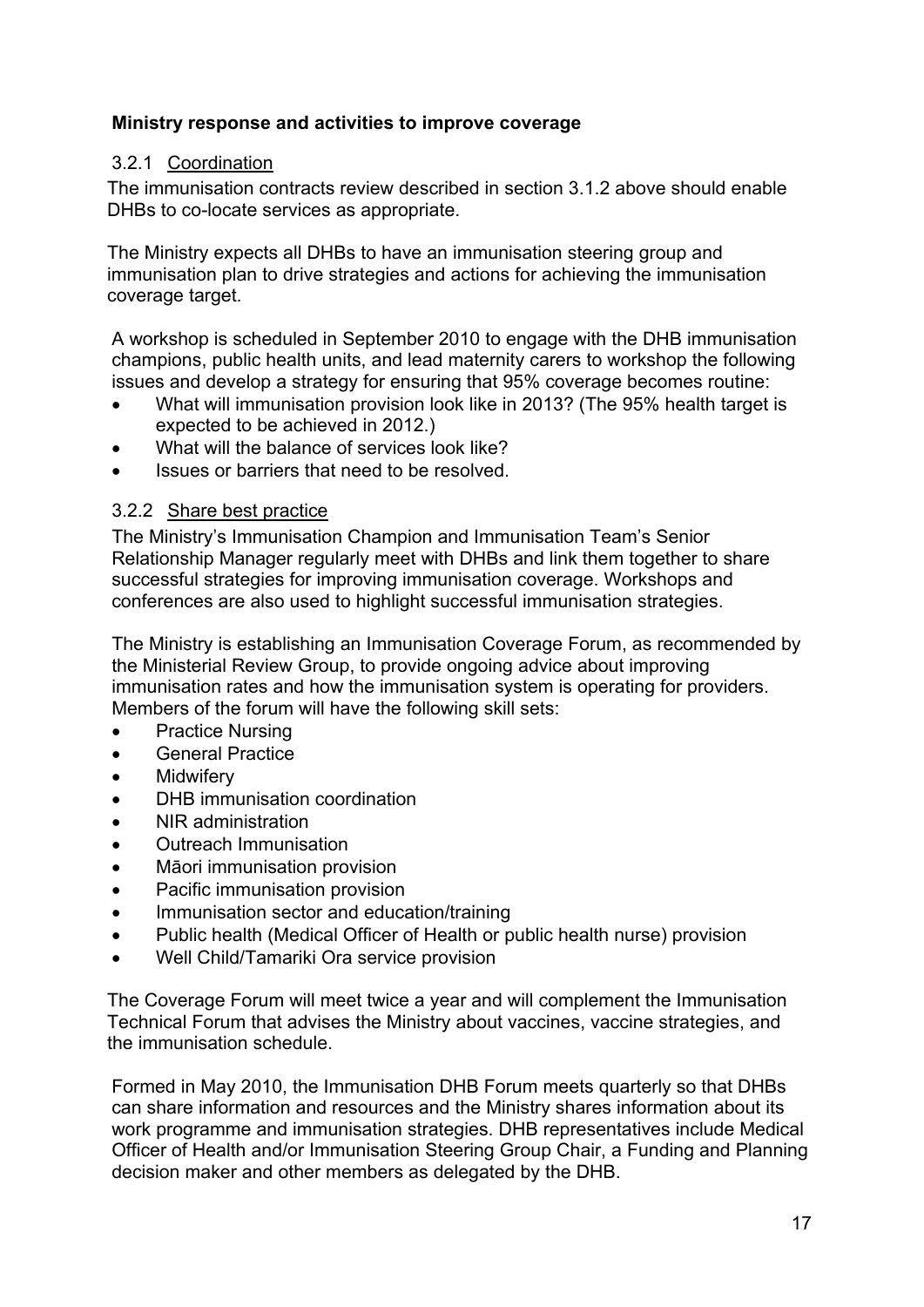### 3.2.3 Transfer of care

See table 1 below for an overview of child health services, including timing of services, who provides them and their roles and responsibilities.

At the Health Minister's request, the Ministry is working on developing standardised maternity information/clinical records that can be shared electronically. The ability to electronically share key clinical information will facilitate communication between practitioners. This will include situations where a woman is referred or transferred from one health professional to another such as between lead maternity carers and general practice, and between lead maternity carers and Well Child/Tamariki Ora providers. The National Health IT Board is leading this work, which is part of developing a broader IT solution to deliver a shared care record for health services. See section section 4 "Improved use of the National Immunisation Register" for more information about the National Health IT Board.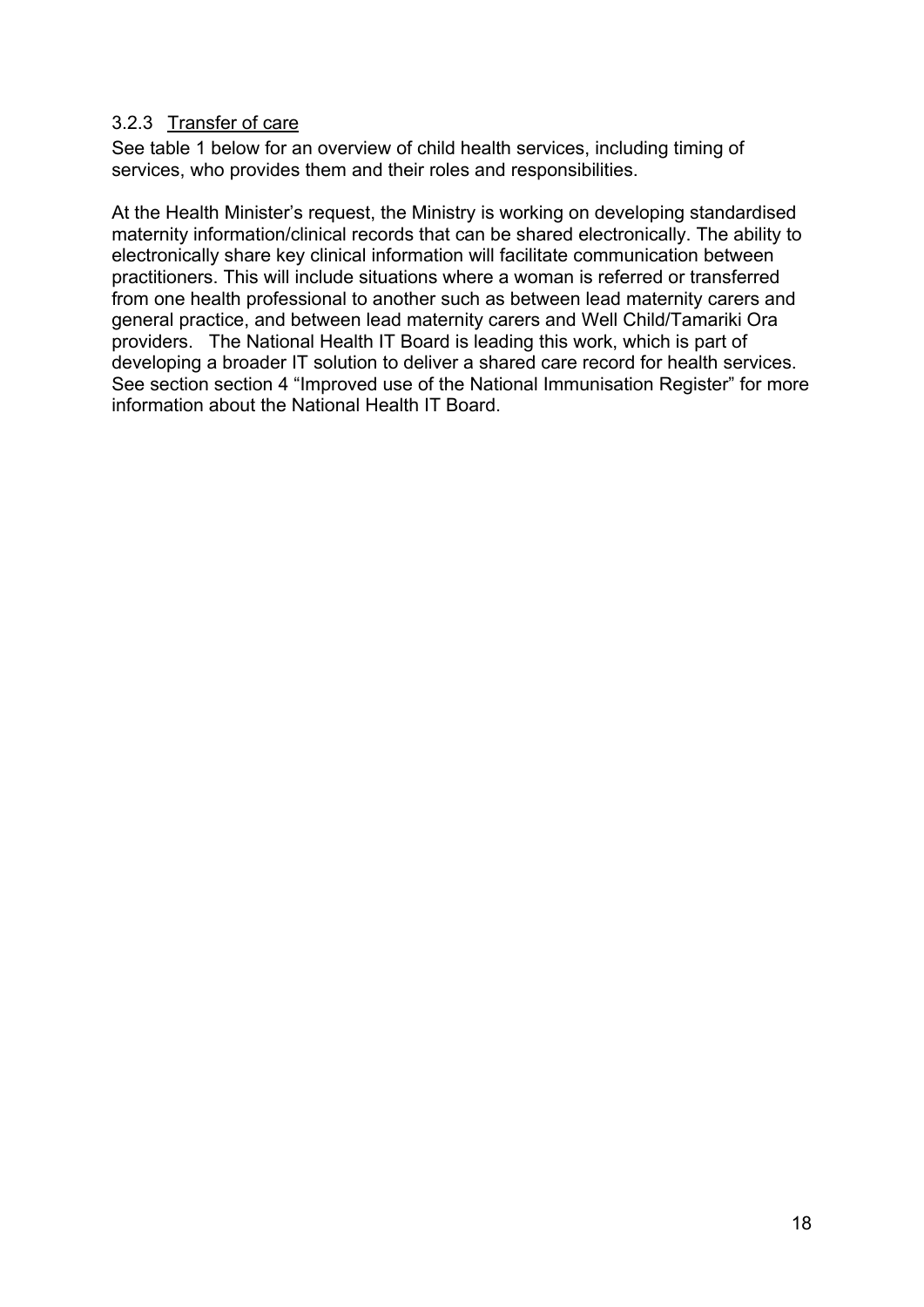<span id="page-18-0"></span>

| Table 1: Overview of Child Health Services |                                   |                                                                                            |  |
|--------------------------------------------|-----------------------------------|--------------------------------------------------------------------------------------------|--|
| <b>Timing</b>                              | <b>Provider</b>                   | <b>Roles and responsibilities</b>                                                          |  |
| Pre-                                       | General                           | Advice on maternal health, contraception and preparation for                               |  |
| conception                                 | Practitioner                      | conception, lead primary health provider for woman and family                              |  |
|                                            |                                   | General Practitioner to provide summary of woman's medical notes to the Lead Maternity     |  |
|                                            |                                   | <b>Carer on booking with the Lead Maternity Carer</b>                                      |  |
| Up to $40$                                 | <b>Lead Maternity</b>             | Provide lead maternity antenatal services as specified in the                              |  |
| weeks                                      | Carer                             | Section 88 Notice                                                                          |  |
| gestation                                  | General                           | Provide ongoing medical and primary health care services to                                |  |
|                                            | Practitioner                      | woman and family                                                                           |  |
| Birth to 4                                 | <b>Lead Maternity</b>             | Provide lead maternity labour, birth and postnatal services as                             |  |
| weeks                                      | Carer                             | specified in the Section 88 Notice                                                         |  |
|                                            | General                           | Provide ongoing medical and primary health care services to                                |  |
|                                            | Practitioner                      | baby and family                                                                            |  |
|                                            |                                   | Lead Maternity Carer to provide a referral and initial summary of the maternity notes to   |  |
|                                            |                                   | the nominated Well Child Provider by four weeks                                            |  |
| $4$ to $6$<br>weeks                        | <b>Lead Maternity</b><br>Carer    | Provide ongoing lead maternity postnatal services as specified<br>in the Section 88 Notice |  |
|                                            | <b>Well Child</b>                 | Initiate contact with the family and conduct the 4-6 week Well                             |  |
|                                            | Provider                          | Child core contact                                                                         |  |
|                                            | General                           | Immunisations and address any health issues for the mother                                 |  |
|                                            | Practitioner                      | and baby at six weeks and provide ongoing medical and                                      |  |
|                                            |                                   | primary health care services to the baby and family                                        |  |
|                                            |                                   | Lead Maternity Carer to provide final summary of maternity notes to the Well Child         |  |
|                                            |                                   | <b>Provider and General Practitioner by six weeks</b>                                      |  |
| 6 weeks to                                 | <b>Well Child</b>                 | Provide Well Child services to infant and family as specified in                           |  |
| $3\frac{1}{2}$ years                       | Provider                          | the Well Child/Tamariki Ora Schedule and Framework including                               |  |
|                                            |                                   | 8-10 week, 3-4 month, 5-7 month, 9-12 month, 15-18 months                                  |  |
|                                            |                                   | and 2-3 year core contacts and additional contacts as required                             |  |
|                                            | General                           | Provide ongoing medical and primary health care services to                                |  |
|                                            | Practitioner                      | the infant and family, including the 3, 5 and 15-18 month                                  |  |
|                                            |                                   | immunisations                                                                              |  |
|                                            |                                   | Well Child Provider to provide summary of Well Child notes to the B4 School Check          |  |
|                                            |                                   | provider and General Practitioner by three and a half years                                |  |
| 4 to 5                                     | <b>B4SC</b> provider              | Provide the B4 School Check to the child and family and follow                             |  |
| years                                      |                                   | up on any resulting referrals                                                              |  |
|                                            | General                           | Provide ongoing medical and primary health care services to                                |  |
|                                            | Practitioner                      | the child and family, including the 4 year immunisation                                    |  |
|                                            |                                   | B4 School Check provider to provide summary of B4 School Check to the General              |  |
|                                            | <b>Practitioner by five years</b> |                                                                                            |  |
| 5 years                                    | General<br>Practitioner           | Provide ongoing medical and primary health care services to                                |  |
| and                                        |                                   | the child and family, including the 11 year old immunisation                               |  |
| beyond                                     |                                   | event (South Island DHBs only, excluding Nelson Marlborough                                |  |
|                                            |                                   | DHB), human papillomavirus immunisations, influenza and<br>other immunisations.            |  |
|                                            | <b>Public Health</b>              | Provide school based immunisation programmes - Year 7                                      |  |
|                                            | Units                             | immunisation (North Island and Nelson Marlborough DHBs                                     |  |
|                                            |                                   | only), human papillomavirus immunisations, and other                                       |  |
|                                            |                                   | immunisation programmes as required.                                                       |  |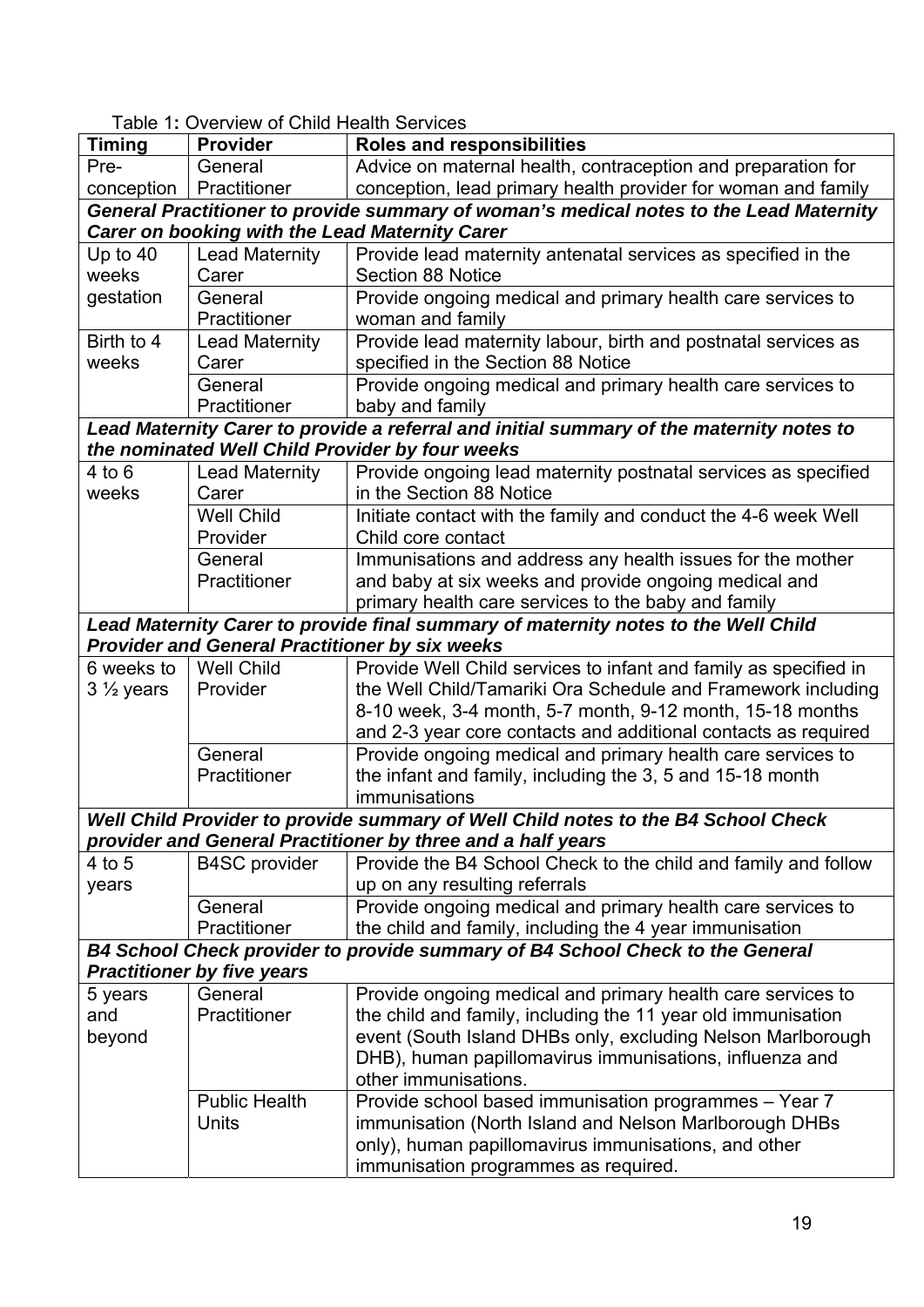# 3.2.4 Authorised independent vaccinator status

The existing legislation (Medicines Regulations 1984, clause 44A) provides authorisation of independent vaccinators for a two year period.

Medical Officers of Health authorise the vaccinator – and they can only authorise vaccinators for the district for which they are designated (Health Act 1956). Any changes to this would require consultation and legislative review.

# <span id="page-19-0"></span>**3.3 Education/information**

Submitters argue that immunisation information is crucial during the antenatal period. They recommend all antenatal providers receive immunisation education so they are confident to discuss immunisation with parents; and that there should be requirements to provide evidence and science-based information to parents. All immunisation providers should receive immunisation education; authorised immunisers should have annual updates and their authorisation status should be national; understand why families decline.

# **Ministry response and activities to improve coverage**

The commitment and effort of nurses, midwives and doctors are essential for immunisation. Several factors have been shown to encourage immunisation $6$ :

- Confidence and commitment of the provider, more than their knowledge.
- A trusting relationship between the parent and health provider, preferably established before a child is born.
- Early enrolment in a practice or PHO.
- Pre-call and re-call, which means active following up and reminding parents whose children are due or overdue for immunisations.

Like parents, there are a range of attitudes among general practitioners, nurses, midwives and other health providers to immunisation. Overall, providers need:

- Good information about immunisation, the diseases they prevent, vaccines, and safety.
- Accurate and up-to-date information about which vaccines to give to each child.
- Information about their own practice's immunisation rates.
- A simple immunisation programme that is not changed too often.
- Time to spend managing informed consent and chasing the hard-to-reach, among the other priorities facing providers.
- Benefits (financial and non-financial) for achieving high immunisation rates.
- Accurate contact details for children who are due for immunisations.
- Links with other health and social service providers who interact with the same children.

<span id="page-19-1"></span> 6 Guide to Community Preventive Services. Vaccinations for preventable diseases: universally recommended vaccines. www.thecommunityguide.org/vaccines/universally/index.html. Last updated: 18/03/2010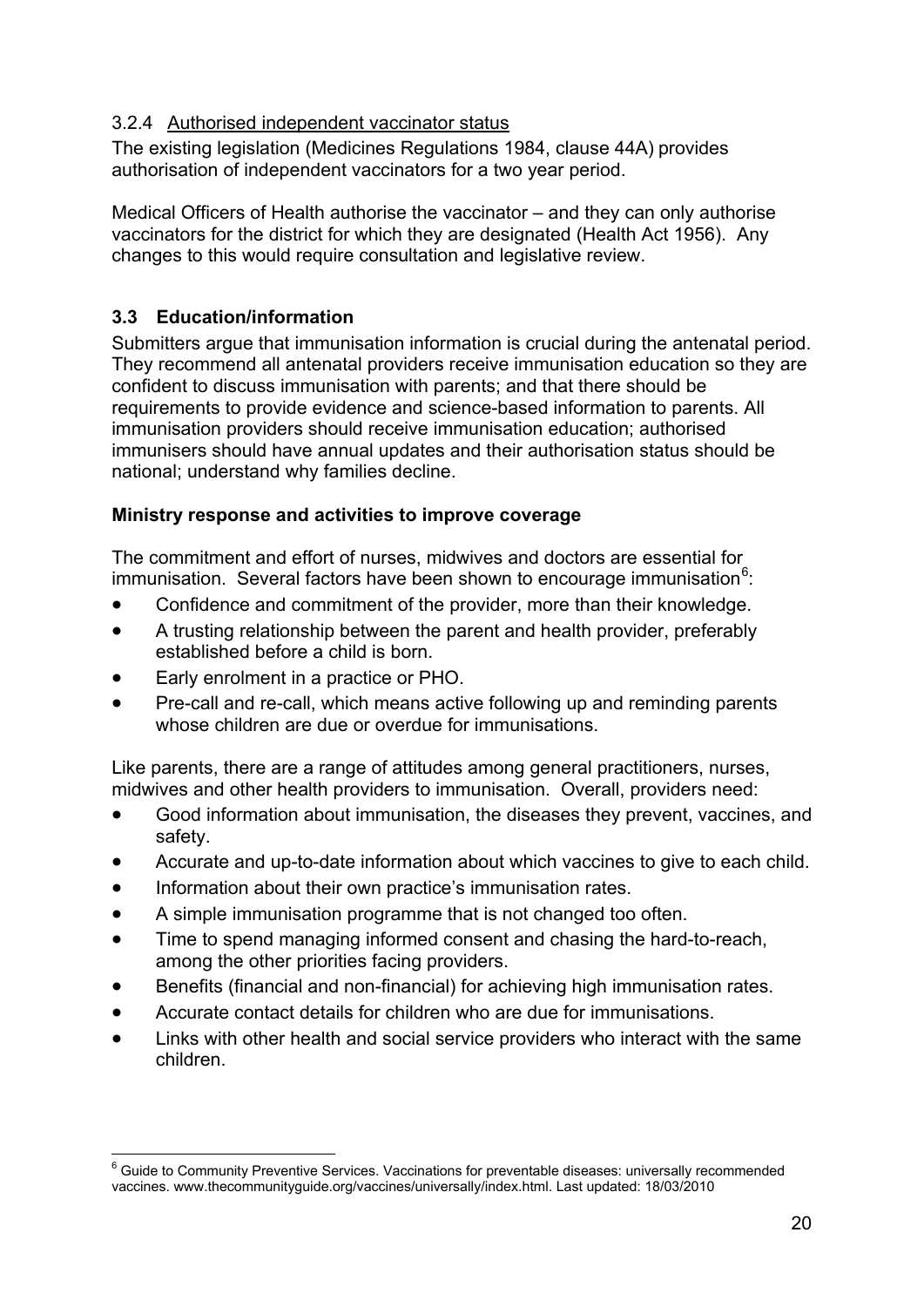### 3.3.1 Information provided for parents during the antenatal period

DHBs are required to fund pregnancy and parenting education for at least thirty percent of their population of pregnant women. The Ministry is planning to revise its service specification for DHB provided/funded pregnancy and parenting education. The Ministry is carrying out a review of best practice education, which will be used to inform the revision of the service specification. The extent of change and implications for service providers is not yet known. These will be examined during the revision of the service specification.

The Primary Maternity Services Notice 200[7](#page-20-0)<sup>7</sup> contains clauses about the provision of Ministry of Health immunisation information during the third trimester of pregnancy. DHB midwives are not covered by this legislation.

Further work is required to determine who is best placed to deliver immunisation education during the antenatal period. Some DHBs are developing innovative solutions to this. For example Bay of Plenty DHB has employed a "Lay Advocate" who discusses immunisation postnatally with mothers prior to discharge and at mothers' groups.

#### 3.3.2 Immunisation education for providers

The Ministry hosts an Immunisation eLearning programme for Midwives, undergraduate nurses and childbirth educators on the immunisation webpage<sup>[8](#page-20-1)</sup>. Providers had asked for an online resource that could be readily accessed and updated. The programme is designed to help midwives, undergraduate nurses and childbirth educators to quickly and easily find useful information and resources about immunisation in New Zealand. The eLearning web resource may also help parents and caregivers make an informed decision about immunising their child.

The Ministry contracts the Immunisation Advisory Centre and the Well Women's Nursing Service to provide vaccine education for vaccinators, community health workers/promoters, Well Child/Tamariki ora providers, child birth educators, non vaccinators and midwives. Attendance at these courses is also a pre-requisite for vaccinators to obtain authorised independent vaccinator status.

The Immunisation Advisory Centre also provides online learning for providers, through the iCOMET platform<sup>[9](#page-20-2)</sup>. These courses contribute towards continuing medical education for providers, and include vaccinator update courses (to maintain authorised independent vaccinator status), vaccine administration information, influenza pandemic planning and human papillomavirus vaccine training. The development of these courses was part-funded by the Ministry of Health.

#### 3.3.3 Review experiences

As discussed in section 2.1.2 "Information to support informed consent and parental decision making" the Ministry is undertaking an audience research project to identify the behaviours, decision-making processes, attitudes and barriers experienced by

<sup>1</sup> 7 pursuant to section 88 of the New Zealand Public Health and Disability Act 2000 8

<span id="page-20-1"></span><span id="page-20-0"></span>http://www.moh.govt.nz/moh.nsf/indexmh/immunisation-elearning

<span id="page-20-2"></span><sup>&</sup>lt;sup>9</sup> http://icomet.org.nz/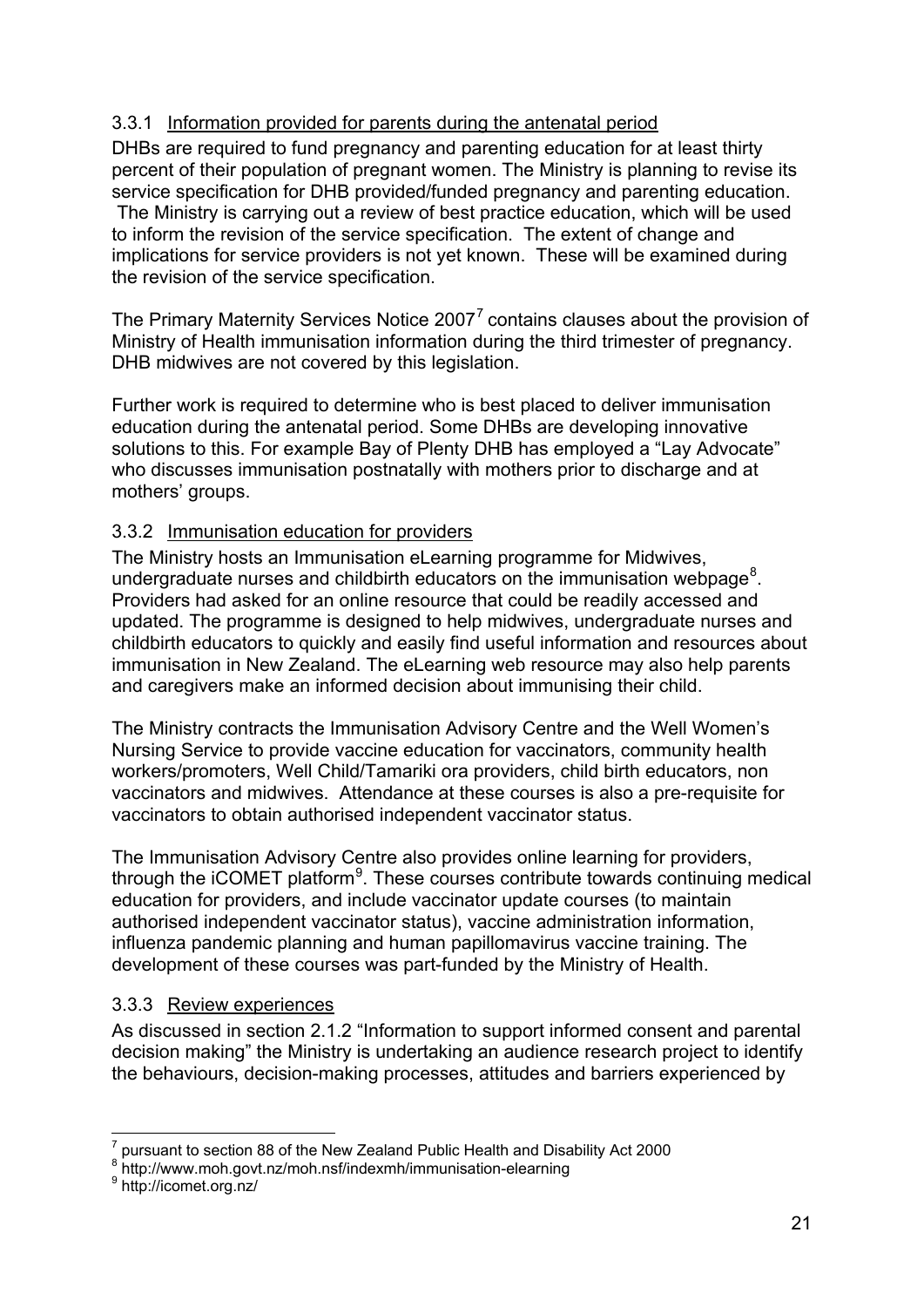those who are not immunising their children Ministry also share results of audience research with DHBs. These results will be shared with DHBs.

Hawkes Bay DHB is planning a similar project – their methods and results could be shared with other districts.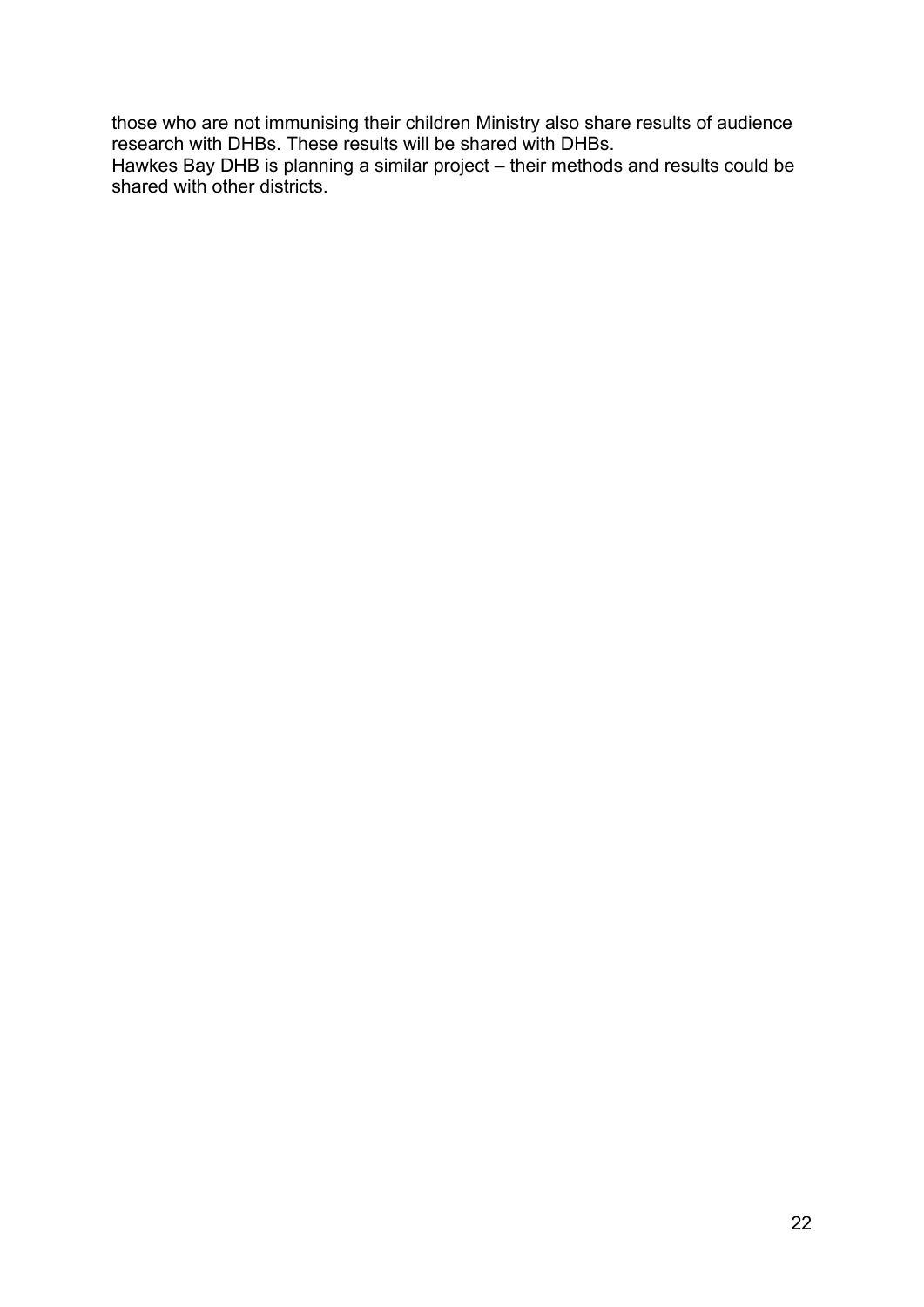# <span id="page-22-0"></span>**4 Improved use of the National Immunisation Register**

Three subthemes were raised in the submissions: system; quality assurance; access.

### <span id="page-22-1"></span>**4.1 System**

Submitters stated the NIR needs to be more user friendly; child health information systems should be integrated to include all well child preventative services.

#### **Ministry response and activities to improve coverage**

The NIR is an extremely powerful tool and there is no doubt that it is critical for delivering a better immunisation service and improving immunisation coverage. The DHBs and practices that understand the NIR and use it effectively have higher immunisation coverage. See Appendix 3 for background information about the NIR.

The NIR itself is a simple database of immunisation records, but it interacts with the practice management system (PMS) software in each clinic, the payments system used by all health providers, and a reporting module that calculates the denominators of eligible populations for each district, clinic, or school. Because immunisation records are private medical records, there are important security measures to protect the information but which make the transfer of data between multiple systems more complicated.

The complexity of this nexus means that NIR-related problems can be difficult to diagnose, and changes in one place can create unexpected problems in another. The rules around immunisation schedules and eligibility also change frequently, and managing these changes has been very challenging. One of the strengths of the NIR is that it is built into the PMS software used by providers so they do not have to use a different system. But this also makes the system much harder to change when the vaccine schedule changes, mainly because of the multiple different PMS systems in use across the country.

The Ministry has made significant improvements to the NIR over the last two years that have made it much more user friendly, though there are still some aspects that could be improved. Newer technologies and the new National Health IT Plan are providing some opportunities to improve how the system works. The Ministry is reviewing the policies and design of the NIR to make it better value for money; more user-friendly for health providers; provide easier access to immunisation information; and better able to meet individual and parent needs.

The Ministry of Health supports the recommendation that children's health should be able to be tracked better though a robust information system. The 2003 Child Health Information Strategy supported the incremental development of linked information systems built on existing systems, knowledge and current practice – for example all WellChild/Tamariki Ora services would have linked databases. The NIR was the first system to be developed; and the strategy has yet to be fully implemented. The B4 School Check is the next system to be developed. The Ministry is currently working with IT providers and the National IT Health Board to explore opportunities to use this system for further child health initiatives.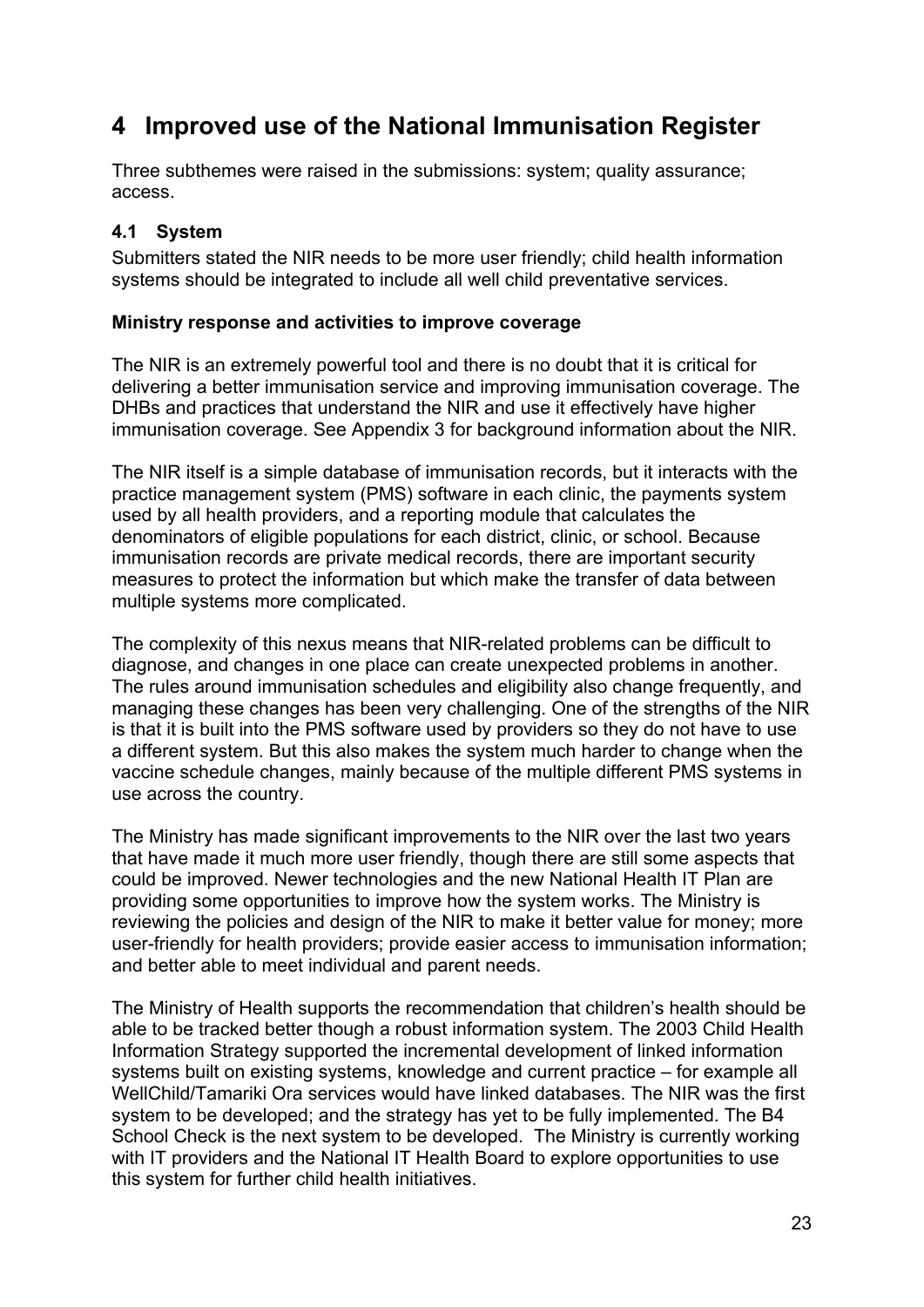By 2014 however, the National Health IT Plan is expected to be in place. This plan is driven by the eHealth vision '*New Zealanders will have a core set of personal health information available electronically to them and their treatment providers regardless of the setting as they access health services*'. The eHealth Vision is based on the assumption that over the next five to ten years, a shared care record will be available that is complementary to the health IT solutions already used by healthcare organisations.

More information about the National Health IT Plan, including its purpose, key focus areas, objectives and timeframes can be found at: http://www.ithealthboard.health.nz/content/draft-national-health-it-plan.

# <span id="page-23-0"></span>**4.2 Quality Assurance**

Submitters recommended that data integrity and quality would be achieved if providers had a better understanding of their importance and received ongoing training. The GP2GP project needs to be implemented so patient data can be electronically transferred between practices. National data should be analysed to determine if immunisation targets are appropriate.

#### **Ministry response and activities to improve coverage**

#### 4.2.1 NIR data quality and training

NIR user training and data cleansing has made a significant contribution to the increase in immunisation coverage as recorded on the NIR over the last 18 months (see Appendix 3). The NIR coverage data initially reported in July 2009 improved by three percentage points once the reports were re-run due to NIR system upgrades, data cleansing and better use of the NIR by providers.

The Ministry has had dedicated relationship managers working across all DHBs looking at how they are using the NIR to target unimmunised populations; the level of training for the users of the NIR; and solving data cleansing issues.

NIR user training is an integral part of the success of the NIR to accurately record immunisation data. The Ministry is establishing the core training requirements of NIR users and the tools available to users and looking at how training is best carried out across the country.

The Ministry has identified best practice models on how some DHBs are using the NIR to improve coverage and have shared this information through a variety of forums including: buddying up of successful DHBs with poor performers; holding national workshops to identify and mitigate issues; and the sharing of reports that drive improvement in immunisation coverage.

The National Immunisation Register is now able to produce coverage reports for practices and clinics and the Ministry is working with the sector to use this information. Making this data available to PHOs and practices should encourage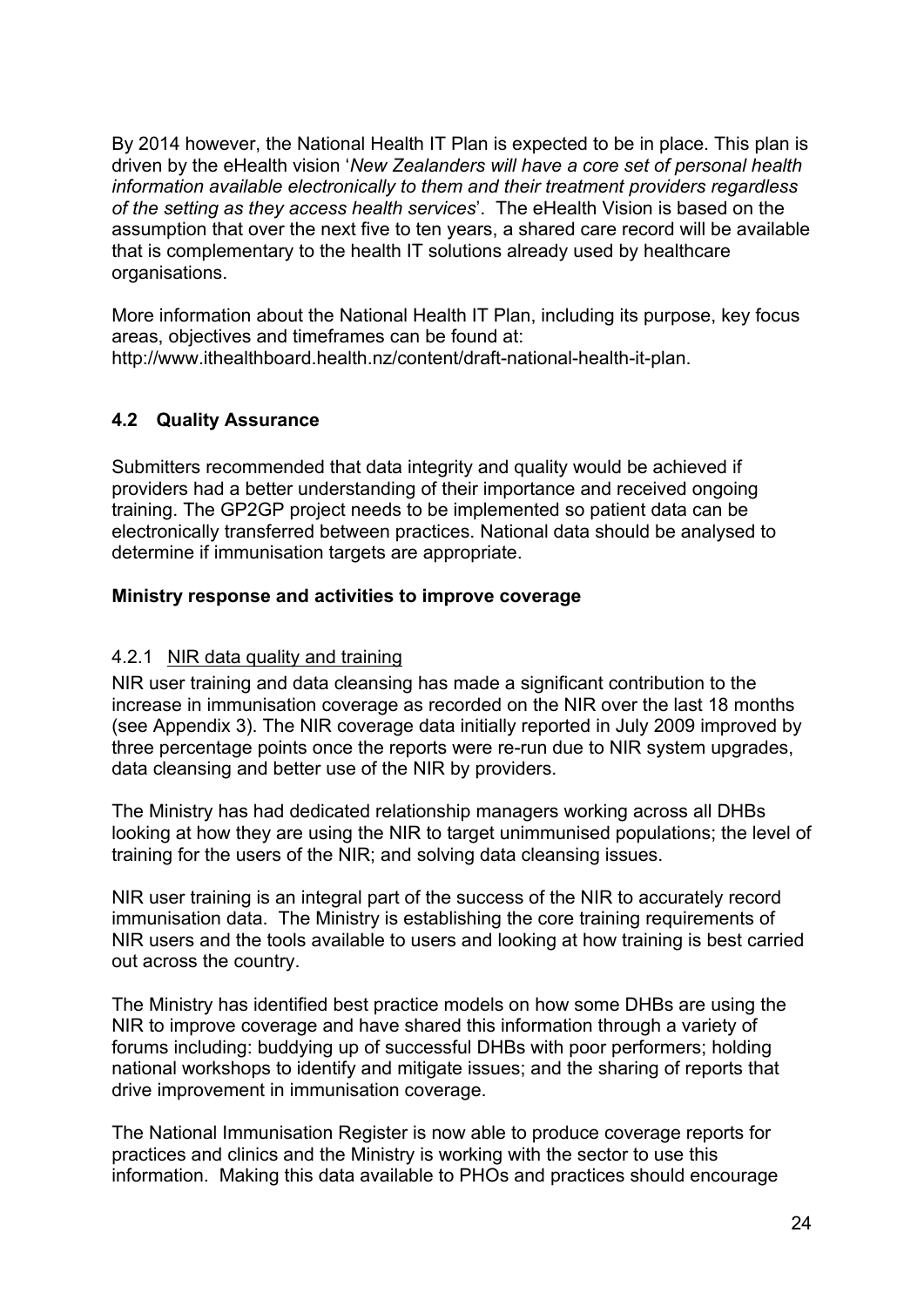them to improve their immunisation rates, and to ensure that data is entered correctly and efficiently. The Ministry does not publish this data. Aligning the PHO performance payments with the NIR will assist with data quality as providers will not receive payments unless the immunisation event data is correctly and efficiently entered.

The work resulting from the National Health IT Plan will improve NIR data quality.

#### 4.2.2 GP2GP project

The Ministry will contract with General Practice New Zealand (formerly the IPA Council of NZ and the General Practice Nursing Alliance) to implement the GP2GP project. This project will mean Patients can electronically move their complete health record between any GP in NZ. This project will be completed in November 2010.

#### 4.2.3 Review immunisation targets

See section 2.1.4 "Immunisation coverage targets" for an explanation of why they are set at 95%.

#### <span id="page-24-0"></span>**4.3 Access**

Submitters recommend more providers have access to the NIR.

#### **Ministry response and activities to improve coverage**

NIR access is determined by the privacy and access policies. If providers meet the policies' criteria and they have appropriate IT systems, NIR access can be obtained. An example of this is the Family Planning Association which obtained NIR access as part of the human papillomavirus immunisation programme. Part of the Ministry's review of the NIR will be to update the purposes of the NIR and align access policies to those purposes, while maintaining appropriate privacy controls.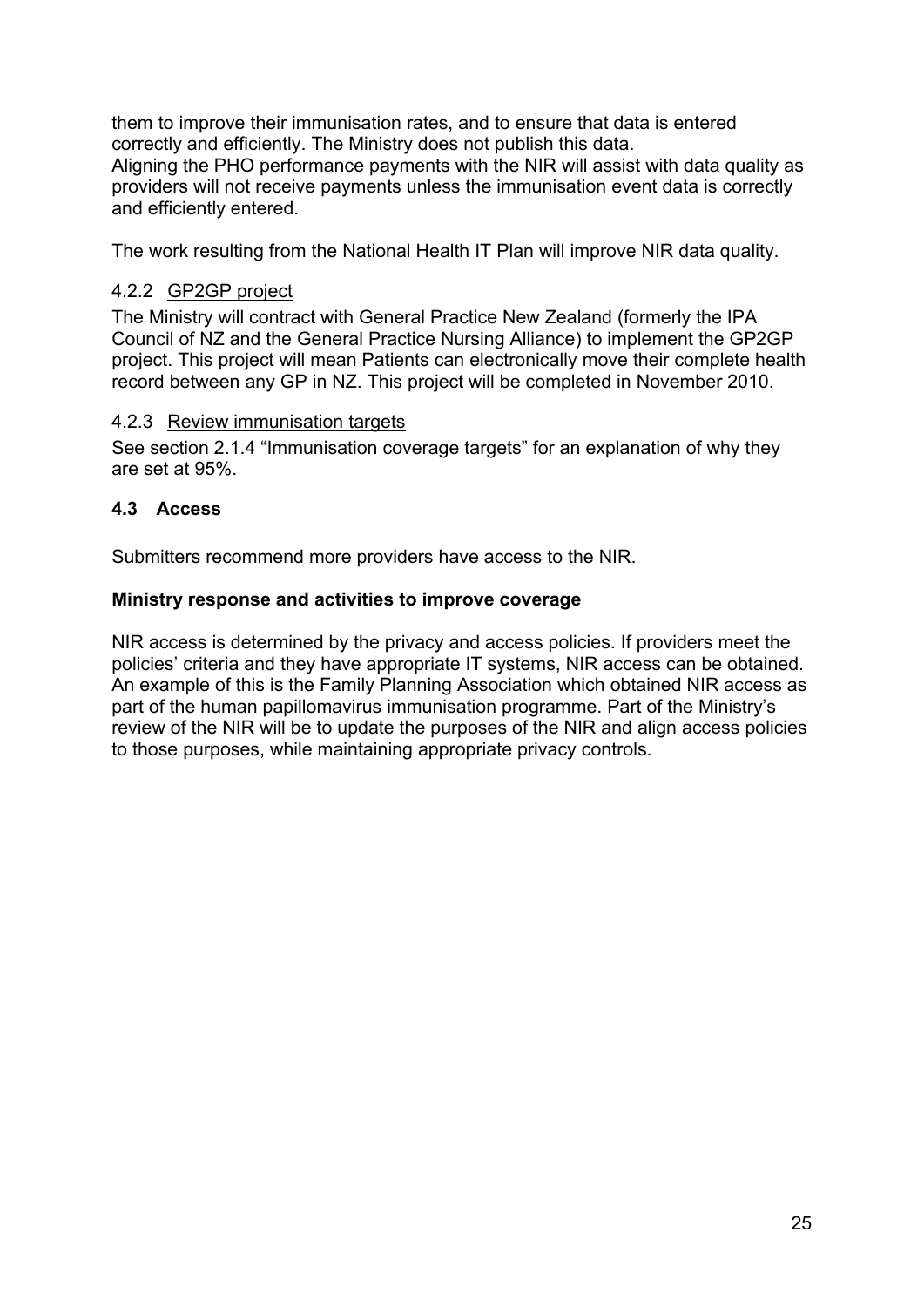# <span id="page-25-0"></span>**5 Improving the management and monitoring of adverse events following immunisation**

This section responds to concerns raised about New Zealand's vaccine safety monitoring systems, publication of adverse event data and providers' responses to adverse events.

# <span id="page-25-1"></span>**5.1 Systems**

Several submissions recommended that New Zealand should generate its own data about vaccine safety, using the National Immunisation Register (NIR). This would involve redesigning the NIR to capture health status at registration and health outcomes thereafter. The data would then be reviewed by an independent body 'with no vested interests in vindicating vaccination'.

#### **Ministry Response and activities to improve coverage**

Most countries have a vaccine safety monitoring system which includes voluntary spontaneous reporting. New Zealand's safety monitoring system is managed by Medsafe, and is aligned with international best practice. Information about vaccine development and regulation is in Appendix 4 and information about New Zealand's vaccine safety monitoring system and a summary of vaccine adverse event reports, is in Appendix 5.

#### 5.1.1 Using the NIR to monitor health status

If the NIR was redesigned to record all health status information or linked to other health databases, the benefit would be limited by New Zealand's relatively small population size. The number of people being vaccinated in New Zealand would not be high enough to identify any adverse events that are rarely associated with the vaccine; these are usually found after millions of doses have been given.

The NIR could in theory be linked to other health databases. This is because each individual is identified by the National Health Index (NHI) number; a unique identifier used in all of the national health databases and in primary and secondary health care systems. Some other countries have developed linked databases (see 5.1.2 below) but these were developed for that purpose.

There would however be several barriers to using the existing NIR design to monitor the population's health status. Firstly, the NIR only records data when a person has been vaccinated. It would require major changes to record other types of information or information from providers using different systems (e.g. hospitals). Secondly, the NIR is not a comprehensive dataset for the whole population (vaccinated versus unvaccinated). The NIR only records data for children born after the NIR was started in their area (between 2004/05), for those who received the meningococcal B vaccine and for those who received the human papillomavirus vaccine.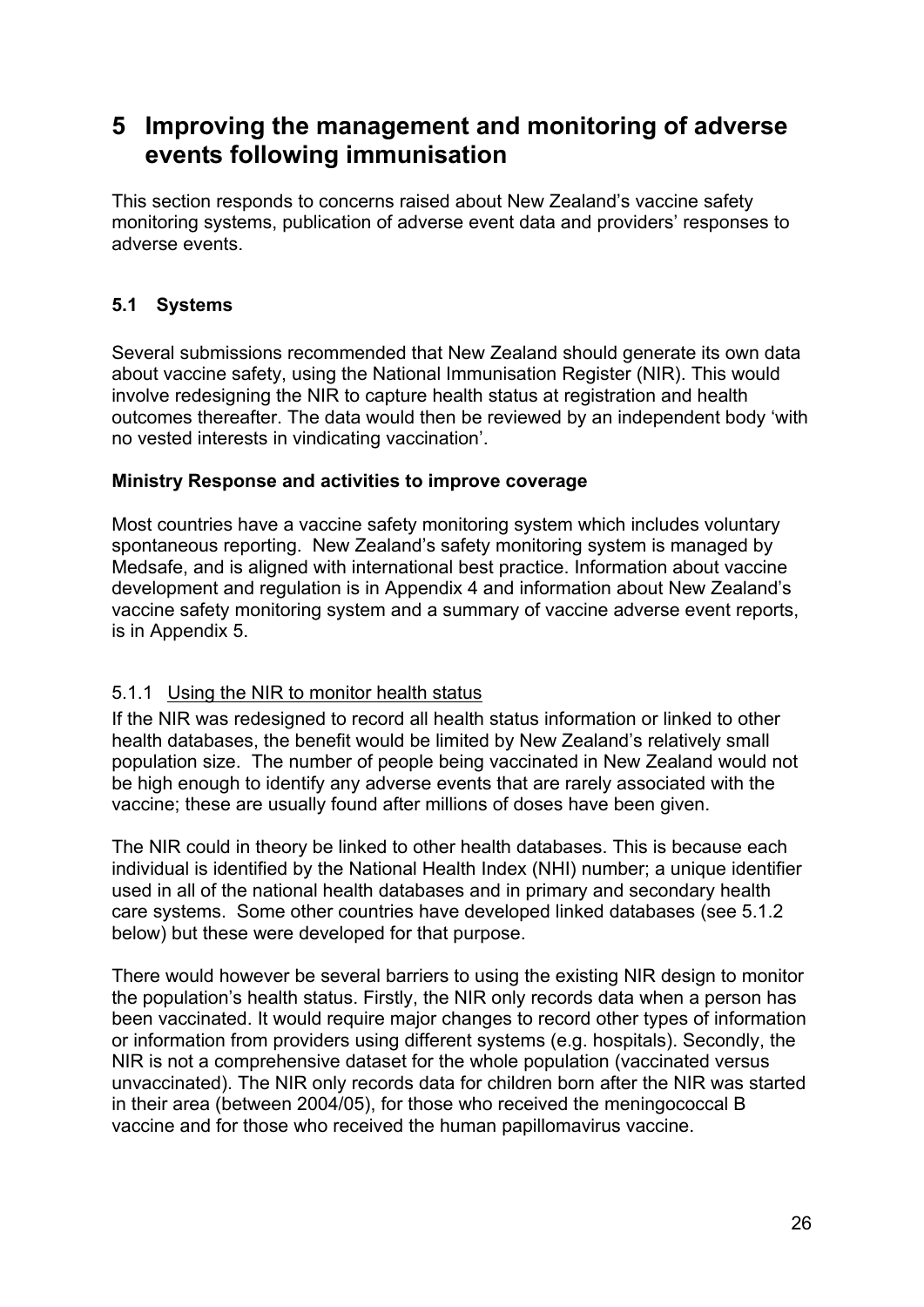Significant financial investment would be required to redesign the NIR or to link it to other databases to capture health status data, including studies into the best way to design and monitor such databases<sup>10</sup>. In order for comparisons to be made, there would need to be a comprehensive collection of a person's health history and circumstances (these are usually checked in major epidemiological studies). New laws may also been needed, if it was compulsory for the entire population's data to be recorded.

### 5.1.2 International examples of linked databases

The Vaccine Safety Datalink project is a collaborative effort between the United States Center for Disease Control's Immunization Safety Office and eight managed care organizations that hold medical information and immunisation records for over 5.5 million people annually<sup>11</sup>. The project was established in 1990 to monitor immunisation safety and address the gaps in scientific knowledge about rare and serious events following immunisation. This database was used in demonstrating the association of a rotavirus vaccine with intussusceptions (where a bowel obstruction can occur) (Griffin et al 2009).

The United Kingdom's General Practice Research Database holds data on consultations, referrals, prescriptions and vaccinations for more than 4 million patients from 500 practices throughout the UK<sup>[12](#page-26-3)</sup>. This database was used to show no evidence of an increased risk of Guillain-Barré syndrome after seasonal influenza vaccination (Stowe et al 2009).

# <span id="page-26-0"></span>**5.2 Publication**

Submitters recommended that vaccine adverse events reports be published.

#### **Ministry response and activities to improve coverage**

The Ministry intends to regularly publish adverse event information. Regular publication will put the data into context and promote increased transparency for the immunisation programme. In the future, adverse event publication may improve the public's trust in vaccine safety monitoring and vaccines in general.

At present vaccine adverse event information is usually published reactively rather than proactively. Medsafe published seasonal influenza vaccine adverse event reports in February 2010<sup>13</sup>, and the Centre for Adverse Reactions Monitoring published human papillomavirus vaccine (Gardasil) adverse events in April 2010<sup>14</sup>.

Adverse event information for vaccines and medicines is published in other jurisdictions. The United States publishes unidentifiable data from their Vaccine

1

<span id="page-26-1"></span><sup>&</sup>lt;sup>10</sup> World Health Organization information about the types of studies and levels of evidence required to assess whether an adverse event is causally related to a vaccine<br>http://www.who.int/vaccine safety/causality/en/.

<span id="page-26-3"></span>

<span id="page-26-2"></span><sup>&</sup>lt;sup>11</sup> http://www.cdc.gov/vaccinesafety/Activities/vsd.html<br><sup>12</sup> http://www.gprd.com/home/<br><sup>13</sup> http://www.medsafe.govt.nz/profs/PUArticles/SeasonalFluVaccine.htm

<span id="page-26-5"></span><span id="page-26-4"></span><sup>14</sup> http://carm.otago.ac.nz/index.asp?link=news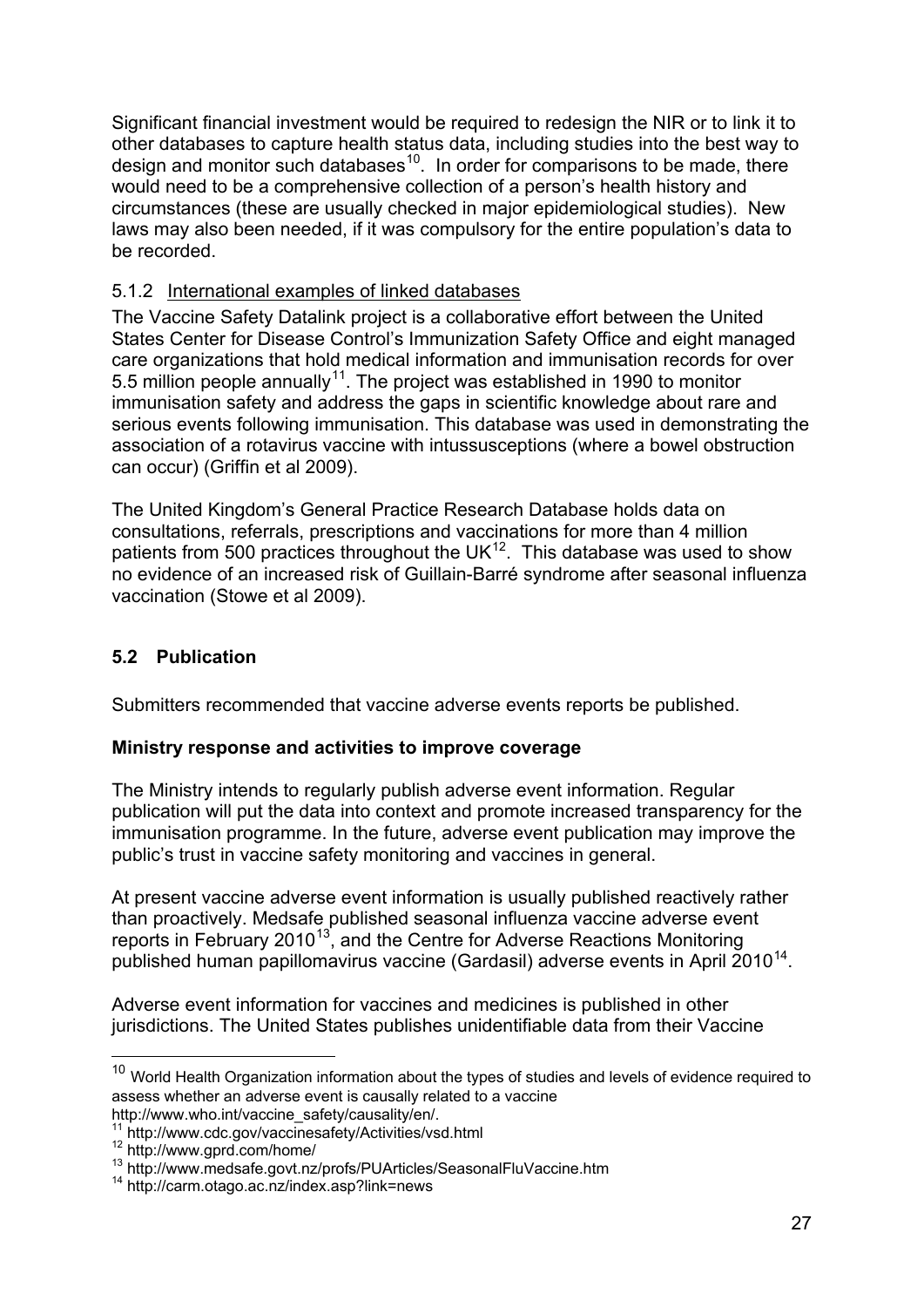Adverse Event Reporting System<sup>[15](#page-27-1)</sup>. The United Kingdom publishes medicine adverse event reports from their Yellow Card Scheme as Drug Analysis Prints<sup>[16](#page-27-2)</sup>. Swiss adverse event data reported between 1991 and 2001 was recently published in the *Vaccine* journal (Schumacher et al 2010).

### <span id="page-27-0"></span>**5.3 Providers' responses to adverse events**

Submitters claim that doctors rarely report vaccine reactions to the Centre for Adverse Reactions Monitoring. Vaccine problems are dismissed and treated as if they happened by chance, and doctors believe that vaccines can never be the cause of ongoing problems.

#### **Ministry response and activities to improve coverage**

The Ministry does not agree that New Zealand doctors ignore or dismiss vaccine reactions as a general rule, although there may be instances where it does happen. The Ministry accepts that communication around adverse events could improve.

Evidence shows that New Zealand doctors report vaccine adverse events at a higher rate than other countries and do take them seriously. Data published by the World Health Organization shows that New Zealand has the highest medicine adverse event reporting rate per capita in the world (this includes vaccines and other medicines). Depending on medicines reporting rates between 25 to 50 percent of all reported adverse events in New Zealand are related to vaccines, most are nonserious. Of the 1,000 to 1,500 vaccine reports received each year about 80 percent are reported by doctors (Tatley 2010). Adverse event report data is summarised in Appendix 5.

The Ministry is not responsible for the interaction between doctors and patients but is responsible for ensuring there are systems in place to manage any risks, monitor vaccine safety, analyse reports to check for safety signals, and respond to individuals who experience adverse events. This also includes providing information about vaccine risk and benefits, and educating providers about adverse events and what to do when they happen (reporting and treatment).

The response in April 2010 to febrile convulsions in children from one of the three brands of seasonal influenza vaccine shows that New Zealand's systems can pick up safety signals and that the Ministry will act quickly when there is sufficient justification. New Zealand's data on adverse events is also being used by other countries to inform decisions about influenza vaccines.

The Ministry acknowledges that aspects of the system may not meet parents' needs and expectations, including the time taken to investigate and respond.

<sup>1</sup> 

<span id="page-27-2"></span><span id="page-27-1"></span><sup>&</sup>lt;sup>15</sup> http://vaers.hhs.gov/data/index<br><sup>16</sup>http://www.mhra.gov.uk/Safetyinformation/Howwemonitorthesafetyofproducts/Medicines/Druganalys isprints/index.htm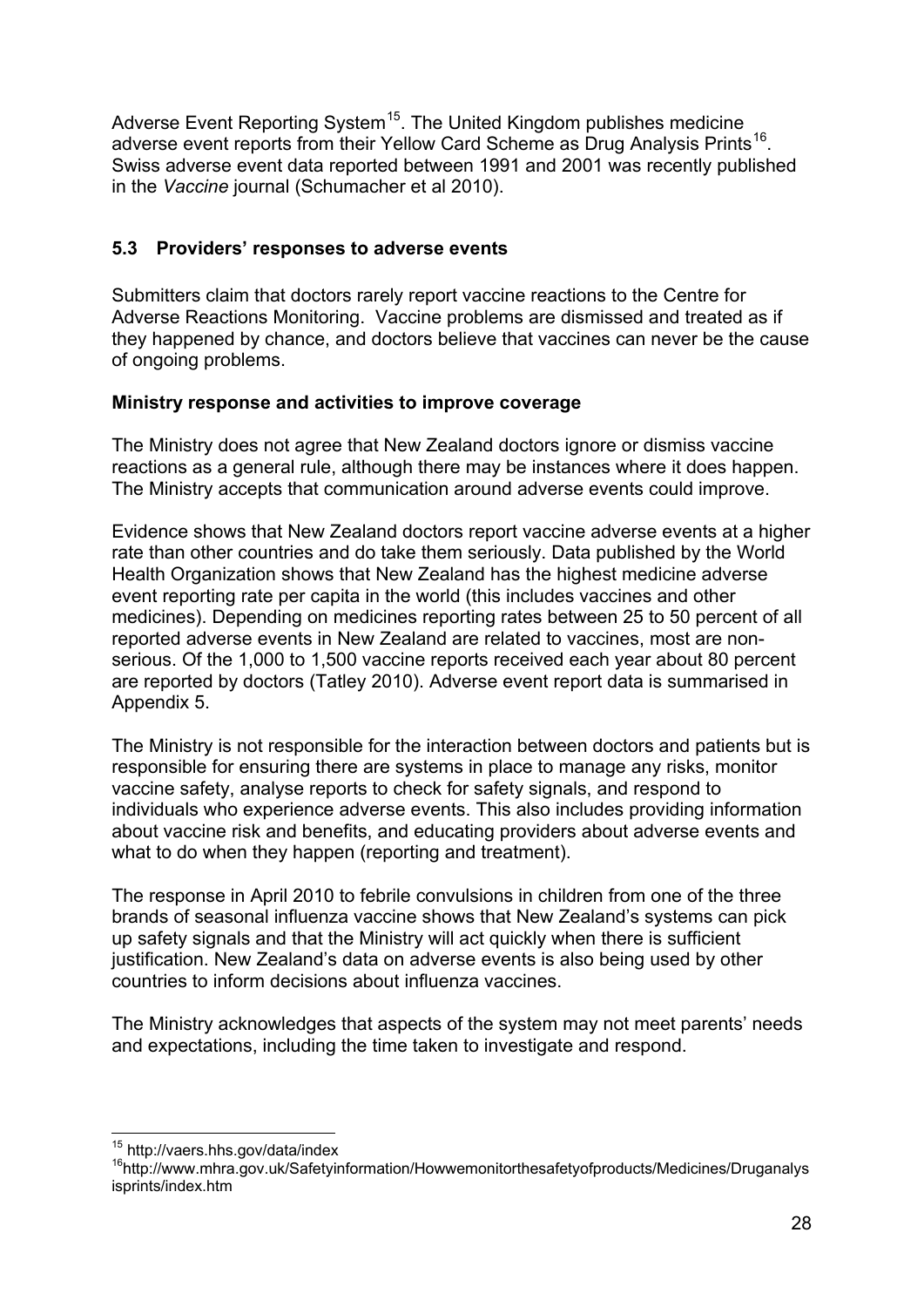Firstly, vaccine reactions expected by medical professionals may be different from what parents expect. Secondly, the Ministry considers it is appropriate to make decisions based on robust evidence and to thoroughly investigate causal links between vaccines and reactions, even though this can take time when parents are looking for answers. Thirdly there is a tension between the risks and benefits when viewed from an individual perspective as opposed to a population perspective. The balance of risks and benefits across a population may still be positive even when some individuals have adverse reactions. The Ministry's challenge is protect individuals while also ensuring benefit for the whole population.

Some other systems such as Coronial inquests into deaths or Health and Disability Commissioner's investigations may also lead to delays in reporting of adverse outcomes following vaccinations.

The Ministry will further investigate options to improve the monitoring system, such as providing increased transparency, and communicating better with parents.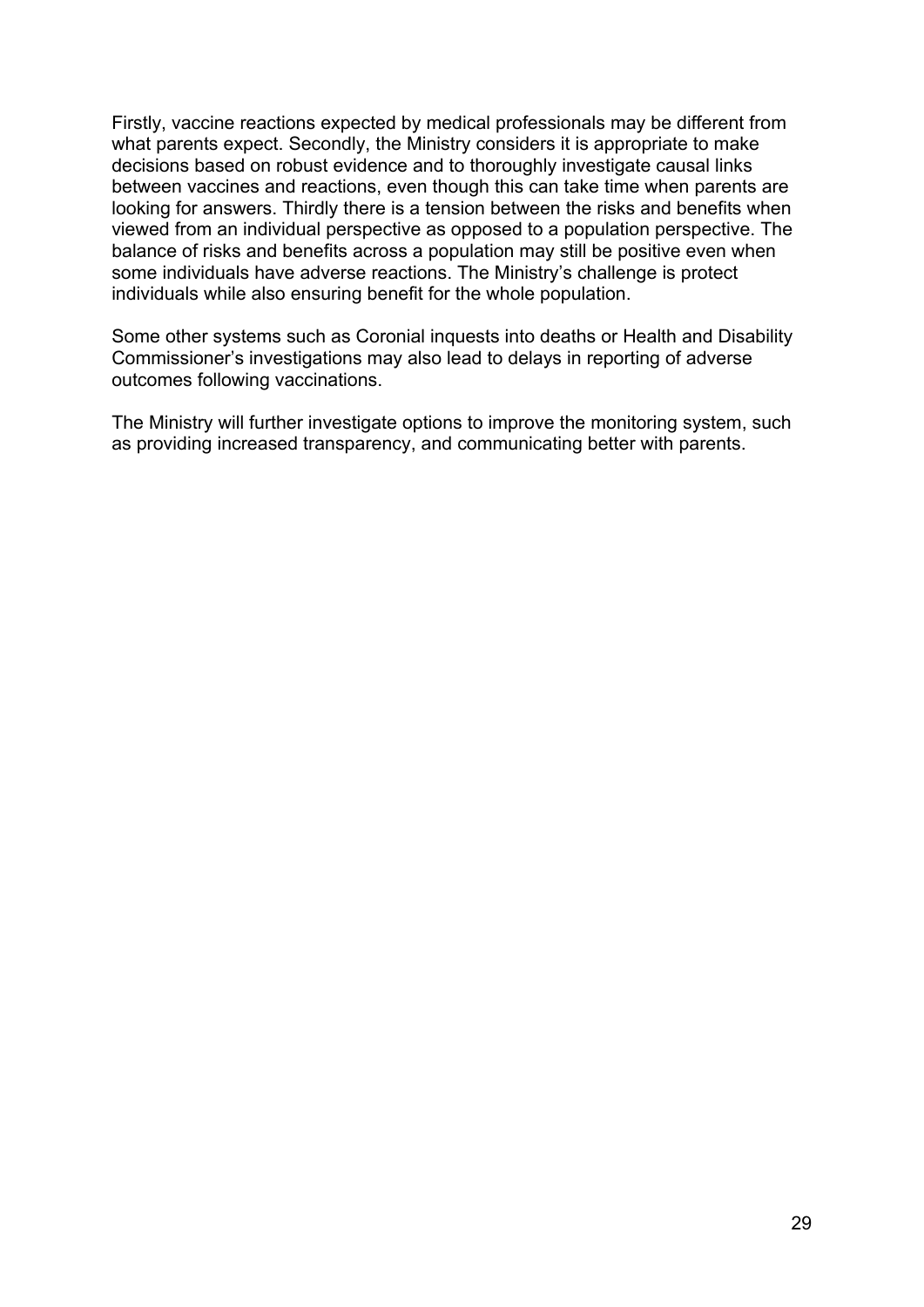# <span id="page-29-0"></span>**6 Vaccine safety and effectiveness**

Three subthemes were prominent throughout the submissions: vaccines induce disease; vaccines are not effective; the science is distorted/wrong.

To respond to the above issues, this section is divided into the following parts:

- the science is distorted
- vaccines do not work
- vaccines are unsafe
- vaccines cause [chronic] diseases or injuries

#### <span id="page-29-1"></span>**6.1 The science is distorted or wrong**

Submitters alleged undue influence by pharmaceutical companies on scientific research and national and international vaccination programmes. Some claim that governments and the medical establishment are in an alliance with vaccine manufacturers to hide the real facts about immunisation.

The Committee also asked for a Ministry view on the New England Journal of Medicine Amicus Brief.

#### **Ministry response**

The Ministry of Health strongly refutes these claims in the New Zealand context.

The New England Journal of Medicine Amicus Brief was submitted as part of a case heard by the US Supreme Court in 2008<sup>17</sup>. The Supreme Court was hearing evidence against the pharmaceutical company Wyeth, about inadequate drug labelling leading to injury, and the Food and Drug Administration's national drug regulatory role versus individual state law requirements. The Amicus Brief was submitted by a group of high profile doctors, who are current or recent editors of the prestigious New England Journal of Medicine. The Amicus Brief alleges a series of wrongdoings by pharmaceutical companies, including suppression of evidence and obstruction of regulatory bodies, 'costing tens of thousands of lives'. The Amicus Brief also argues that the Food and Drug Administration's systems for drug licensure and post-market safety monitoring in the US are flawed.

The Ministry has reviewed the Amicus Brief. While the alleged wrongdoings are very serious, none of them involved vaccines.

Pharmaceutical companies fund most research on vaccines, including their development. This funding does not mean that the research is biased, as much of it is undertaken by independent researchers operating under international standards of good clinical practice. Nevertheless, the potential for bias is real, leading many

<span id="page-29-2"></span><sup>1</sup> 17 Amicus Brief: http://www.abanet.org/publiced/preview/briefs/pdfs/07-08/06- 1249\_RespondentAmCuNEJournalofMed.pdf; the Supreme Court's decision: http://www.abanet.org/poladv/preemption/2009mar04\_wyethvlevine.pdf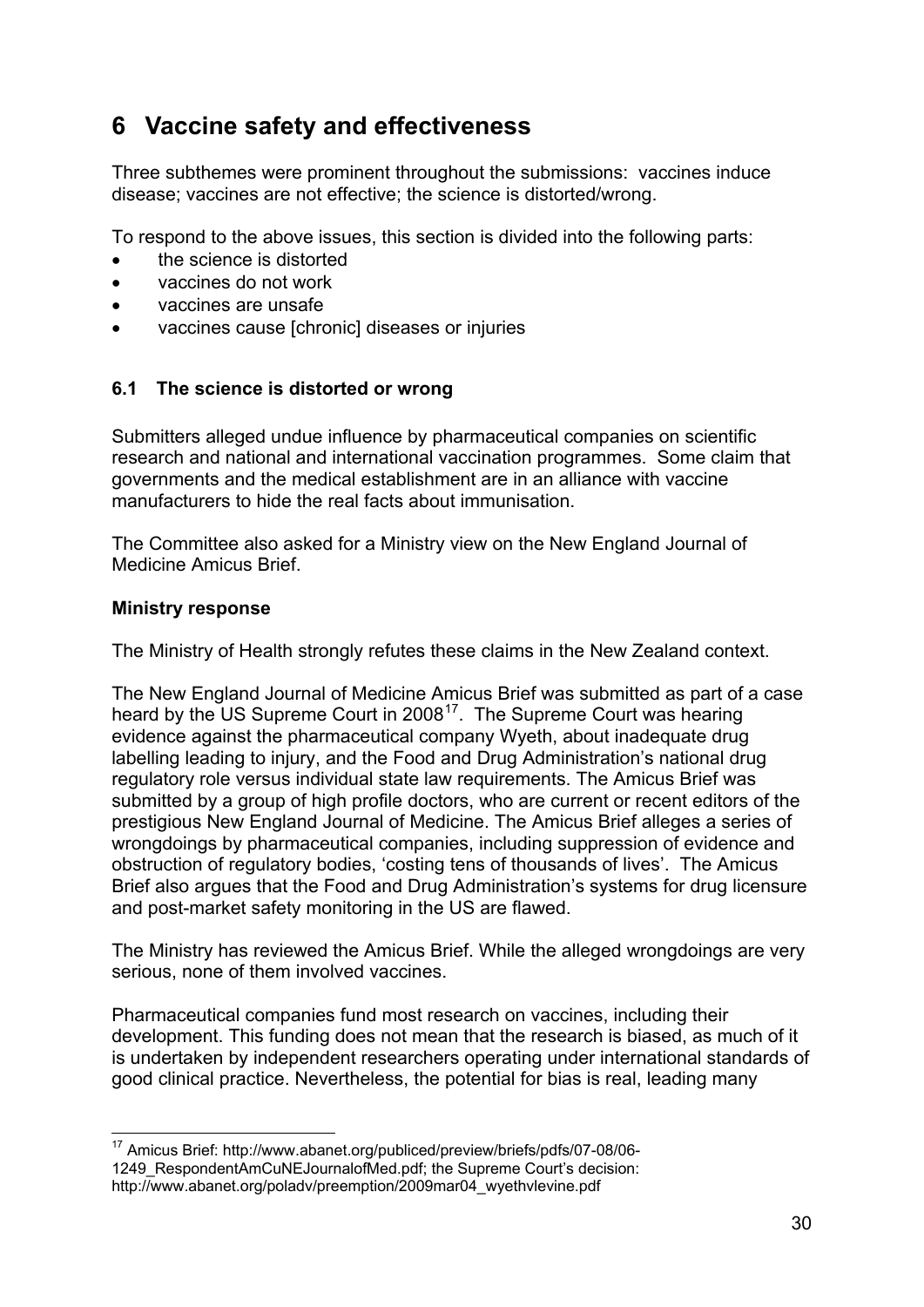medical journals to require statements of the funding source and all potential conflicts of interest to be declared and published with any scientific studies. There is evidence that disclosure does not always occur and that the research can be compromised. Usually however this is discovered, as in the case of Dr Andrew Wakefield, whose publications and research career in the area of Autism has been discredited following a General medical Council review of his failure to disclose significant conflicts of interest in his articles on measles-mumps-rubella vaccine and autism.

# <span id="page-30-0"></span>**6.2 Vaccines are not effective**

Some submissions cast doubt on the contribution of vaccination to reductions in disease. They argue that mortality from vaccine preventable diseases was reducing before vaccines were introduced, and that vaccines are not effective.

The Committee also requested information about when vaccines were introduced in New Zealand and their effect on disease, along with vaccine risks and benefits.

#### **Ministry response**

The scientific data show that while improvements in living standards, in particular clean water, have had a great impact on health; immunisation has played an important role as well.

Improvements in living conditions, nutrition and medical care have reduced the chance of people dying from infectious disease such as measles, but without immunisation most people would still acquire some vaccine preventable diseases.

Deaths from pertussis (whooping cough), diphtheria and measles started to decline in industrialised countries prior to the introduction of mass immunisation. The initial decline was due to fewer deaths in those who caught the disease, rather than fewer people becoming infected (i.e. a reduction in mortality not morbidity). More detail about specific diseases follows.

#### 6.2.1 Measles

Measles spreads through the air, and transmission is largely unaffected by improvements in living conditions other than by reducing overcrowding. Healthy children living in ideal conditions remain at risk of death and disability from contracting measles. A proportion of people with measles have severe complications, including pneumonia (6%) and more rarely inflammation of the brain (encephalitis; 0.1%).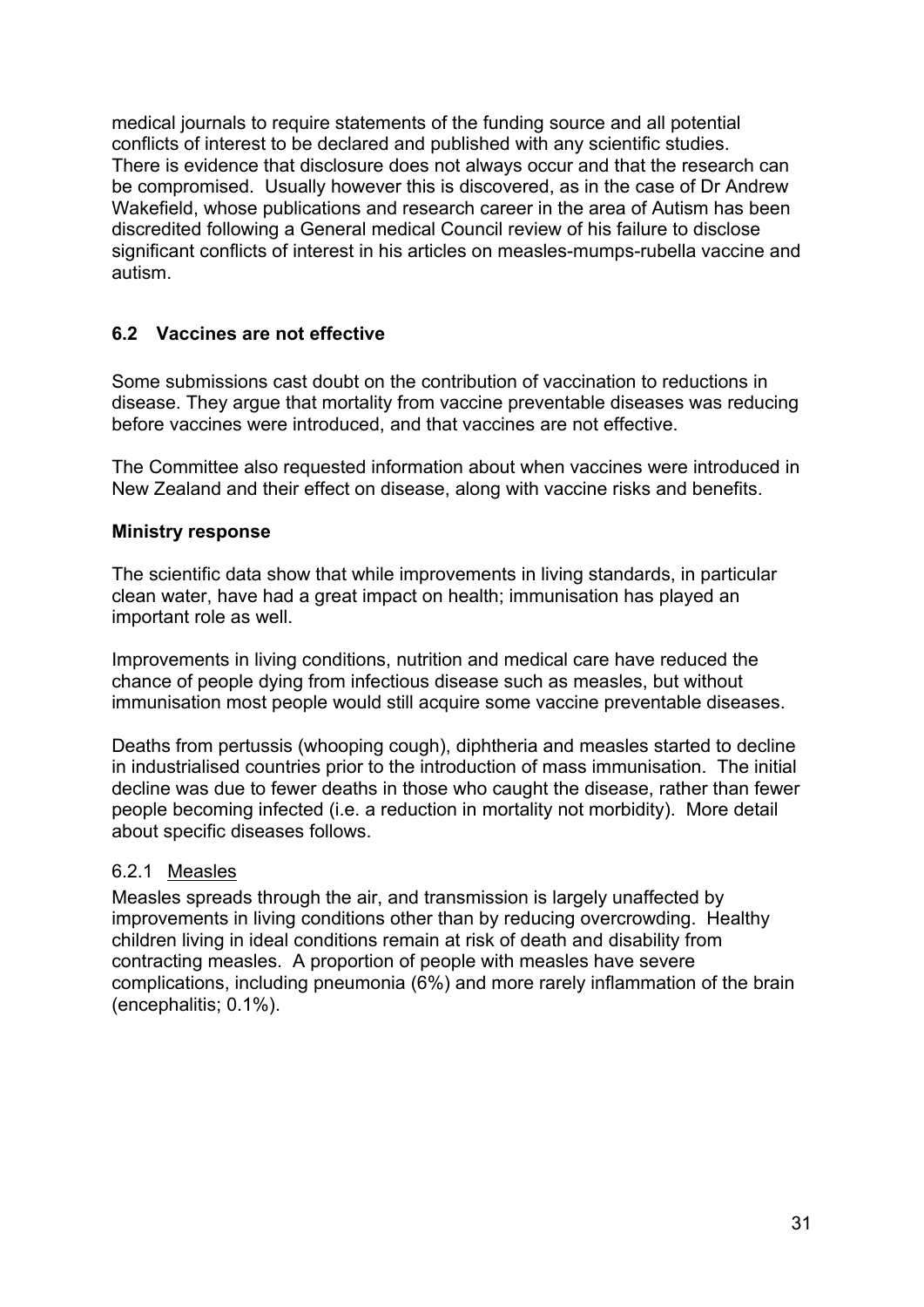Table 2: Measles disease and measles vaccine risks

<span id="page-31-0"></span>

| <b>Disease</b>                                                         | <b>Risks of disease</b>                                                                                                                                                                                                                                                                                                                          | <b>Risks of vaccine</b>                                                                                                                                                                            |
|------------------------------------------------------------------------|--------------------------------------------------------------------------------------------------------------------------------------------------------------------------------------------------------------------------------------------------------------------------------------------------------------------------------------------------|----------------------------------------------------------------------------------------------------------------------------------------------------------------------------------------------------|
| A highly contagious viral<br>illness causing fever,<br>cough and rash. | • Otitis media $(7%)$<br>• Pneumonia $(6%)$<br>Acute encephalitis<br>$(0.1\%)$<br>• Subacute sclerosing<br>panencephalitis (1 per<br>100,000)<br>• Case fatality rate of 1-2<br>per 1000<br><b>Maternal measles</b><br>$\bullet$<br>associated with an<br>increased risk of<br>premature labour,<br>miscarriage and low-birth<br>weight infants. | Mild local or systemic<br>$\bullet$<br>reaction $(14.2%)$<br>Aseptic meningitis (1<br>per 100,000)<br>Encephalitis (1 per<br>$\bullet$<br>million)<br>Anaphylaxis (<1 per<br>$\bullet$<br>million) |

**Source:** http://www.immune.org.nz/?T=753#me13 downloaded 15/6/10, Immunisation Advisory Centre

If immunisation was stopped, measles would be expected to increase to pre-vaccine levels. According to an Immunisation Advisory Centre estimate<sup>[18](#page-31-1)</sup>, over a 10 year period there could be 600,000 measles cases, between 50,000 to 60,000 measles hospitalisations, and 200 to 600 deaths, if measles vaccination was stopped (based on a birth cohort of 60,000).

Measles cases in England and Wales increased sharply in 2008. The majority of cases were in children who were not immunised. Immunisation coverage in the United Kingdom had decreased, partly because of factors such as high population mobility (e.g. in London) and parents' decision not to immunise their children due to the media and public speculation about the [disproved] possible link between autism and the measles-mumps-rubella (MMR) vaccine.

In order to improve immunisation coverage and to prevent an epidemic, a concerted MMR catch-up programme was launched in England in August 2008. Children who were not immunised were offered the vaccine and disease rates have since decreased.

The increase in measles cases in England and Wales show the importance of maintaining a high level of population immunity through measles immunisation.

# *6.2.1.1 Measles vaccination and disease trend*

Recent measles epidemics/outbreaks in New Zealand were in 1991 (estimated 40,000 to 60,000 cases), 1997 (2169 identified cases) and in 2009 there were 253 cases notified, most of which were associated with two outbreaks.

<span id="page-31-1"></span><sup>1</sup>  $18$  Immunisation Advisory Centre – Submission to Health Select Committee – Supplement 1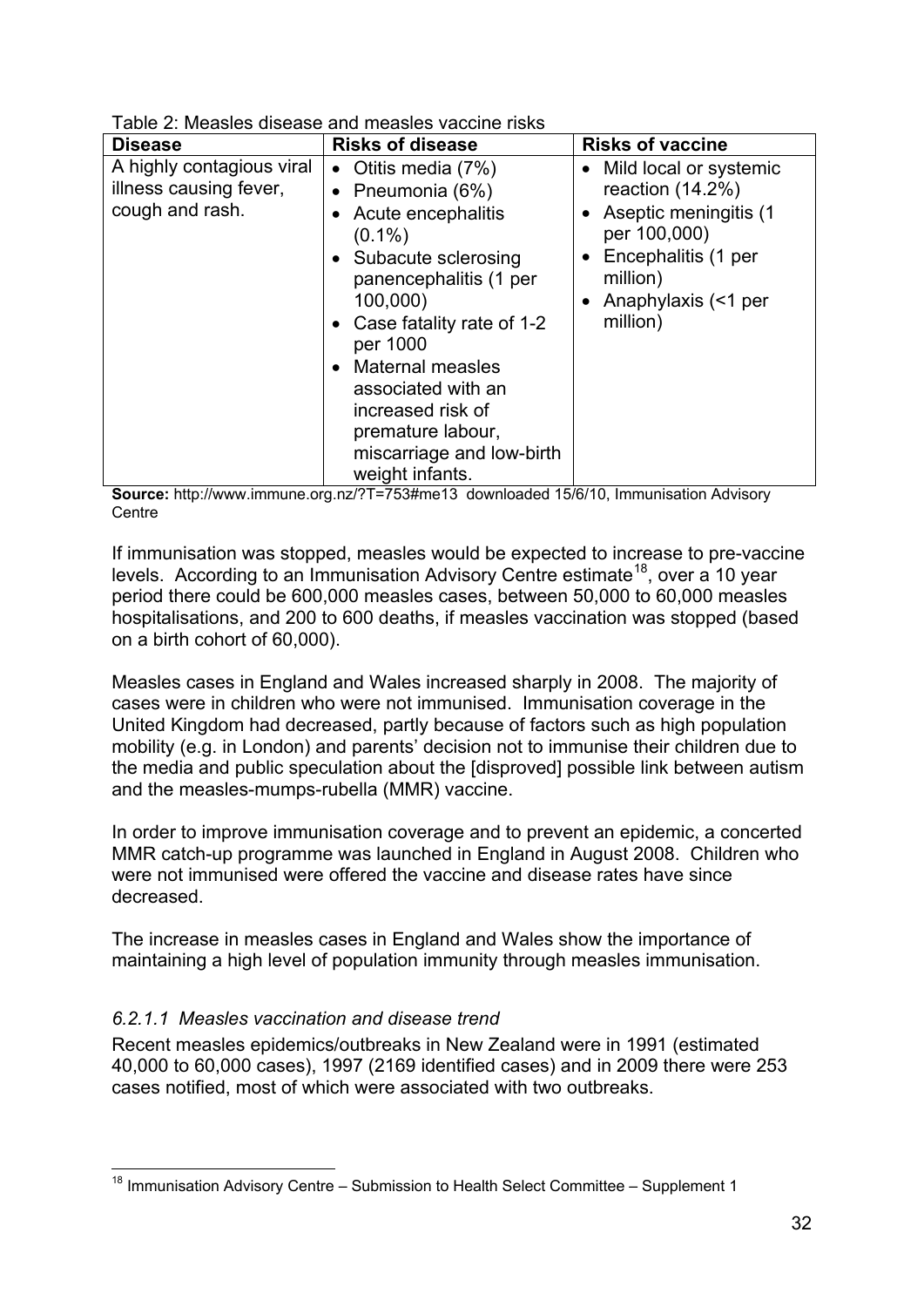The measles vaccine was introduced in 1969 for children between 10 months and five years of age who had not had measles.

Between 1969 and1980 there were 100 to 300 measles hospitalisations in New Zealand per year. Measles vaccine uptake reached around 70 percent or more by 1980, which resulted in longer periods between epidemics. Measles virtually disappeared between epidemic years.

To improve control a two dose schedule started in 1992, when the first measlesmumps-rubella (MMR) dose was given at 12-15 months, and the second dose at 11 years. There was a measles immunisation campaign using MMR for all children under 10 years of age at the start of the 1997 epidemic.

Since 2001, MMR vaccine has been offered at 4 and 11 years of age; there was also a school catch up programme in 2001 for the second MMR dose for 5 to 10 year olds.

For more information about measles disease and vaccination in New Zealand, see the *Immunisation Handbook*, chapter 9: Measles.

<span id="page-32-0"></span>Figure 1: Hospital discharges from measles 1970-2004, and laboratory confirmed cases 1984-2009



**Source:** Ministry of Health

#### 6.2.2 Rubella

While childhood rubella can have severe complications, immunisation is especially important to prevent maternal rubella. Maternal rubella in the first eight weeks of pregnancy results in foetal damage in up to 85 percent of infants.

Stopping rubella vaccination would reduce population immunity so that rubella would once again infect pregnant women, and cause congenital rubella syndrome in infants.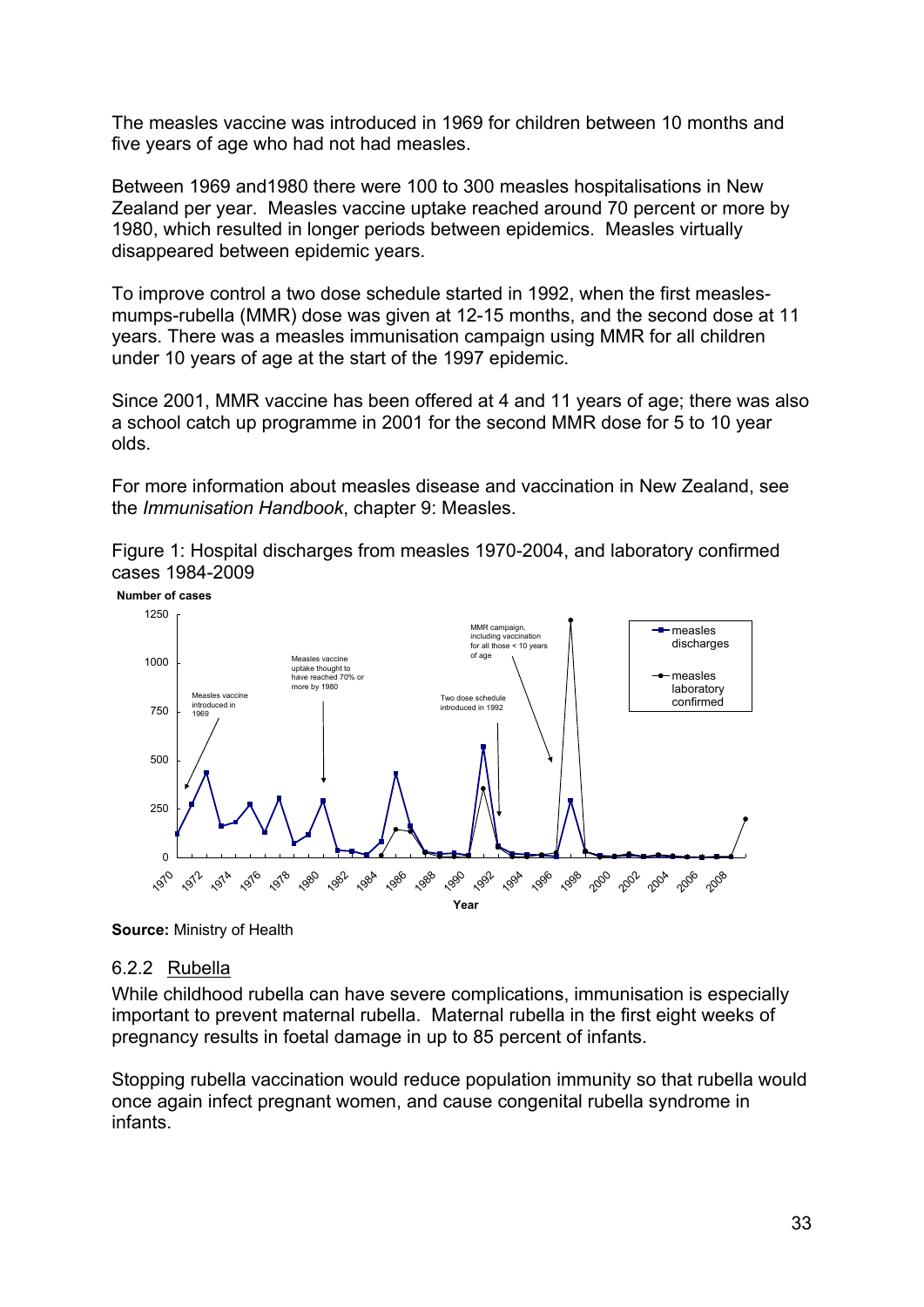| Table 3: Rubella disease and rubella vaccine risks |  |  |  |
|----------------------------------------------------|--|--|--|
|----------------------------------------------------|--|--|--|

<span id="page-33-0"></span>

| <b>Disease</b>                                                                                               | <b>Risks of disease</b>                                                                                                                                                                                                                                                                                        | <b>Risks of vaccine</b>                                                                                                                                               |
|--------------------------------------------------------------------------------------------------------------|----------------------------------------------------------------------------------------------------------------------------------------------------------------------------------------------------------------------------------------------------------------------------------------------------------------|-----------------------------------------------------------------------------------------------------------------------------------------------------------------------|
| A highly contagious viral<br>illness causing fever,<br>rash, lympahdenopathy,<br>and foetal<br>malformations | • 85% of infants infected<br>during the first trimester<br>of pregnancy will be<br>born with some type of<br>birth defect, including<br>deafness, eye defects,<br>heart defects, mental<br>retardation, and more.<br>• 1 in 2 adolescents and<br>adults have arthralgia<br>• 1 in 6000 develop<br>encephalitis | • Mild local or systemic<br>reaction $(14.2%)$<br>• Aseptic meningitis (1 per<br>100,000)<br>• Encephalitis (1 per<br>million)<br>• Anaphylaxis $($ 1 per<br>million) |

**Source:** http://www.immune.org.nz/?T=642#rb13 downloaded 15/6/10, Immunisation Advisory Centre

# *6.2.2.1 Rubella disease trends*

New Zealand has experienced several rubella epidemics; in the pre-vaccine era they occurred every six to nine years.

After the 1959/60 epidemic, a survey of ten general practitioners found 89 women who had rubella during pregnancy<sup>[19](#page-33-1)</sup>. Sixty seven viable pregnancies were included in the study (excluded were 15 therapeutic abortions and 7 spontaneous abortions). Of the 67 studied children, two died because of rubella, while ten surviving children had abnormalities attributed to rubella. Eight of these had multiple abnormalities.

During the 1964-65 epidemic "there had been over 350 children diagnosed with hearing difficulties alone (p 208, Day 2008).

There were 44 cases of congenital rubella notified in 1980 and 1981.

The last recorded case of congenital rubella in New Zealand was reported in 1998.

#### *6.2.2.2 Rubella vaccine history*

1

There was a mass rubella immunisation campaign in 1971, when an estimated 95 percent immunisation coverage was achieved through a school based programme for children aged five to nine years, with general practice immunising four year old children (p 180, Day 2008).

This was followed by a period of low immunisation coverage, with general practice immunising about 40 percent of children aged four years (before school entry). The policy was changed to offering rubella immunisation from 1979 to all girls in year 7 (form 1).

<span id="page-33-1"></span> $19$  Babies were examined soon after delivery by a paediatrician where possible. Babies were followed up, and were examined by a paediatrician, an ophthalmologist, and an audiometrist, and in some cases by a paediatric cardiologist. The ages of the children at the last examination ranged from 10 to 24 months. Rubella related health problems included deafness (mostly severe; 8 children), cataracts (4), glaucoma (1), mental retardation (marked degree) (1), cardiovascular issues (7 children: 4 patent ductus, 2 aortic stenosis, 1 coarctation pulmonary artery) (Liggins and Phillips 1963).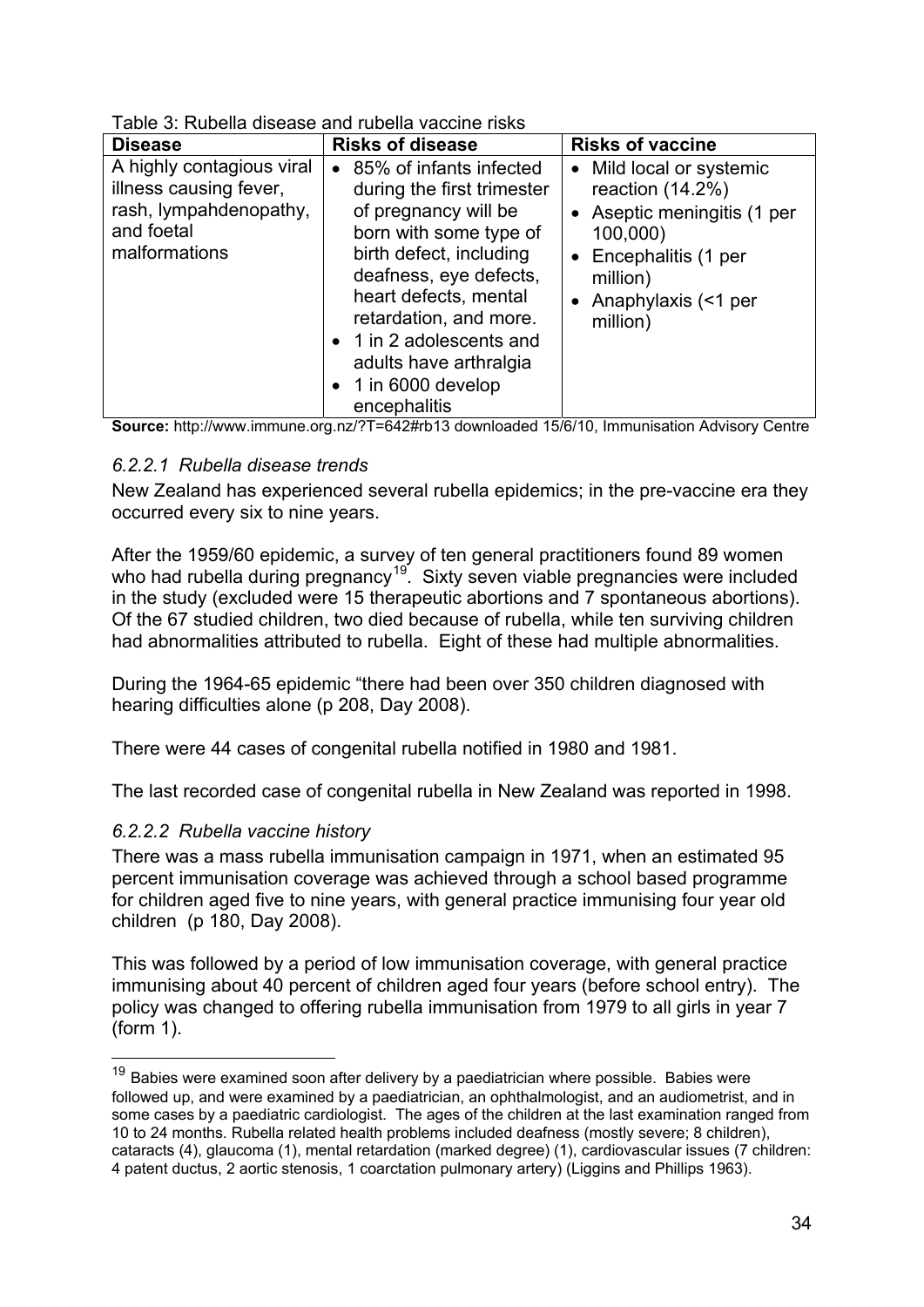In 1990, MMR was introduced at 15 months for all children. The second dose of MMR was introduced in 1992 for all children in year 7 (form 1), and replaced the rubella vaccination for girls at that age.

Since 2001, MMR has been offered to children at 15 months and 4 years of age to prevent rubella epidemics, reduce the background incidence of rubella and to continue to protect women before childbearing.

<span id="page-34-0"></span>Figure 2: Notifications of congenital rubella, 1970-2009, and laboratory confirmed cases, 1984-2009



**Source:** Ministry of Health

The 1993 and 1995 outbreaks mostly involved young adult males, who would not have been offered immunisation.

For more information about rubella disease and vaccination in New Zealand, see the *Immunisation Handbook*, chapter 10: Rubella.

#### 6.2.3 Pertussis (whooping cough)

Pertussis can be a severe disease particularly in the very young. For example, a study of children admitted to the national paediatric intensive care unit in Auckland from 1991 to 2003 found that of the 72 pertussis admissions, there were three deaths and six children were left with subsequent respiratory or neurodevelopmental problems (Surridye 2007).

Even with no complications and hospitalisation, pertussis in young children has a high impact on families.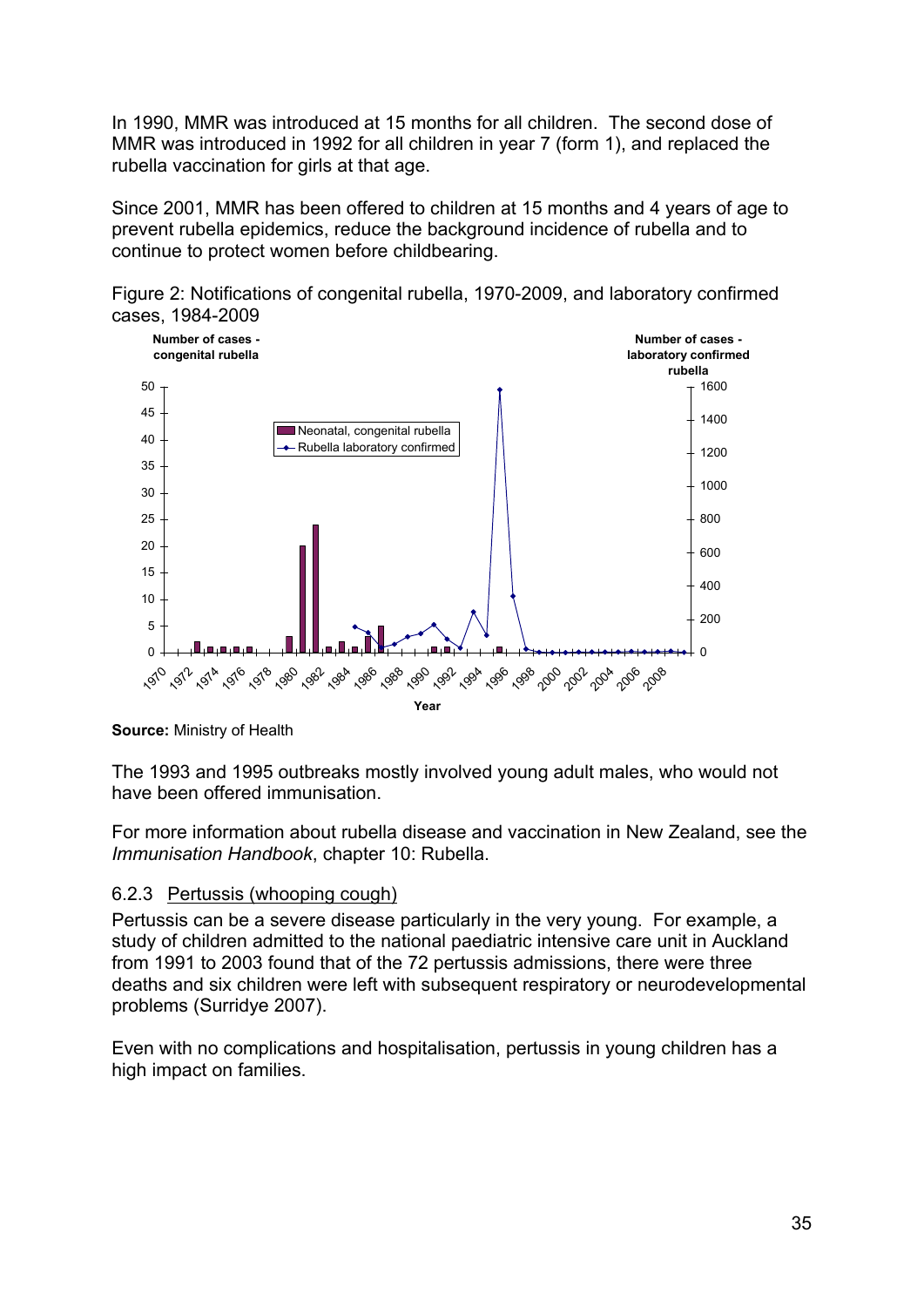| Table 4: Pertussis disease and pertussis vaccine risks |  |  |  |  |  |  |
|--------------------------------------------------------|--|--|--|--|--|--|
|--------------------------------------------------------|--|--|--|--|--|--|

<span id="page-35-0"></span>

| <b>Disease</b>                                                                        | <b>Risks of disease</b>                                                                                                                                                                                                                                                                                                  | <b>Risks of Vaccine</b>                                                                                                                                                                                                                                                                                                                                               |
|---------------------------------------------------------------------------------------|--------------------------------------------------------------------------------------------------------------------------------------------------------------------------------------------------------------------------------------------------------------------------------------------------------------------------|-----------------------------------------------------------------------------------------------------------------------------------------------------------------------------------------------------------------------------------------------------------------------------------------------------------------------------------------------------------------------|
| A highly contagious<br>bacterial infection<br>causing whooping cough<br>and vomiting. | 90% risk of contracting<br>$\bullet$<br>pertussis for non-<br>immune infants.<br>• 20% of all adults and<br>adolescents may be<br>infected at one time.<br>$\bullet$ 0.1-0.3% risk of<br>permanent neurological<br>damage for patients<br>with paroxysmal cough.<br>• Case fatality of 0.05%<br>in hospitalised infants. | Mild local or systemic<br>$\bullet$<br>reactions $(0.8-62%)$<br>Rare serious adverse<br>$\bullet$<br>events:<br>• Severe local reaction<br>$(0.8 - 8.0\%)$<br>Convulsions (0.00007%)<br>$\bullet$<br><b>Persistent screaming</b><br>$\bullet$<br>(<br>Hypotonic<br>$\bullet$<br>hyporesponsive episode<br>$(0.003\%)$<br>Anaphylaxis<br>$\bullet$<br>$($ $0.00001\%)$ |

**Source:** http://www.immune.org.nz/?T=641#pt1 downloaded 15/6/10, Immunisation Advisory Centre

If immunisation was stopped there would likely be a resurgence of pertussis to preimmunisation levels. Such increases were experienced in Japan, the UK, and Sweden during the 1970s, when immunisation rates decreased because of widespread concerns about the safety of the older whole-cell pertussis vaccine (Gangarosa et al 1998). Sweden stopped the pertussis vaccination programme and a re-introduction of vaccination (using an acellular pertussis vaccine) decreased disease (Olin and Hallander 1999).

The England and Wales data shows the relationship between decline in vaccination coverage and the occurrence of epidemics in 1977-79 and 1981 (see Figure 3 below). When studied from January 1978 and June 1980, the pertussis vaccine was found to be highly effective in protecting against laboratory confirmed disease (93% effectiveness) (Public Health Laboratory Service Epidemiological Research Laboratory 1992).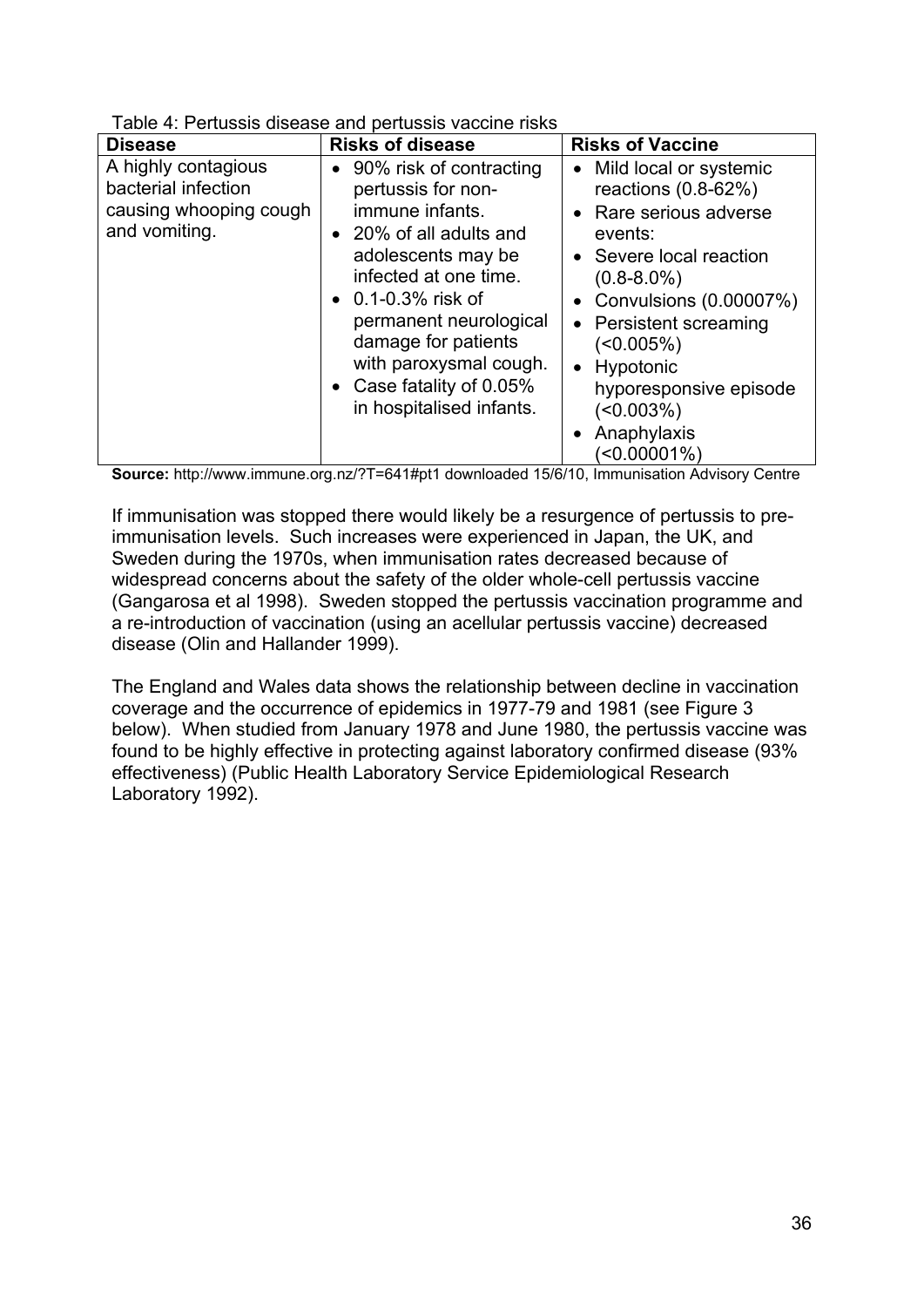

Figure 3: Pertussis notifications and vaccine coverage, England and Wales, 1940- 2008

**Source**: Health Protection Agency

## *6.2.3.1 Pertussis vaccination and hospitalisations*

Pertussis is difficult to control even with a vaccine because the vaccine has moderate effectiveness (around 84% in the first two years of life) and protection wears off after about six years. New Zealand has not achieved the high sustained immunisation coverage needed reduce pertussis disease rates. A recent New Zealand Medical Journal notes that the rates of young children hospitalised with pertussis has increased since the 1960s (Grant and Reid 2010).

Pertussis hospitalisation rates declined during the 1950s and 1960s in association with immunisation (Somerville et al 2007). A three dose routine childhood immunisation schedule started in 1960 (at three, four and five months of age).

From 1971 to 1984 a two dose schedule was introduced at three and five months of age. This was to reduce the risk of serious side effects seen with the whole cell pertussis vaccine. However a rise in hospitalisations led to a third dose being introduced in 1984 at six weeks of age. A fourth dose of pertussis vaccine was added in 1996, given at 15 months of age. Acellular pertussis vaccine was introduced in August 2000, replacing the whole cell vaccine used up until then. A fifth dose at four years of age was added in February 2002.

Since 2006, the timing of the pertussis schedule was changed so that three doses of pertussis-containing vaccine are offered in the first year of life, followed by boosters at four and 11 years of age. [The fifteen month vaccination was removed, and vaccination at 11 years introduced.]

http://www.hpa.org.uk/Topics/InfectiousDiseases/InfectionsAZ/WhoopingCough/EpidemiologicalData/ whoo45VacCover1940to2008/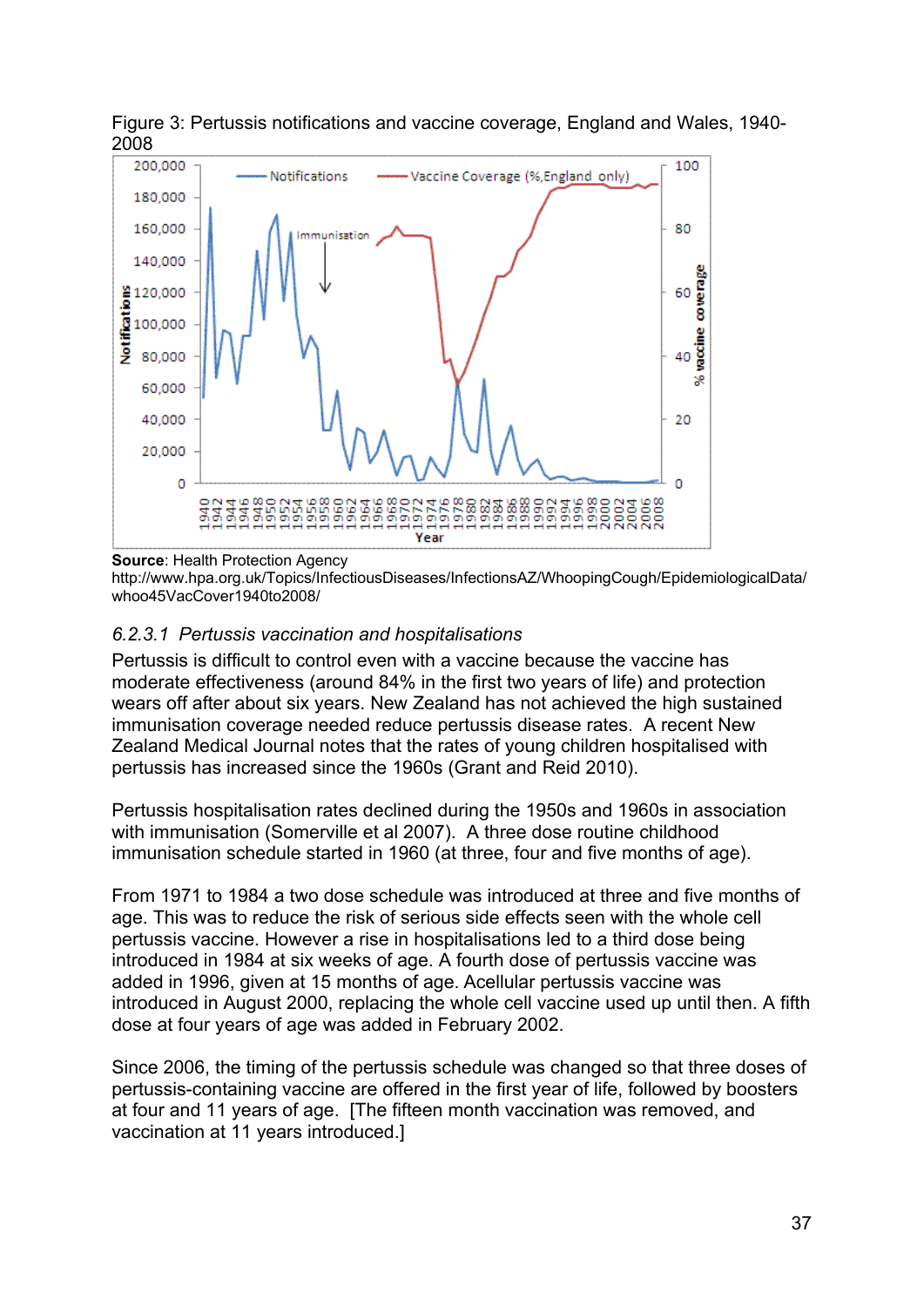Figure 4: Annual pertussis hospital discharge rate per decade per 100,000 person years 1873 to 2004



**Source:** Somerville et al 2010.

Pertussis control remains an ongoing challenge for New Zealand.

For more information about pertussis disease and vaccination in New Zealand, see the *Immunisation Handbook*, chapter 6: Pertussis.

#### 6.2.4 Polio

Polio causes paralysis that can lead to life-long physical disability.

| <b>TWO OF FORD SHOUGHOUGHTS PUTS TWO HUILD</b> |                               |                                     |
|------------------------------------------------|-------------------------------|-------------------------------------|
| <b>Disease</b>                                 | <b>Risk from Disease</b>      | <b>Risk from vaccine</b>            |
| Highly contagious                              | While many infections         | • Local redness $(1 \text{ in } 3)$ |
| gastrointestinal infection                     | cause no symptoms,            | • Pain $(1 \text{ in } 7)$          |
| of which humans are the                        | about 1 in 20 hospitalised    | • swelling $(1 \text{ in } 10)$     |
| only reservoir.                                | patients will die and half of | • Up to 1 in 10 has fever,          |
|                                                | all surviving patients will   | crying and decreased                |
|                                                | be permanently paralysed.     | appetite.                           |

Table 5: Polio disease and polio vaccine risks

**Source:** Immunisation Advisory Centre http://www.immune.org.nz/?T=755#Po14 downloaded 15/6/10

In the 1950s the incidence of paralytic polio was increasing until the Salk injected vaccine was introduced. The use of the oral vaccine from 1961 led to the elimination of wild polio from New Zealand and most other parts of the world.

If polio vaccination was stopped and a traveller introduced the disease into New Zealand, then unimmunised people would be susceptible to infection.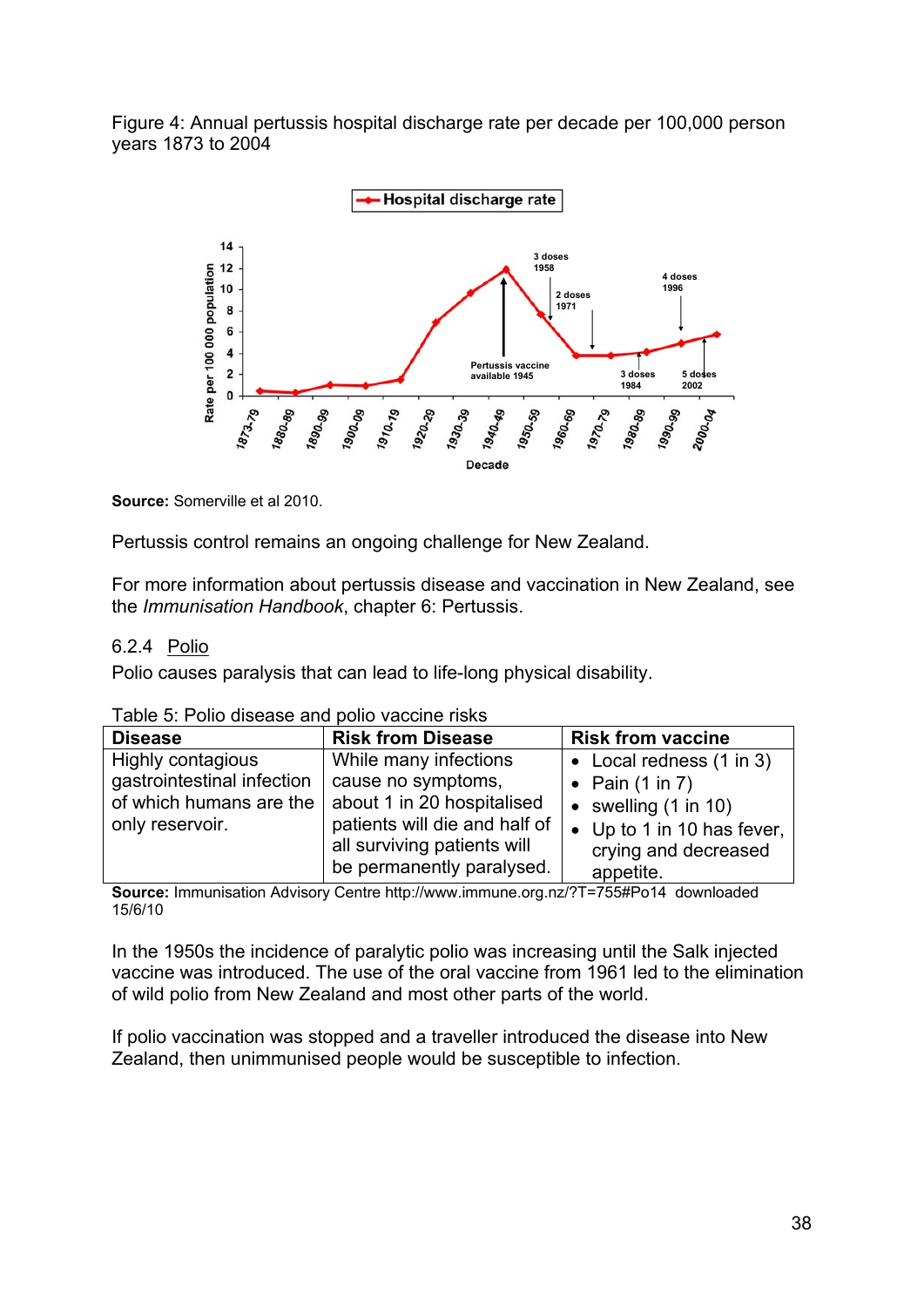

**Source:** Immunisation Advisory Centre

For more information about polio disease and vaccination in New Zealand, see the *Immunisation Handbook*, chapter 8: Poliomyelitis.

## 6.2.5 *Haemophilus influenzae* type b (Hib)

Before immunisation was available in New Zealand, Hib was the commonest cause of life threatening bacterial infection, usually meningitis, in children under five years of age. Following introduction of Hib vaccination in January 1994 the disease levels significantly reduced.

| <b>Disease</b>                                                                                                   | <b>Effects of disease</b>                                                                                                                                 | Side effects of vaccine                                                                                                                                         |
|------------------------------------------------------------------------------------------------------------------|-----------------------------------------------------------------------------------------------------------------------------------------------------------|-----------------------------------------------------------------------------------------------------------------------------------------------------------------|
| Contagious bacteria<br>spread by droplets,<br>causes meningitis,<br>epiglottitis, septicaemia,<br>osteomyelitis. | • About 5% of meningitis<br>patients die and 1 in 4<br>survivors have<br>permanent brain or<br>nerve damage.<br>About 1% of epiglottitis<br>patients die. | • About 1 in 20 have<br>discomfort or local<br>inflammation.<br>• About 1 in 50 have<br>fever.<br>• These side effects<br>disappear usually<br>within 24 hours. |

Table 6: Hib disease and Hib vaccine risks

**Source:** Immunisation Advisory Centre http://www.immune.org.nz/?T=640#hb14 downloaded 15/6/10

Stopping Hib vaccination is likely lead to an increase in Hib cases to similar numbers experienced before 1994.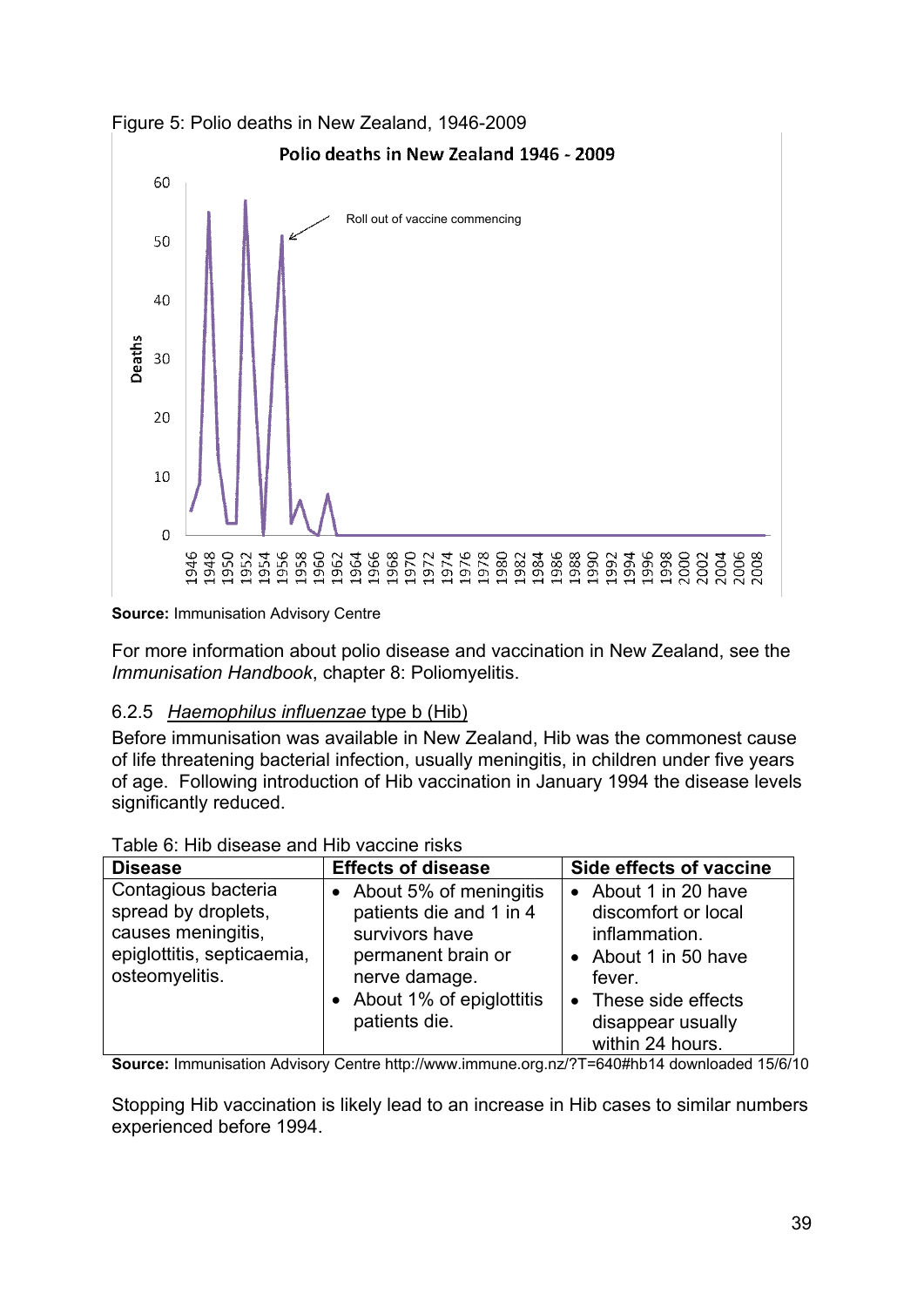

Figure 6: Hib notifications - 1990 to 31 March 2010

**Source:** Immunisation Advisory Centre

For more information about Hib disease and vaccination in New Zealand, see the *Immunisation Handbook*, chapter 7: Hib.

#### **6.3 Vaccines are unsafe**

Some submitters question vaccine safety.

#### **Ministry response**

Every country in the world has a national immunisation schedule based on the internationally accepted evidence about the need for, the safety, and the effectiveness of certain vaccines. New Zealand's immunisation schedule is reviewed every three years and may change as new, more effective vaccines become available for control of vaccine preventable diseases.

For more information about vaccine development and regulation and the schedule review process, see Appendices 4 and 7, respectively. New Zealand vaccine adverse event reports between 2005 and 2009 are summarised in Appendix 5.

In New Zealand, the vaccine safety and effectiveness issues are regularly debated in the media by parents and by anti immunisation groups. All vaccines have the potential to generate debate along the general themes described below, and which are discussed in more detail in Chapter 20 of the *Immunisation Handbook 2006*.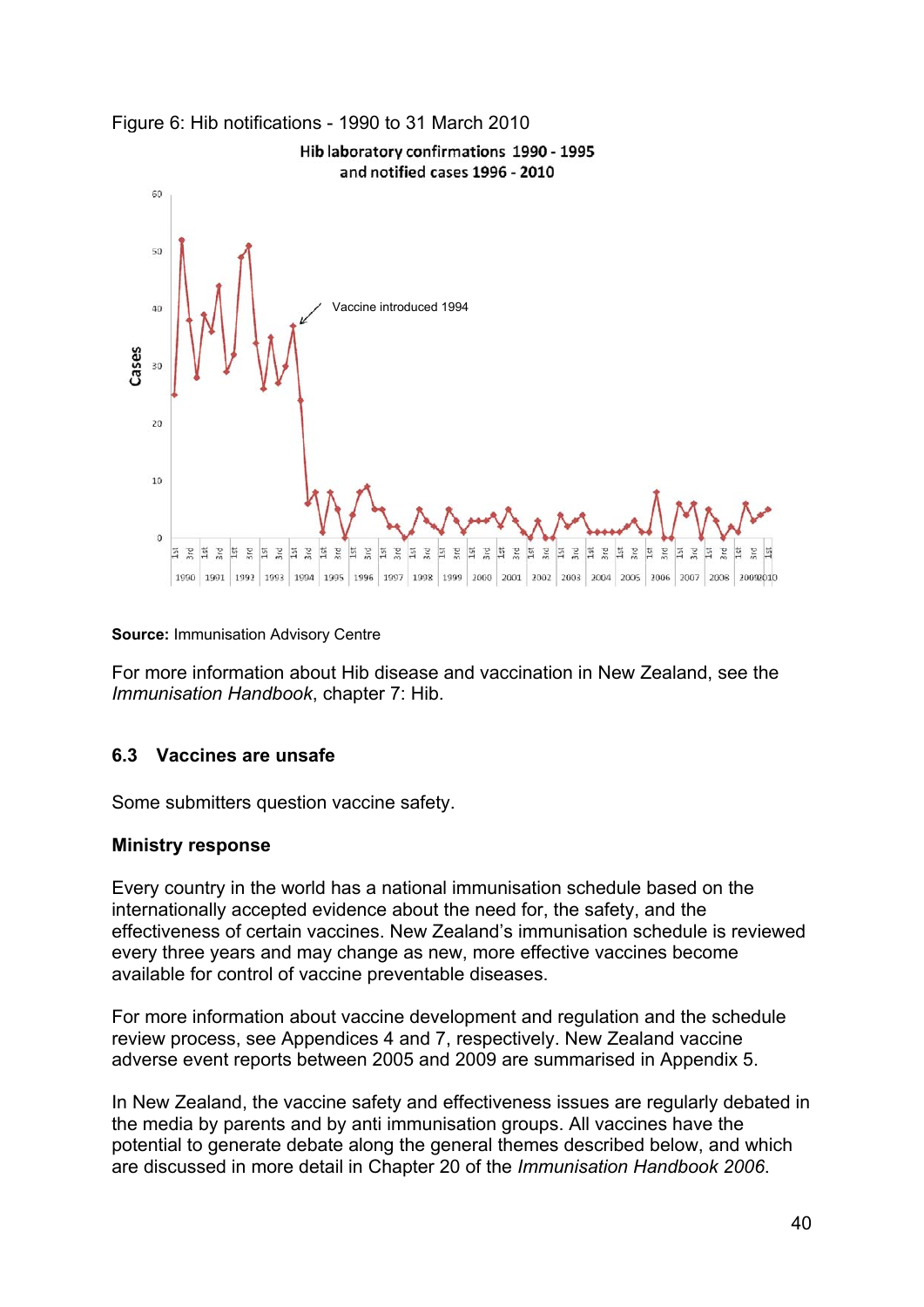- Vaccines cause idiopathic illness many illnesses of unknown cause are blamed on vaccines
- Unholy alliance for profit doctors, pharmaceutical companies and governments collude for the sake of profits made from the sale of vaccines
- Poisonous chemical cocktails
- Cover up
- Towards totalitarianism governments use the law to force immunisation as the first step towards increased state control
- Immunity is temporary/ vaccines don't work
- Healthy lifestyle alternatives

Organisations and national programmes (including New Zealand) produce material to address public concerns and misconceptions about vaccine safety and effectiveness. Links to a few are below.

 Ministry of Health – *Immunisation Handbook* 2006, Chapter 20: Vaccination questions and concerns:

http://www.moh.govt.nz/moh.nsf/pagesmh/4617/\$File/2006-20questions.pdf

- Immunisation Advisory Centre *Rebuttals to anti-immunisation material* http://www.immune.org.nz/?T=938
- World Health Organization *Six common misconceptions about immunisation* http://www.who.int/immunization\_safety/aefi/immunization\_misconceptions/en/i ndex.html
- Immunise Australia *Immunisation Myths and Realities responding to arguments against immunisation*  http://www.health.gov.au/internet/immunise/publishing.nsf/Content/uci-mythsguideprov
- US Centers for Disease Control and Prevention *Common questions parents ask about infant immunizations* http://www.cdc.gov/vaccines/specgrps/infants/parent-questions.htm

# **6.4 Vaccines cause [chronic] disease or injuries**

Submitters state vaccinated people are less healthy than unvaccinated i.e. that certain chronic diseases (e.g. asthma, autism, diabetes etc) have increased since vaccines became widely used; that vaccine ingredients are not tested for safety; and that concerns about vaccine safety are the main reasons why parents don't vaccinate.

## **Ministry response**

Table 7 below summarises the conclusions of the United States' Institute of Medicine safety panel on several recent vaccine safety controversies; these refute claims that vaccines cause certain chronic diseases or death. More information is contained in Appendix 6.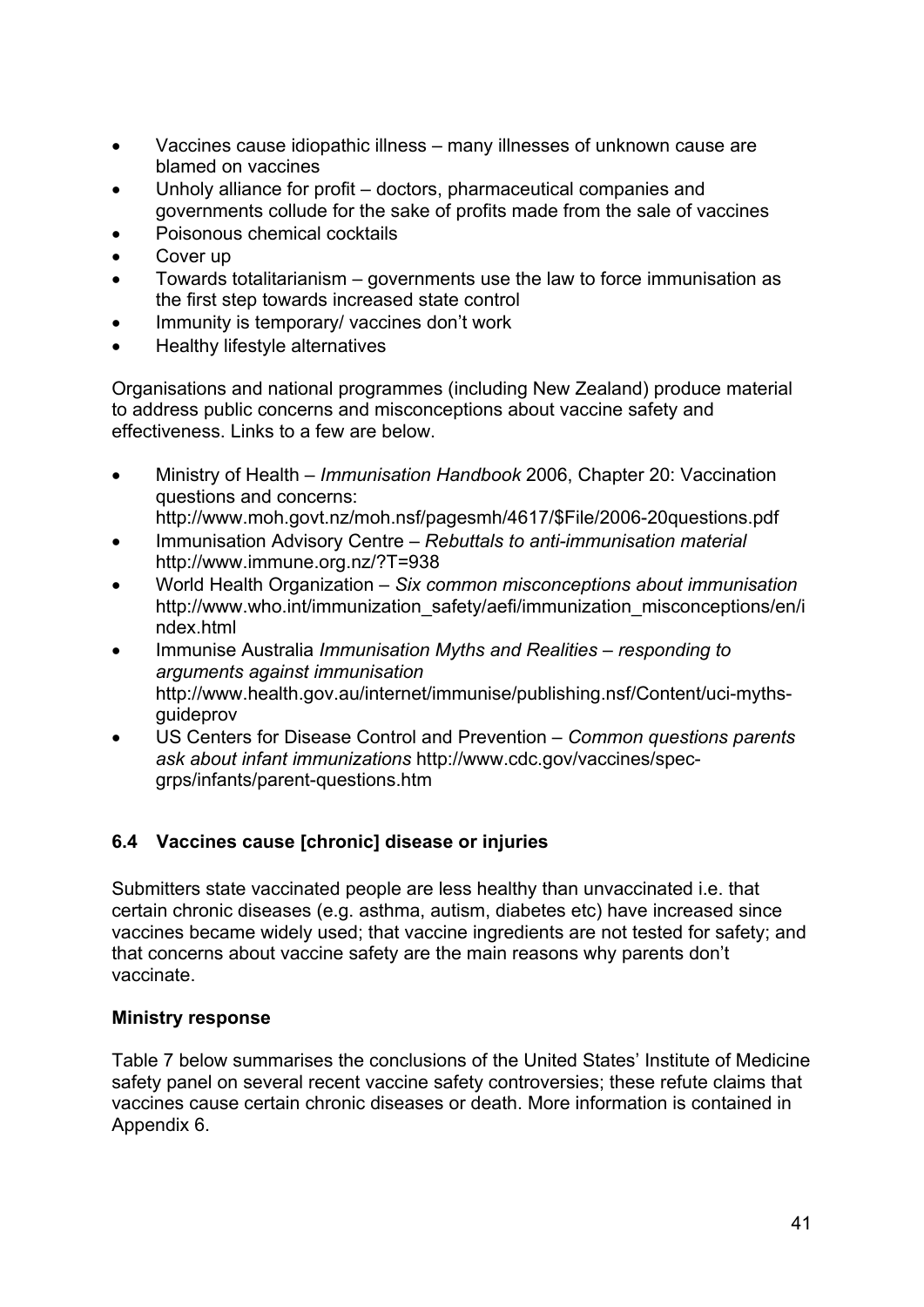Table 7: Events judged not to be linked to vaccines\*

| Exposure                                                               | rable r. Events judged not to be imited to vaccines<br>Events judged not to<br>be causally linked                                           | Year reviewed and National Academies<br>Press site address for specific citation                     |
|------------------------------------------------------------------------|---------------------------------------------------------------------------------------------------------------------------------------------|------------------------------------------------------------------------------------------------------|
| Multiple<br>immunisations                                              | with exposure<br>Increased<br>$\bullet$<br>susceptibility to<br>infection<br>Type 1 diabetes<br>mellitus<br>Sudden infant<br>death syndrome | 2002<br>http://fermat.nap.edu/catalog/10306.html<br>2003<br>http://fermat.nap.edu/catalog/10649.html |
| Measles-mumps-<br>rubella vaccine                                      | Autism<br>$\bullet$                                                                                                                         | 2004<br>http://fermat.nap.edu/catalog/10997.html                                                     |
| Thiomersal<br>containing<br>vaccines                                   | Autism<br>$\bullet$                                                                                                                         | 2004<br>http://fermat.nap.edu/catalog/10997.html                                                     |
| Haemophilus<br><i>influenzae</i> type b<br>(Hib) conjugate<br>vaccines | Hib infection<br>$\bullet$<br>shortly after<br>immunisation                                                                                 | 1994<br>http://fermat.nap.edu/catalog/2138.html                                                      |
| Hepatitis B vaccine                                                    | Incident<br>$\bullet$<br>cases/relapses of<br>multiple sclerosis<br>in adults                                                               | 2002<br>http://fermat.nap.edu/catalog/10393.html                                                     |
| Influenza vaccine                                                      | Relapses of<br>$\bullet$<br>multiple sclerosis                                                                                              | 2004<br>http://fermat.nap.edu/catalog/10822.html                                                     |
| Diphtheria and/or<br>tetanus toxoid<br>containing vaccine              | Acute/chronic<br>$\bullet$<br>encephalopathy<br>Sudden infant<br>$\bullet$<br>death syndrome<br>Infantile spasms<br>(hypsarrhythmia)        | 2003<br>http://fermat.nap.edu/catalog/10649.html<br>1994<br>http://fermat.nap.edu/catalog/2138.html  |
| Whole cell<br>pertussis vaccines                                       | Sudden infant<br>$\bullet$<br>death syndrome                                                                                                | 2003<br>http://fermat.nap.edu/catalog/10649.html                                                     |

\*Based on a review of scientific evidence by an expert safety panel of the Institute of Medicine (see www.iom.edu or the specific citation in the Table).

Source: Canadian Immunization Guide, 7<sup>th</sup> edition, 2006. http://www.phac-aspc.gc.ca/publicat/ciggci/p02-01-eng.php

Population level evidence shows that vaccinated populations are healthier than unvaccinated populations. A number of countries including New Zealand have noted dramatic reductions in mortality and morbidity in general, and reductions associated with specific diseases following the introduction of immunisation campaigns (see section 6.2 "Vaccines are not effective"). This has been shown for most vaccines in use today. The trend is more pronounced in the Third world, for example a paper by Gakunju (2003) from Kenya estimated that a 0.11% increase in immunisation coverage led to a 1% reduction in infant mortality.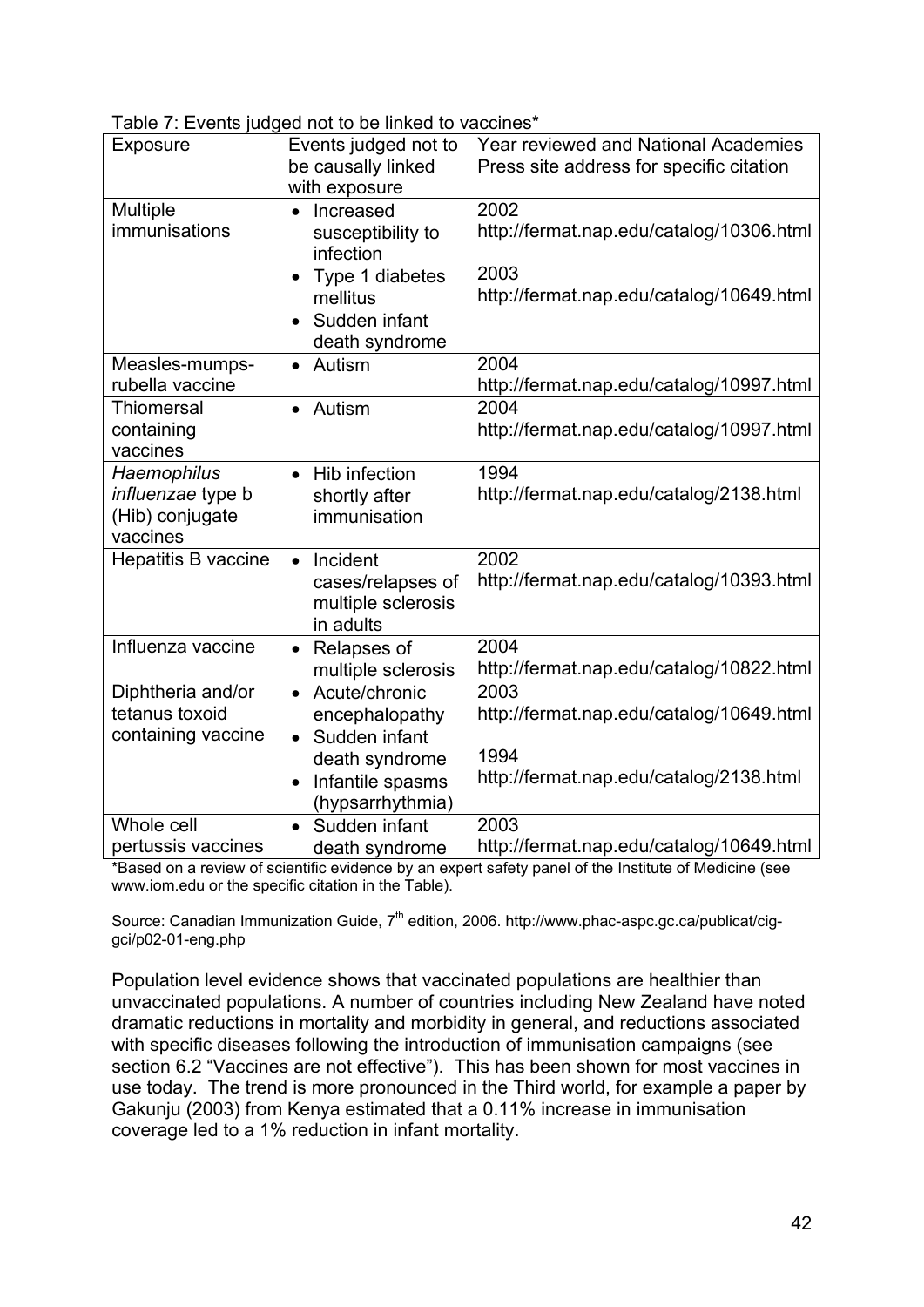At an individual or small group level there are few studies of the general health status of immunised versus unimmunised children. The ability to find similar groups of children that have no confounding factors (e.g. sociodemographic, lifestyle) is likely to be a major reason why. The New Zealand Cot Death Study (Mitchell et al 1995) showed that unimmunised infants had higher rates of sudden infant death syndrome (SIDS) than those who were immunised. (This case control study adjusted for confounding variables.)

A recently published study showed that vaccinating children on time (according to the immunisation schedule) during infancy had no effect on neuropsychological outcomes 7 to 10 years later, compared to children who had were vaccinated  $\sqrt{z}$ not at all (Smith and Woods 2010). The study used publicly available data on 1,047 children from the United States' Vaccine Safety Datalink project, and analysed 42 neuropsychological outcomes. For some outcomes, vaccination on time was associated with better performance; no statistically significant differences favoured late or no vaccination.

With respect to specific diseases, there are claims that atopy (the asthma, eczema and hay fever triad) is more common in children who are immunised than those who are not. There is conflicting evidence from a small number of studies on this topic. Many of the studies use sampling methods with a high probability of bias, such as parent recall in groups of parents who choose not to immunise their children. One of the largest and best conducted studies was a longitudinal cohort study of 167,240 children followed up prospectively (DeStefano 2002). In this group there was no evidence of a relationship between asthma and immunisation status.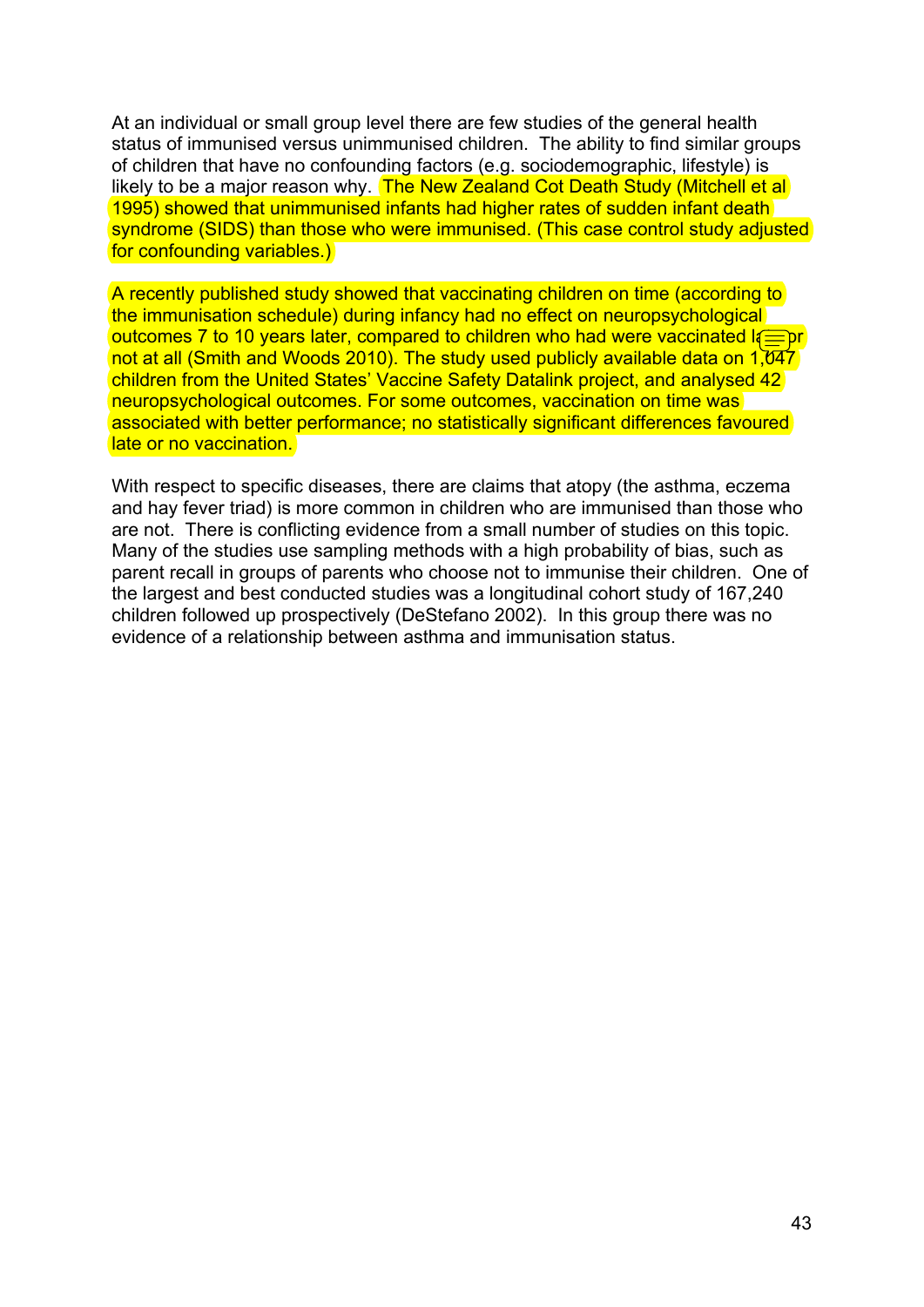# **7 Other issues and recommendations**

#### **7.1 Work to close the gap between Māori and NZ coverage; take a Whānau Ora approach**

#### **Ministry response and activities to improve coverage**

The Ministry's Statement of Intent 2010-2013<sup>20</sup> gives clear indication that Whānau Ora is now a priority and this will be a key driver in consideration of immunisation strategies for Māori.

Whānau Ora places families in the centre and in control of achieving their own outcomes. While whānau will be self-managing, there will also be expectations on government services to deliver better results for New Zealand families.

The Ministry will be contracting for integrated family health centres which will align to concept of whānau ora. They will facilitate the one door concept in that people will have a single entry point for all health and social services.

The Ministry used the lessons learned from the MeNZB $21$  programme during the rollout of the HPV $^{22}$  $^{22}$  $^{22}$  immunisation programme. Both of these programmes had objectives to achieve equity for both Māori and Pacific peoples.

See also sections 2.2. "Communication strategies" and 3.2.1 "Immunisation contracts review".

## **7.2 Legislation**

Submitters recommend the requirements around immunisation certificates for entry into early childhood education centres and schools need to be strengthened. They argue that certification of declines would reinforce this decision (i.e. an active decision to decline is made and documented). For those declining immunisation to be eligible for school enrolment and WINZ benefits, one submitter recommended that parents be required to state their philosophical objection to immunisation.

## **Ministry response**

The Health (Immunisation) Regulations (1995)<sup>[23](#page-43-3)</sup> contain requirements for:

- parents to present an immunisation certificate (completed at 15 months and 4 years of age) upon enrolment to early childhood and primary school
- early childhood centres and primary schools to maintain registers of immunisation status.

<span id="page-43-2"></span>Implementation Strategic Overview.

<span id="page-43-0"></span><sup>&</sup>lt;sup>20</sup> http://www.moh.govt.nz/moh.nsf/pagesmh/10104/\$File/soi1013.pdf

<span id="page-43-1"></span><sup>21</sup> CBG Health Research Limited. 2006. Meningococcal B Immunisation Evaluation Final Report<br>22 Ministry of Health. 2008. Human Papillomavirus Immunisation Programme: National

<span id="page-43-3"></span><sup>&</sup>lt;sup>23</sup> Pursuant to Section 117 of the Health Act 1956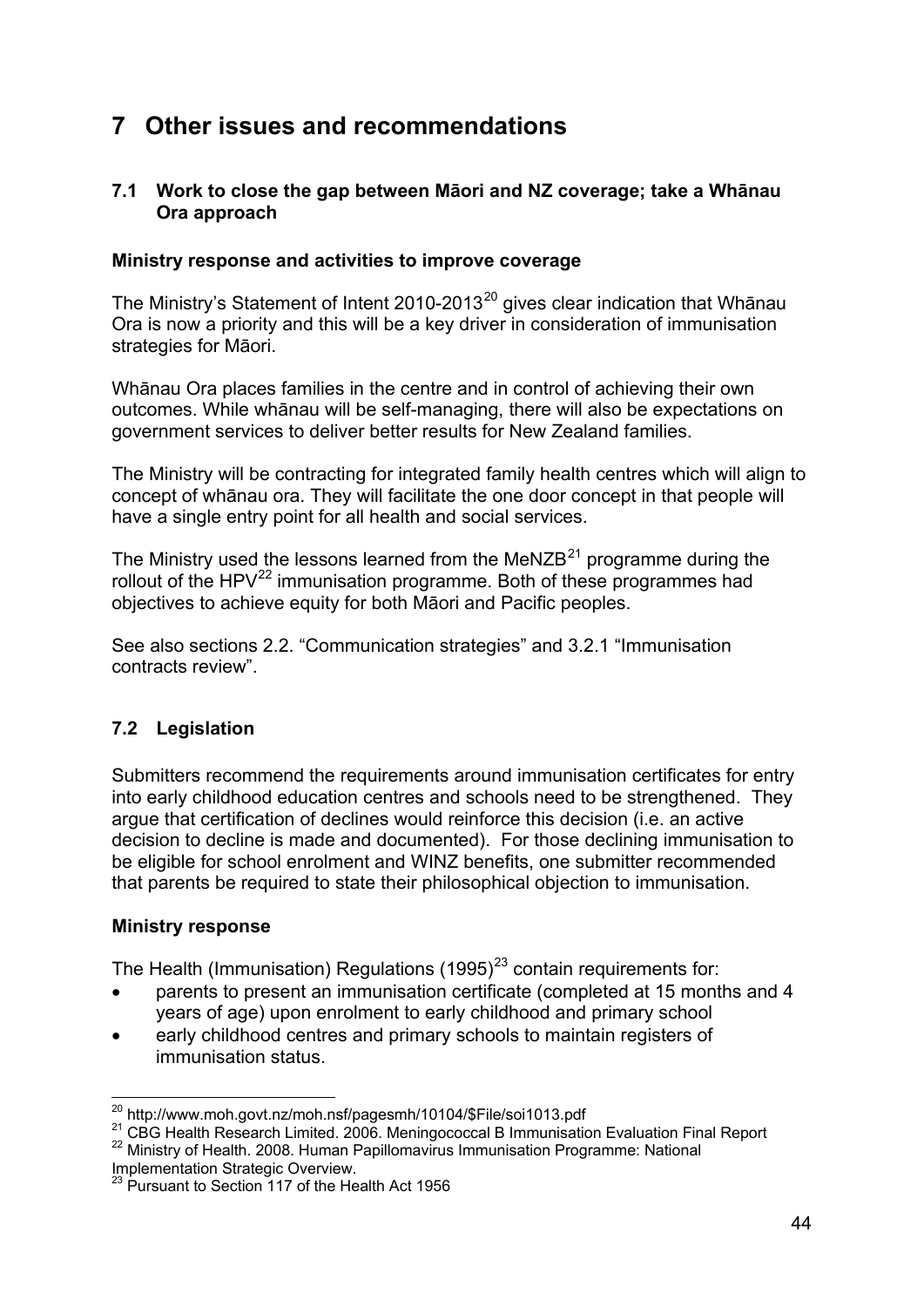The Education Review Office audits the existence of the education provider's immunisation register as part of their regular reviews but there is no requirement for the provider to put additional vaccinations on the register. It remains as a "historic" record of the situation when the child first attended the early childhood centre or was enrolled at primary school.

The electronic National Immunisation Register will provide more complete information for all children born after December 2005 and so in time it will replace the need for the school based registers.

Requiring parents to make a formal immunisation decision or linking immunisation with social service entitlements may require legislation, but could be considered as part of a process to explore parent incentives (see section 7.3 below).

## **7.3 Parent incentives**

Some submitters recommended incentives for parents who immunise their children, while others believed these could be perceived as coercion or bribing parents to immunise.

#### **Ministry response**

Incentives have improved immunisation rates in other countries. In Australia, parents receive A\$123 if their child is fully immunised by 2 years old and another A\$123 if they are fully immunised by 5 years old. This used to be a general maternity allowance that was later tied to immunisation. Conscientious objectors who make a formal declaration declining immunisation and those with medical reasons for not immunising also receive the payments.

While immunisations are fully subsidised, there is no positive financial incentive for parents. It could be argued that because parents who choose to immunise their children contribute to herd immunity in their communities, this contribution should be recognised in some manner.

Options for financial incentives for parents could be explored, but with care to ensure that incentives do not undermine trust or the process of informed consent. Wrongly targeted incentives can create more problems than they solve. Some options are:

 A first time payment for undertaking an informed consent process for both providers and parents – incentivising parents to make a choice may improve immunisation coverage and timeliness. The payment would also be made to those who register on the NIR as a conscientious objector and those with medical exemptions.

 A payment for parents whose children are fully immunised by two years old. The payment would also be made to those who register on the NIR as a conscientious objector and those with medical exemptions.

 Linking an existing benefit or service to immunisation, for example parents could only claim the 20 hours Early Childhood Education Funding if their child was fully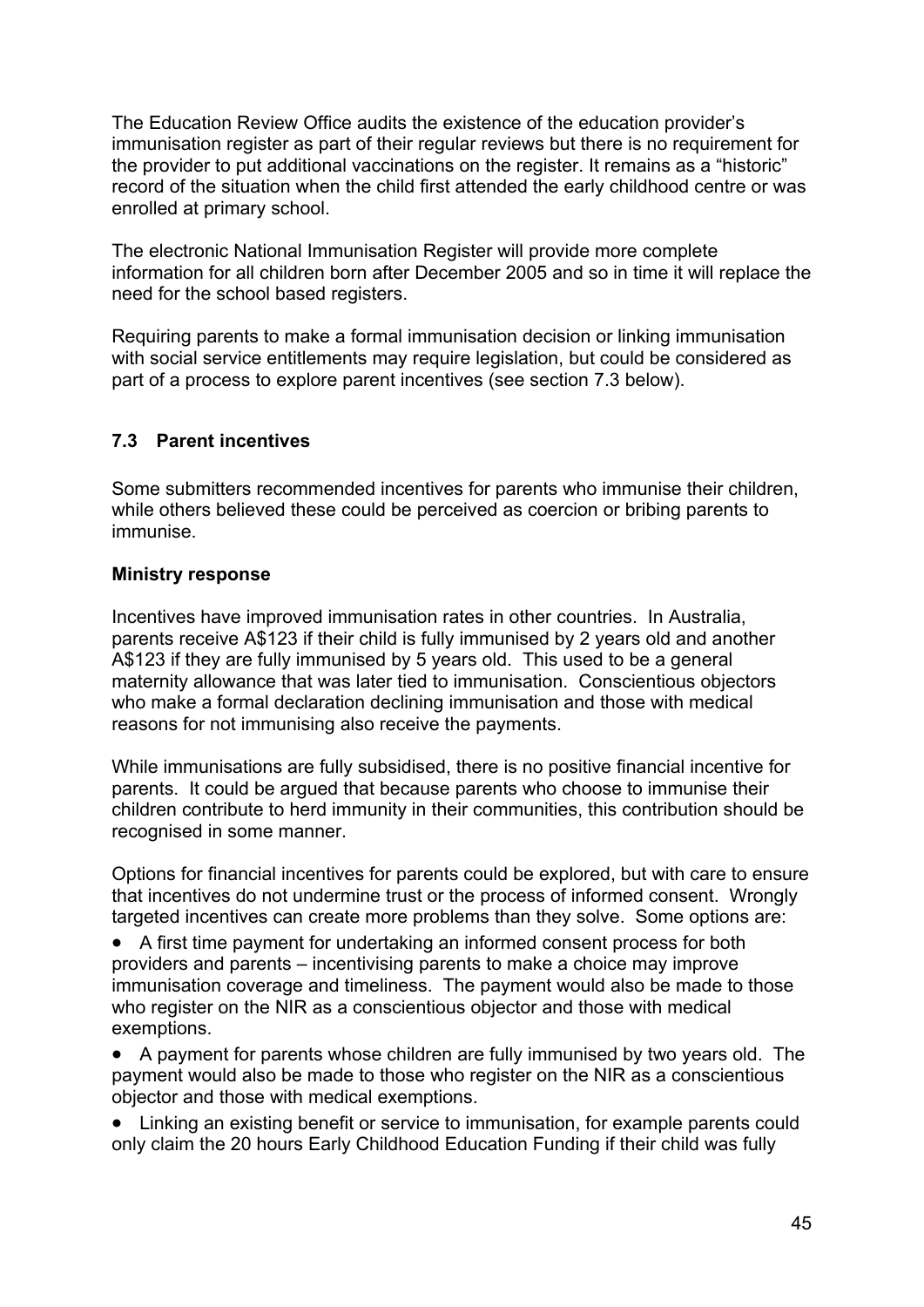immunised, The payment would also be made to those who register on the NIR as a conscientious objector and those with medical exemptions.

Note that the Task Force on Community Preventive Services immunisation recommendations found insufficient evidence to recommend parent incentives on their own as a means to increase community demand for vaccinations (see Table 8 below).

## **7.4 Government and Ministry leadership and action is required to achieve the immunisation target**

## **Ministry response and activities to improve coverage**

The Government and Ministry are working to establish stronger leadership and decision making throughout the health and disability system.

Monitoring performance, such as quarterly publication of DHB's progress towards the health targets, will continue to drive accountability, improved service performance and innovation within the health and disability system. The immunisation contracts review project will also help to align accountability with funding.

The Ministry acknowledges the importance of this Select Committee inquiry into improving immunisation coverage. The results of the inquiry will help to shape the Ministry's immunisation strategy.

# **7.5 Increase community demand for immunisation**

The Task Force on Community Preventive Services' recommendations<sup>24</sup> to improve immunisation coverage were frequently mentioned in the submissions.

# **Ministry response and activities to improve coverage**

The Task Force on Community Preventive Services' recommendations are provided below. The recommendations are based on a systematic review of interventions designed to improve immunisation coverage.

To raise immunisation rates of two-year olds fully immunised to the target of 95%, the Ministry has two overall strategies for improving the immunisation system and reaching more people:

- Differentiate by audience, not by institution
- Get the basic systems right.

These strategies incorporate many of Task Force's recommended interventions. See Appendix 1 for more detail about the Ministry's immunisation strategies.

<span id="page-45-0"></span><sup>1</sup>  $^{24}$  www.thecommunityguide.org/vaccines/universally/index.html. Last updated: 18/03/2010.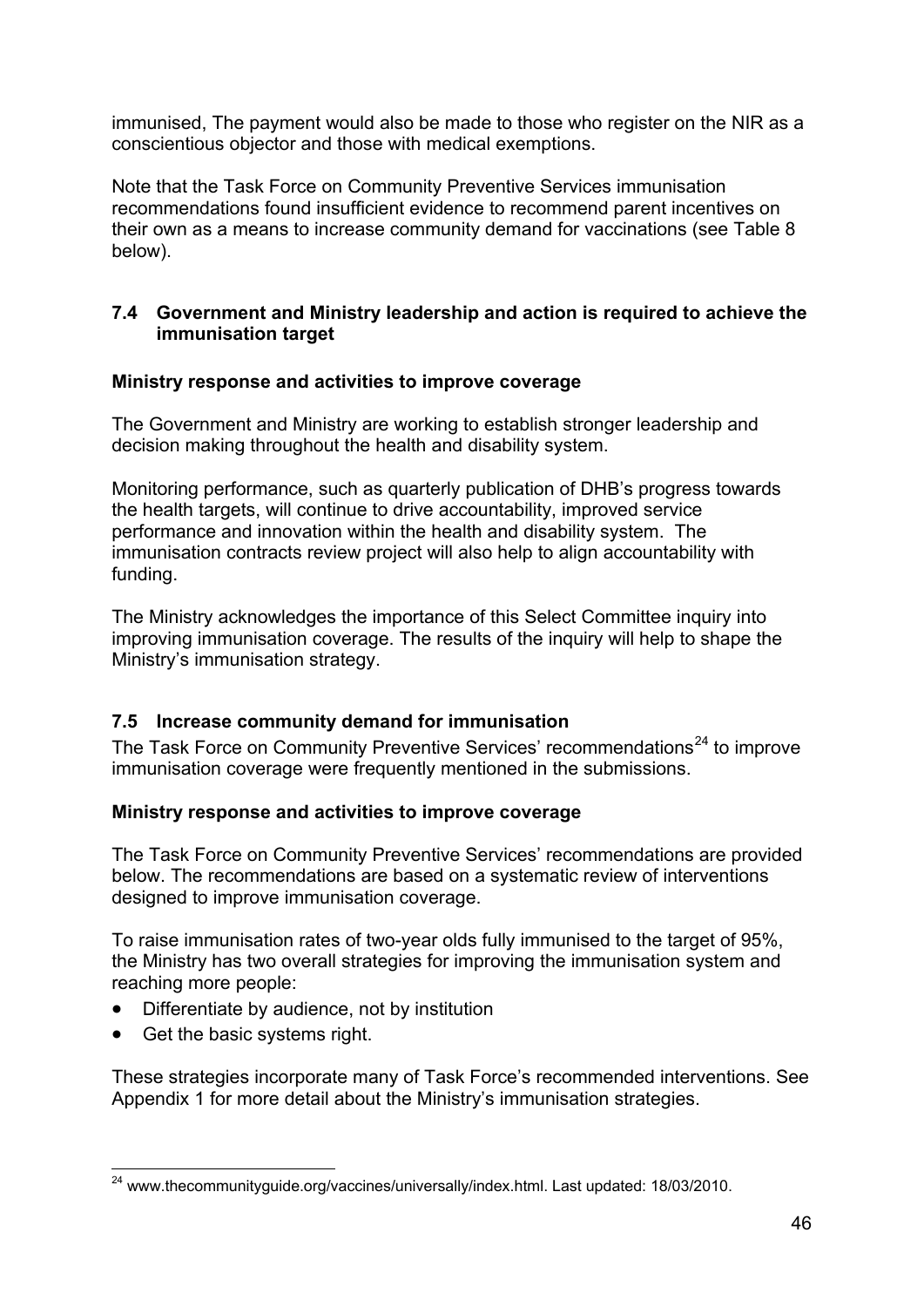Table 8: Task force on Community Preventives Services - recommended interventions to improve immunisation coverage

| <b>Intervention</b>                                                         | <b>Task Force Findings</b>   |
|-----------------------------------------------------------------------------|------------------------------|
| <b>Enhancing Access to Vaccination Services</b>                             |                              |
| Expanded access in healthcare settings when used alone                      | <b>Insufficient Evidence</b> |
| Home visits to increase vaccination coverage                                | Recommended                  |
| Multicomponent interventions for expanding access in<br>healthcare settings | Recommended                  |
| Reducing client out-of-pocket costs                                         | Recommended                  |
| Vaccination programs in schools and organized child care<br>centres         | Recommended                  |
| <b>Increasing Community Demand for Vaccinations</b>                         |                              |
| Client or family incentives                                                 | <b>Insufficient Evidence</b> |
| Client reminder and recall systems                                          | Recommended                  |
| Client-held medical records                                                 | <b>Insufficient Evidence</b> |
| Clinic-based education when used alone                                      | <b>Insufficient Evidence</b> |
| Community-wide education when used alone                                    | <b>Insufficient Evidence</b> |
| Multicomponent interventions that include education                         | Recommended                  |
| Vaccination requirements for child care, school and college<br>attendance   | Recommended                  |
| <b>Provider- or System-based Interventions</b>                              |                              |
| Provider assessment and feedback when used alone                            | Recommended                  |
| Provider education when used alone                                          | <b>Insufficient Evidence</b> |
| Provider reminder systems when used alone                                   | Recommended                  |
| Standing orders when used alone                                             | Recommended                  |

## **7.6 Some submissions contained DHB strategies and plans for improving local coverage rates**

## **Ministry response and activities to improve coverage**

The Ministry will share these documents nationally at the DHB Forum.

## **7.7 To protect the very young, immunisation timeliness should also be a focus, not just fully immunised at 2 years of age**

## **Ministry response and activities to improve coverage**

The Ministry agrees that on-time immunisation is important, particularly to protect young babies. Once the immunisation health target is achieved for two-year olds, the Ministry will place a greater focus on ensuring babies and children receive their vaccines on-time, according to the national immunisation schedule.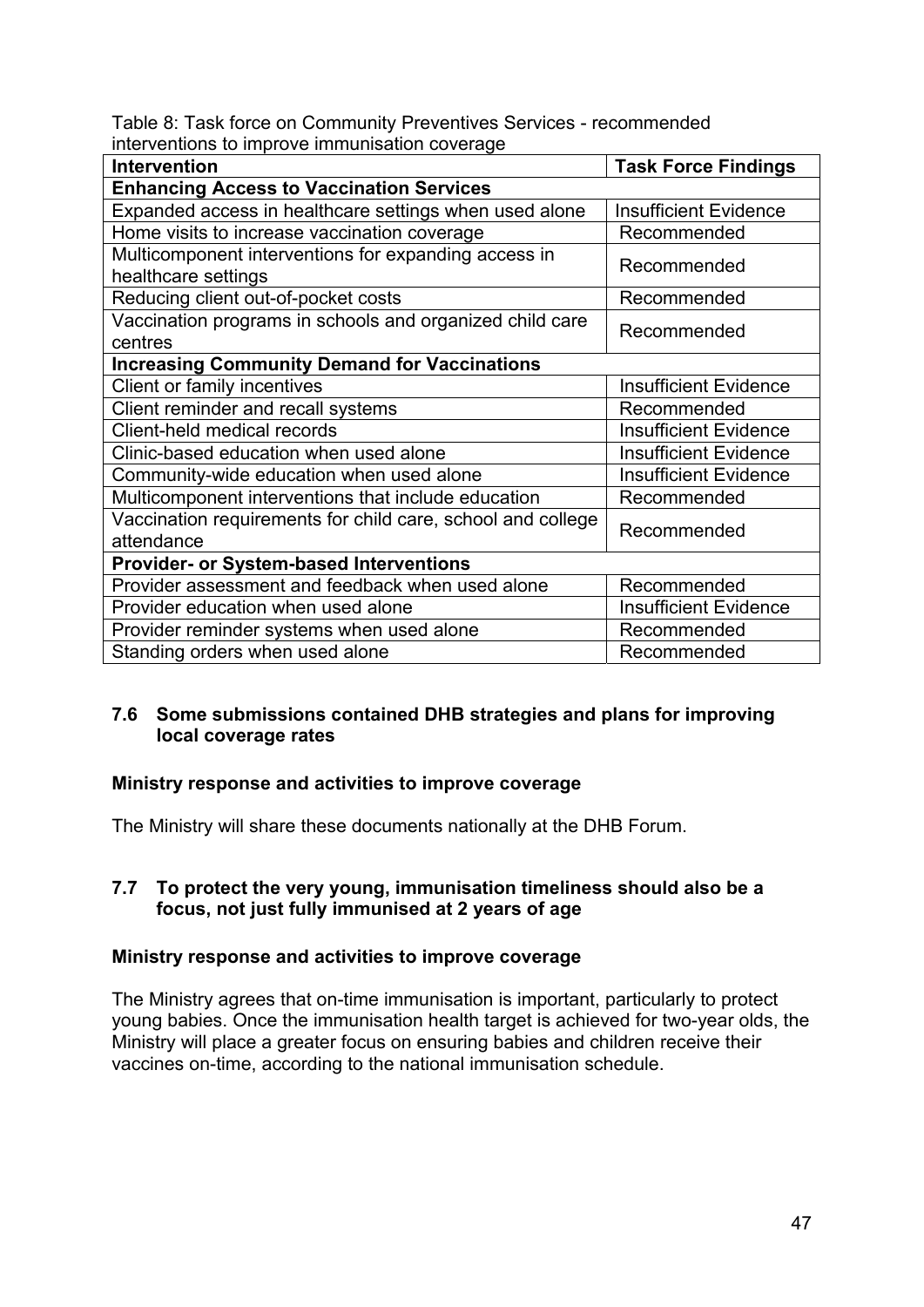# **7.8 Work with other social service providers**

## **Ministry response and activities to improve coverage**

The Ministry is working with the Ministry of Social Development's Family Start team to look at ways in which the Ministry can support them to increase immunisation coverage for families in their care, while ensuring privacy and health information rights are upheld.

The Health and Education ministries worked together in the planning stages of the human papillomavirus immunisation programme. This was to ensure schools and their boards received appropriate and timely information about the programme to enable them to make a decision whether to allow vaccination at their schools or not.

## **7.9 Public-private partnerships**

#### **Ministry response and activities to improve coverage**

The Ministry welcomes these partnerships – but acknowledges any relationships with vaccine manufacturers would need to be transparent and on the public record so that trust and confidence can be maintained.

There is already one established partnership – the National Influenza Strategy Group – that has two industry members alongside doctors, immunisation providers, and influenza experts. The companies participate in promoting the influenza immunisation programme to health professionals, especially to encourage uptake among healthcare workers.

# **7.10 Opportunities for cost savings in immunisation**

Submitters recommended that strategic purchasing for vaccine supply, storage and distribution services would mean significant cost savings for the Government.

## **Ministry response and activities to improve coverage**

The Ministry is working to achieve cost savings in immunisation through three mechanisms:

- long-term strategies to improve value for money in vaccine prioritisation and procurement;
- Vaccine purchase and supply for the current tender round;
- Reviewing current immunisation contracts.

#### 7.10.1 Long-term strategies

In response to the 2009 Ministerial Review Group report<sup>25</sup>, the Government considered a range of options to improve the quality and performance of the public

<span id="page-47-0"></span><sup>1</sup> <sup>25</sup> http://www.beehive.govt.nz/sites/all/files/MRG%20Report%20Meeting%20the%20Challenge.pdf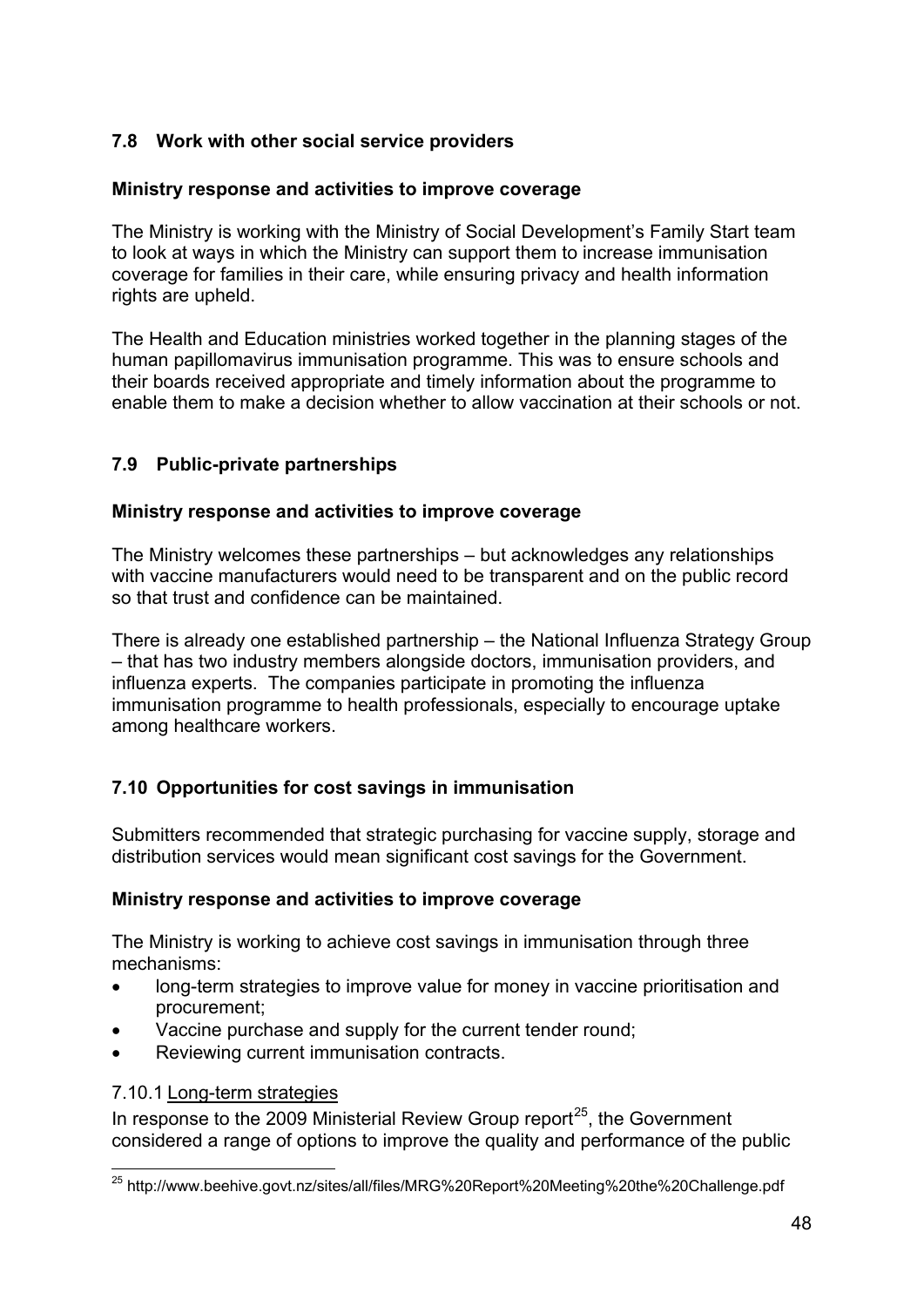health system. This included long-term strategies to improve value for money in vaccine prioritisation and procurement as well as PHARMAC's possible role in the process<sup>[26](#page-48-0)</sup>. The Ministry of Health will report back to Cabinet with proposals later in the year.

## 7.10.2 Vaccine purchase and supply for the current tender round

A tender process is underway for supply of National Immunisation Schedule vaccines from 2011-2014. There may be opportunities for cost savings as tenders will be evaluated not only on the ability to supply vaccines to New Zealand, but also on their value for money and value added services. PHARMAC is providing some assistance with economic analysis to support decision-making.

## 7.10.3 Reviewing current immunisation contracts

See section 3.1.2 "Funding" for a description of this project.

<span id="page-48-0"></span><sup>1</sup> <sup>26</sup> http://www.moh.govt.nz/moh.nsf/pagesmh/10114/\$File/moh-decision-summary-26may2010.doc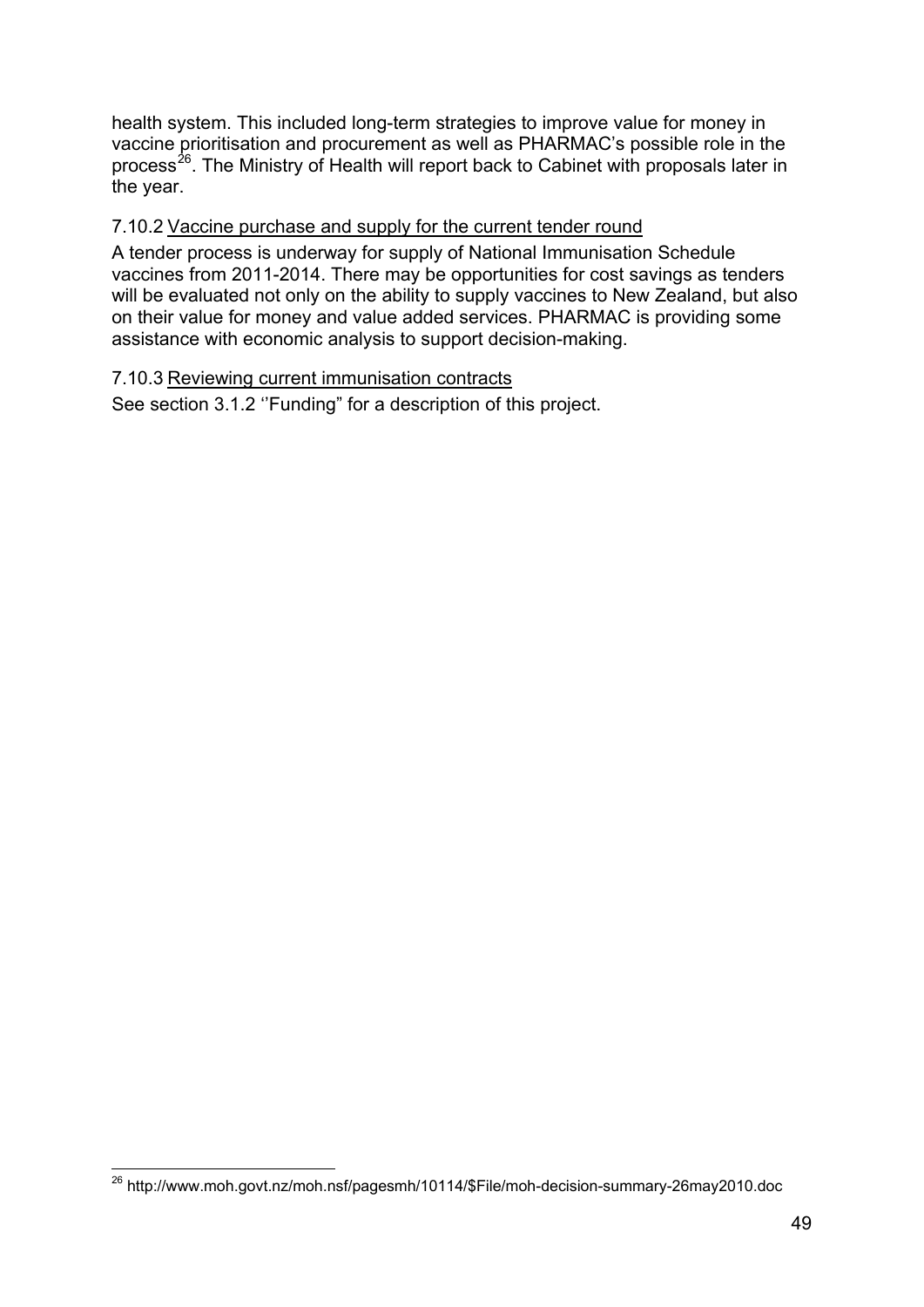# **References**

Day AS. 2008. *Child Immunisation: Reactions and Responses to New Zealand Government Policy 1920-1990.* PhD thesis. University of Auckland http://researchspace.auckland.ac.nz

[DeStefano F](http://www.ncbi.nlm.nih.gov/pubmed?term=%2522DeStefano%20F%2522%255BAuthor%255D), [Gu D](http://www.ncbi.nlm.nih.gov/pubmed?term=%2522Gu%20D%2522%255BAuthor%255D), [Kramarz P](http://www.ncbi.nlm.nih.gov/pubmed?term=%2522Kramarz%20P%2522%255BAuthor%255D), et al. 2002. Childhood vaccinations and risk of asthma. *[Pediatric Infectious Diseases Journal](javascript:AL_get(this,%20)* 21(6): 498-504.

Gakunju E. M. 2003. *Determinants of Health Status in Kenya. Presentation for Masters of Arts in Economic Policy Management*. Makerere University Institute of Economics: Kampala.

Gangarosa E, et al. 1998. Impact of anti-vaccine movements on pertussis control: the untold story. *Lancet* 351: 356-361.

Grant C, Reid S. 2010. Pertussis continues to put New Zealand's immunisation strategy to the test. *New Zealand Medical Journal* 123: 46-61.

Griffin M et al. 2009. What should an ideal vaccine postlicensure safety system be? *American Journal of Public Health* 99 S345-350

Hamilton, Corwin, Gower, Rogers. 2004. Why do parents choose not to immunise their children? *New Zealand Medical Journal* 117 No 1189; 20 Feb

Immunisation Advisory Centre. June 2008. The Cost of Delivering the Childhood Immunisations and the General Practice Level. http://www.immune.org.nz/?t=972

Liggins G, Phillips L. 1963. Rubella emryopathy: an interim report on a New Zealand epidemic. *British Medical Journal*

Ministry of Health. 2006. *Immunisation Handbook 2006.* Wellington: Ministry of **Health** 

Mitchell E, Stewart A, Clements M, Ford R. 1995. Immunisation and the sudden infant death syndrome. *Archives of Disease in Childhood*. 73: 498-501.

Olin P, Hallander H. 1999. Marked decline in pertussis followed reintroduction of pertussis vaccination in Sweden. *Eurosurveillance* 4(12).

Petousis-Harris H, Turner N, Kerse N. 2002a. New Zealand Mothers' knowledge of and attitudes towards immunisation *New Zealand Family Physician* 29(4):240-246

Petousis-Harris H, Goodyear-Smith F, Godinet, Turner N. 2002b Barriers to childhood immunisation among New Zealand mothers. *New Zealand Family Physician* 29(6):396-401

Petousis-Harris, H, Boyd E, Turner N. 2004. Immunisation education in the antenatal period *New Zealand Family Physician* 31,5:303-306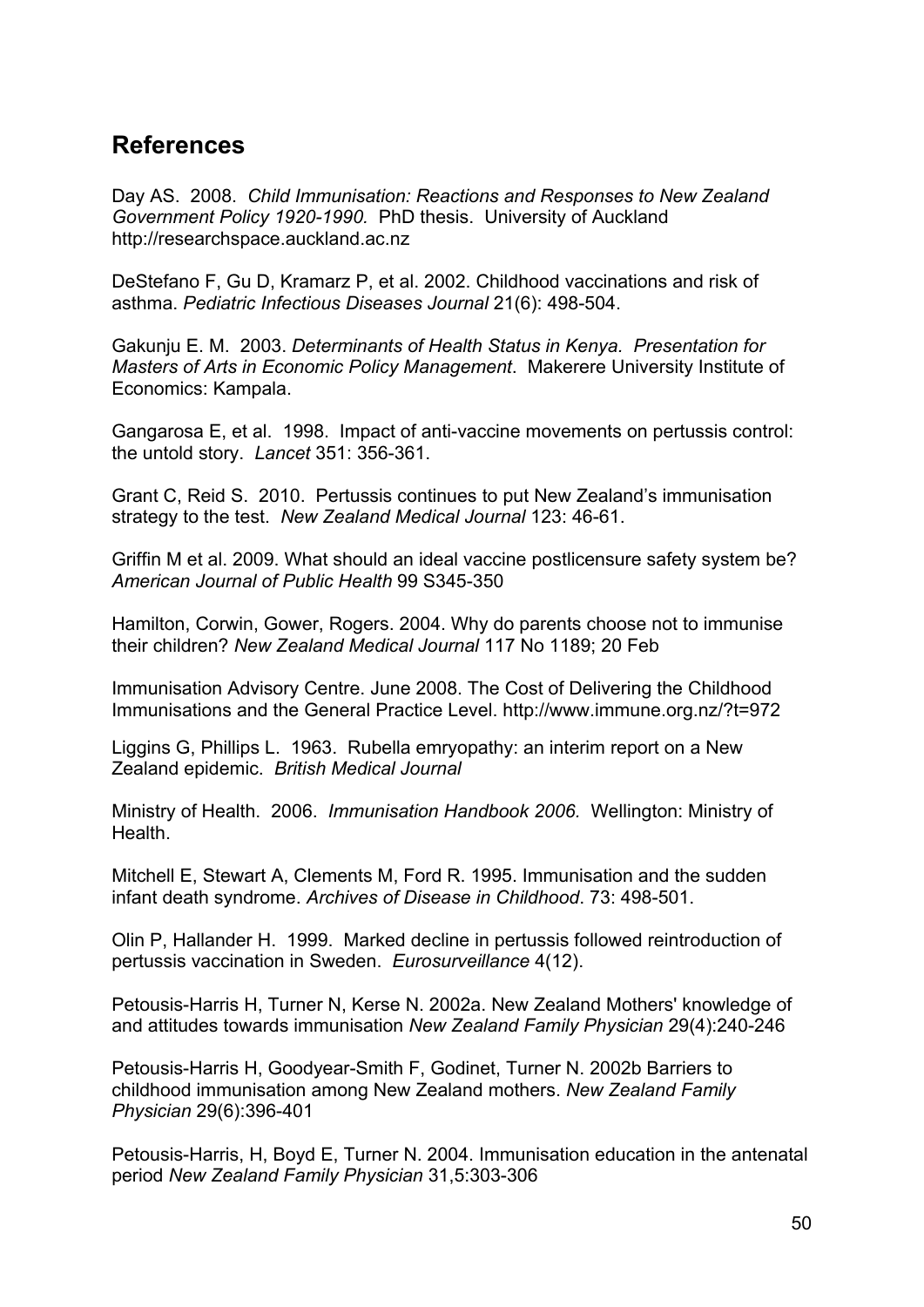Public Health Laboratory Service Epidemiological Research Laboratory. 1982. Efficacy of pertussis vaccination in England. *British Medical Journal* 285: 357-9.

Reid S, Baker M. 1993. The epidemiology and control of pertussis in New Zealand, *Commun Dis New Zealand* 93: 137-41.

Schumacher Z, Bourquin C, Heininger U. 2010. Surveillance for adverse events following immunization (AEF) in Switzerland – 1991-2001. *Vaccine* (28): 4059-4064

Smith M, Woods C. 2010. On-time vaccine receipt in the first year does not adversely affect neuropsychological outcomes. *Pediatrics* (125)1134-1141

Somerville RL, Grant CC, Scragg RK, Thomas MG. 2007. Hospitalisations due to pertussis in New Zealand in the pre-immunisation and mass immunisation eras. *Journal of Paediatrics and Child Health* 43; 147-53.

Stowe J, et al. 2009. Investigation of the temporal association of Guillain-Barre syndrome with influenza vaccine and influenza-like illness using the United Kingdom General Practice Research. *American Journal of Epidemiology* 169(3) 382-388.

Surridye J et al. 2007. Pertussis requiring intensive care. *Archives of Diseases of Childhood* 92: 970-975.

Tatley M. 2010. New Zealand Pharmacovigilance Centre: Monitoring New Zealand's Medicine and Vaccine Safety. *Presentation to Health Select Committee 26 May 2010.*

Tatley M, et al. 2008. Pharmacovigilance in New Zealand: the role of the New Zealand Pharmacovigilance Centre in facilitating safer medicines use. *New Zealand Medical Journal* 121: 76-89**.**

Wroe A, Turner N, Salkovski P. 2004. Understanding and predicting parental decisions about early childhood immunizations. *Health Psychology* 23(1):33-41

Wroe A, Turner N, Owens G. 2005. Evaluation of a decision-making aid for parents regarding childhood immunizations *Health Psychology* 24(6):539-547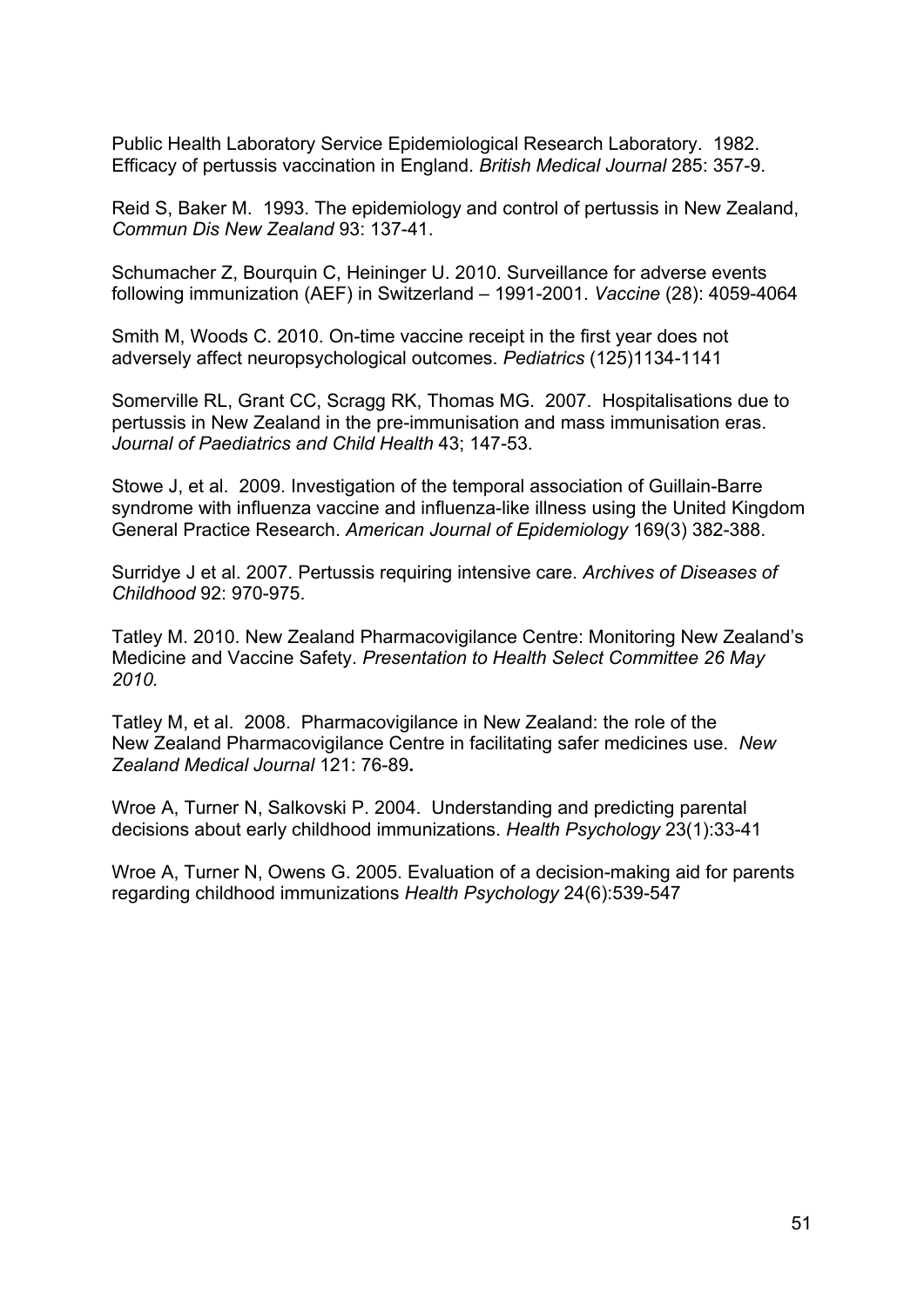# **Appendix 1 – Immunisation Strategy**

Immunisation aims to:

 prevent diseases through vaccination and achieving coverage that prevents epidemics

The immunisation system is working well when it provides:

- good service (safe, effective, trusted, efficient, timely, high quality)
- equity of outcomes for high risk populations
- value for money

The Ministry of Health's approach to immunisation is based on:

- $\bullet$  keep it simple, and focus on getting the basics right
- immunisation is one of the six headline health targets
- there have been lots of reviews of immunisation, don't need a major new piece of work
- don't need radical change to the immunisation system, but need to make existing systems work more efficiently and smoothly
- audience/patient-driven approach, rather than institution-driven
- assume no new funding so need to find savings from within the system to spend where it's most effective

The Ministry's Immunisation Team will:

- provide leadership and guidance to the sector and to the public through
	- short, simple documents in plain English
	- more certainty and cohesion for the sector
	- clearly describe what is happening, when, and who is doing it
	- $-$  a few focused priorities  $-$  do a few things well
	- sound and timely advice from the Immunisation Technical Forum
	- establish an Immunisation Coverage Forum, to get advice from and coordinate with service providers
	- quality and timely surveillance data to inform the programme and the sector
	- measured responses to outbreaks
- advocate for immunisation, rather than take a neutral stance, because there are proven public health benefits
	- earn the trust of the public and the sector by being honest, responsible, competent, fair, and accountable
		- encourage immunisation while allowing individuals to choose
- get the National Immunisation Register working well and review its design for the future
- postpone next Immunisation Schedule change from 2010 to 2011 and 3-yearly from then, allowing 12 months from budget decisions to implement any changes
- sort out the Ministry's own contracts and funding for immunisation services by clarifying national versus local functions, aligning those that go together, rationalising the number of contracts, and allowing more flexibility but also accountability
- take an audience-driven approach rather than one based on the different health institutions: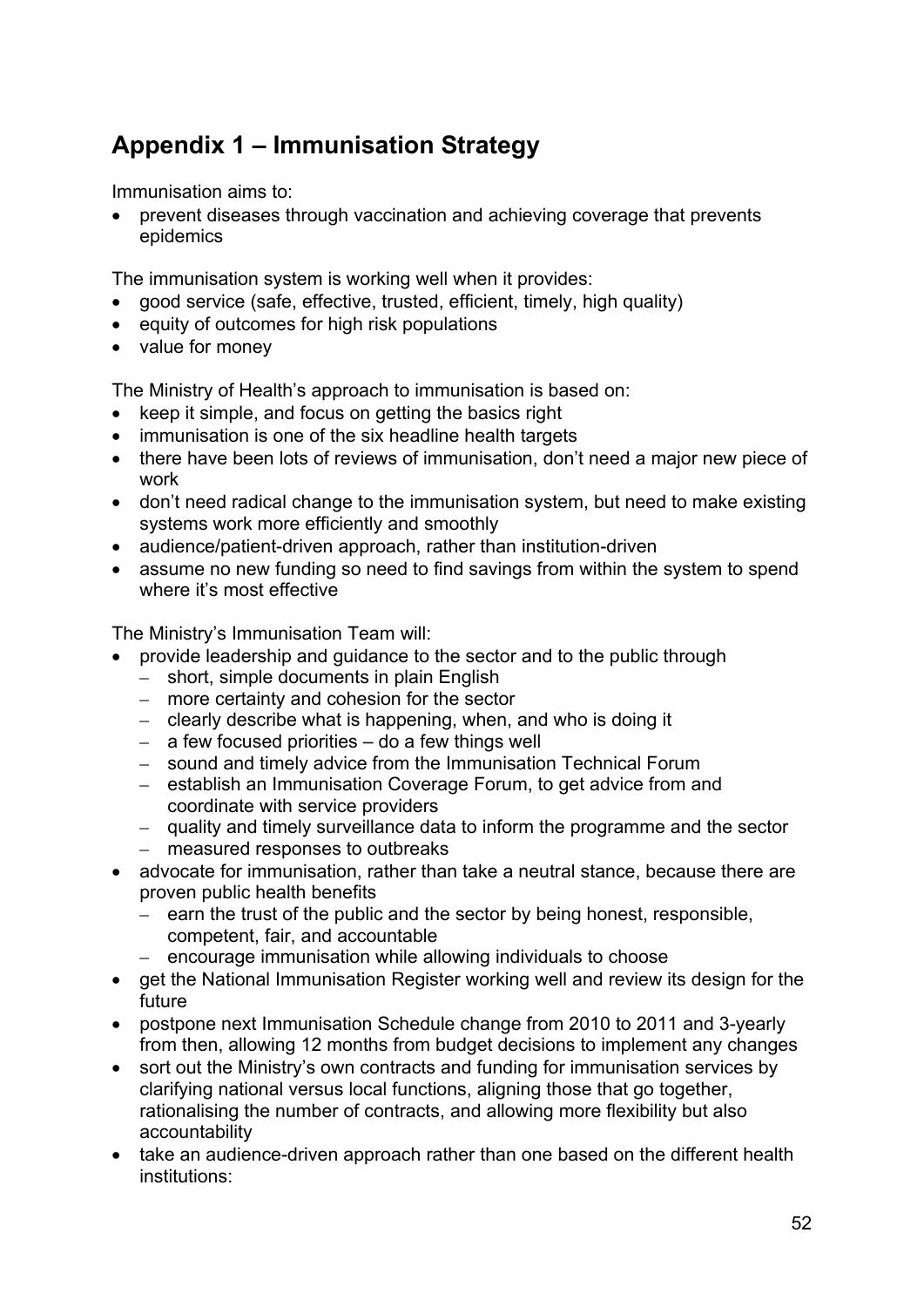- get some good audience research about what influences immunisation choices and behaviours
- divide the population into groups that require different actions and services:

| audience       | what they need                                               | comment              |
|----------------|--------------------------------------------------------------|----------------------|
| segment        |                                                              |                      |
| do immunise    | good service and a good overall experience<br>$\bullet$      | don't overlook this  |
|                | positive encouragement<br>$\bullet$                          | group or take        |
|                | maintain trust (no nasty surprises)<br>$\bullet$             | them for granted     |
| willing to but | remove the barriers or disincentives<br>$\bullet$            | easiest way to       |
| unable         | better information, including about how to<br>$\bullet$      | improve              |
|                | access services, maybe in another language                   | coverage?            |
| unmotivated    | clear responsibilities/consequences for<br>$\bullet$         | find out what's      |
|                | complacency                                                  | important to them    |
|                | make the diseases relevant or personal<br>$\bullet$          | and try to link into |
|                | make it easy to do the right thing<br>٠                      | it                   |
| distrusting    | earn their trust (they probably don't trust us)<br>$\bullet$ | it is hard to        |
|                | address their concerns<br>$\bullet$                          | change attitudes     |
|                | more facts and less "hard sell"<br>$\bullet$                 |                      |
| opposed to     | leave them alone<br>$\bullet$                                | unlikely to          |
| immunisation   | support them to keep their own children<br>$\bullet$         | convince this        |
|                | healthy                                                      | group to             |
|                | tell them how to prevent diseases spreading<br>$\bullet$     | immunise             |
|                | to others                                                    |                      |

## Table 9: Audience Segments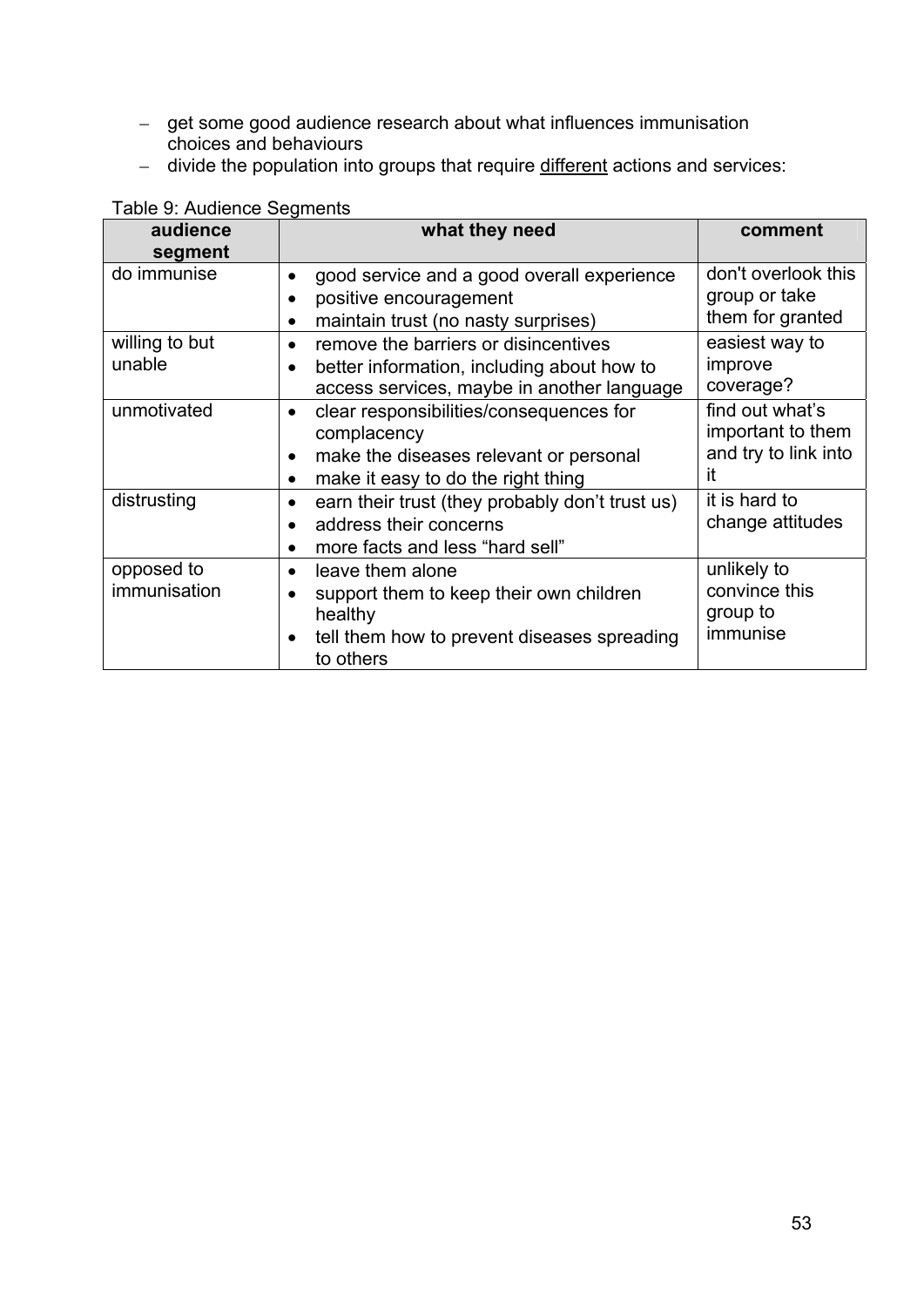# Figure 7: A picture of the immunisation system

|           | <b>Disease</b><br><b>burden</b>                                                   | <b>Vaccine</b><br>approval &<br>licensing                        | <b>Clinical</b><br>guidelines                                                                                                                                                                                             | <b>Government</b><br><i>interventions</i>                                                                                                                                                                  | <b>Purchase &amp;</b><br>supply                                                                                                                                                        | <b>Workforce</b>                                                                                                                                                    | <b>Service</b><br>delivery &<br>provision                                                                                                                                                                                                                                                                                                                                                                                     | <b>Monitoring</b>                                                                                                                                                                                             |
|-----------|-----------------------------------------------------------------------------------|------------------------------------------------------------------|---------------------------------------------------------------------------------------------------------------------------------------------------------------------------------------------------------------------------|------------------------------------------------------------------------------------------------------------------------------------------------------------------------------------------------------------|----------------------------------------------------------------------------------------------------------------------------------------------------------------------------------------|---------------------------------------------------------------------------------------------------------------------------------------------------------------------|-------------------------------------------------------------------------------------------------------------------------------------------------------------------------------------------------------------------------------------------------------------------------------------------------------------------------------------------------------------------------------------------------------------------------------|---------------------------------------------------------------------------------------------------------------------------------------------------------------------------------------------------------------|
| functions | • surveillance<br>$\bullet$ trends<br>• inequalities<br>$\bullet$ who is at risk? | • clinical trials<br>• effectiveness<br>• regulatory<br>approval | $\bullet$ timing of<br>vaccines<br>• who should get<br>them?<br>• which vaccines?<br>• do they work?<br>• contraindications<br>$\bullet$ catch up<br>schedules<br>• Immunisation<br><b>Handbook</b><br>• technical advice | · leadership<br>• eligibility<br>$\bullet$ funding<br>$\bullet$ incentives<br>• regulations<br>· social marketing<br>$\bullet$ targets<br>• Immunisation<br>Schedule<br>• research funding<br>& priorities | •tendering and<br>economic<br>assessment<br>$\bullet$ ordering<br>$\bullet$ importing<br>$\bullet$ storage<br>• distribution<br>$\bullet$ cold chain<br>•liaison with<br>manufacturers | $\bullet$ training<br>$\bullet$ service and<br>quality<br>standards<br>• payments to<br>providers<br>• information<br>for providers<br>• relationship<br>management | • school or<br>primary care<br>• Family health<br>care centres<br>• Corrections<br>• Occupational<br>vaccinations<br>• Student<br><b>Health</b><br>$\bullet$ refugee<br>centres<br>$\bullet$ outreach<br>$\bullet$ informed<br>consent<br>• parents,<br>families &<br>children<br>• coordination<br>• cold chain<br>$\bullet$ contract<br>management<br>• National<br>Immunisation<br>Register (NIR)<br>• technical<br>advice | $\bullet$ safety<br>• effectiveness,<br>breakthroughs<br>& disease rates<br>$\bullet$ coverage<br>• National<br>Immunisation<br>Register (NIR)<br>• evaluation<br>• performance<br>management<br>and payments |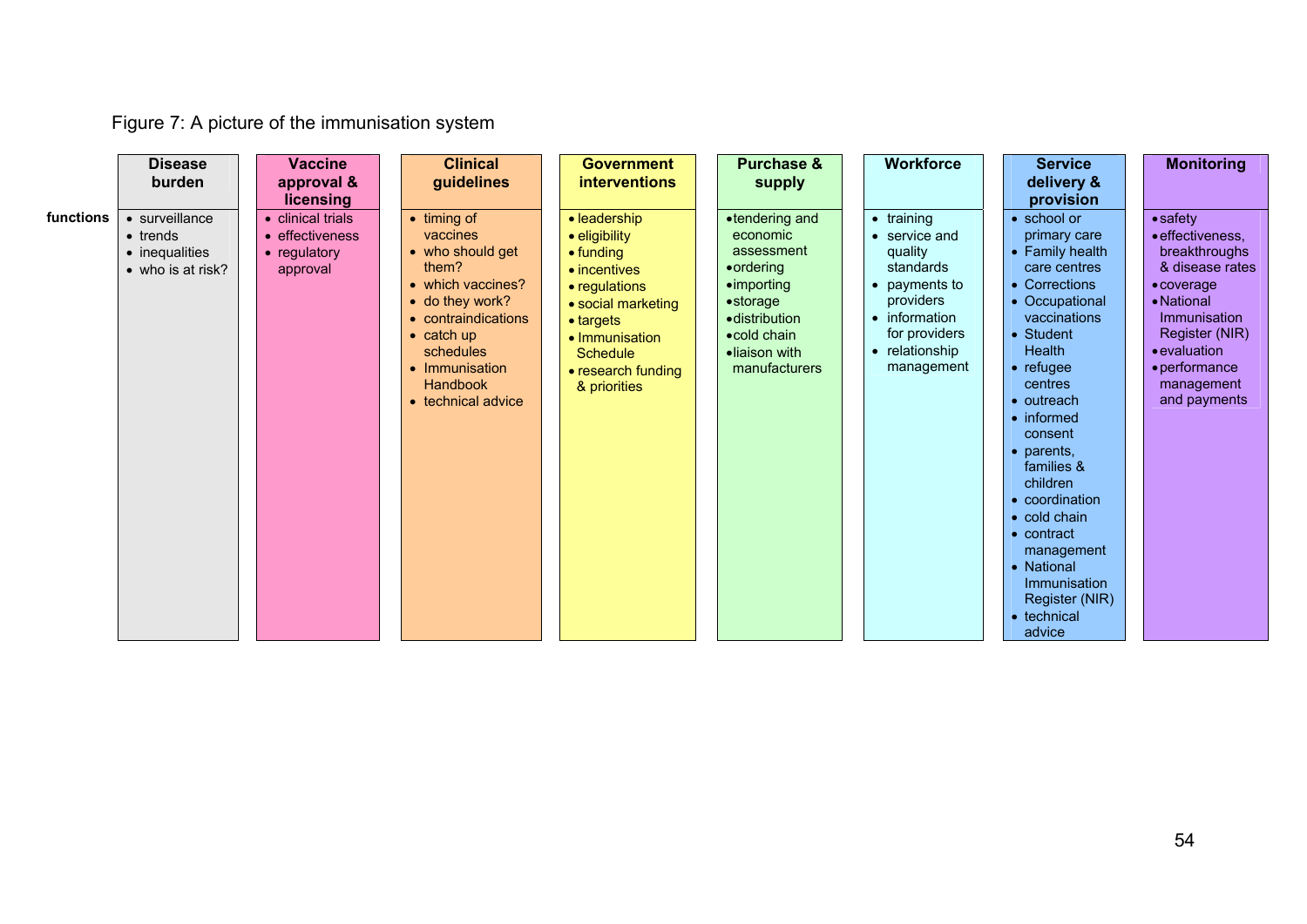# **Appendix 2 – Immunisation coverage data**

#### **Changes in national immunisation coverage for 2 year old children over time**

Figure 8 shows New Zealand's immunisation coverage for two-year old children by ethnicity over time. Data for this graph is sourced from national and regional coverage surveys and the National Immunisation Register (NIR).

Figures 9 and 10 show 2 year old immunisation coverage by ethnicity and level of deprivation between 2007 and 2010. Data is sourced from the NIR.



Figure 8: Immunisation coverage for 2 year old children by ethnicity (1991-2010)

Figures for Māori and Pacific peoples were not presented in the 1992 report but were presented in subsequent articles without confidence intervals because the survey was not designed to provide good estimates for ethnic coverage levels. Caution should therefore be exercised when using these figures.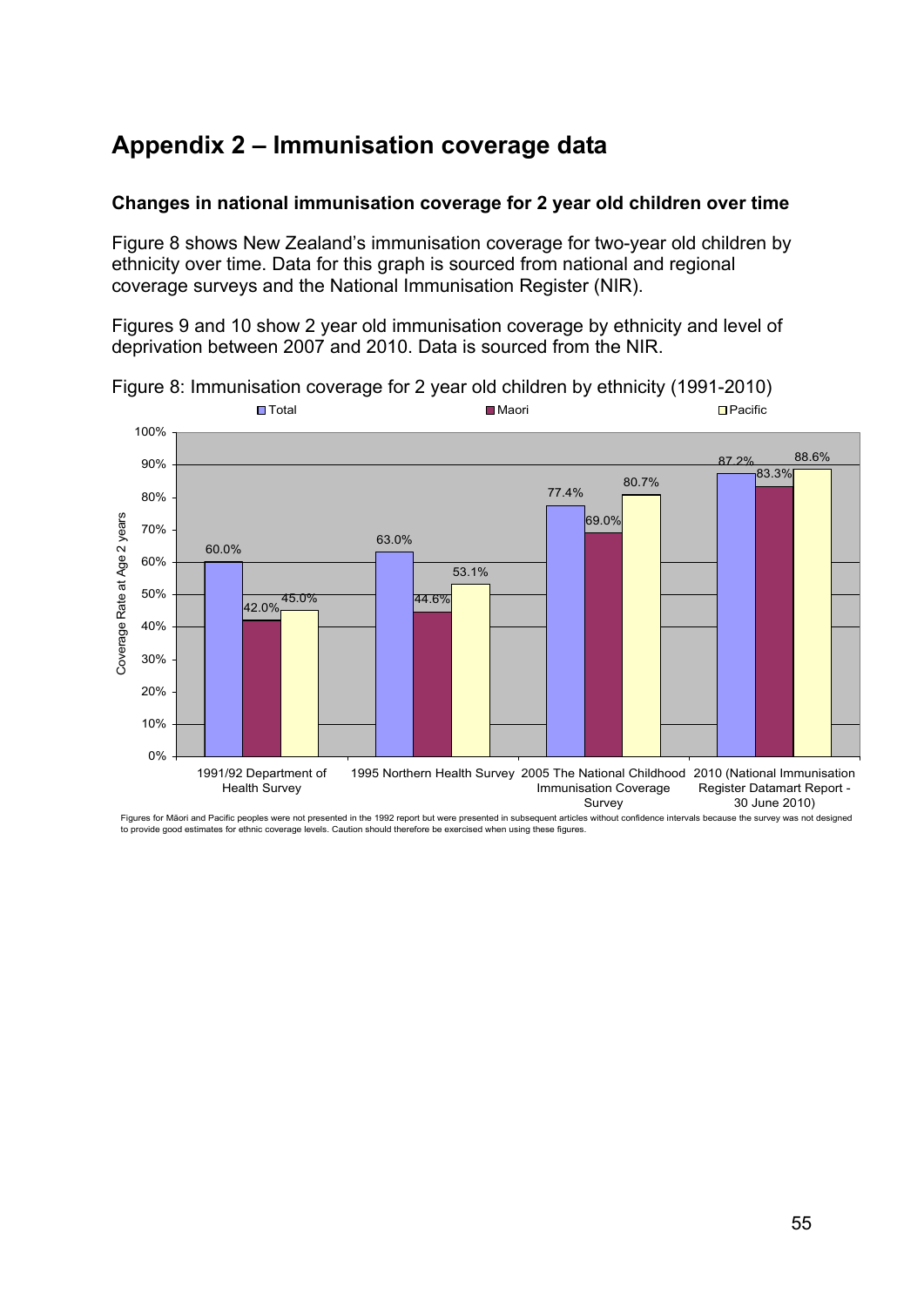Figure 9: National immunisation coverage for 2 year old children by ethnicity - June 2007-June 2010



Source: National Immunisation Register

Figure 10: National immunisation coverage for 2 year old children by level of deprivation - June 2007-June 2010



Source: National Immunisation Register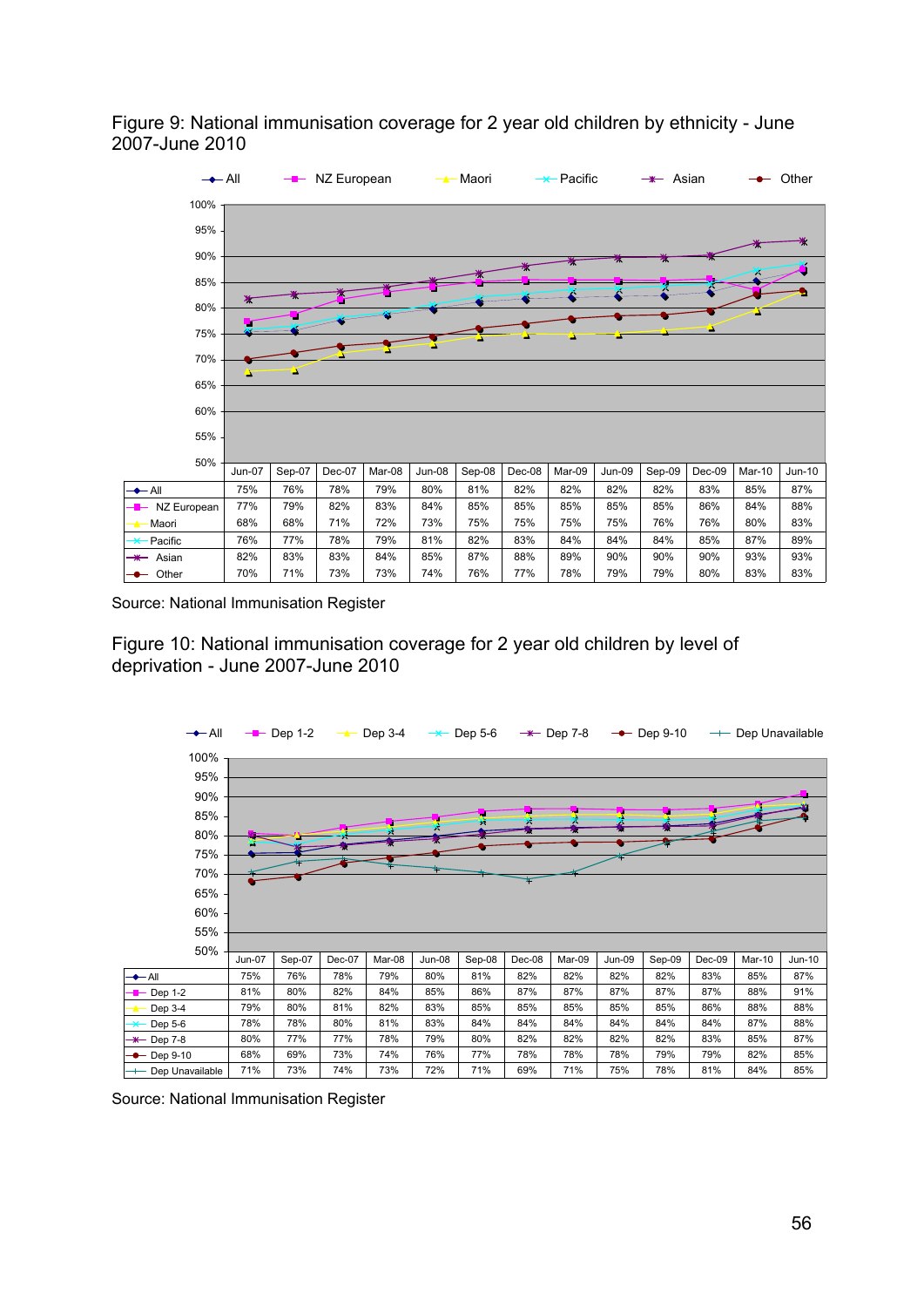#### **Immunisation timeliness**

Immunisation timeliness means children receive their immunisations on time, according to the immunisation schedule. One measure of immunisation timeliness is the number of children who are fully immunised at each of the six-monthly milestone ages.

| <b>Milestone Age</b> | Immunisations included in measurement |  |  |  |  |  |  |  |  |  |
|----------------------|---------------------------------------|--|--|--|--|--|--|--|--|--|
| Six months           | 6 weeks, 3 months, 5 months           |  |  |  |  |  |  |  |  |  |
| 12 months            | as above                              |  |  |  |  |  |  |  |  |  |
| 18 months            | as above PLUS 15 months               |  |  |  |  |  |  |  |  |  |
| 24 months            | as above                              |  |  |  |  |  |  |  |  |  |

| Table 10: Immunisations measured at each milestone age |  |  |  |  |  |  |
|--------------------------------------------------------|--|--|--|--|--|--|
|--------------------------------------------------------|--|--|--|--|--|--|

Immunisation coverage increases between six and 12 months as no immunisations are scheduled during this time and children have time to catch up. Coverage usually decreases slightly at 18 months due to the 15 month immunisation event. Coverage increases again at 24 months as no further immunisations are scheduled and children have time to catch up. See figures 11 and 12 below.

Figure 11: National immunisation coverage by milestone age - December 2005 to July 2010



Source: National Immunisation Register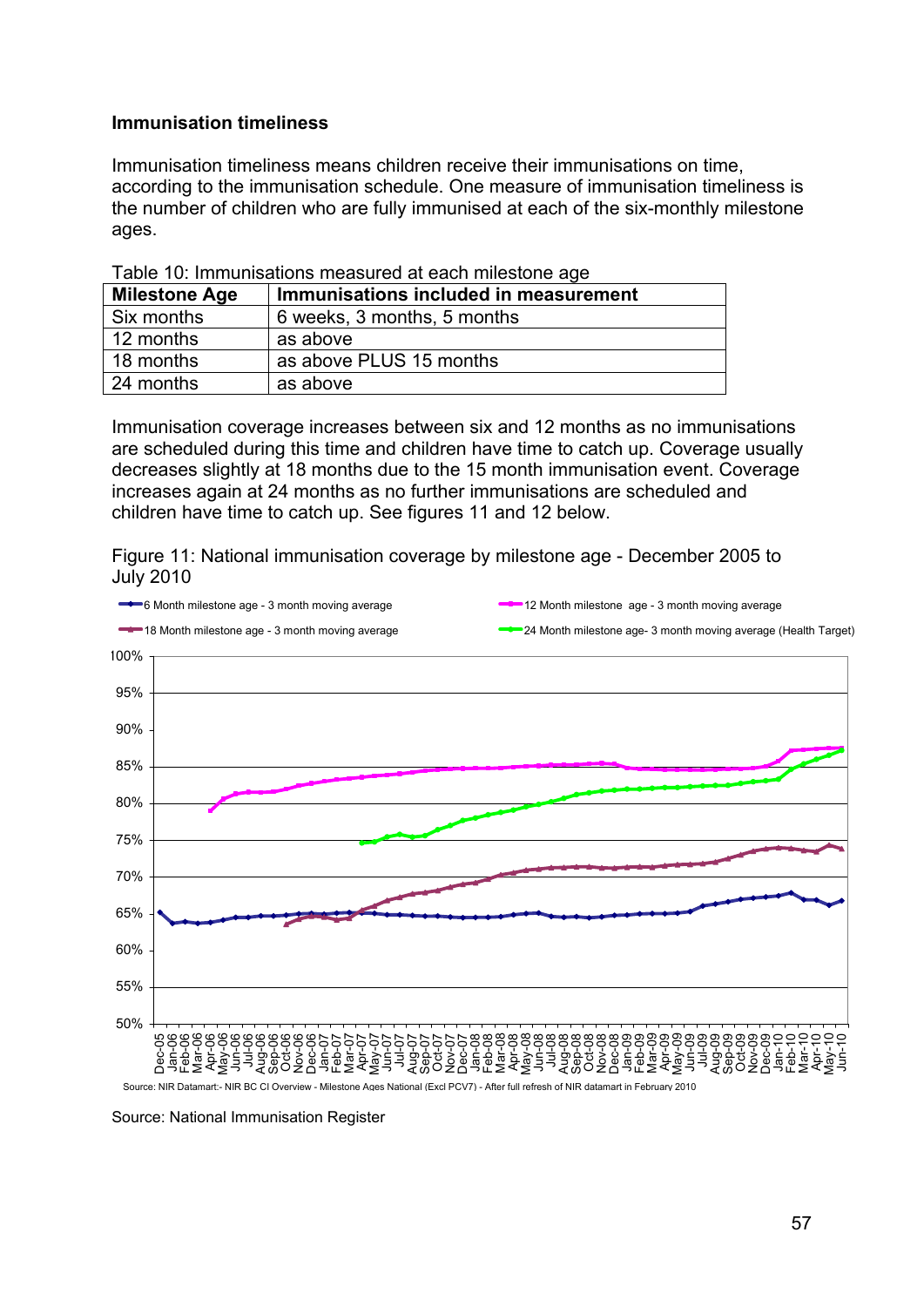Figure 12: Immunisation coverage by milestone age - fully immunised, not fully immunised, opt off and declined



(n=16102; children who the milestone age between 1 April and 1 July 2010)

- Fully immunised received all immunisations by the milestone age according to immunisation schedule
- Not fully immunised has not received all immunisations by the milestone age according to immunisation schedule
- Opt off decision made not to record immunisations on the NIR (may be immunised or not)
- Declined decision made not to receive scheduled vaccine(s)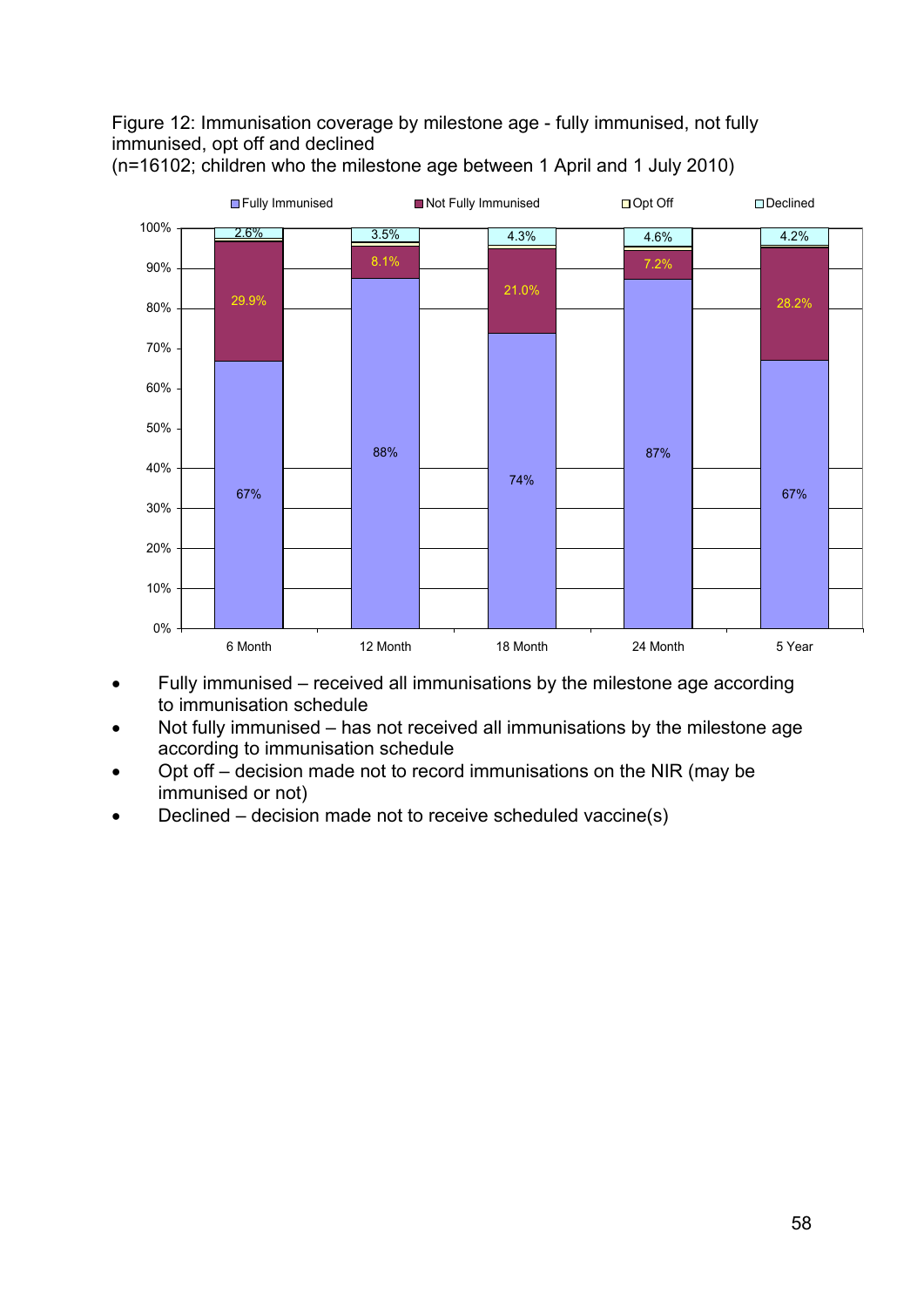#### **District Health Board immunisation coverage data**

Figure 13 and tables 11 and 12 below show the percentage of fully immunised 2 year old children by DHB, ethnicity and level of deprivation. Only those children who turned 2 years of age between 1 April and 1 July 2010 are included, which is why in some DHBs the number of eligible children is low.

Figure 13: Immunisation coverage by DHB for 2 year old children (children who turned 2 years of age between 1 April and 1 July 2010)

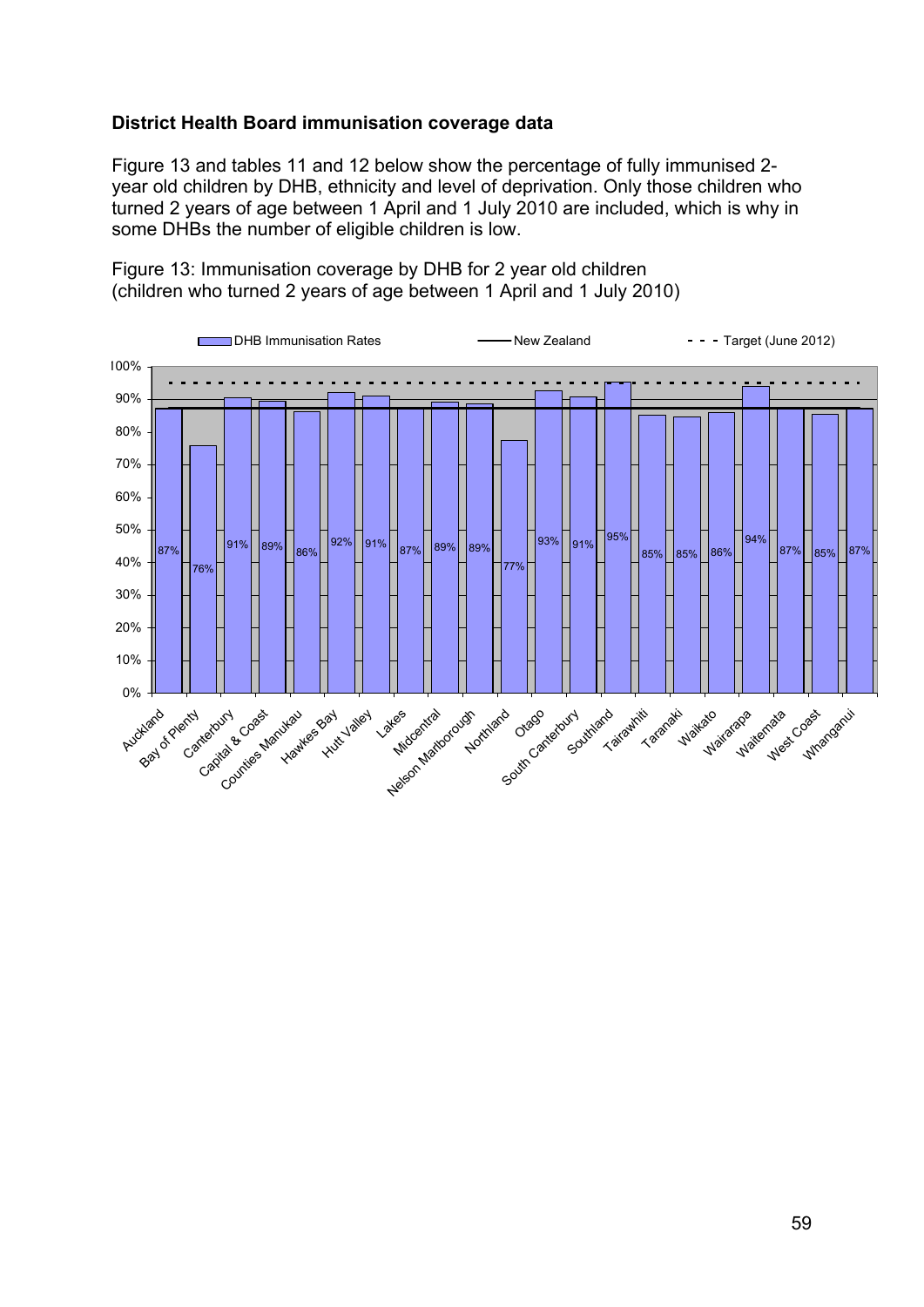The table below shows the number of children who turned 24 months of age between 1 April 2010 and 1 July 2010 and who have completed their age appropriate immunisations by the time they turned 24 months of age.

| <b>DHB Area</b>         |                 | <b>Total</b>                  |      |                 | <b>NZE</b>                    |      |                 | <b>Maori</b>                  |     |                 | <b>Pacific</b>                |      | Asian           |                               |      | <b>Other</b>    |                               |      |
|-------------------------|-----------------|-------------------------------|------|-----------------|-------------------------------|------|-----------------|-------------------------------|-----|-----------------|-------------------------------|------|-----------------|-------------------------------|------|-----------------|-------------------------------|------|
|                         | No.<br>Eligible | Fully<br>Immunised<br>for Age | $\%$ | No.<br>Eligible | Fully<br>Immunised<br>for Age | $\%$ | No.<br>Eligible | Fully<br>Immunised<br>for Age | %   | No.<br>Eligible | Fully<br>Immunised<br>for Age | %    | No.<br>Eligible | Fully<br>Immunised<br>for Age | %    | No.<br>Eligible | Fully<br>Immunised<br>for Age | $\%$ |
| Auckland                | 1,580           | 1,376                         | 87%  | 443             | 398                           | 85%  | 202             | 160                           | 79% | 344             | 293                           | 85%  | 316             | 287                           | 91%  | 275             | 238                           | 87%  |
| Bay of Plenty           | 768             | 581                           | 76%  | 335             | 260                           | 77%  | 299             | 217                           | 73% | 18              | 12                            | 67%  | 42              | 38                            | 90%  | 74              | 54                            | 73%  |
| Canterbury              | 1.691           | 1.531                         | 91%  | 953             | 883                           | 90%  | 257             | 229                           | 89% | 86              | 75                            | 87%  | 130             | 121                           | 93%  | 265             | 223                           | 84%  |
| Capital & Coast         | 984             | 880                           | 89%  | 421             | 380                           | 89%  | 204             | 179                           | 88% | 104             | 90                            | 87%  | 114             | 106                           | 93%  | 141             | 125                           | 89%  |
| <b>Counties Manukau</b> | 2.229           | 1.920                         | 86%  | 296             | 272                           | 91%  | 654             | 503                           | 77% | 766             | 684                           | 89%  | 290             | 272                           | 94%  | 223             | 189                           | 85%  |
| Hawkes Bay              | 587             | 540                           | 92%  | 232             | 211                           | 91%  | 280             | 258                           | 92% | 27              | 27                            | 100% | 12              | 12                            | 100% | 36              | 32                            | 89%  |
| <b>Hutt Vallev</b>      | 621             | 565                           | 91%  | 248             | 224                           | 88%  | 159             | 145                           | 91% | 82              | 76                            | 93%  | 56              | 52                            | 93%  | 76              | 68                            | 89%  |
| Lakes                   | 460             | 400                           | 87%  | 129             | 118                           | 91%  | 262             | 221                           | 84% | 13              | 12                            | 92%  | 22              | 22                            | 100% | 34              | 27                            | 79%  |
| Midcentral              | 599             | 534                           | 89%  | 290             | 260                           | 88%  | 190             | 164                           | 86% | 26              | 24                            | 92%  | 29              | 28                            | 97%  | 64              | 58                            | 91%  |
| Nelson<br>Marlborough   | 436             | 386                           | 89%  | 265             | 238                           | 88%  | 86              | 78                            | 91% | n/s             | n/s                           | 86%  | 19              | 18                            | 95%  | 59              | 46                            | 78%  |
| Northland               | 603             | 467                           | 77%  | 204             | 168                           | 80%  | 321             | 239                           | 74% | 12              | 12                            | 100% | n/s             | n/s                           | 100% | 60              | 42                            | 70%  |
| Otago                   | 498             | 461                           | 93%  | 327             | 304                           | 92%  | 69              | 65                            | 94% | 18              | 18                            | 100% | 19              | 19                            | 100% | 65              | 55                            | 85%  |
| South Canterbury        | 161             | 146                           | 91%  | 120             | 110                           | 92%  | 18              | 15                            | 83% | n/s             | n/s                           | 100% | n/s             | n/s                           | 100% | 18              | 16                            | 89%  |
| Southland               | 398             | 379                           | 95%  | 272             | 258                           | 95%  | 72              | 69                            | 96% | 14              | 14                            | 100% | 12              | 11                            | 92%  | 28              | 27                            | 96%  |
| Tairawhiti              | 200             | 170                           | 85%  | 36              | 32                            | 89%  | 148             | 126                           | 85% | n/s             | n/s                           | 100% | n/s             | n/s                           | 100% | n/s             | n/s                           | 43%  |
| Taranaki                | 436             | 369                           | 85%  | 255             | 214                           | 84%  | 119             | 102                           | 86% | n/s             | n/s                           | 100% | 15              | 15                            | 100% | 41              | 32                            | 78%  |
| Waikato                 | 1,435           | 1,232                         | 86%  | 629             | 544                           | 86%  | 513             | 433                           | 84% | 42              | 39                            | 93%  | 91              | 86                            | 95%  | 160             | 130                           | 81%  |
| Wairarapa               | 133             | 125                           | 94%  | 78              | 75                            | 96%  | 38              | 36                            | 95% | n/s             | n/s                           | 50%  | n/s             | n/s                           | 100% | 12              | 11                            | 92%  |
| Waitemata               | 1,932           | 1,684                         | 87%  | 741             | 654                           | 85%  | 296             | 243                           | 82% | 232             | 207                           | 89%  | 273             | 252                           | 92%  | 390             | 328                           | 84%  |
| <b>West Coast</b>       | 103             | 88                            | 85%  | 61              | 56                            | 92%  | 18              | 16                            | 89% | n/s             | n/s                           | 100% | n/s             | n/s                           | 100% | 17              | n/s                           | 53%  |
| Whanganui               | 240             | 209                           | 87%  | 101             | 92                            | 90%  | 91              | 83                            | 91% | 10              | n/s                           | 80%  | n/s             | n/s                           | 100% | 33              | 21                            | 64%  |
| <b>National</b>         | 16.102          | 14,043                        | 87%  | 6,438           | 5,751                         | 88%  | 4,299           | 3,581                         | 83% | 1,826           | 1,618                         | 89%  | 1,460           | 1,359                         | 93%  | 2,079           | 1,734                         | 83%  |

Table 11**:** Immunisation coverage by DHB and prioritised ethnicity for 2 year old children

The orange shaded area shows districts with immunisation coverage below the national average.

N/S – Data not shown to protect privacy – less than 10 children in the group.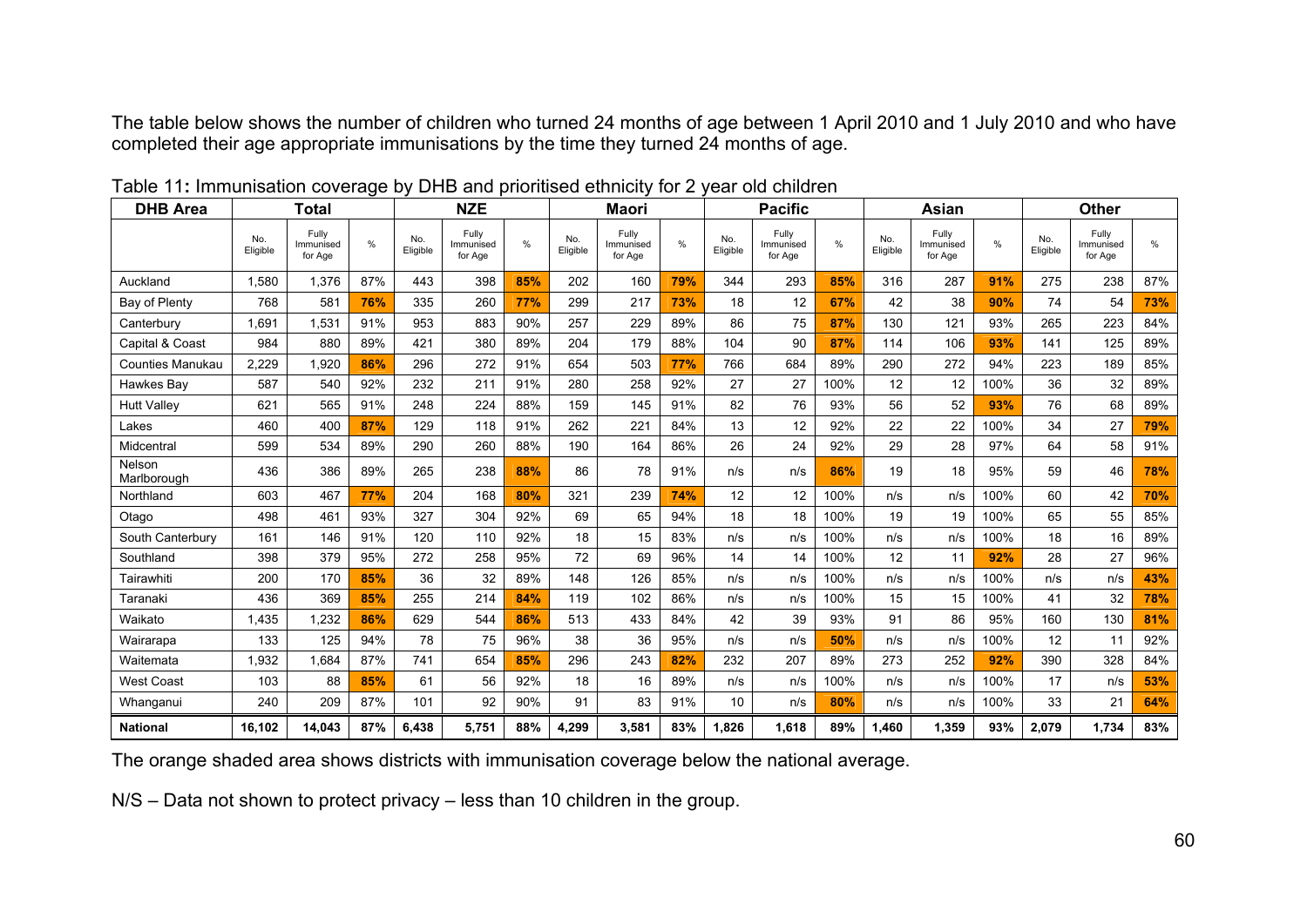The table below shows the number of children who turned 24 months of age between 1 April 2010 and 1 July 2010 and who have completed their age appropriate immunisations by the time they turned 24 months of age.

| <b>DHB Area</b>         | <b>Dep 3-4</b><br><b>Dep 1-2</b> |                               |               |                 |                               | Dep 5-6       |                 |                               | <b>Dep 7-8</b> |                 |                               | <b>Dep 9-10</b> |                 |                               | Dep Unavailable |                 |                               |      |
|-------------------------|----------------------------------|-------------------------------|---------------|-----------------|-------------------------------|---------------|-----------------|-------------------------------|----------------|-----------------|-------------------------------|-----------------|-----------------|-------------------------------|-----------------|-----------------|-------------------------------|------|
|                         | No.<br>Eligible                  | Fully<br>Immunised<br>for Age | $\frac{0}{0}$ | No.<br>Eligible | Fully<br>Immunised<br>for Age | $\frac{1}{2}$ | No.<br>Eligible | Fully<br>Immunised<br>for Age | %              | No.<br>Eligible | Fully<br>Immunised<br>for Age | $\frac{0}{0}$   | No.<br>Eligible | Fully<br>Immunised<br>for Age | %               | No.<br>Eligible | Fully<br>Immunised<br>for Age | $\%$ |
| Auckland                | 239                              | 215                           | 90%           | 236             | 211                           | 89%           | 272             | 239                           | 88%            | 314             | 274                           | 87%             | 395             | 331                           | 84%             | 124             | 106                           | 85%  |
| Bay of Plenty           | 57                               | 46                            | 81%           | 114             | 86                            | 75%           | 113             | 85                            | 75%            | 132             | 98                            | 74%             | 217             | 164                           | 76%             | 135             | 102                           | 76%  |
| Canterbury              | 326                              | 303                           | 93%           | 349             | 314                           | 90%           | 384             | 333                           | 87%            | 308             | 276                           | 90%             | 190             | 175                           | 92%             | 134             | 130                           | 97%  |
| Capital & Coast         | 311                              | 287                           | 92%           | 181             | 155                           | 86%           | 144             | 127                           | 88%            | 127             | 114                           | 90%             | 158             | 138                           | 87%             | 63              | 59                            | 94%  |
| <b>Counties Manukau</b> | 176                              | 162                           | 92%           | 216             | 197                           | 91%           | 185             | 163                           | 88%            | 318             | 281                           | 88%             | 870             | 726                           | 83%             | 464             | 391                           | 84%  |
| Hawkes Bay              | 58                               | 52                            | 90%           | 68              | 59                            | 87%           | 115             | 103                           | 90%            | 98              | 91                            | 93%             | 211             | 201                           | 95%             | 37              | 34                            | 92%  |
| <b>Hutt Valley</b>      | 124                              | 116                           | 94%           | 88              | 80                            | 91%           | 114             | 105                           | 92%            | 105             | 96                            | 91%             | 147             | 131                           | 89%             | 43              | 37                            | 86%  |
| Lakes                   | 41                               | 39                            | 95%           | 51              | 47                            | 92%           | 58              | 50                            | 86%            | 87              | 71                            | 82%             | 153             | 131                           | 86%             | 70              | 62                            | 89%  |
| Midcentral              | 66                               | 60                            | 91%           | 99              | 88                            | 89%           | 124             | 105                           | 85%            | 133             | 119                           | 89%             | 120             | 108                           | 90%             | 57              | 54                            | 95%  |
| Nelson<br>Marlborough   | 59                               | 55                            | 93%           | 88              | 79                            | 90%           | 95              | 84                            | 88%            | 80              | 76                            | 95%             | 36              | 31                            | 86%             | 78              | 61                            | 78%  |
| Northland               | 23                               | 22                            | 96%           | 81              | 67                            | 83%           | 82              | 64                            | 78%            | 127             | 96                            | 76%             | 213             | 163                           | 77%             | 77              | 55                            | 71%  |
| Otago                   | 85                               | 79                            | 93%           | 108             | 103                           | 95%           | 113             | 108                           | 96%            | 93              | 85                            | 91%             | 63              | 58                            | 92%             | 36              | 28                            | 78%  |
| South Canterbury        | 25                               | 22                            | 88%           | 43              | 38                            | 88%           | 37              | 33                            | 89%            | 32              | 31                            | 97%             | 15              | 14                            | 93%             | n/s             | n/s                           | 89%  |
| Southland               | 100                              | 92                            | 92%           | 77              | 72                            | 94%           | 78              | 75                            | 96%            | 54              | 53                            | 98%             | 65              | 63                            | 97%             | 24              | 24                            | 100% |
| Tairawhiti              | 11                               | 10                            | 91%           | n/s             | n/s                           | 100%          | 19              | 16                            | 84%            | 26              | 24                            | 92%             | 124             | 103                           | 83%             | 17              | 14                            | 82%  |
| Taranaki                | 38                               | 36                            | 95%           | 97              | 82                            | 85%           | 88              | 73                            | 83%            | 100             | 85                            | 85%             | 75              | 64                            | 85%             | 38              | 29                            | 76%  |
| Waikato                 | 176                              | 152                           | 86%           | 237             | 205                           | 86%           | 221             | 198                           | 90%            | 231             | 205                           | 89%             | 376             | 316                           | 84%             | 194             | 156                           | 80%  |
| Wairarapa               | 20                               | 19                            | 95%           | 14              | 13                            | 93%           | 22              | 22                            | 100%           | 46              | 42                            | 91%             | 26              | 24                            | 92%             | n/s             | n/s                           | 100% |
| Waitemata               | 302                              | 266                           | 88%           | 336             | 295                           | 88%           | 382             | 338                           | 88%            | 337             | 293                           | 87%             | 182             | 154                           | 85%             | 393             | 338                           | 86%  |
| <b>West Coast</b>       | n/s                              | n/s                           | 89%           | 15              | 15                            | 100%          | 19              | 16                            | 84%            | 47              | 38                            | 81%             | 12              | 10                            | 83%             | n/s             | n/s                           | 100% |
| Whanganui               | 24                               | 22                            | 92%           | 33              | 25                            | 76%           | 46              | 42                            | 91%            | 54              | 46                            | 85%             | 81              | 72                            | 89%             | n/s             | n/s                           | 100% |
| <b>National</b>         | 2,271                            | 2,063                         | 91%           | 2,534           | 2,234                         | 88%           | 2,711           | 2,379                         | 88%            | 2,852           | 2,494                         | 87%             | 3,732           | 3,177                         | 85%             | 2,002           | 1,696                         | 85%  |

Table 12: Immunisation coverage by DHB and level of deprivation for 2 year old children

The orange shaded area shows districts with immunisation coverage below the national average.

N/S – Data not shown to protect privacy – less than 10 children in the group.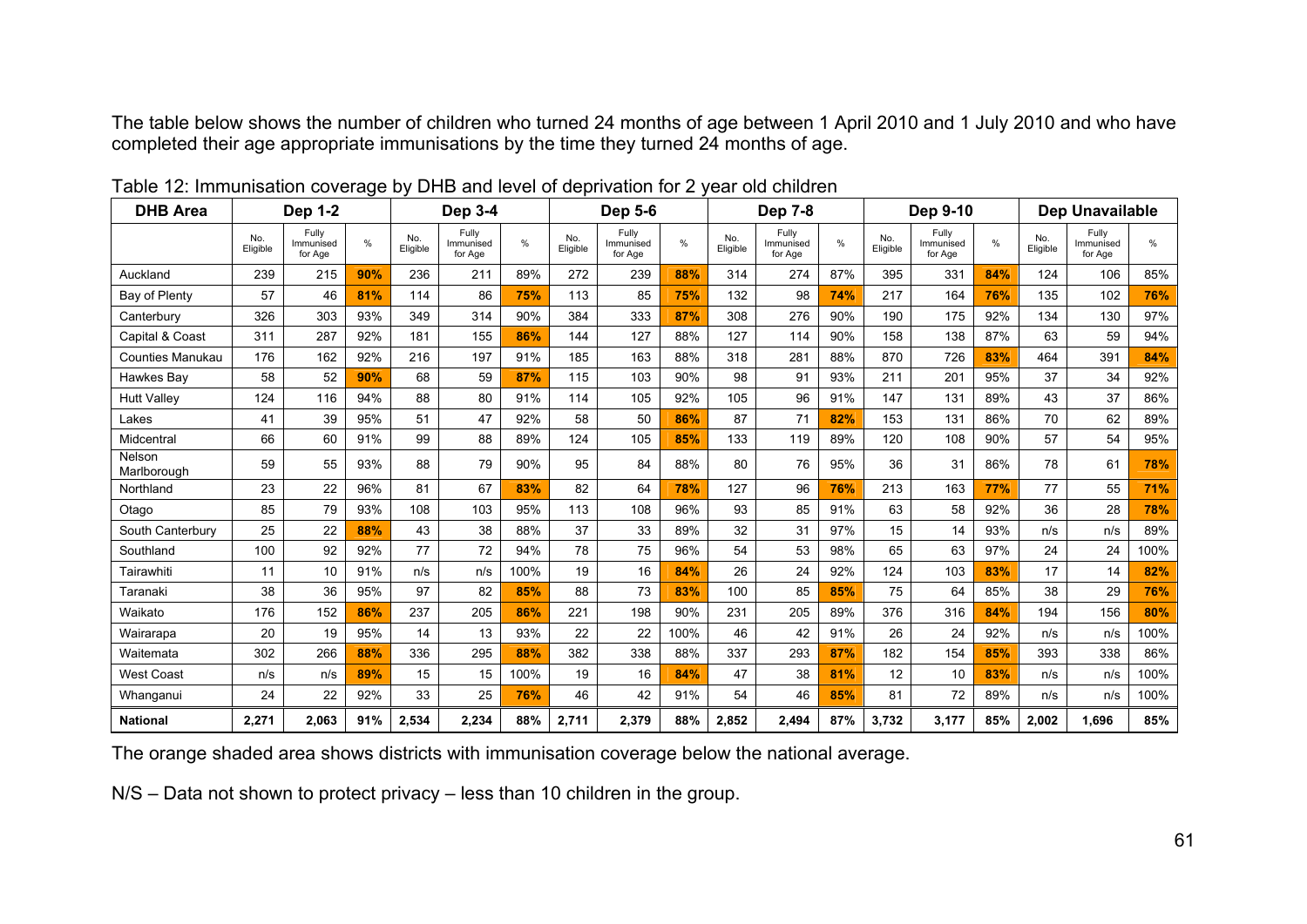## **Who isn't being immunised?**

Figure 14 shows the proportion of 2 year old children who are fully immunised, not fully immunised, opted off the NIR and declined immunisation.

- Fully immunised received all immunisations according to immunisation schedule by the time they turned 2 years of age
- Not fully immunised has not received all immunisations according to immunisation schedule by the time they turned 2 years of age
- Opt off decision made not to record immunisations on the NIR (may be immunised or not)
- Declined decision made not to receive the scheduled vaccine(s)

Figure 14: National immunisation coverage at 2 years of age - fully immunised, not fully immunised, opt off and declined

(children who turned 2 years of age between 1 April and 1 July 2010)



Note: "Declined" includes 14 children who declined and then opted off, and have been counted in to both 'declined' and 'opt off'.

Figures 15 to 18 on the following pages provide more data about 2 year old children who are not fully immunised, have declined immunisations or who have opted off the NIR.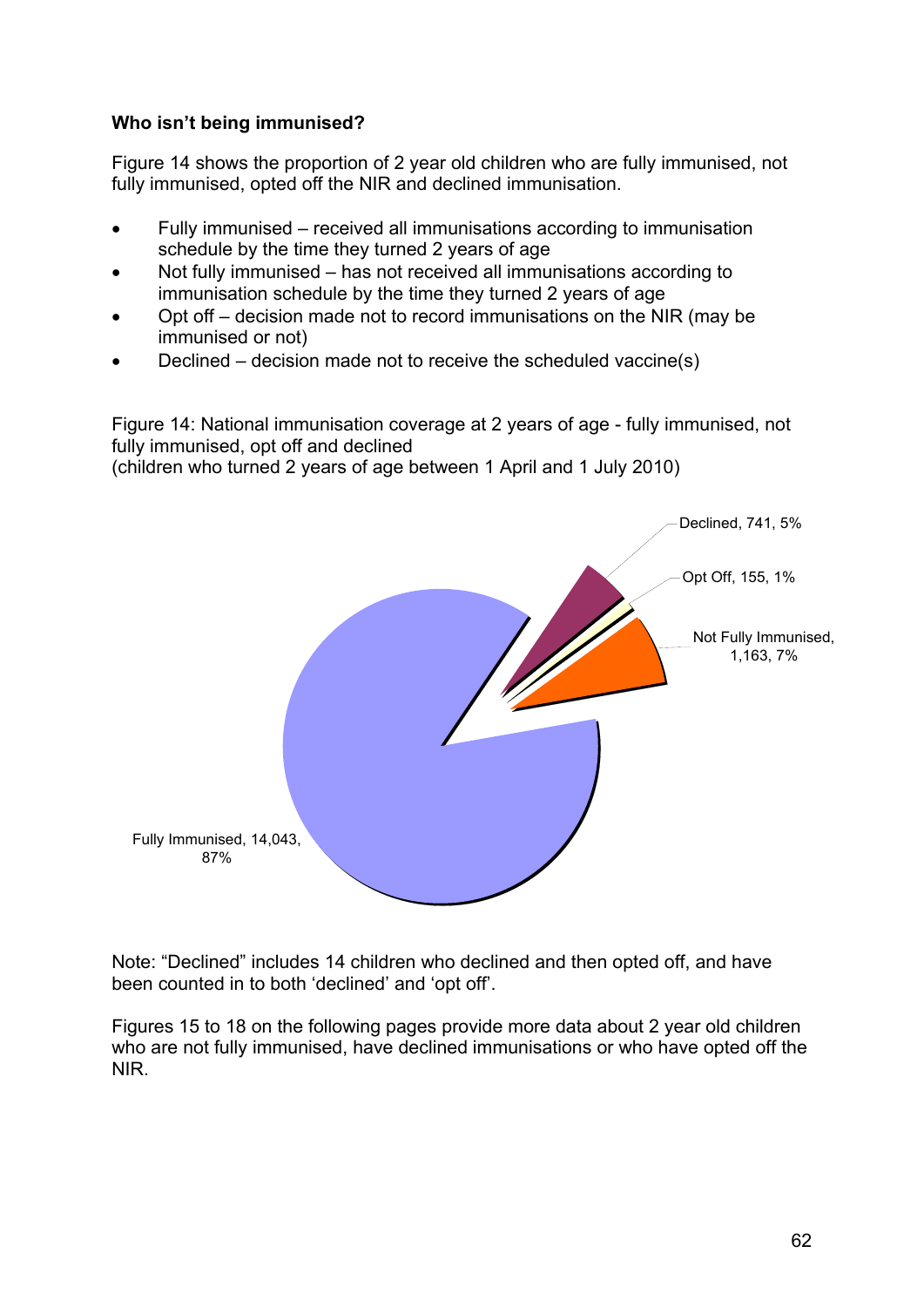Figure 15: Numbers of 2 year old children not fully immunised - by ethnicity and deprivation index

■European ■Maori DPacific DAsian ■Other 300 249 (21.4%) 249 (21.4%) 250 200 150 108 (9.3%) 108 (9.3%) 93 (8.0%) 75 (6.4%) 100 63 (5.4%) 68 (5.8%) 58 (5.0%) 58 (5.0%) 54 (4.6%) 43 (3.7%) 39 (3.4%) 33 (2.8%) 26 (2.2%) 23 (2.0%) 50 19 (1.6%) 17 (1.5%)  $\overline{14}$  (1.2%) 14 (1.2%) 11 (0.9%) 12 (1.0%) 12 (1.0%) 12 (1.0%) 22 (1.9 10 (0.9%)  $(0.6\%)$  $(0.6\%)$ 5 (0.4%)  $4(0.3\%)$  $(0.3\%)$ 4 (0.3%)  $\overline{0}$ 1-2 3-4 5-6 7-8 9-10 Unknown

(children who turned 2 years of age between 1 April and 1 July 2010; percentages relative to the total number of children not fully immunised are in brackets)

Figure 16: Numbers of 2 year old children not fully immunised by DHB (children who turned 2 years of age between 1 April and 1 July 2010)

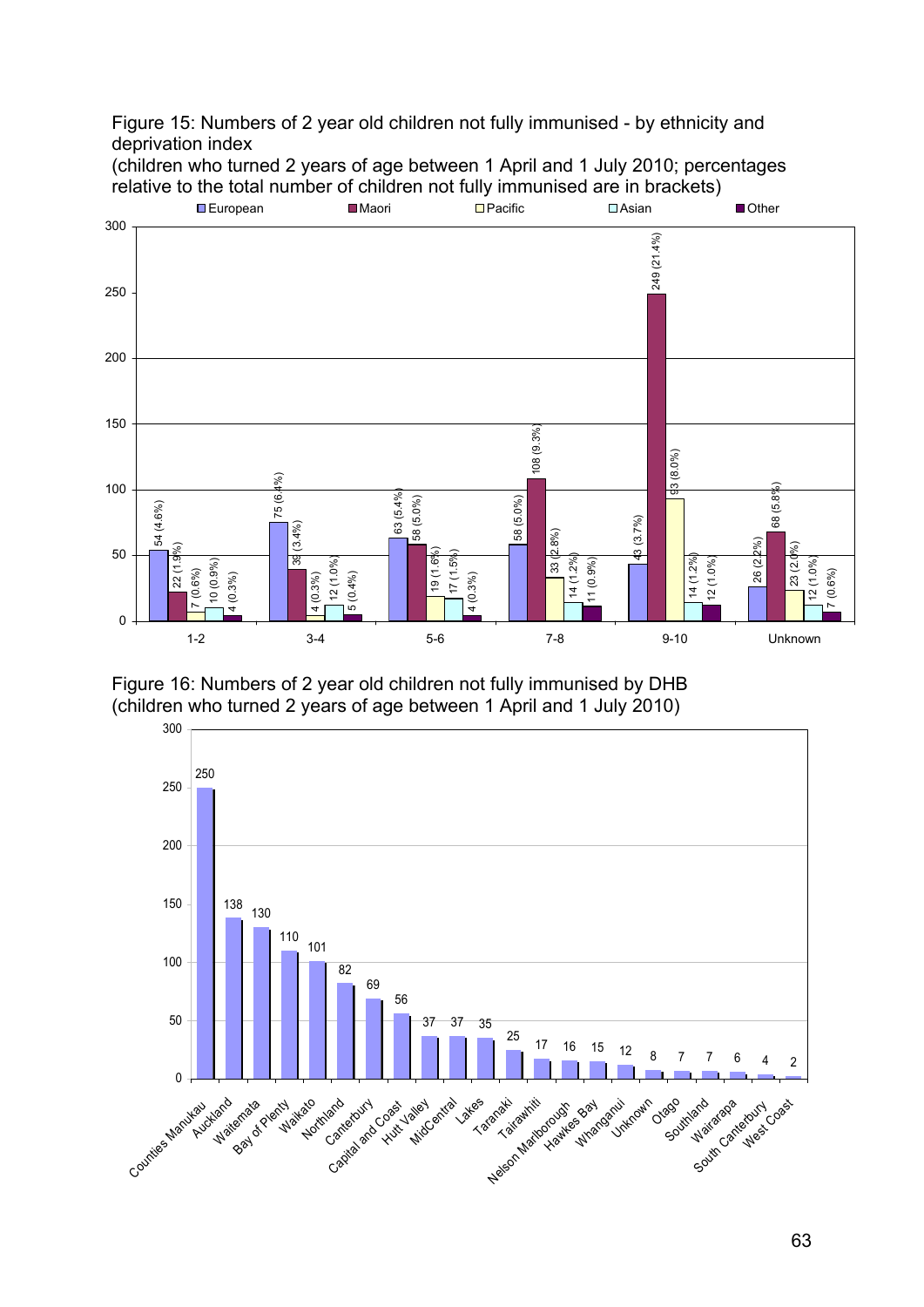

Figure 17: Number of declines by ethnicity and deprivation index (children who turned 2 years of age between 1 April and 1 July 2010; percentages relative to the total number of declines are in brackets)

(excludes the 14 children who declined then opted off the NIR)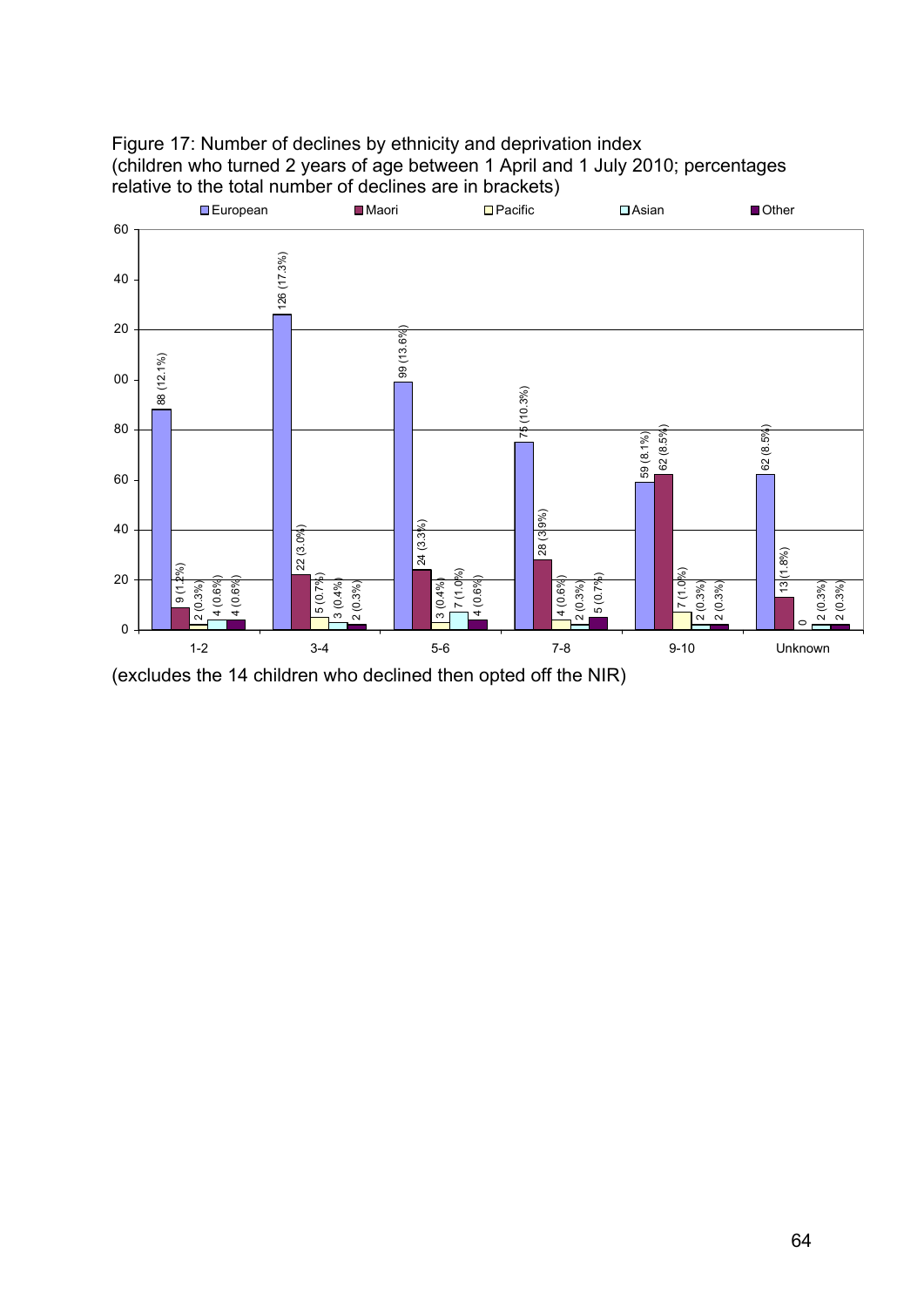Figure 18 below shows the percent of 2 year old children in each DHB that have chosen not to have their immunisation data recorded on the NIR (opted off). These children may still be fully, partially or not immunised. Nationally, 1% of 2 year old children have opted off the NIR; DHB opt off rates range from 0% to 6.8%.



Figure 18: Opt off rate by DHB

(relative to the DHB's population of children who turned 2 between 1 April and 1 July 2010)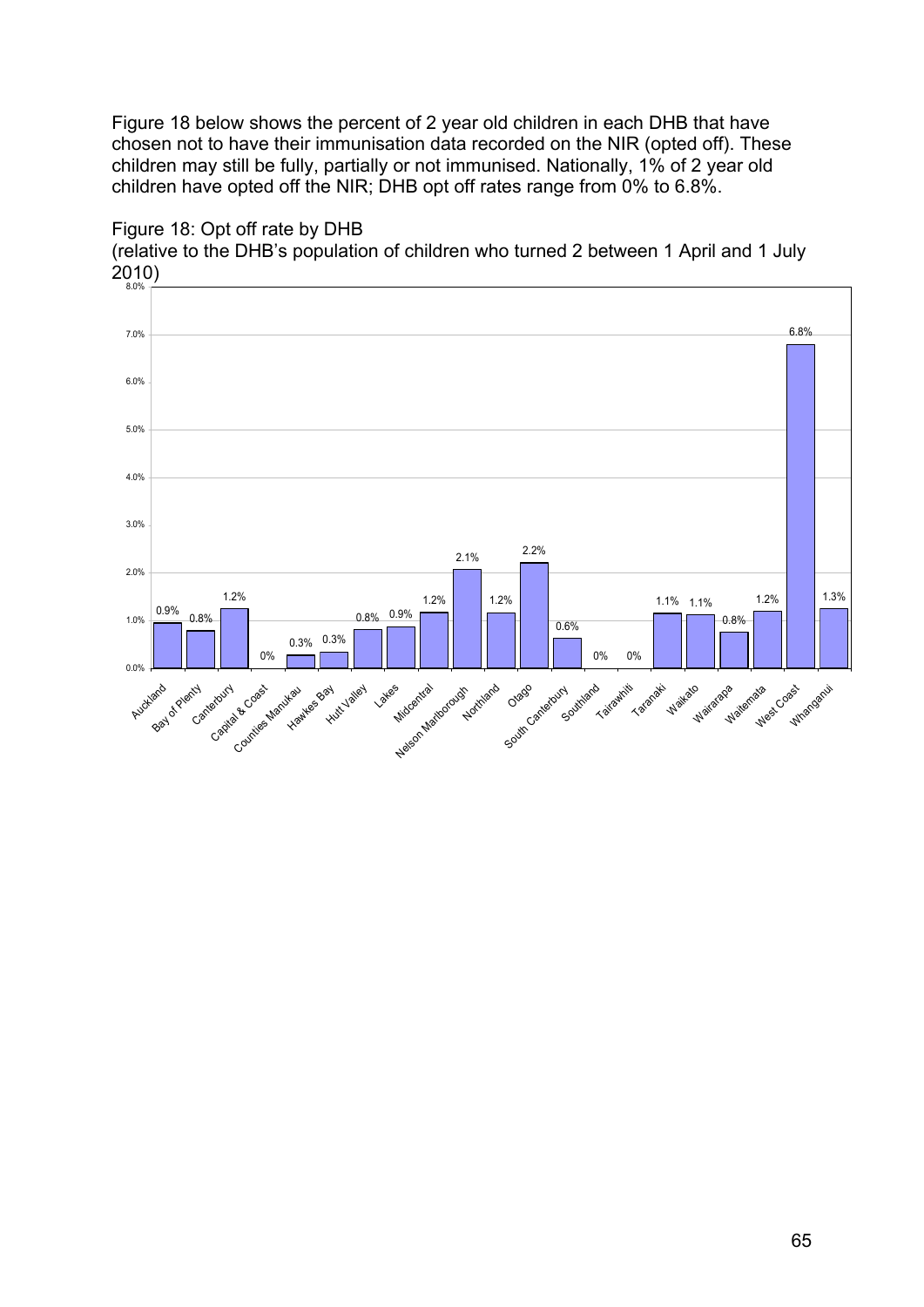## **How New Zealand's immunisation coverage compares internationally**

|                                      | <b>OUGHLING</b> | ◡◡◡            |      |              |                          |              |                          |                  |            |                         |                  |                  |
|--------------------------------------|-----------------|----------------|------|--------------|--------------------------|--------------|--------------------------|------------------|------------|-------------------------|------------------|------------------|
|                                      |                 | Rank           |      | Rank         |                          | Rank         |                          | Rank             |            | Rank                    |                  | Rank             |
| <b>OECD Countries</b>                | DTP1            | DTP1           | DTP3 | DTP3         | HepB3                    | HepB3        | Hib <sub>3</sub>         | Hib <sub>3</sub> | <b>MCV</b> | <b>MCV</b>              | Pol <sub>3</sub> | Pol <sub>3</sub> |
| Australia                            | 97              | 19             | 92   | 25           | 94                       | 10           | 94                       | 15               | 94         | 17                      | $\overline{2}$   | 24               |
| Austria                              | 94              | 28             | 83   | 29           | 83                       | 17           | 83                       | 26               | 83         | 30                      | 83               | 29               |
| Belgium                              | 99              | 1              | 99   | 1            | 98                       | 3            | 98                       | 4                | 93         | 19                      | 99               | $\mathbf{1}$     |
| Canada                               | 97              | 19             | 94   | 21           | 14                       | 19           | 94                       | 15               | 94         | 17                      | 90               | 27               |
| <b>Czech Republic</b>                | 98              | 13             | 99   | $\mathbf{1}$ | 99                       | $\mathbf{1}$ | 99                       | $\mathbf{1}$     | 97         | $6\phantom{1}$          | 99               | $\mathbf{1}$     |
| Denmark                              | 97              | 19             | 75   | 30           |                          |              | 75                       | 28               | 89         | 24                      | 75               | 30               |
| Finland                              | 99              | 1              | 99   | 1            |                          |              | 98                       | 4                | 97         | 6                       | 97               | 12               |
| France                               | 98              | 13             | 98   | 9            | 29                       | 18           | 87                       | 24               | 87         | 26                      | 98               | 8                |
| Germany                              | 98              | 13             | 90   | 27           | 90                       | 15           | 93                       | 18               | 95         | 16                      | 96               | 15               |
| Greece                               | 99              | $\overline{1}$ | 99   | $\mathbf{1}$ | 95                       | 9            | 83                       | 26               | 99         | 1                       | 99               | $\mathbf{1}$     |
| Hungary                              | 99              | $\mathbf{1}$   | 99   | $\mathbf{1}$ |                          |              | 99                       | 1                | 99         | $\overline{1}$          | 99               | $\mathbf{1}$     |
| Iceland                              | 94              | 28             | 98   | 9            |                          |              | 98                       | 4                | 96         | 11                      | 98               | 8                |
| Ireland                              | 97              | 19             | 93   | 24           |                          |              | 93                       | 18               | 89         | 24                      | 93               | 22               |
| Italy                                | 98              | 13             | 96   | 17           | 96                       | 8            | 96                       | 13               | 91         | 23                      | 96               | 15               |
| Japan                                | 99              | 1              | 98   | 9            |                          |              | $\overline{\phantom{0}}$ |                  | 97         | 6                       | 95               | 19               |
| Luxembourg                           | 99              | $\overline{1}$ | 99   | 1            | 94                       | 10           | 98                       | 4                | 96         | 11                      | 99               | $\mathbf{1}$     |
| Mexico                               | 99              | $\overline{1}$ | 98   | 9            | 98                       | 3            | 98                       | 4                | 96         | 11                      | 98               | 8                |
| Netherlands                          | 98              | 13             | 97   | 14           |                          |              | 97                       | 10               | 96         | 11                      | 96               | 15               |
| <b>New Zealand</b>                   | 91              | 30             | 89   | 28           | 90                       | 15           | 86                       | 25               | 86         | 28                      | 89               | 28               |
| Norway                               | 97              | 19             | 94   | 21           |                          |              | 94                       | 15               | 93         | 19                      | 94               | 21               |
| Poland                               | 99              | 1              | 99   | 1            | 98                       | 3            | 88                       | 23               | 98         | $\overline{\mathbf{4}}$ | 99               | 1                |
| Portugal                             | 99              | 1              | 97   | 14           | 97                       | 6            | 97                       | 10               | 97         | $6\phantom{1}$          | 97               | 12               |
| Republic of<br>Korea                 | 95              | 27             | 94   | 21           | 94                       | 10           |                          |                  | 92         | 21                      | 92               | 24               |
| Slovakia                             | 99              | $\mathbf{1}$   | 99   | 1            | 99                       | 1            | 99                       | $\overline{1}$   | 99         | 1                       | 99               | $\mathbf{1}$     |
| Spain                                | 98              | 13             | 97   | 14           | 97                       | 6            | 97                       | 10               | 98         | 4                       | 97               | 12               |
| Sweden                               | 99              | 1              | 98   | 9            |                          |              | 98                       | 4                | 96         | 11                      | 98               | 8                |
| Switzerland                          | 97              | 19             | 95   | 20           |                          |              | 93                       | 18               | 87         | 26                      | 95               | 19               |
| Turkey                               | 97              | 19             | 96   | 17           | 92                       | 14           | 96                       | 13               | 97         | $\,6$                   | 96               | 15 <sub>1</sub>  |
| Great Britain and                    |                 |                |      |              |                          |              |                          |                  |            |                         |                  |                  |
| Northern Ireland                     | 97              | 19             | 92   | 25           | $\overline{\phantom{a}}$ |              | 92                       | 22               | 86         | 28                      | 92               | 24               |
| United States of                     |                 |                |      |              |                          |              |                          |                  |            |                         |                  |                  |
| America                              | 99              | $\mathbf{1}$   | 96   | 17           | 93                       | 13           | 93                       | 18               | 92         | 21                      | 93               | 22               |
| <b>Number of</b><br><b>Countries</b> |                 | 30             |      | 30           |                          | 19           |                          | 28               |            | 30                      |                  | 30               |
| Simple mean                          | 98              |                | 95   |              | 87                       |              | 93                       |                  | 94         |                         | 95               |                  |
| <b>Median</b>                        | 98              |                | 97   |              | 94                       |              | 95                       |                  | 96         |                         | 96               |                  |

Table 13: WHO/UNICEF immunisation coverage estimates by specific vaccine for OECD countries (2008)

DTP1 and 3 – first or third dose of diphtheria, tetanus and Hib3 – third dose of *Haemophilus influenzae* pertussis (whooping cough) containing vaccine containing vaccine HepB3 – third dose of hepatitis B containing vaccine MCV – measles containing vaccine

Pol3 – third dose of polio containing vaccine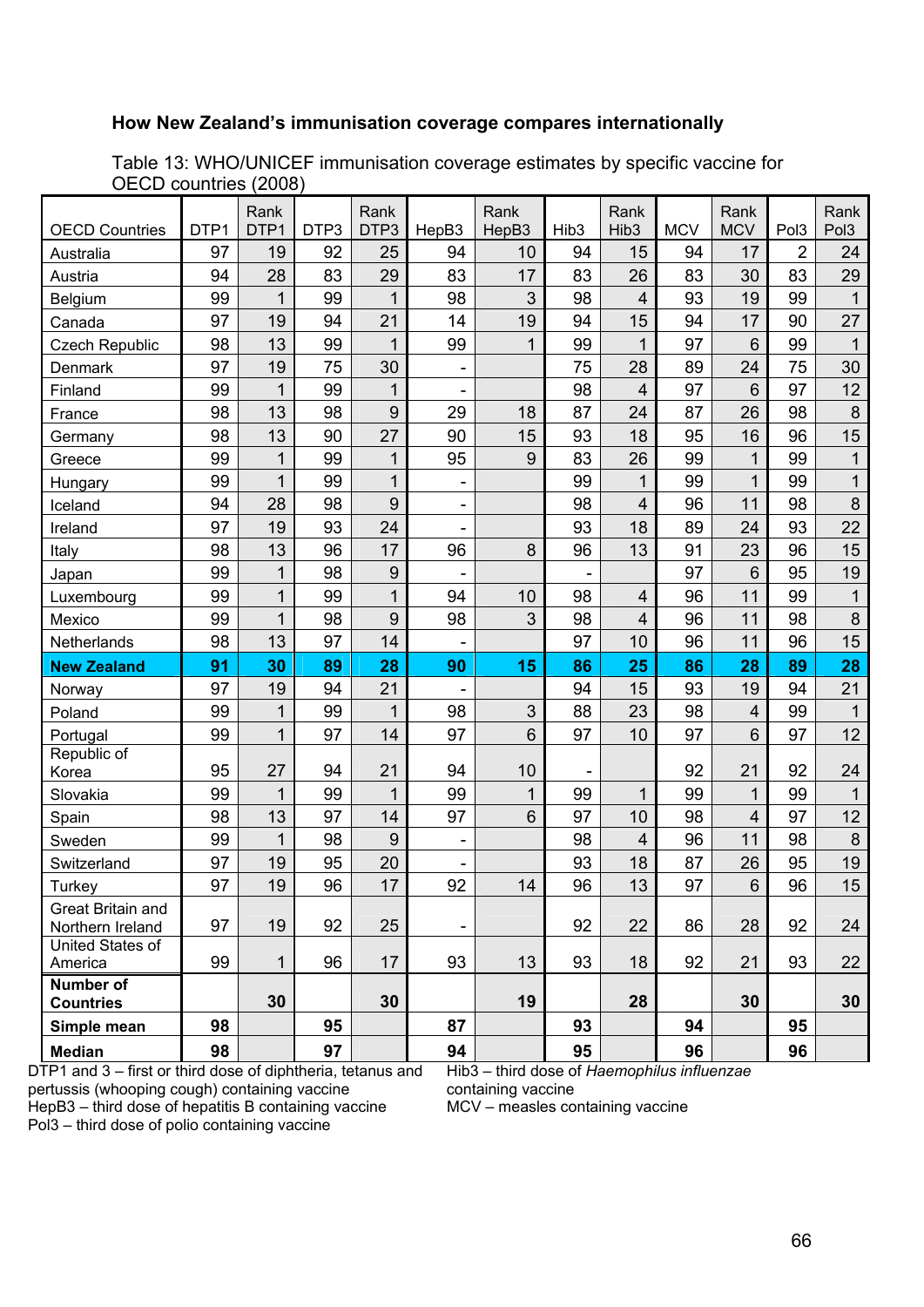# **Appendix 3 – The National Immunisation Register (NIR) – background information**

*The following has been extracted from information supplied to the Health Select Committee on 22 March and 14 April 2010.* 

## **The National Immunisation Register**

The National Immunisation Register (NIR) is a computerised information system developed to hold immunisation details of New Zealand children.

The register enables authorised health professionals to quickly and easily find out what vaccines a child has been given (this includes children whose family has shifted or changed healthcare providers). Primary care providers can follow up on individual children and check their immunisation status in real time. This helps to make sure immunisations are given at the appropriate time.

The register also provides an accurate record of immunisation coverage rates – regionally and nationally. This enables programme planning to target populations with the lowest immunisation rates. The register is also used to track progress towards the national target of 95% of two year olds fully immunised by July 2012.

## **History of the National Immunisation Register**

The development and rollout of the National Immunisation Register was separated into three main parts – a primary care element, schools based system, and a birth cohort and maternity systems element. The first two elements were needed to support the start of the MeNZB meningococcal campaign. The birth cohort and maternity systems element supports the ongoing child immunisation programmes.

Implementation was phased throughout the country, starting in the Auckland region in mid-2004 and finishing in Nelson/Marlborough in December 2005.

Information is collected for children born after the date the register was rolled out in their DHB - at present children up to four and five years old have all their vaccination details recorded on the register. The register also records MeNZB and human papillomavirus (HPV) vaccinations for older children.

## **Who uses the National Immunisation Register?**

The register receives and sends information to several other information systems: multiple maternity systems (to register babies), the five practice management systems used in general practices, and the School Based Vaccination System used by public health nursing for school programmes.

Maternity - Most registrations come from maternity data sent after the baby is discharged from the maternity facility.

Primary care - providers send immunisation event data at the time of immunisation for each registered individual, in addition to demographic and vaccinator information.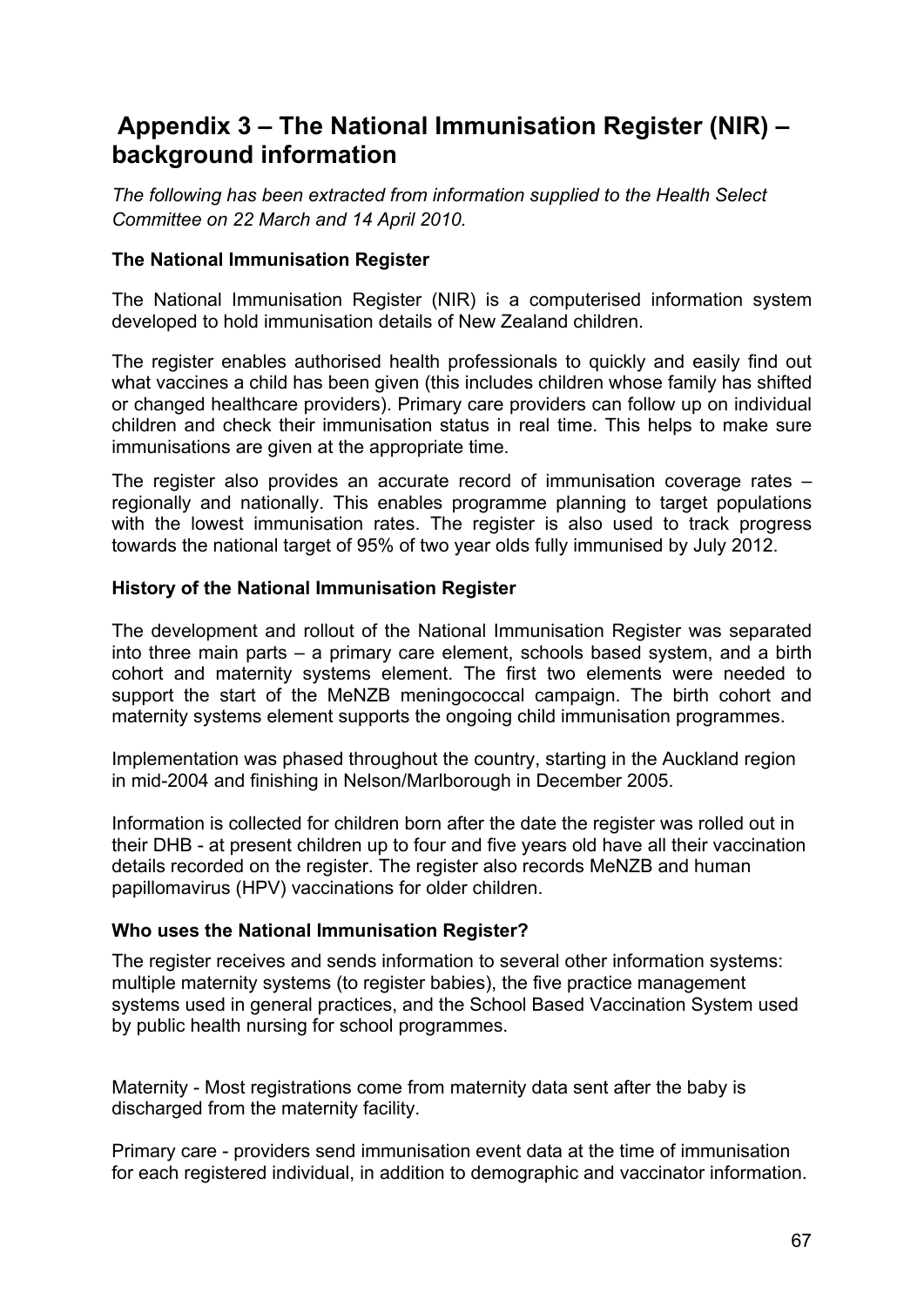This is usually done electronically, through the provider's practice management system which also sends a message to the Ministry's claim centre so that the provider is paid for that immunisation event. Paper-based systems are also available. Authorised providers can also look up an individual's immunisation status.

School based vaccinators – upload data from school-based vaccinations for human papillomavirus to the register.

DHBs – each DHB has a local NIR administrator funded by the Ministry of Health who monitors immunisation coverage for programme planning, liaises with primary care providers and assists with data quality.

Ministry of Health - monitors immunisation coverage to plan programmes and identify issues, assist with data quality, publishes national and DHB data each quarter to monitor progress towards the immunisation coverage target.

#### **Security and privacy of information**

The management of health information is governed by the Health Information Privacy Code 1994, which forms the basis of the National Immunisation Register's privacy policy.

The individual (or their parent or guardian) must be informed about the register and be aware that information about them is being recorded and for what purpose. Individuals (or their parents or guardians) can choose not to have immunisation data recorded, even if they still have the vaccine(s).

#### **National Immunisation Register – data quality and integrity**

The strength of the National Immunisation Register (NIR) is that it is built into the systems that primary care providers use everyday, that is, the patient management systems. However this also makes it difficult and complex to change the NIR, because if the NIR rules change or a new vaccine is added then there are multiple systems not owned by the Ministry that also need to change.

As part of the NIR update for the 2008 national immunisation schedule change, the Ministry made significant improvements to the NIR which included:

- the development of practice level immunisation coverage reports
- recording human papillomavirus (HPV) immunisations on the NIR and upgrading non-primary care based data management systems to message HPV immunisation data to the NIR
- improving the completeness of counting children in the DHB's NIR birth cohort, and the inclusion of children who were immunised overseas or have incomplete immunisation records
- data cleansing to remove false entries and data errors.

These changes contributed to recent improvements in immunisation coverage, as the NIR may have been undercounting by up to 3 percentage points. For example in July 2009, 80% of two-year old children were fully immunised. When the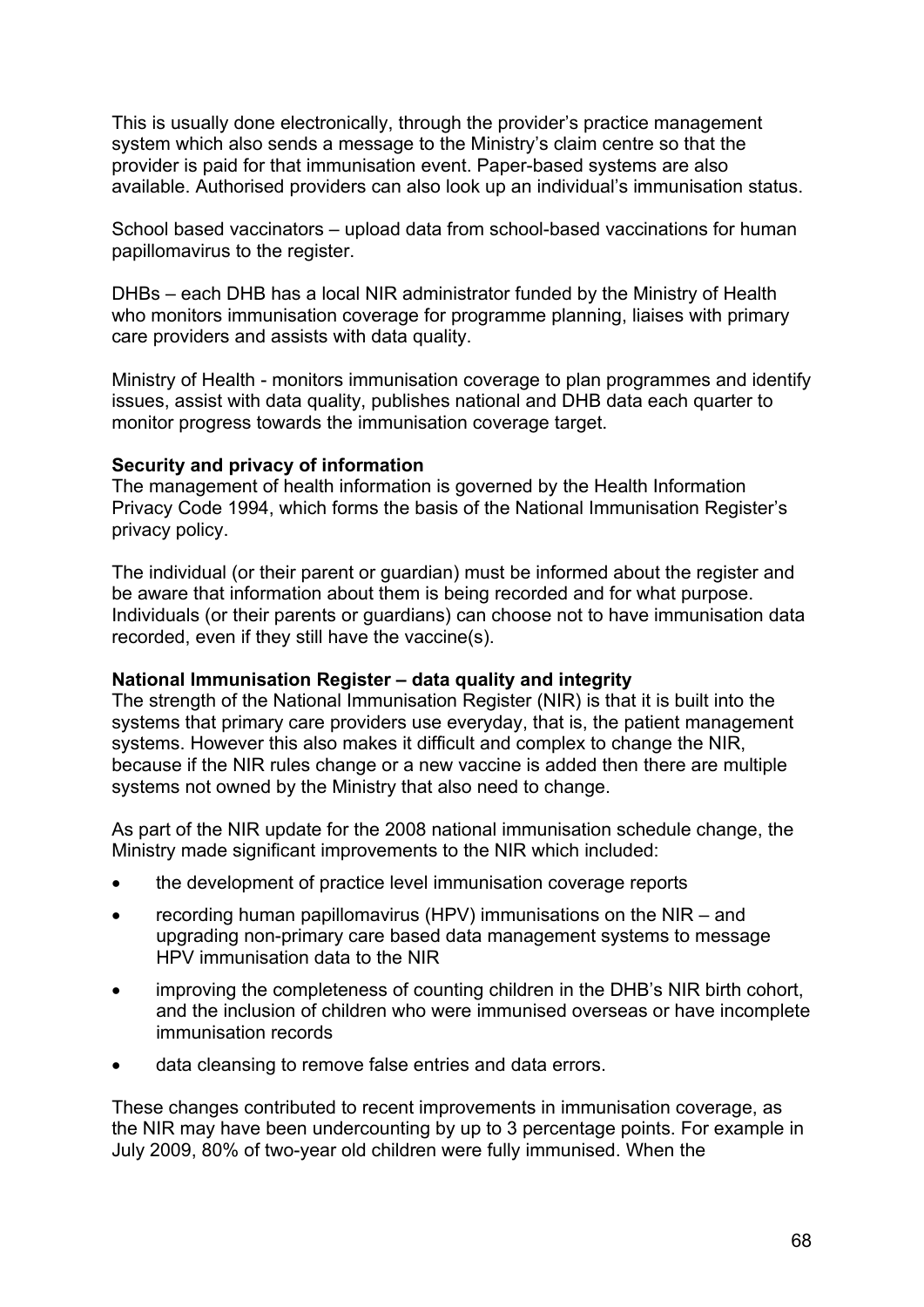immunisation coverage reports were re-run after the NIR upgrades, immunisation coverage for July 2009 increased to 83%.

Some factors that contribute to data quality and immunisation coverage issues are:

- practice management system / primary care organisation / DHB datasets are different to the NIR dataset
- data entry errors
- data entry delays by immunisation providers
- highly mobile individuals
- individuals registered on the NIR but who are not enrolled on a primary care organisation
- on-time NIR registration by lead maternity carers (where electronic messaging is not available for example home births)
- individuals being registered twice with two unique identifier number (NHI), resulting in duplicate records.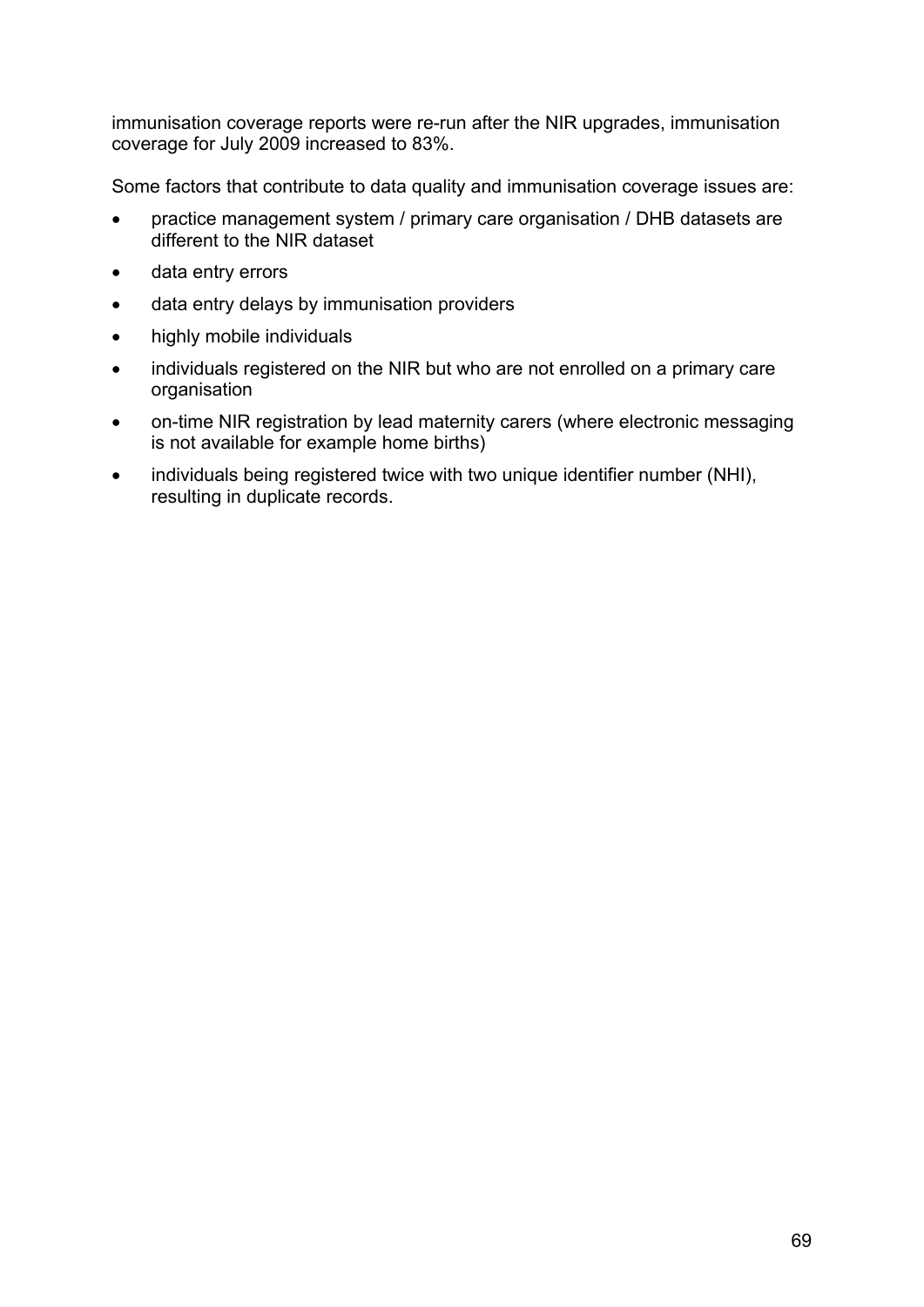# **Appendix 4 – Vaccine development and regulation**

*The following has been extracted from information provided to the Health Select Committee on 4 June 2010.* 

The development and regulation of vaccines can be divided as follows:

- 1. development
	- a. pre-clinical research and development
	- b. clinical research and development
- 2. approval
- 3. post-approval.

## **Preclinical Testing**

The preclinical testing of a vaccine is a prerequisite for the initiation of clinical trials. The testing may be carried out in *in vitro* (within an artificial environment, eg a testtube) supplemented with *in vivo* (within a living organism) testing as required. The goal of preclinical testing is to demonstrate that the vaccine is suitable for testing in humans.

These studies are aimed at defining the characteristics of the vaccine including the indicators of safety and immunogenicity (the ability to produce an immune response) in an appropriate animal model.

Adjuvants may be tested here – these are substances that are added to the vaccine to enhance the immune response. Adjuvants must meet certain requirements, including not causing too many reactions.

#### **Clinical Studies**

Before the start of clinical trials (particularly phase III trials), a sound understanding of the epidemiology of the pathogen or disease of interest in the intended study population is needed. This requires population-based or outbreak evaluations of individuals exposed to, at high risk of, or suffering from, the disease in question.

Such studies define disease incidence, the proportion of infected persons who develop clinical disease and the risk of transmission. The understanding of the full clinical spectrum of illness and the optimization of diagnostic criteria as well as definition of the high-risk groups frequently defined by age, gender, ethnic or population group membership, social characteristics as well as geography and seasonality of exposure, is essential for accurate vaccine evaluation.

All clinical trials should adhere to the standards described for good clinical practice. However, vaccines demand special consideration because:

- Vaccines are given to healthy individuals, mostly children and infants.
- Vaccines are given to prevent disease; this limits tolerability of adverse events.
- Vaccines are biological products which are highly complex substances derived from living materials, and sometimes comprising living organisms. They require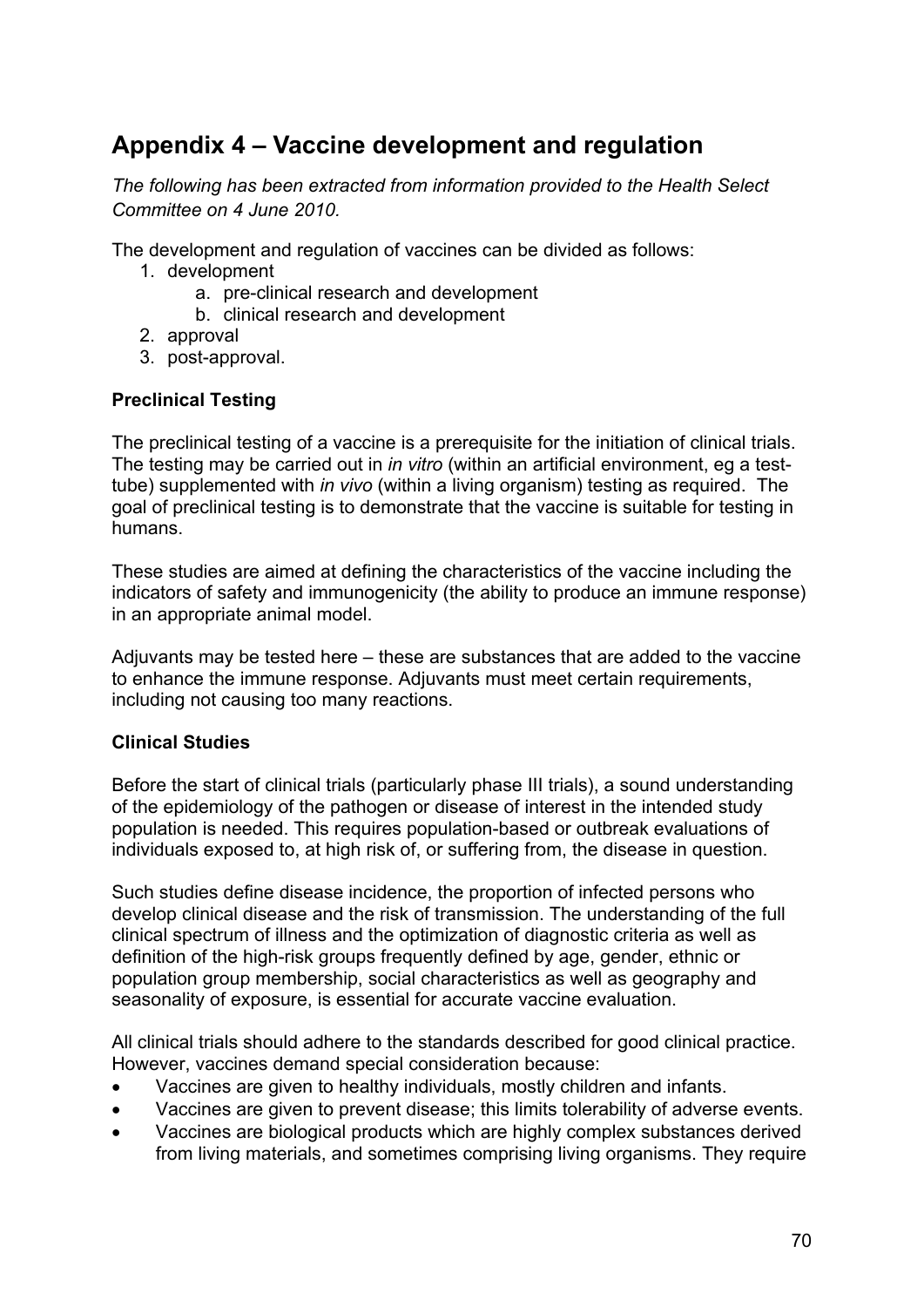specialized assays and testing to assure their quality and safety on a lot-to-lot basis.

Consistency of manufacturing for the vaccine lots used in clinical trials should be demonstrated and well documented. These lots should be adequately representative of the formulation intended for marketing. Clinical data may be required to help to demonstrate manufacturing consistency.

#### Phase I Studies

A Phase I trial primarily seeks information on safety, looking for any vaccine-related side effects. This is done by comparing the vaccine with a control or placebo (an inactive substance, such as normal saline). A Phase I trial can also provide initial data on the dose and administration schedule (the time between vaccinations) that achieve the optimal immune response. Generally phase I studies are small-scale studies to determine clinical tolerance and safety.

#### Phase II Studies

Once phase I studies have been successfully completed with a satisfactory outcome, a candidate vaccine then undergoes phase II clinical evaluation. The main distinction between phase I and phase II studies is that phase II studies involve larger numbers of subjects, and are often randomized and well controlled. The outcome measures, however, are often similar. Phase II vaccine trials are intended to demonstrate the immune response produced by the active component(s) and the safety profile of a candidate vaccine in the target population.

The phase II studies should define the optimal dose, initial schedule and safety profile of a candidate vaccine before the phase III trials can begin.

#### Phase III Studies

The phase III studies are large-scale clinical trials designed to provide data on vaccine efficacy and safety. In large scale efficacy studies of this type, that usually enrol many thousands of subjects, serological data are usually collected from at least a subset of the immunised population at pre-defined intervals to evaluate the immune response. It is also important to collect serological data from all persons classified as vaccine failures.

When vaccines containing the same antigens are already in common use and/or the incidence of disease is very low, it may not be feasible to perform a formal study of protective efficacy. In such instances, the phase III trials, although involving larger numbers of persons than previous phases, will be confined to the evaluation of immune responses and comparison with any recognised correlates of protection. Sometimes there are no established and unequivocal immunological correlates of protection. In such cases, it is important that an attempt is made to estimate the effectiveness of the vaccine after its approval and widespread introduction. Phase III trials involve a larger number of subjects than were included in the earlier phases of development and, thus, provide expanded safety assessments.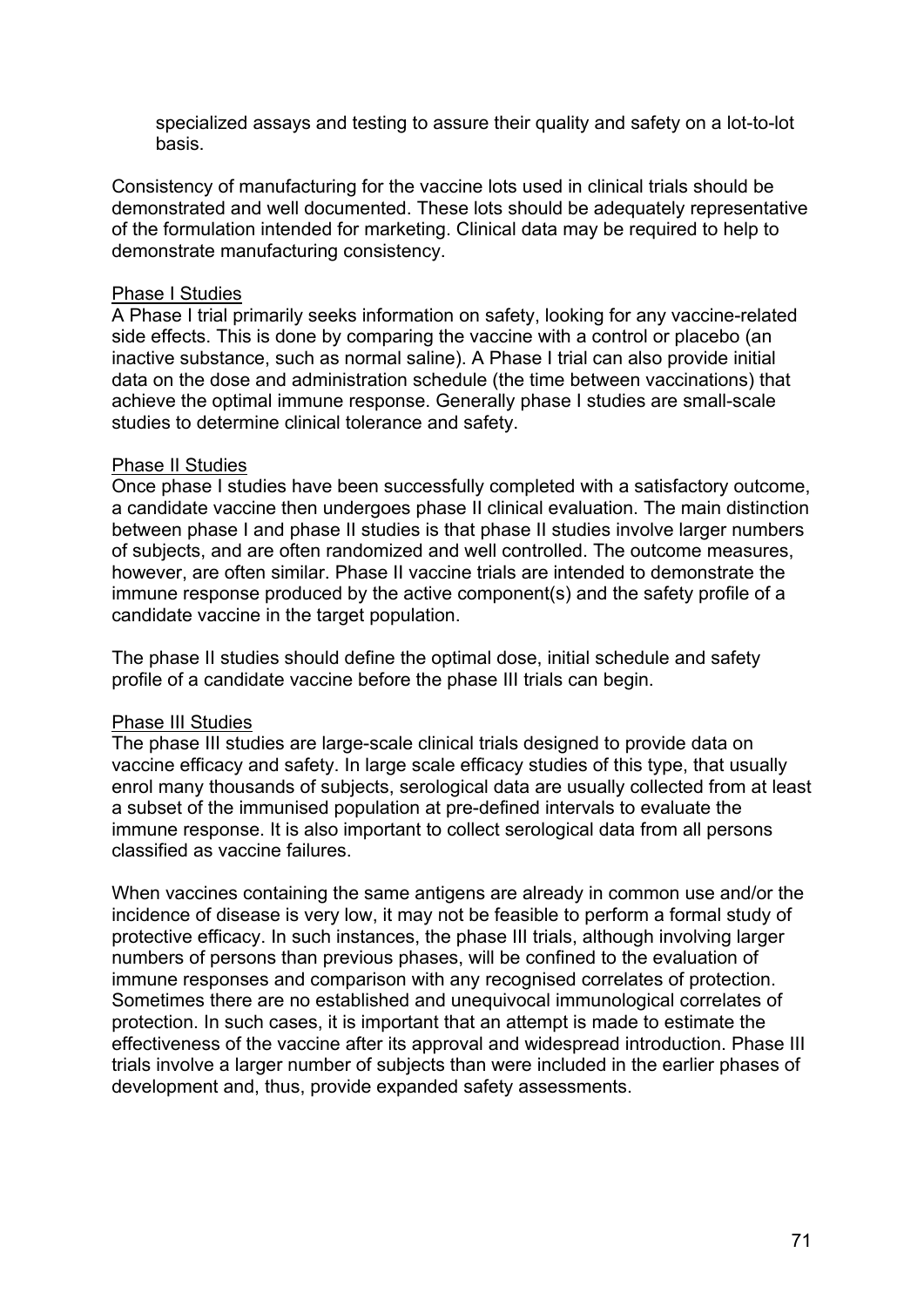## **Production, characterisation and quality assurance of vaccines**

The characterisation, standardisation and control of the components, safety and potency of vaccine preparations are key issues during development. The amount of data collected to support clinical studies increases throughout phases I and II, and product characterisation should be completed by the beginning of the phase III stage of development.

In-process testing is performed to ensure adequate control over the manufacturing process and manufacturing consistency. Analytical criteria are established during product development and used subsequently to evaluate new batches and to establish batch-to-batch consistency.

Sufficient stability data is generated to support clinical trials. Further data on stability to support the expiry date of the product for licence is based on long-term, real-time, stability studies under the real conditions of use.

## **The Approval Process**

In New Zealand, once a pharmaceutical company has completed the clinical studies for a vaccine and they believe that they have generated sufficient data to support the quality, safety and efficacy this data is submitted to Medsafe for evaluation. Thus an application to Medsafe includes (but is not limited to) data supporting:

- Preparation of antigen
- Finished product manufacture
- Manufacturing sites
- Development, purity, dissolution, stability
- Pre-clinical toxicology
- Dose determination
- Clinical trials of safety and efficacy

Multiple volumes of data are received by Medsafe and are evaluated by scientists and clinicians. Medsafe evaluates an application against international standardised guidelines that are also used by the US Food and Drug Administration (FDA), European Medicines Agency (EMA) and Australian Therapeutic Goods Administration (TGA).

Medsafe reviews the risks and benefits for each specific vaccine to ensure that the safety profile is acceptable i.e. the benefits of the medicine outweigh the risks. The following factors are taken into consideration.

## 1. Benefits:

- Has efficacy been demonstrated in the target population (i.e. those who will use the vaccine)?
- Is the vaccine significantly better than placebo (dummy treatment)?
- What is the natural history of the disease that the vaccine is targeted at?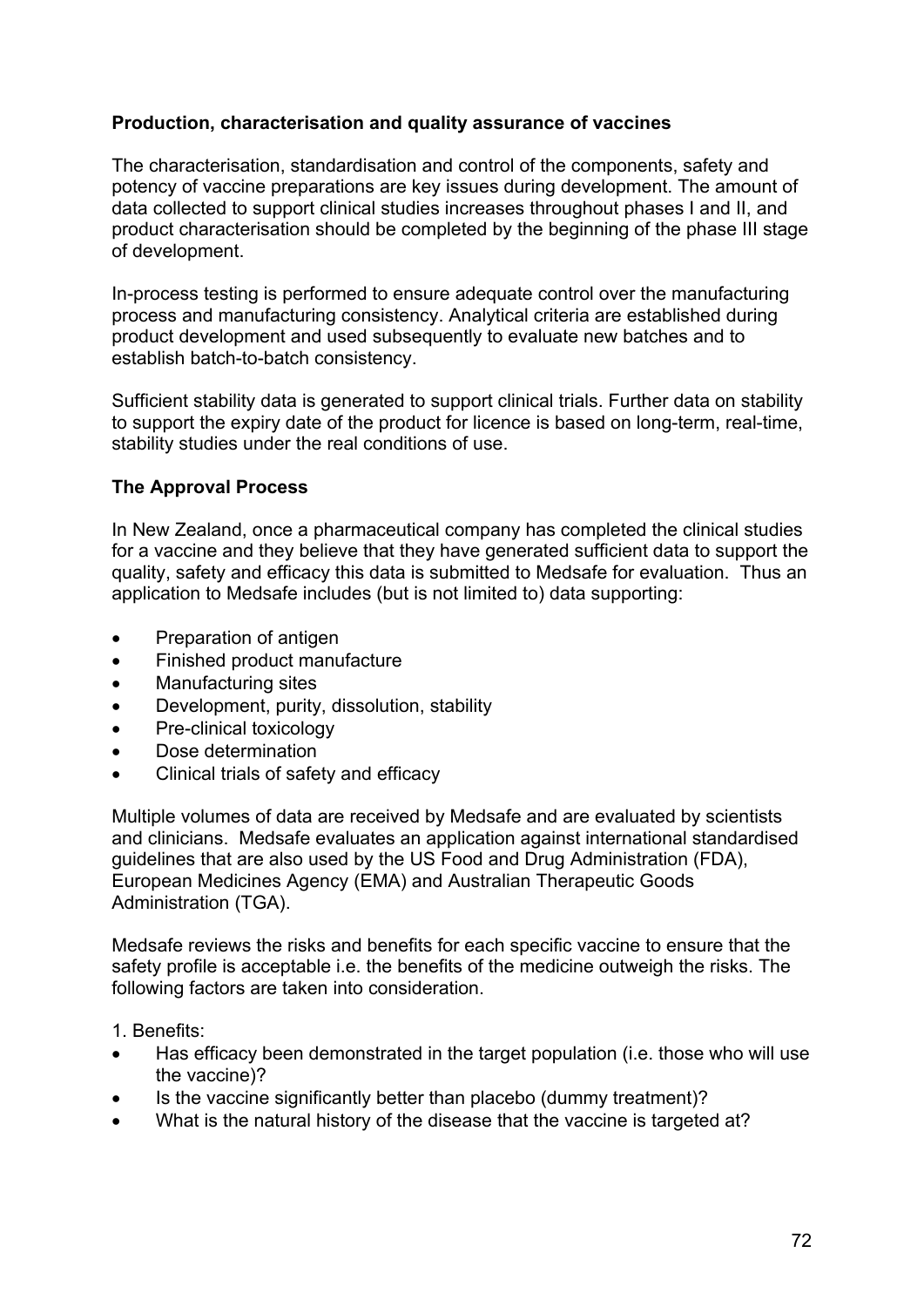2. Risks:

- What proportion of people taking the vaccine experience an adverse reaction?
- How many of these adverse reactions are considered to be serious?
- How many people stopped treatment because of an adverse reaction?
- Are the adverse reactions reversible, treatable or avoidable (e.g. interactions with other medicines)?

If Medsafe evaluators are not content with the data initially supplied by the applicant requests for further information are made to in order to resolve any deficiencies in the application. Only once Medsafe is satisfied that the vaccine is effective, has an acceptable safety profile and meets the required standards for product quality assurance will a recommendation for approval be made.

## **Post-approval**

Before a vaccine is marketed any experience of its safety and efficacy is limited to its use in clinical trials. However clinical trials do not always reflect the actual use of a medicine or vaccine in real life. The post-approval period is critical for the collection of data on the safety and effectiveness of a vaccine in large numbers of recipients; these data may come from both active and passive modes of surveillance. Following licensing, there is continued surveillance of persons who were vaccinated for adverse events, especially for those rare events that can be detected only in very large numbers of subjects. Pharmacovigilance is the term used to describe postapproval safety surveillance.

Pharmacovigilance involves:

- Monitoring the use of medicines (including vaccines) in everyday practice to identify previously unrecognised adverse effects or changes in the patterns of adverse effects.
- Assessing the risks and benefits of medicines to determine if action is required to improve their safe use.
- Providing information to healthcare professionals and consumers to promote safe use of medicines.
- Monitoring the impact of any action taken and assessing whether further action is required.

Information from many sources is used for pharmacovigilance, including:

- Clinical and observational studies.
- Published medical literature.
- Pharmaceutical companies.
- Other regulatory authorities such as the FDA (America), EMA (Europe) and TGA (Australia).
- Spontaneous adverse reaction reports submitted to the [Centre for Adverse](http://carm.otago.ac.nz/)  [Reactions Monitoring \(CARM\).](http://carm.otago.ac.nz/)

The main aim of pharmacovigilance is to identify safety signals.

Medsafe analyses adverse reactions reports in conjunction with other information to determine if the safety signal is real. Medsafe seeks the advice of independent experts, via the Medicines Adverse Reactions Committee or may also form working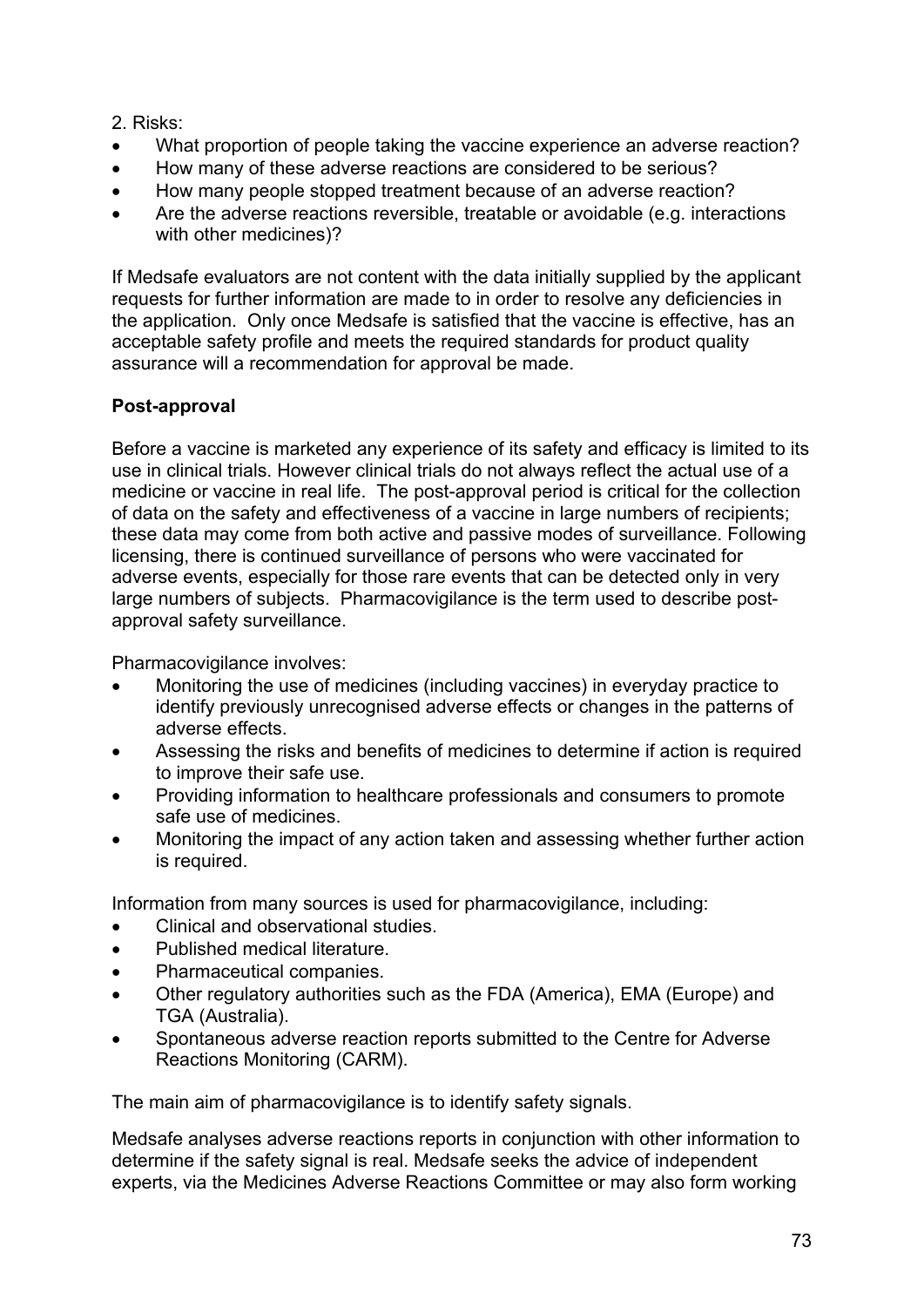groups of experts to provide advice. Medsafe also works closely with other regulatory authorities from around the world.

Medsafe undertakes a risk-benefit assessment on safety signals to assess if action is required.

The majority of safety signals are not supported by any additional information and no action is taken although Medsafe may continue to closely monitor the issue. A small number of possible safety signals are confirmed. In these cases Medsafe takes appropriate action to ensure the safety of these medicines is improved.

### **What action can Medsafe take if a safety concern is confirmed?**

- Provide information directly to healthcare professionals and consumers on safety related issues.
- Require changes to warnings in the product information or on the product label.
- Restrict the conditions that the medicine can be used for.
- Ask the pharmaceutical company to commission a clinical study to investigate a particular safety concern.
- Medsafe can recommend removal of the medicine from the market in circumstances where there is clear evidence that there is a direct risk to the safety of New Zealanders.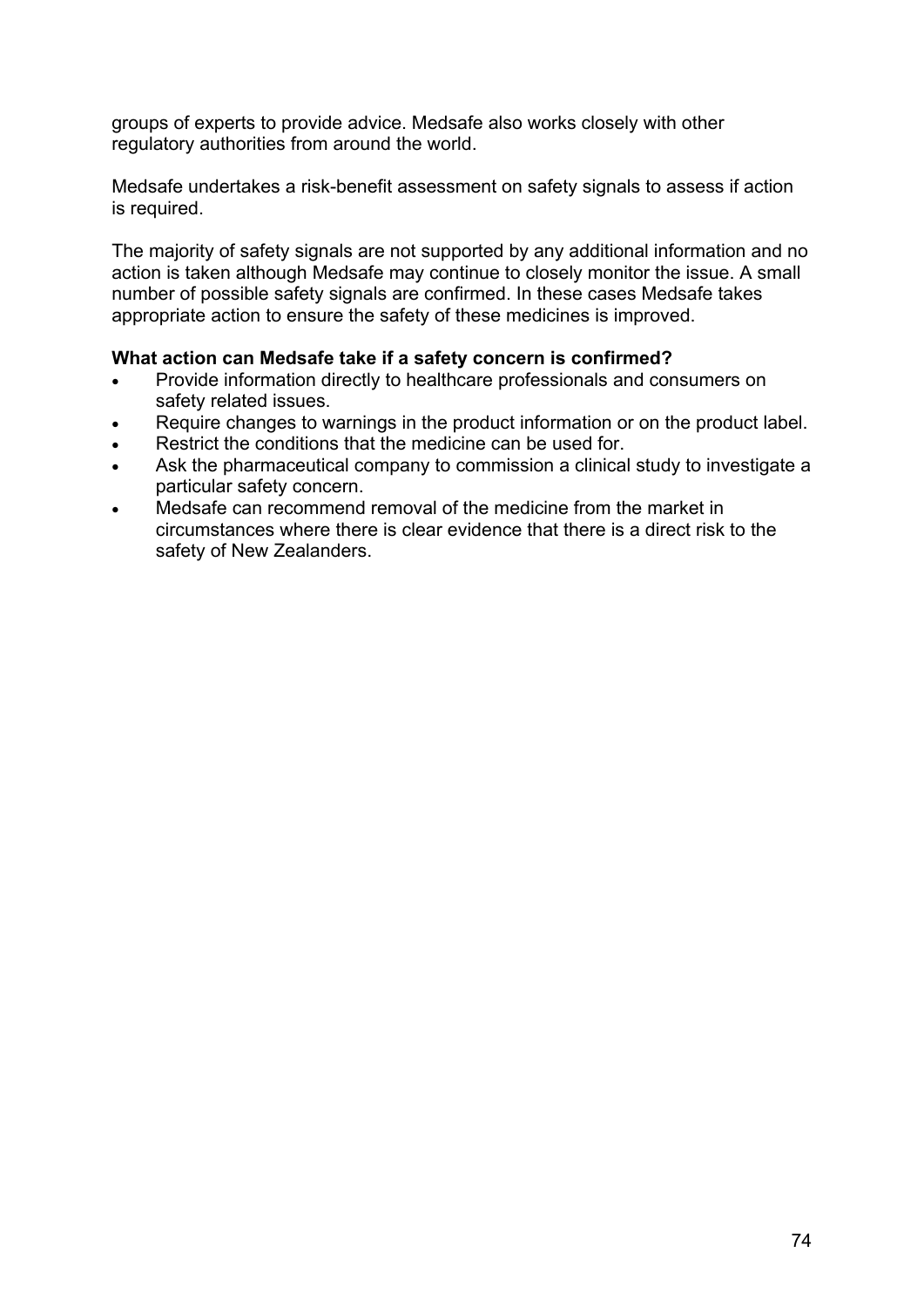## **Appendix 5 – New Zealand's vaccine adverse event monitoring system and vaccine adverse event reports (2005 to 2009)**

*Reproduced from information provided to the Health Select Committee on 27 July 2010.* 

#### **Question**

**The Health Select Committee has asked about adverse events in association with vaccines, their classification in terms of severity and limitations on the data.** 

#### **Response – Executive Summary**

This document provides information on adverse events following immunisation reported to the Centre for Adverse Reactions Monitoring (CARM) for scheduled vaccines over the past five years (spontaneous reports). It also provides a summary of the reporting process and sets out how vaccine safety is monitored in New Zealand.

Information from spontaneous reports needs to be interpreted with caution. An adverse event reported after someone has an immunisation does not automatically mean the vaccine is responsible.

Between 1 January 2005 and 31 December 2009, 4,757 reports of adverse events following immunisation were submitted to the Centre for Adverse Reactions Monitoring. Data published by the World Health Organization shows that New Zealand has the highest spontaneous reporting rate per capita in the world.

The vast majority of reports describe known and expected reactions such as injection site pain, swelling, redness and itching or raised temperature, headache and general malaise. Expected reactions such as these are estimated from clinical trial information to occur at a rate of between 2 to 10 percent of people immunised.

A small number of reports describe rare or unexpected events. A number of reports describe events considered serious according to internationally defined criteria. Of the 4,757 reports, 174 (3.6%) meet the criteria of a serious report. Included in the 174 reports are four reports of death: one of these deaths is before the Coroner; the second has been before the Coroner although the Centre of Adverse Reactions Monitoring has not received a copy of the findings or any correspondence from the Coroner; the third was attributed by the Coroner to sudden infant death syndrome; the fourth occurred in an elderly patient with a history of heart disease.

There are limitations on what can be interpreted from this data. Further clinical details, investigation and research may be required before events can be considered as having been caused by the vaccine.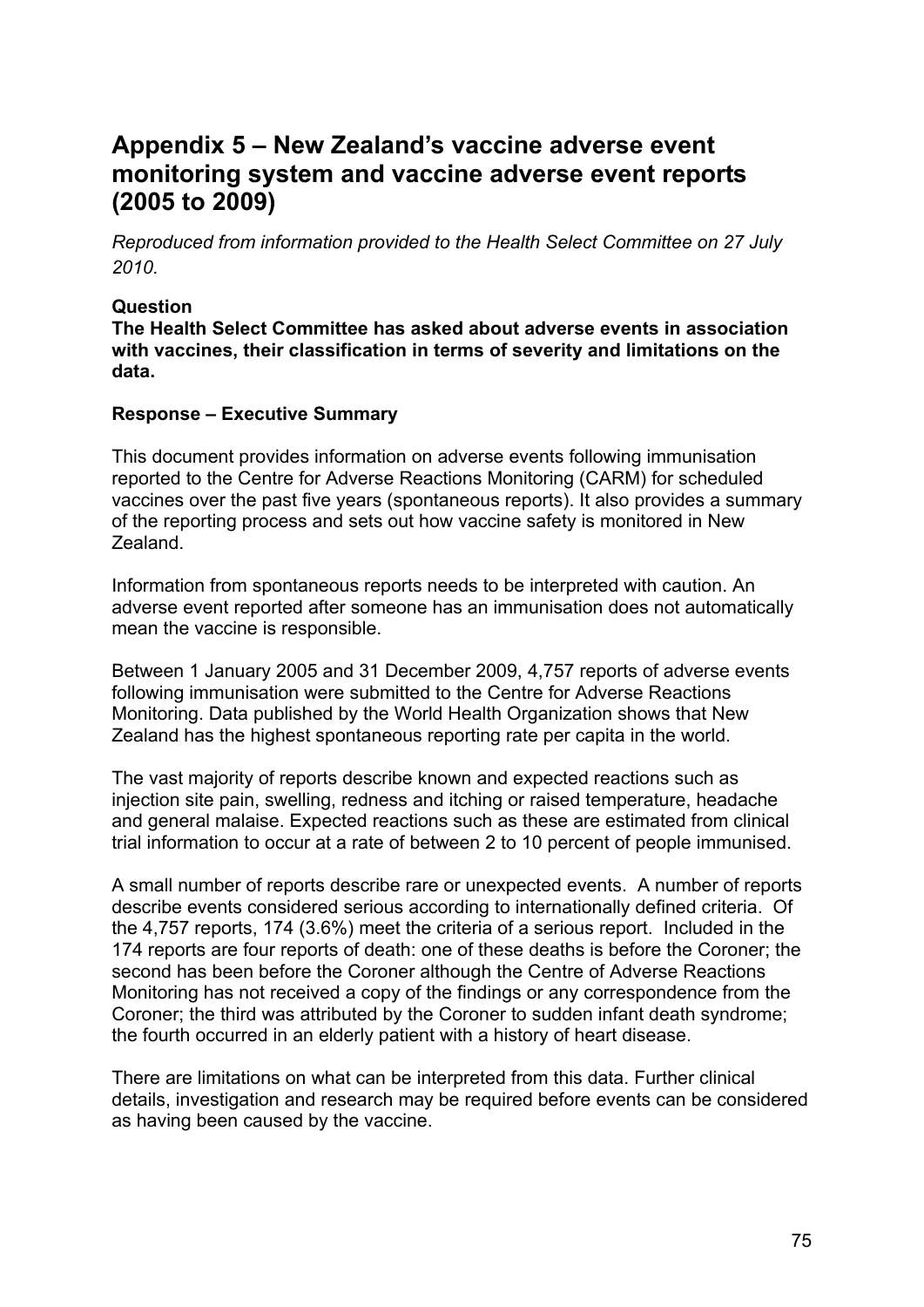The purpose of having a catch-all system where health professionals, parents and anyone who has been immunised can report any adverse event following immunisation is to ensure that any potential warning signals are picked up, assessed and acted on if necessary. The nature of the system means that false signals will be detected.

In most cases, adverse events resolve or are subsequently found to be unrelated to the vaccine Continued analysis of spontaneous reports by Medsafe and the Centre for Adverse Reactions Monitoring does not show any new potential safety signals that are not already outlined in the vaccine data sheets. The balance of benefits and risks for each vaccine remains positive.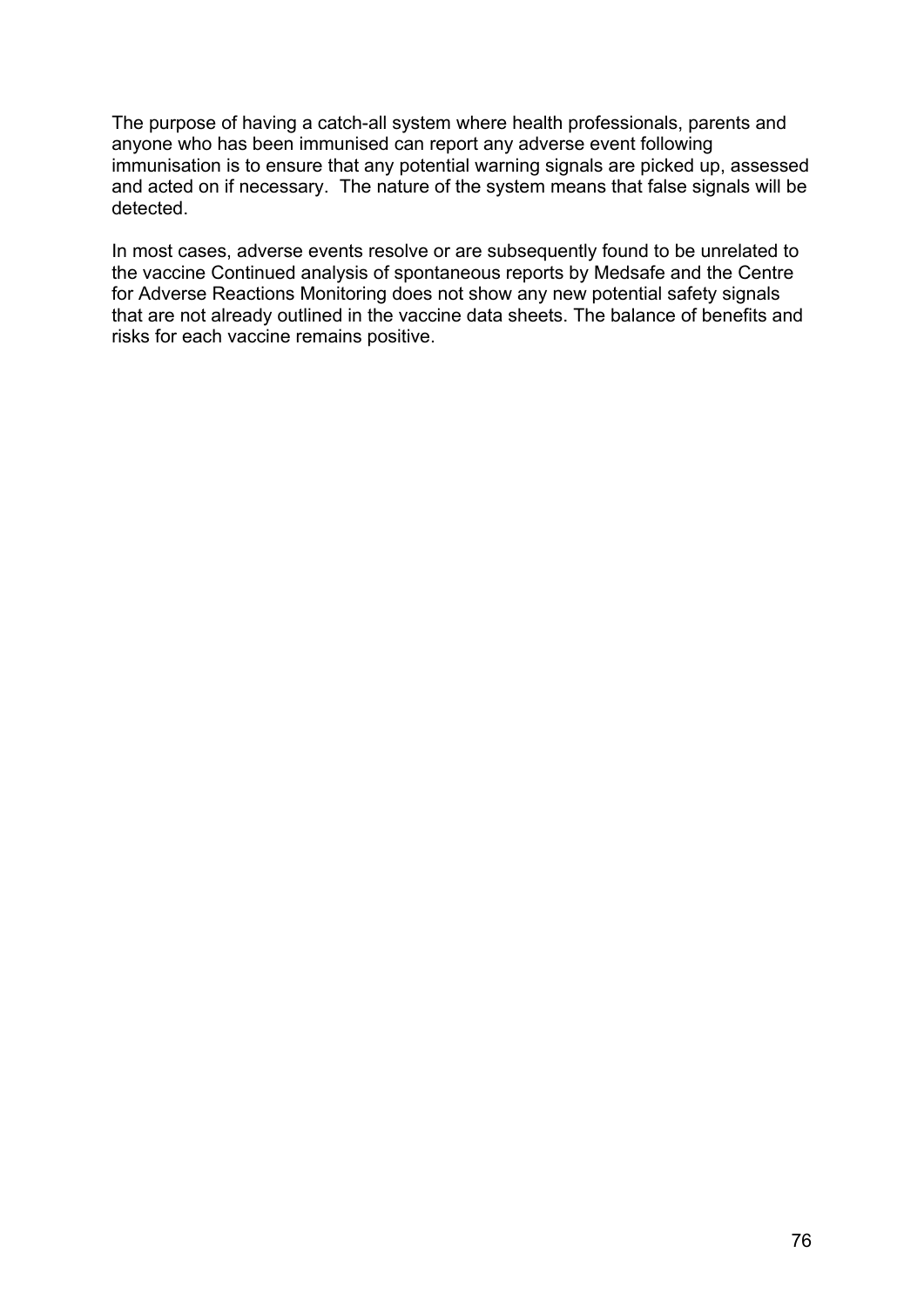#### **Introduction**

All medicines and vaccines have risks and benefits.

Before a medicine or vaccine is approved for use it must be tested in clinical trials to determine its effectiveness. Information about potential risks is known from the clinical trial data and assessed before the medicine or vaccine is approved for use.

Known information about each medicine and vaccine is published for health professionals in a data sheet, available on the Medsafe website. Consumer Medicine Information is usually also published.

As the use of a medicine or vaccine increases, more information becomes available on its safety profile. Some adverse reactions are rare and may not be seen until a very large number of people have received the medicine or vaccine. This is one of the reasons why it is important to monitor all medicines and vaccines after they have been approved.

Most countries have a safety monitoring system which includes a voluntary spontaneous reporting scheme to help identify any possible safety concerns. In New Zealand, Medsafe is the medicines regulator responsible for monitoring available information to ensure that approved vaccines remain acceptably safe for use in New Zealand. Vaccine safety is never reviewed in isolation from the expected benefits of the vaccine, but in terms of the benefit risk balance.

In addition, the World Health Organization plays an important role in terms of vaccine safety through its Strategic Advisory Group of Experts on Immunisation and Global Advisory Committee on Vaccine Safety.

#### **Spontaneous reporting**

Two terms are used to describe spontaneous reports. Adverse events are undesirable events experienced by a person which may or may not be causally associated with the vaccine. Adverse reactions are undesirable effects from medicines or vaccines, i.e. they are causally associated.

Spontaneous reports are case reports of adverse events that people have experienced while or after taking a medicine or having a vaccine. Medsafe contracts the collection, review and analysis of this information to the New Zealand Pharmacovigilance Centre at the University of Otago in Dunedin.

Healthcare professionals and consumers are encouraged to report adverse events following immunisation to the Centre for Adverse Reactions Monitoring (CARM), which is part of the New Zealand Pharmacovigilance Centre. Pharmaceutical companies also submit adverse event reports.

Data published by the World Health Organization shows that New Zealand has the highest spontaneous reporting rate per capita in the world. It has been estimated that in general only around ten percent of all adverse reactions are reported.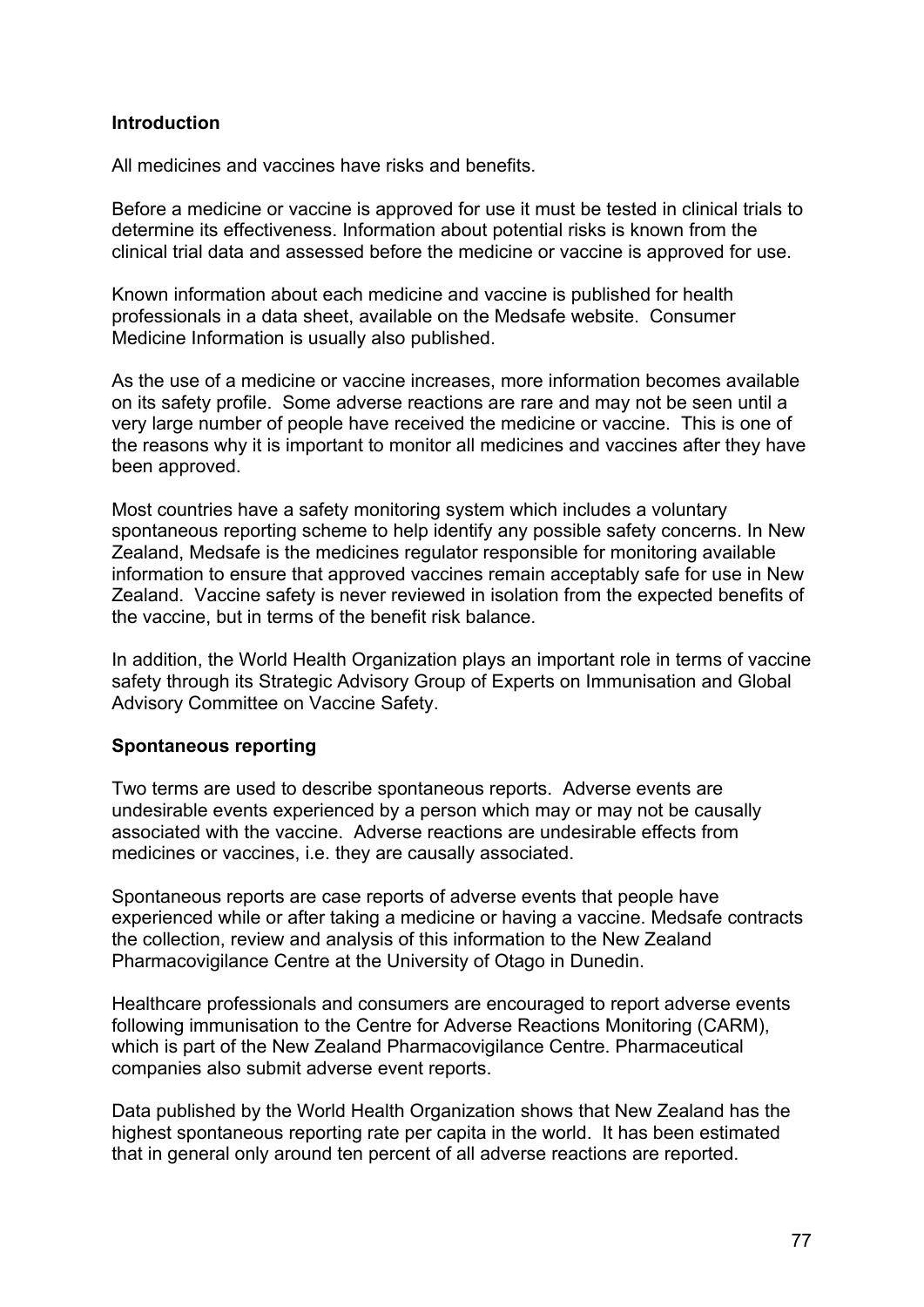However, it is not necessary for all adverse reactions to be reported for a potential safety signal to be spotted.

### **What does Medsafe do with this information?**

Medsafe and the Centre for Adverse Reactions Monitoring analyse spontaneous reports in conjunction with other information to determine if there are any new potential safety signals. Medsafe seeks the advice of independent experts, through the Medicines Adverse Reactions Committee, or may form working groups of experts to provide advice. Medsafe works closely with other regulatory authorities from around the world.

Medsafe undertakes a risk-benefit assessment on safety signals to decide if action is required. Further information on risk-benefit assessment is provided on the Medsafe website http://www.medsafe.govt.nz/Consumers/Safety-of-Medicines/Medsafe-Evaluation-Process.asp

Most safety signals are not supported by any additional information and no action is taken, although Medsafe may continue to closely monitor the issue. A small number of possible safety signals are confirmed as real. In these cases Medsafe has a number of regulatory actions it can take, including withdrawing the product.

### **Advantages and limitations of spontaneous reports**

Spontaneous reports have been shown to be a very simple way of finding potential or possible safety signals with medicines and over 90 countries have a spontaneous reporting system. They can be used to monitor the safety of medicines in real life use over the lifetime of the medicine and for all types of people.

The limitations of using spontaneous reports include under-reporting, a lack of reliable information on the extent of use of the medicine and wide variations in the clinical details provided about the event and the history of the patient. Spontaneous reports are heavily subject to reporting bias such as media or other attention on an issue. They are also not very effective at detecting adverse reactions that occur a long time after starting the medicine. For this reason these reports are only used to identify safety signals. These signals require further formal epidemiological study before they can be validated or discounted.

Information obtained from spontaneous reports needs to be interpreted with caution.

### **Understanding vaccine safety and spontaneous reporting**

Spontaneous report patterns can be variable and depend on many factors. Summaries of reported events following immunisation are not lists of known or proven adverse reactions to vaccines, cannot be used to determine the frequency of adverse reactions to vaccines in the whole population, and cannot be used to directly compare the relative safety of vaccines. They must not be interpreted and used as such.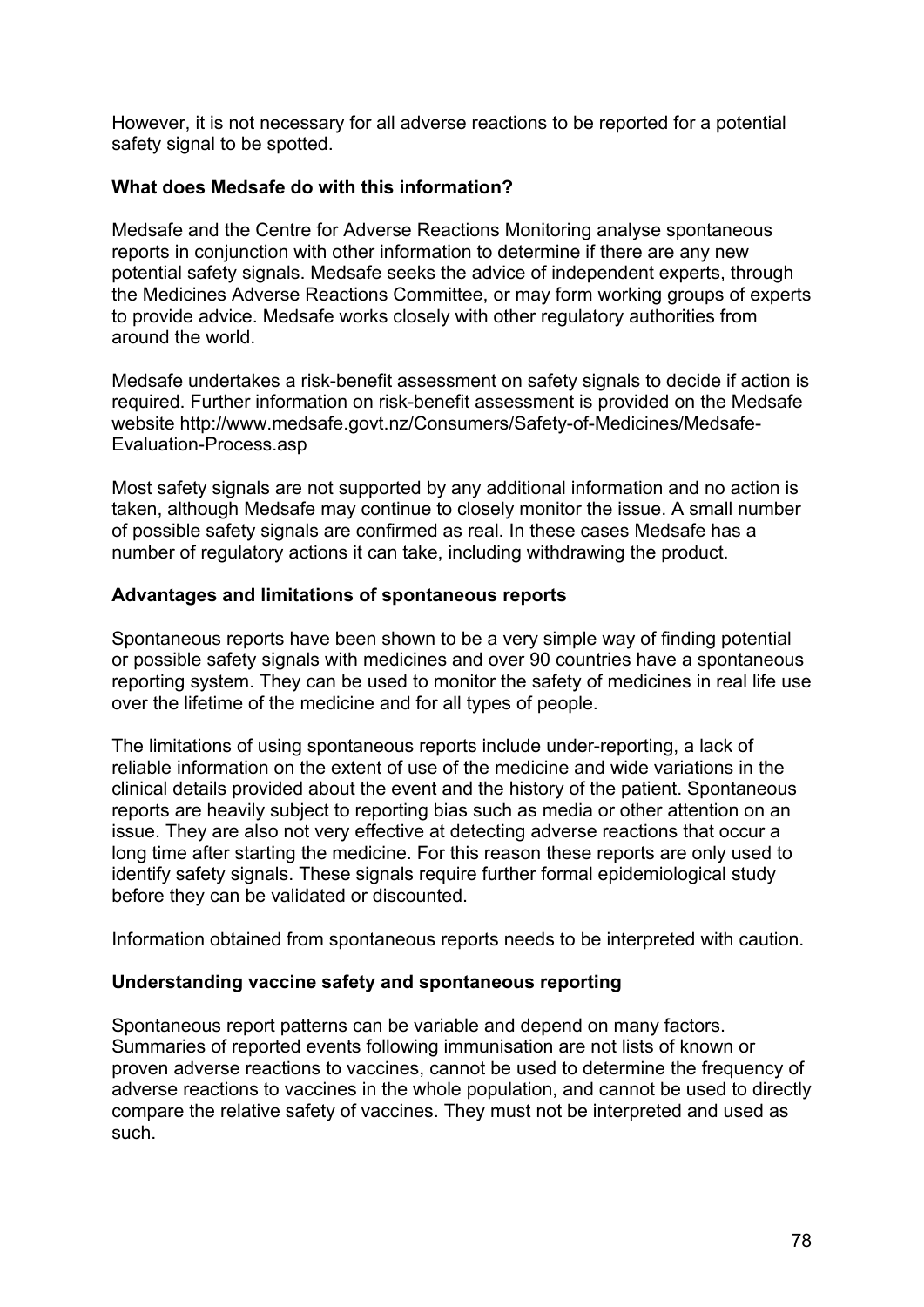Healthcare professionals and consumers are encouraged to report any *suspicions* that an event they have experienced may have been caused by vaccination. Therefore reports sent to CARM may be:

- real adverse reactions to the vaccine
- anxiety or nervousness about needles or the process of vaccination
- coincidental events that would have occurred anyway

With any vaccine various types of adverse events are expected to be reported.

- Injection site reactions.
- Well recognised reactions such as headaches, dizziness, muscle aches, mild fever and tiredness.
- Mild allergic reactions such as mild rashes and itching.
- Rare but serious allergic reactions called anaphylaxis. This can occur in response to any medicine or vaccine and some foods. Healthcare professionals giving vaccines are trained to spot the symptoms of serious allergic reactions and promptly treat them.
- Events due to anxiety such as fear or anticipation of the needle injection, such as fainting.
- Coincidental medical conditions.

 $\overline{a}$ 

 New adverse reactions i.e. those not already listed in the prescribing information (data sheet).

In New Zealand it is less likely that any new rare side effects to vaccines will be detected as the number of people immunised is usually small compared to the numbers immunised in other countries. Therefore Medsafe uses international data available from the World Health Organization, other regulators and pharmaceutical companies to help assess any reports of rare events following immunisation and to determine if they may be new events linked to immunisation.

There will always be a number of coincidental events reported because vaccines are given to large sections of the population. In some cases vaccines are specifically targeted to people with underlying medical conditions, such as the influenza vaccine. The challenge is to be able to distinguish these coincidental "background" events from those that may have been caused by the vaccine.

The time between immunisation and an event can be important in determining whether the event was coincidental; most reactions to vaccines occur within a very short time frame of immunisation, usually within days. In some circumstances a longer timeframe between immunisation and reaction onset has been considered where there is a scientific basis to support it. $27$ 

<span id="page-78-0"></span> $27$  Systemic reactions usually occur within 2 weeks – the longer time frame is to include any possible autoimmune reactions – onset time for these is around 6 weeks. Studies looking at the link between influenza vaccines and Guillain-Barré syndrome used a time period of 8 weeks based on the following ref: Stratton K, Alamario DA, Wizemann T McCormick MCl eds: Immunization safety review committee board on health promotion and disease prevention. Immunization safety review: Influenza vaccines and neurological complications. Washington DC: National Acadamies Press 2004.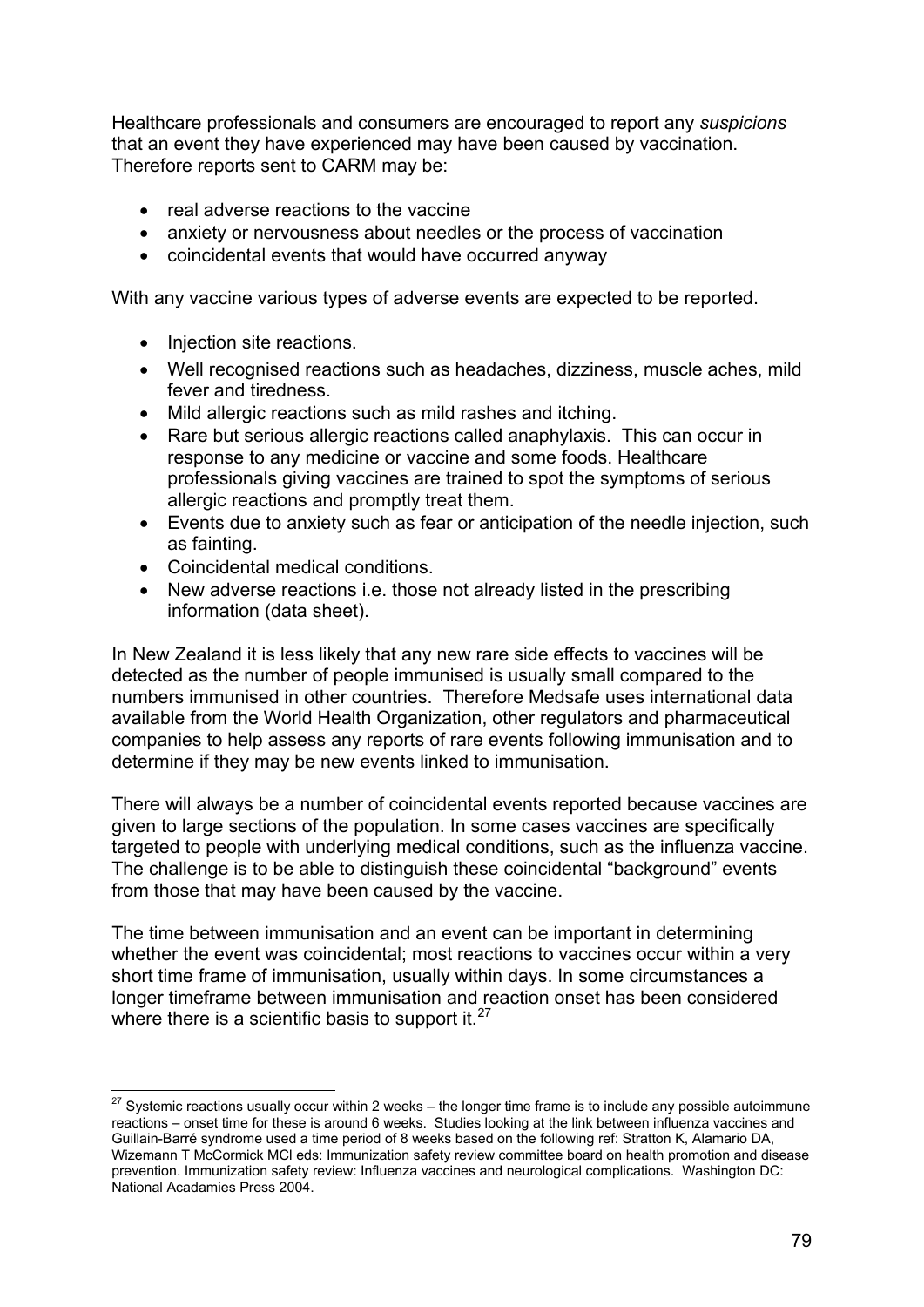Another method is to compare the number of reports for a specific event with the expected background rate for that event. When doing this it is important to ensure that definite diagnoses of the events reported were made and to adjust the background rate for any differences in population groups and seasonal variations.<sup>[28](#page-79-0)</sup> Table 14 shows the number of coincident events that might be expected as background rate events within one day, one week and six weeks after receipt of a hypothetical vaccine<sup>[29](#page-79-1)</sup>.

| Table 14: Predicted numbers of coincident, temporally associated events after a |  |  |
|---------------------------------------------------------------------------------|--|--|
| single does of a hypothetical vaccine, based upon background incidence rates    |  |  |

|                                                                                  | Number of coincident events since a vaccine<br>dose per 10 million people |               |                | Baseline rate used for<br>estimate                                                            |
|----------------------------------------------------------------------------------|---------------------------------------------------------------------------|---------------|----------------|-----------------------------------------------------------------------------------------------|
|                                                                                  | Within 1 day                                                              | Within 7 days | Within 6 weeks |                                                                                               |
| Guillian-Barré syndrome<br>(per 10 million people)                               | 0.51                                                                      | 3.58          | 21.50          | 1.87 per 100,000<br>person-years (all<br>ages; UK Health<br><b>Protection Agency</b><br>data) |
| Optic neuritis (per 10<br>million females)                                       | 2.05                                                                      | 14.40         | 86.30          | 7.5 per 100,000<br>person-years in US<br>females                                              |
| Spontaneous abortions<br>(per 1 million pregnant<br>women)                       | 397                                                                       | 2780          | 16684          | Based on data from<br>the UK $(12\%$ of<br>pregnancies)                                       |
| Sudden death within 1h<br>of onset of any<br>symptoms (per 10 million<br>people) | 0.14                                                                      | 0.98          | 5.75           | Based upon UK<br>background rate of<br>0.5 per 100,000<br>person-years                        |

Source: Black S, Eskala J et al. *Importance of background rates of disease in assessment of vaccine safety during mass immunisation with pandemic H1N1 influenza vaccines*. The Lancet 2009; 374:2115-22

### **Summary of spontaneous reports in New Zealand**

A summary of spontaneous reports associated with vaccines in the National Immunisation Schedule for the past five years follows (table 15).

This five-year time period was chosen to reflect the current safety status since the safety of vaccines has improved over time and the scheduled vaccines change regularly. Data for vaccines which are no longer used is not included.

Overall, between 1 January 2005 and 31 December 2009 more than 1.9 million doses of scheduled vaccines are recorded on the National Immunisation Register. The doses administered are undercounted because not all vaccines given are recorded on the register. For example, seasonal influenza immunisation is not recorded on the National Immunisation Register and in the 2010 season over 1 million doses have been distributed. For childhood immunisations, the register only captures information on the children who were born after the register was started. People can also choose not to have their immunisations recorded on the register.

<span id="page-79-0"></span><sup>1</sup>  $^{28}$  An example of the application of this approach in NZ vaccine monitoring was utilised at the time of the monitoring of the MeNZB vaccine and a condition known as Henoch-Schönlein Purpura - Sexton, K., et al., Henoch-Schonlein purpura and meningococcal B vaccination. Arch Dis Child, 2009. 94(3): p. 224-6.<br><sup>29</sup> Black S, Eskala J et al., *Importance of background rates of disease in assessment of vaccine safety during* 

<span id="page-79-1"></span>*mass immunisation with pandemic H1N1 influenza vaccines*. The Lancet 2009; 374:2115-22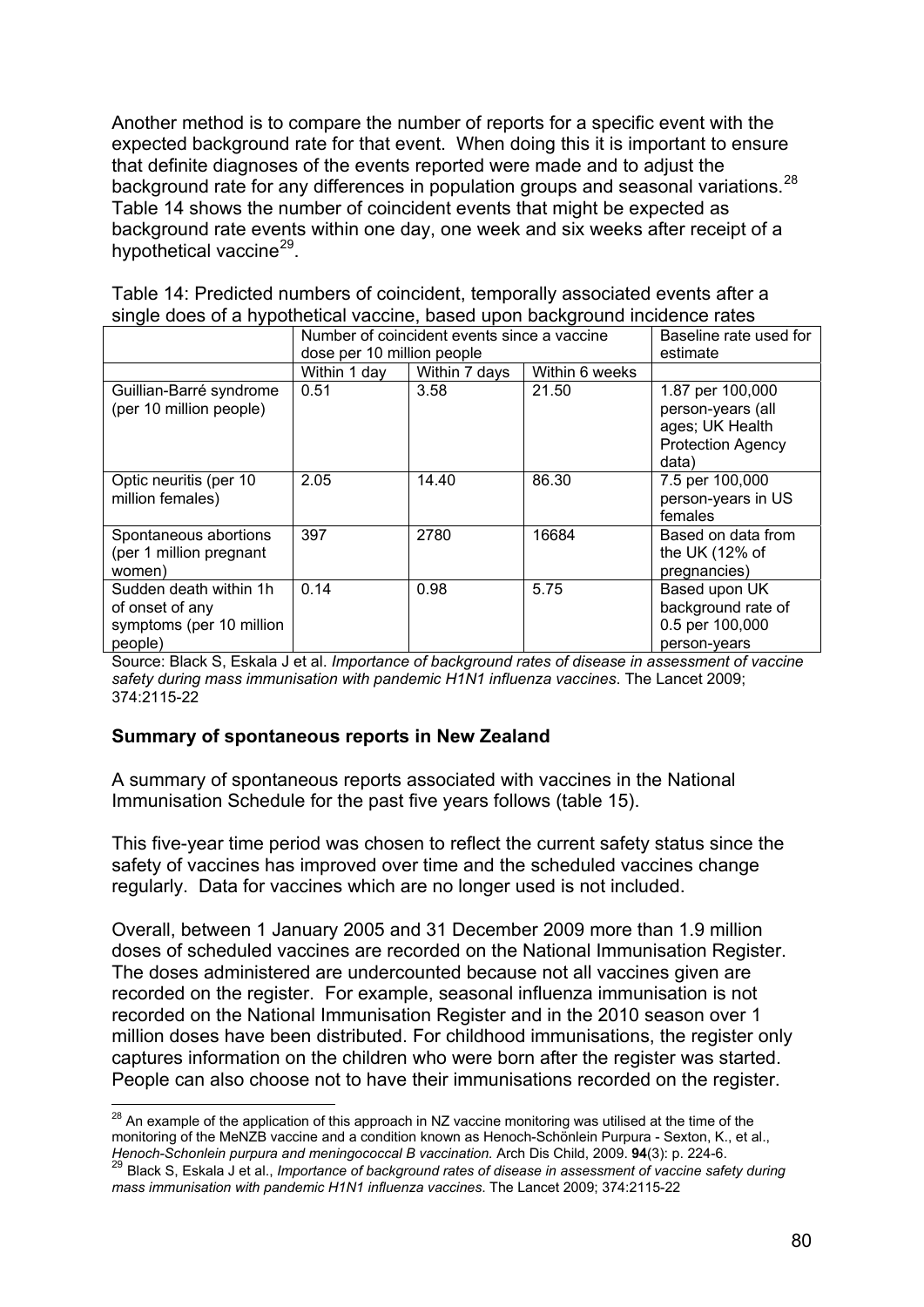Between 1 January 2005 and 31 December 2009, the Centre for Adverse Reactions Monitoring received 4,757 reports of adverse events following immunisation of which 174 (3.6%) were considered to be serious, as set out in table 15.

More than one vaccine may be given at the same time. Therefore some reports appear more than once in table 15.

The numbers of reports and the number of events described within those reports may change over time due ongoing quality control by the Centre for Adverse Reactions Monitoring such as the identification of duplicate reports or the provision of follow up information resulting in the addition, removal or change to the events reported.

Table 15: Overview of reports of events following immunisation reported to the Centre for Adverse Reactions Monitoring between 2005 and 2009 for scheduled vaccines

| <b>Vaccine</b>                                                                              | Trade name(s)                        | Reports - not<br>serious | Reports-<br>serious | <b>Total</b><br>Number of<br>reports |
|---------------------------------------------------------------------------------------------|--------------------------------------|--------------------------|---------------------|--------------------------------------|
| Adult tetanus-diphtheria vaccine                                                            | ADT booster                          | 284                      | 5                   | 289                                  |
| Diphtheria-tetanus-pertussis<br>vaccine                                                     | <b>Boostrix</b>                      | 33                       | 2                   | 35                                   |
| Diphtheria-tetanus-pertussis-polio-<br>hepatitis B-Haemophilus<br>influenzae type b vaccine | Infanrix hexa                        | 215                      | 25                  | 240                                  |
| Diphtheria-tetanus-pertussis-polio<br>vaccine                                               | Infanrix IPV                         | 2114                     | 73                  | 2187                                 |
| Haemophilus influenzae type b<br>vaccine                                                    | <b>Hiberix</b>                       | 195                      | 10                  | 205                                  |
| Human papillomavirus vaccine                                                                | Gardasil                             | 226                      | 10                  | 236                                  |
| Measles-mumps-rubella vaccine                                                               | MMR II                               | 663                      | 25                  | 688                                  |
| Pneumococal conjugate vaccine                                                               | Prevenar                             | 228                      | 26                  | 254                                  |
| Influenza vaccines                                                                          | Influvac, Vaxigrip,<br><b>Fluvax</b> | 589                      | 34                  | 623                                  |
| <b>TOTAL</b>                                                                                |                                      | 4547                     | 174                 | 4757                                 |

**TOTAL<sup>\*</sup> 4757 174**<sup>\*</sup> **174**<sup>\*</sup> **1757 174**<sup>\*</sup> **1757 174**<sup>\*</sup> **1757 1757 112 1757 111 1757 111 1757 11 111 111 111 111 111 111 111 111 111 111 111 1** in some reports more than one vaccine was given.

#### **Non-Serious Reports**

The most commonly reported reactions associated with vaccines given to infants and children were*:* 

- injection site inflammation, pain, redness and itching
- vomiting
- headache
- fever
- irritability

The vast majority of reports were non-serious.

The most commonly reported reactions associated with vaccines given to adolescents and adults (ADT, Gardasil and Influenza) were: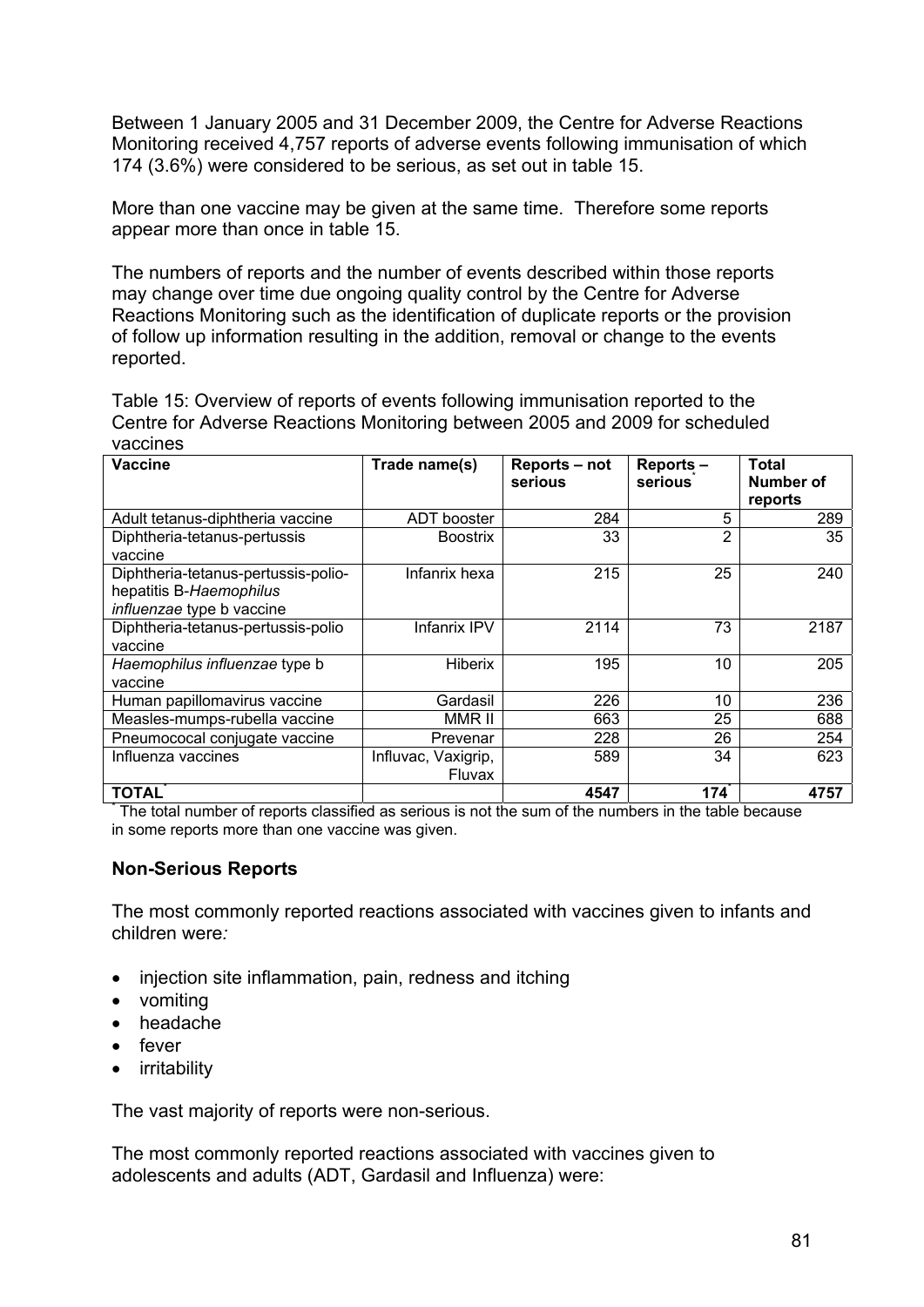- injection site inflammation, pain, redness and itching
- arm pain
- fever
- vomiting
- dizziness, fainting

With Gardasil, due to the age group being immunised, a small number of pregnancies have occurred either before immunisation or shortly afterwards. These cases are recorded as drug exposure during pregnancy to enable the pregnancy to be followed up but this does not mean that any ill effects are expected. To date, there has been no evidence here or overseas that there are any adverse effects on either mother or baby as a result of immunisation.

#### **Seriousness of adverse events following immunisation**

International convention defines the seriousness of reports based on the outcome or nature of the reported event as documented in the report irrespective of whether there is any association to the medicine or vaccine.

CARM consider a report to be serious based on the international criteria:

- hospitalisation (or prolonged hospitalisation) of the patient
- life threatening event
- persisting disability of the patient
- intervention required to prevent permanent impairment
- congenital anomaly
- death of the patient.

Since a report is defined as serious based on what is reported about a patient, it is possible to have both serious and non-serious reports describing the same event term.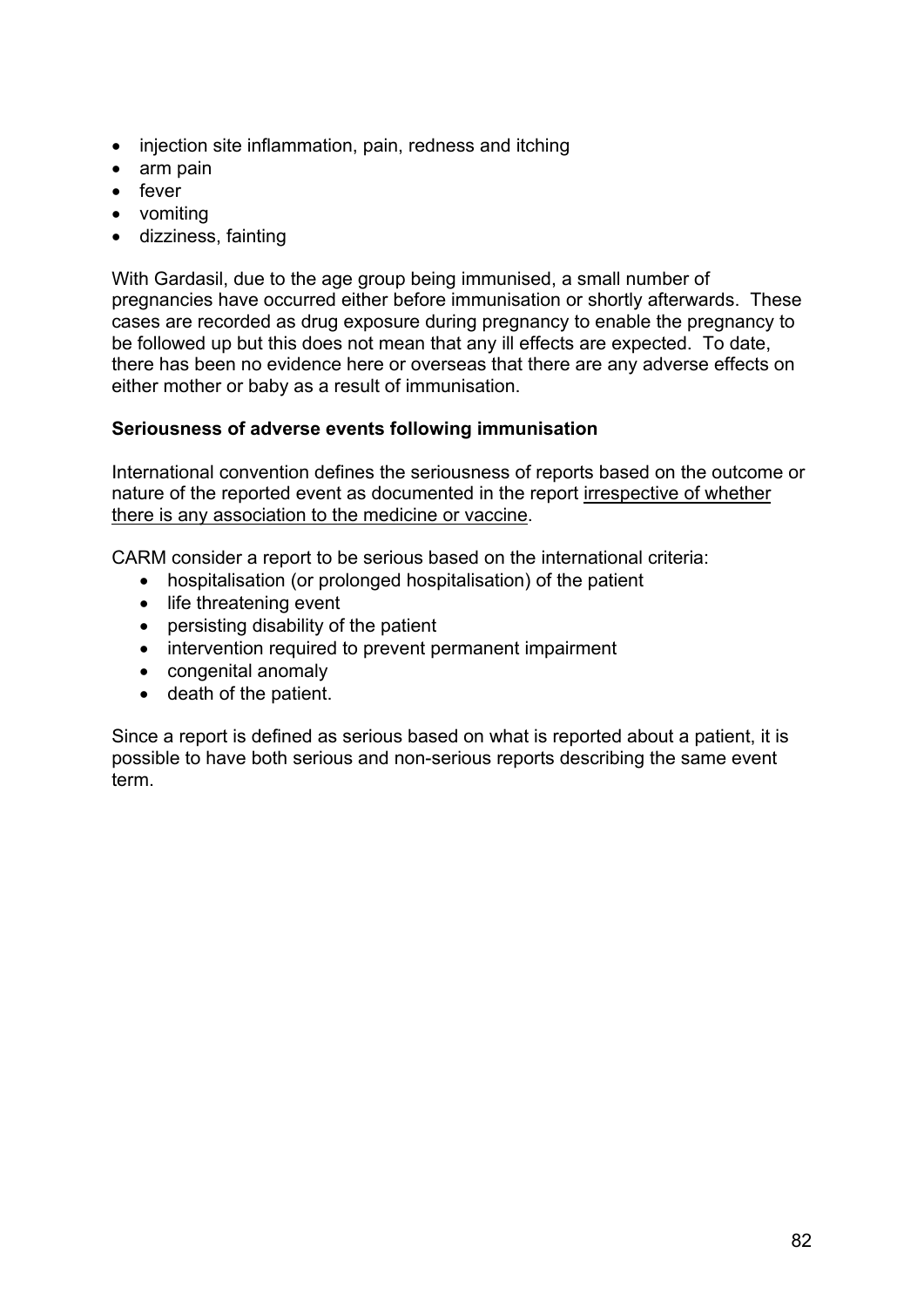| Table 16: Overview of reports classified as serious irrespective of association to the |  |
|----------------------------------------------------------------------------------------|--|
| vaccine                                                                                |  |

| <b>Vaccine trade</b><br>name(s) | Hospitalisation | Life<br>threatening<br>event | Persisting<br>disability | <b>Intervention</b><br><b>Required</b> | Congenital<br>anomaly | <b>Death</b> |
|---------------------------------|-----------------|------------------------------|--------------------------|----------------------------------------|-----------------------|--------------|
| ADT booster                     |                 |                              | 3                        |                                        |                       |              |
| <b>Boostrix</b>                 | າ               |                              |                          |                                        |                       |              |
| Infanrix hexa                   | 22              | л                            |                          |                                        |                       | 2            |
| Infanrix IPV                    | 67              |                              |                          | 4                                      |                       |              |
| Hiberix                         | -               |                              | 2                        |                                        |                       |              |
| Gardasil                        | 3               |                              | 4                        |                                        |                       |              |
| MMR II                          | 16              | 3                            | っ                        | 3                                      |                       |              |
| Prevenar                        | 22              | ◢                            |                          |                                        |                       | 2            |
| Influvac,                       | 18              | 4                            | 8                        | 3                                      |                       |              |
| Vaxigrip, Fluvax                |                 |                              |                          |                                        |                       |              |
| <b>Total</b>                    | 132             | 10                           | 18                       | 9                                      |                       |              |

The total number of reports classified as serious is not a summation of the numbers in the table as some reports relate to more than one vaccine i.e more than one vaccine was given.

#### **Hospitalisations**

In 132 reports the patient was admitted to hospital for observation or treatment for the following categories of events:

- fever  $(32.5%)$
- hypotonic hypotensive episodes (12.9%)
- allergic reactions (10.6%)
- neurological symptoms (8.3%)
- injection site reactions (7.6%)
- $\bullet$  convulsions (7.6%)
- $\bullet$  febrile convulsions (6.1%)
- aastrointestinal symptoms (3.8%)
- vasovagal (fainting) (3.0%)
- $\bullet$  other  $(8.3\%)$ .

1

Hypotonic hypotensive episodes (HHE) – 12.9% of hospitalisation reports describe an infant experiencing an HHE episode, which is a collapse or shock-like state which occurs within 48 hours of immunisation. No long term effects have been found in infants who have had one of these events. Information on this possible adverse reaction was published by Medsafe in Prescriber Update in July 1998 and is attached on page 86.

Convulsion – the number of reports of convulsions (fits) is well below the expected background rate for convulsions which is estimated at 70 cases per 100,000 people per year.[30](#page-82-0) These reports did not raise any safety concerns.

Fever or febrile convulsions are expected in a small proportion of children experiencing fever following immunisation or due to infection. No long term effects are expected in infants who have experienced febrile convulsions.

<span id="page-82-0"></span> $30$  Black et al 2009 'Importance of background rates of disease in assessment of vaccine safety during mass immunisation with pandemic H1N1 influenza vacines' the Lancet 374: 5115-2122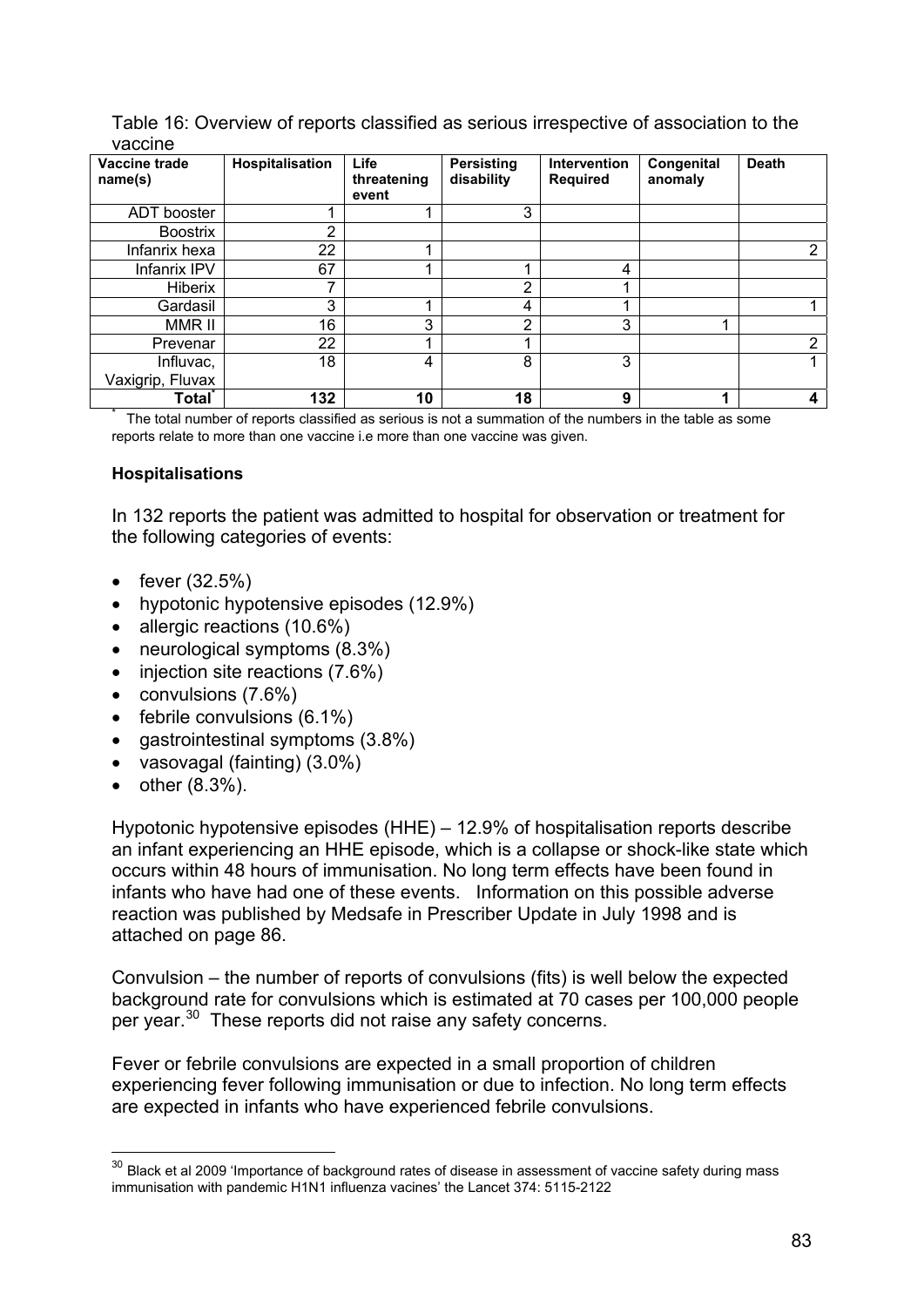### **Life threatening event**

The 10 life threatening reports all describe acute onset allergic-type events including three of anaphylaxis and two of cardiac events. The latter two reports were in elderly patients following influenza vaccination.

There is a risk of serious allergic reactions with all medicines, vaccines and some foods. With vaccines, the risk of anaphylaxis is estimated to be around  $1 - 3$ reactions per one million doses administered. All vaccinators are trained and equipped to treat anaphylaxis if it does occur – this is the main reason people are asked to wait for 15 – 20 minutes following any immunisation and why there are at least two health professionals on site.

### **Persisting Disability**

The 18 reports of persisting disability refer to clinical events that had been present for variable periods of time and were still persisting at the time of reporting. In most cases as further information becomes available other causes of the events are discovered, the patient recovers or is lost to follow-up and the report is never resolved.

- Two reports of injection site pain and one of brachial neuritis, which is inflammation of the nerves in the arm.
- Three reports of diverse generalised symptoms such as headaches, muscle and joint pains, fever symptoms and fatigue.
- One report of alopecia (hair loss) three months after immunisation in a patient taking other medicines.
- One report of persisting constipation and diarrhoea.
- One report of deafness, rash and a fever the infant had also received cotrimoxazole antibiotic therapy.
- Three reports of transverse myelitis, which is a neurological disorder caused by an inflammation of the nerves. In two of the cases follow-up information reported that other causes had been identified.
- One report describes an ophthalmologic disorder. Follow-up information reported that the event was likely to be due to another cause.
- One report was of persisting injection site reaction.
- One report of persistence of symptoms including a hearing disorder.
- One report of Bells Palsy, which is a paralysis of the face, occurring within one day of immunisation. Bells Palsy is usually considered to be due to a viral infection and the onset of symptoms takes longer than 24 hours.
- One report of Motor Neurone Disorder this report was still under active investigation by the reporter at the time of reporting.
- Subsequent information showed that two reports were miscoded. One related to a case of hives and the other was a report of fatigue in a patient with a history of chronic fatigue syndrome.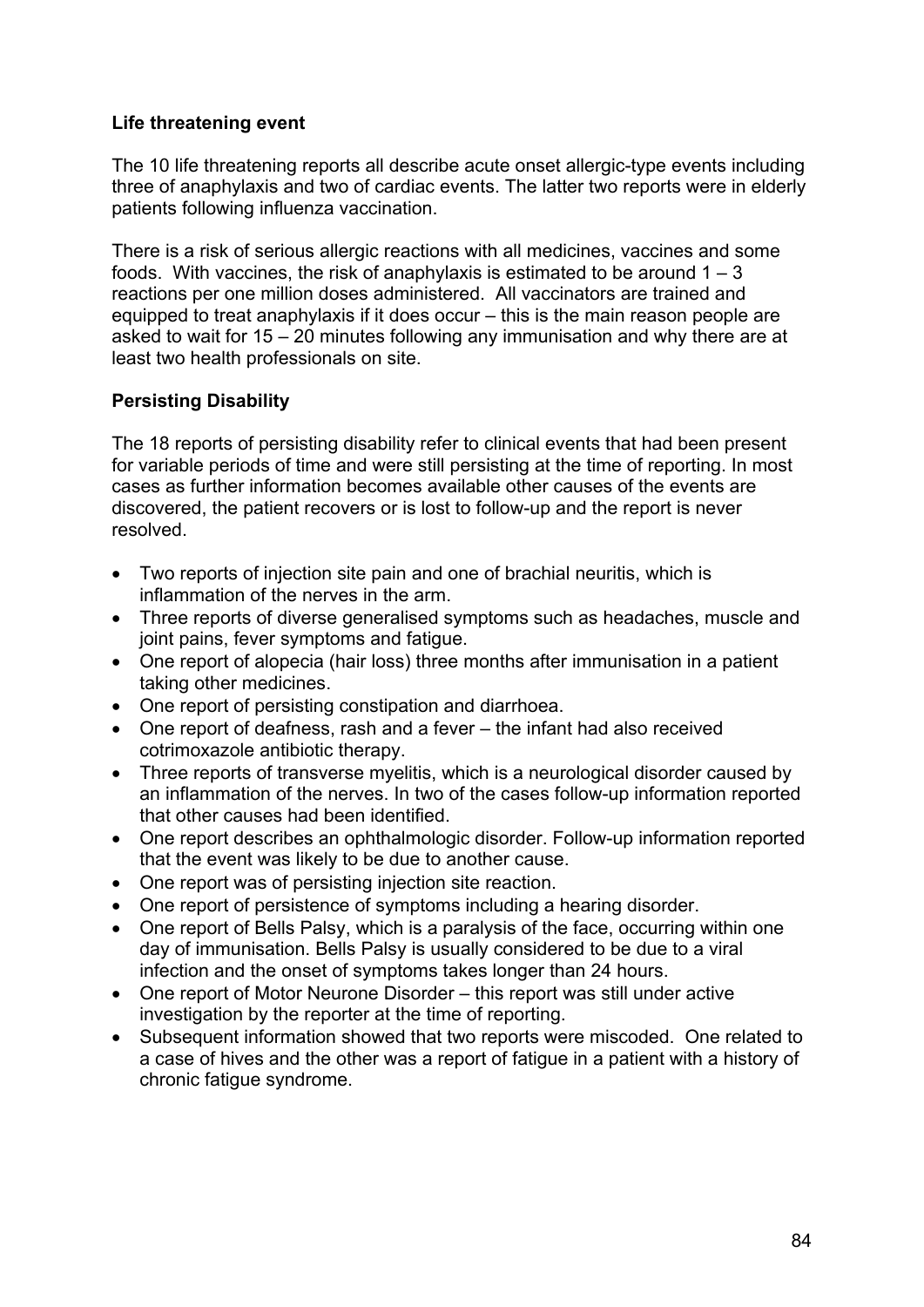### **Intervention Required**

There are 9 reports of a medical intervention being required.

- Two reports describe injection site abscesses that required draining.
- Five reports were for allergic reactions that required medical management or intervention.
- One report was for a febrile convulsion in which the parents administered supportive intervention.
- One report of a lung abscess of unknown origin that required draining.

### **Congenital anomaly**

There is one report of an early (first trimester) termination of pregnancy in a woman who had received the MMR vaccine as an adult before her pregnancy status was established. This case does not describe an actual congenital anomaly but rather an event which placed the foetus at increased risk of injury due to the administration of a live vaccine during a crucial period of foetal development.

### **Deaths**

There are four reports of death occurring some time following immunisation. This does not mean the vaccine caused the death.

Two deaths of infants were reported; in both cases the infants had been immunised with Infanrix-IPV and Prevenar vaccines. In the first case the Coroner determined that the cause of death was Sudden Infant Death Syndrome (SIDS). The second case has been before the Coroner although the Centre of Adverse Reactions Monitoring has not received a copy of the findings or any correspondence from the Coroner. The peak age for SIDS lies within the 6 week to 5 month range of the first series of childhood immunisations and it is expected that coincidental events will be reported with immunisation. Published evidence suggests that vaccination reduces the risk of SIDS<sup>31,32</sup>. Based on current information neither of these cases have Based on current information neither of these cases have raised any safety concerns with the Infanrix-Hexa and Prevenar vaccines.

There was one report of sudden death six months after immunisation with Gardasil vaccine. The cause of death has not been determined and this case is being reviewed by the Coroner.

There was also a death of an elderly patient following seasonal flu vaccination. The patient had a history of heart disease. It was unclear from the report if the patient experienced a serious allergic reaction or a cardiac arrest. There is no evidence in medical literature supporting an association between immunisation and death in the elderly.

<span id="page-84-0"></span><sup>1</sup> <sup>31</sup> Venneman MMT, Butterfass-Bahloul T, Jorch G et al 2007 'Sudden Infant Death Syndrome: No increased risk after immunisation' Vaccine 25: 336-340.

<span id="page-84-1"></span><sup>&</sup>lt;sup>32</sup> Venneman MMT, Hoeffgen M, Bajanowski T et al 2007 'Do immunisations reduce the risk for SIDS? A meta-analysis' Vaccine 25: 4875-4879.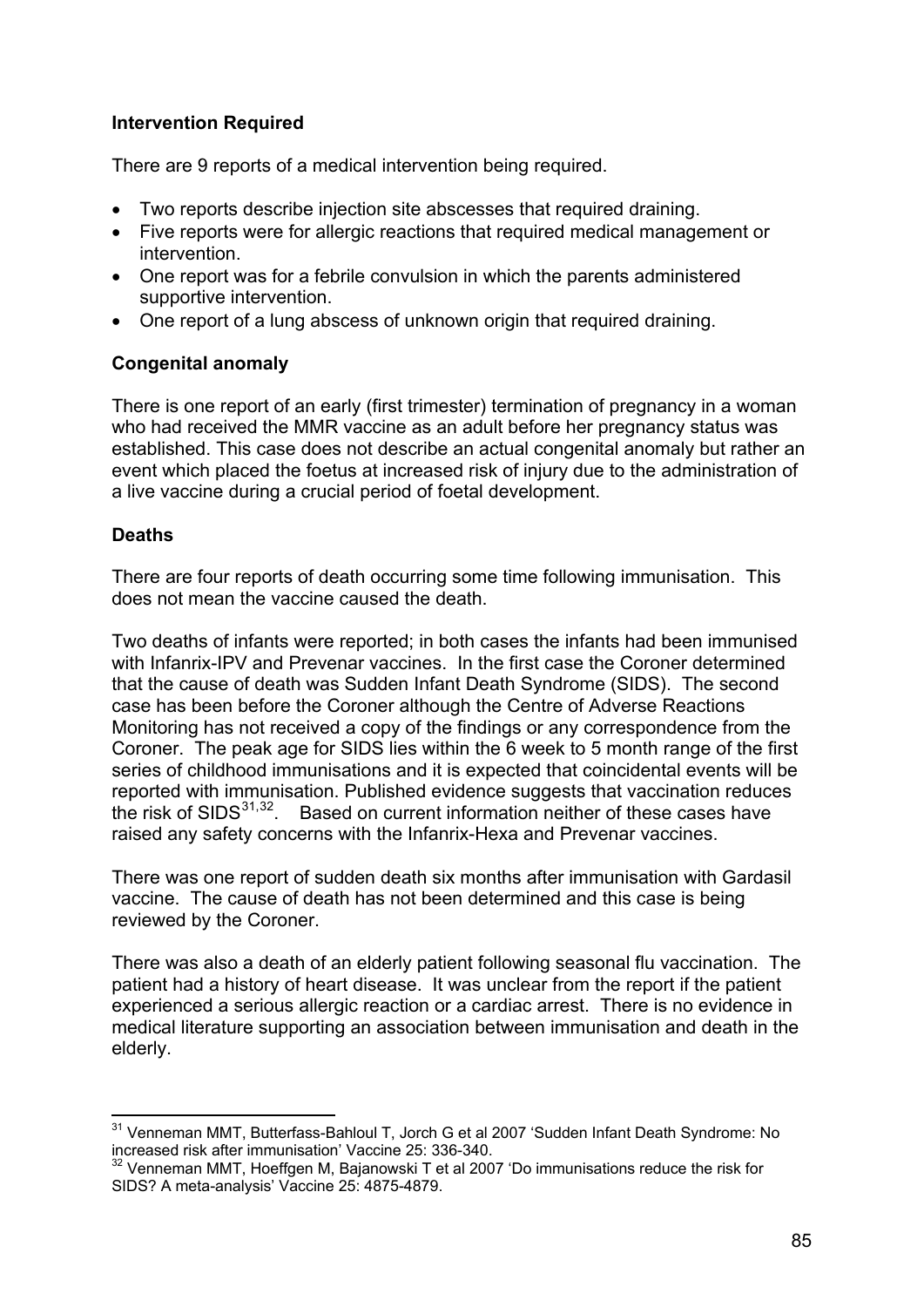## **Prescriber Update Articles**

*Hypotonic-Hyporesponsive Episodes to Immunisation* 

*Website: July 1998 Prescriber Update No.16:34-36*

*Dr Osman Mansoor Public Health Physician Public Health Group, Ministry of Health* 

*Dr David Coulter Acting Medical Assessor Centre for Adverse Reactions Monitoring (CARM), Dunedin* 

**Hypotonic-hyporesponsive episodes (HHE) are recognised serious reactions to immunisation, especially pertussis-containing vaccine. Management involves checking the airway, breathing and circulation, then hospitalisation as a precaution. In reported cases, full recovery has occurred and there has been no long term sequelae. The paediatrician who assesses the child should also advise on the completion of the immunisation programme.**

[Serious effects but no long term sequelae reported](http://www.medsafe.govt.nz/profs/puarticles/8.htm#Serious#Serious) [HHE not a contraindication for further doses of pertussis vaccine](http://www.medsafe.govt.nz/profs/puarticles/8.htm#HHE#HHE) [Paediatrician to advise on future immunisation option](http://www.medsafe.govt.nz/profs/puarticles/8.htm#Paediatrician#Paediatrician) [Wide variation in incidence](http://www.medsafe.govt.nz/profs/puarticles/8.htm#Wide#Wide) [References](http://www.medsafe.govt.nz/profs/puarticles/8.htm#References#References)

Since 1992, CARM has received 32 reports of children experiencing hypotonichyporesponsive episodes (HHE) following immunisation, all from pertussiscontaining vaccines. The WHO database has over 600 reports of HHE, the majority following immunisation of pertussis-containing vaccines.

#### **Serious effects but no long term sequelae reported**

HHE is defined as an acute diminution in sensory awareness or loss of  $consciousness accompanied by pallor and muscle hypotonicity.<sup>1</sup> Variously described$  $consciousness accompanied by pallor and muscle hypotonicity.<sup>1</sup> Variously described$  $consciousness accompanied by pallor and muscle hypotonicity.<sup>1</sup> Variously described$ as shock, collapse or HHE, onset is within 12 hours after immunisation. Most children are initially irritable and febrile, then become pale, limp and unresponsive or hyporesponsive. Respiration is shallow and cyanosis frequently occurs. The duration of an episode varies from a few minutes to 36 hours.

The initial response should be as in any case of shock (airway, breathing, circulation). Careful clinical observation and documentation of the event are vital for differential diagnosis. Urgent hospital referral is advised for paediatric assessment and to exclude other causes.

A return to normal after the reaction has been reported in all published cases. $1$  No long term sequelae have been identified in the small number of children who have had long term follow-up.<sup>2</sup>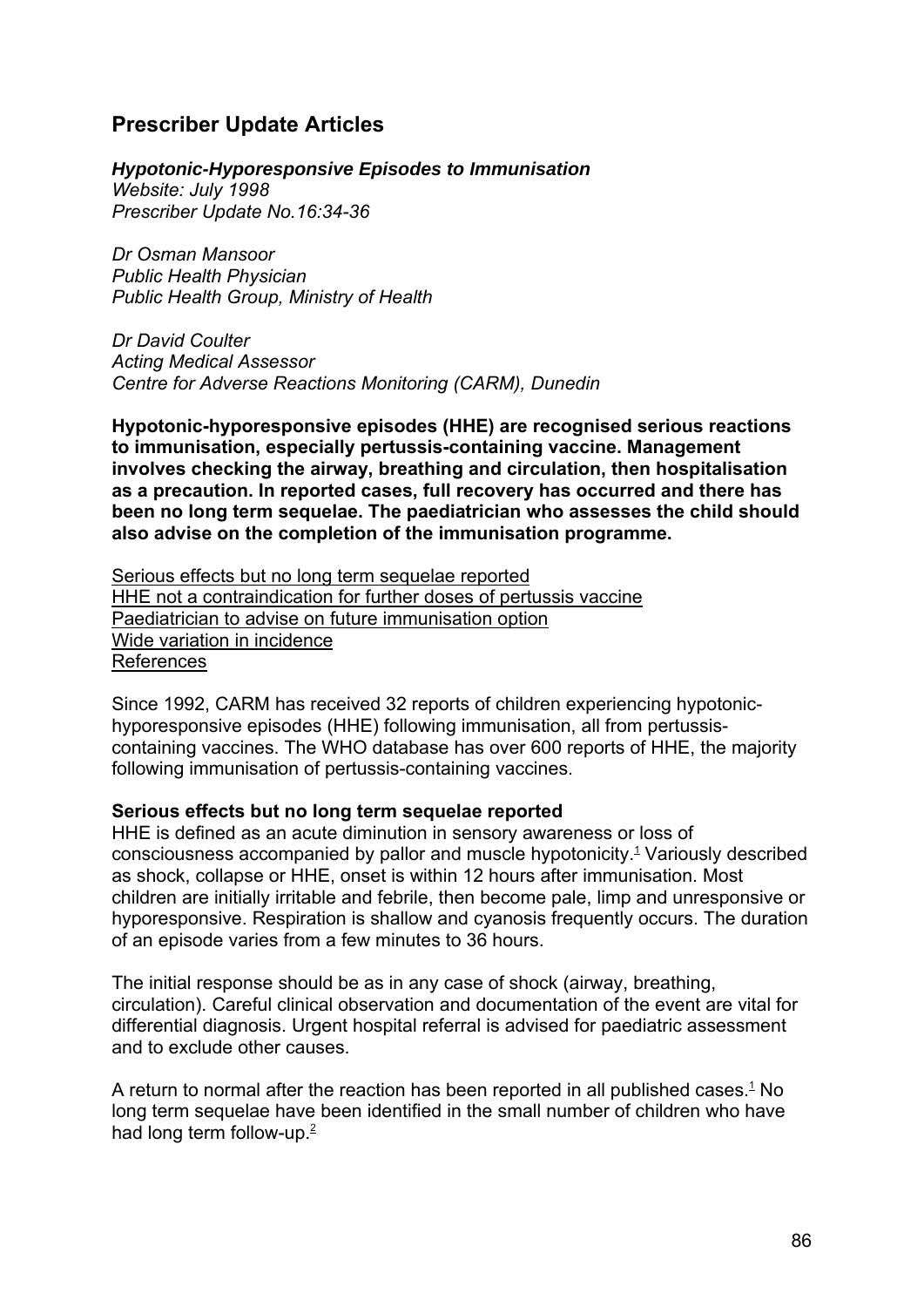### **HHE not a contraindication for further doses of pertussis vaccine**

The *Immunisation Handbook* (pages 67 and 70) advises that HHE is no longer a contraindication to further doses of pertussis vaccine. The benefit/risk ratio should, however, be carefully considered for each child.

### **Paediatrician to advise on future immunisation options**

The paediatrician who sees the child should also advise about future doses of pertussis and other vaccines. The options include:

- continue with normal immunisations, but give the next dose under supervision (e.g. in a day hospital);.
- omit pertussis in future (i.e. use DT plus Hib instead of DTPH). Note that although pertussis is most associated with this reaction, it has been reported with other vaccines including DT $^3$  and DTaP<sup>4</sup>; or
- use acellular pertussis vaccine (DTaP is available but not funded; DTaPH is not yet available in New Zealand) - limited data suggest a lower rate of HHE with acellular vaccine.<sup>5</sup>

A recently published Dutch study described 101 children who experienced HHE following immunisation, of whom 84 subsequently received further doses of pertussis vaccine.<sup>[6](http://www.medsafe.govt.nz/profs/puarticles/8.htm#6.#6.)</sup> None experienced a recurrence or other adverse event. One of the 17 children who did not continue with normal immunisation experienced severe pertussis.

### **Wide variation in incidence**

Different studies have found an incidence of HHE following immunisation with DTP or its pertussis component varying between 3.5 and 29[1](http://www.medsafe.govt.nz/profs/puarticles/8.htm#1#1) per 100,000 injections.<sup>1</sup> This wide variation probably reflects the lack of an ideal case definition and difficult case recognition, as well as different vaccine formulations. The highest rate of 291 per 100,000 was found with plain DTP vaccine as opposed to a rate of 99 per 100,000 for adsorbed vaccines (the type used in New Zealand since 1971). $<sup>1</sup>$  The largest study</sup> found a rate of 5[7](http://www.medsafe.govt.nz/profs/puarticles/8.htm#7#7) per 100,000,<sup>7</sup> and this is the rate quoted in the *Immunisation Choices* booklet and the *Immunisation Handbook*.

### **References**

- 1. Howson CP, Howe CJ, Fineberg HV, eds. Adverse effects of pertussis and rubella vaccines. Washington DC: Institute of Medicine, National Academy Press, 1991.
- 2. Baraff LJ, Shields WD, Beckwith L, et al. Infants and children with convulsions and hypotonic-hyporesponsive episodes following Diphtheria-Tetanus-Pertussis immunization: follow-up evaluation. *Pediatrics* 1988;81:789-94.
- 3. Pollock TM, Miller E, Mortimer JY, Smith G. Symptoms after primary immunisation with DTP and DT vaccine. *Lancet* 1984;2:146-9.
- 4. Blumberg DA, Mink CM, Cherry JD, et al. Comparison of acellular and wholecell pertussis component diphtheria-tetanus-pertussis vaccines in infants. *J Pediatr* 1991;119:194-204.
- 5. Edwards KM, Decker MD. Acellular pertussis vaccines for infants. *N Engl J Med* 1996;334:391-2.
- 6. Vermeer-de Bondt PE, Labadie J, Rümke HC. Rate of recurrent collapse after vaccination with whole cell pertussis vaccine: follow up study. *BMJ* 1998;316:902.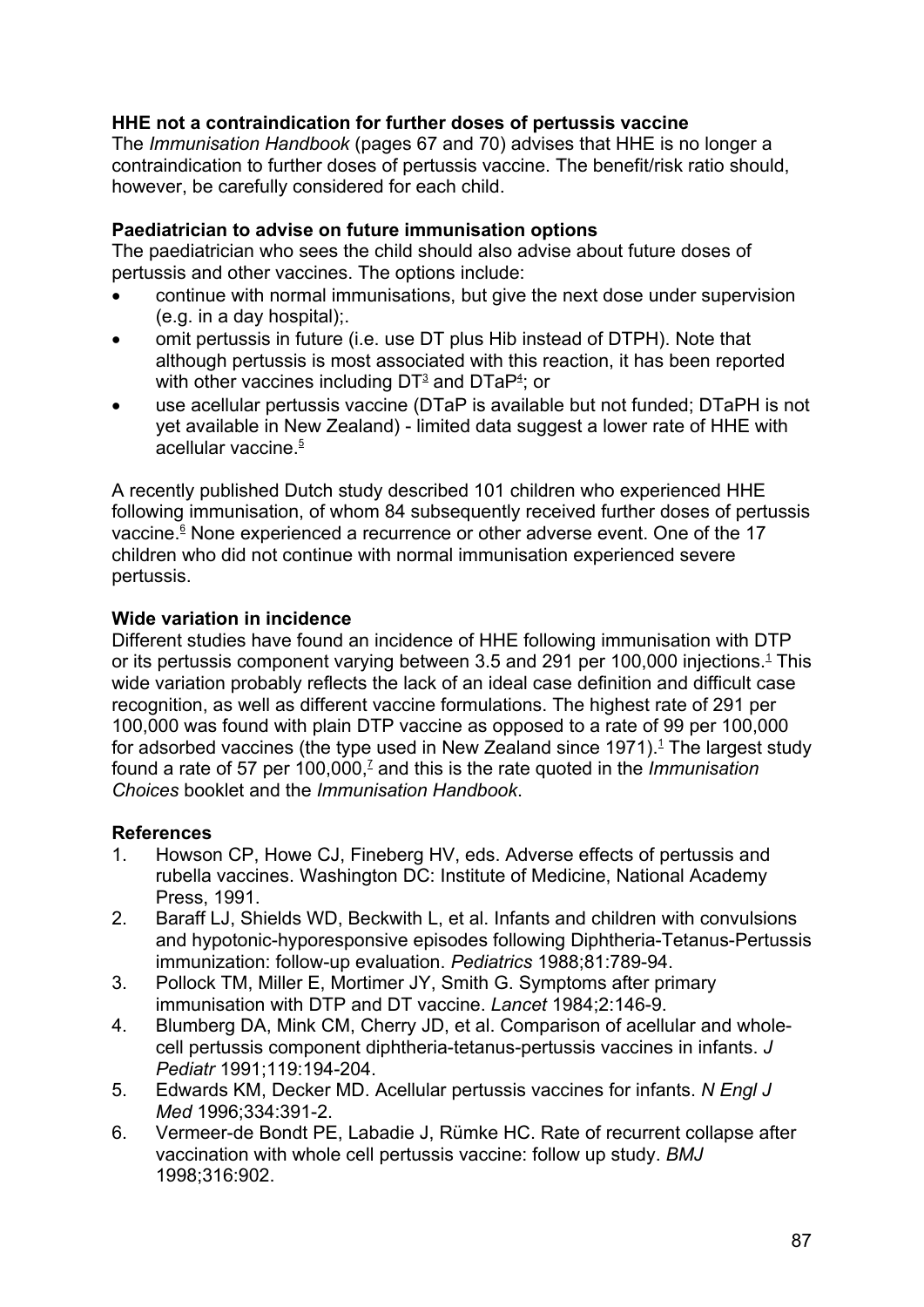7. Cody CL, Baraff LJ, Cherry J, et al. Nature and rates of adverse reactions associated with DTP and DT immunizations in infants and children. *Pediatrics* 1981;68:650-60.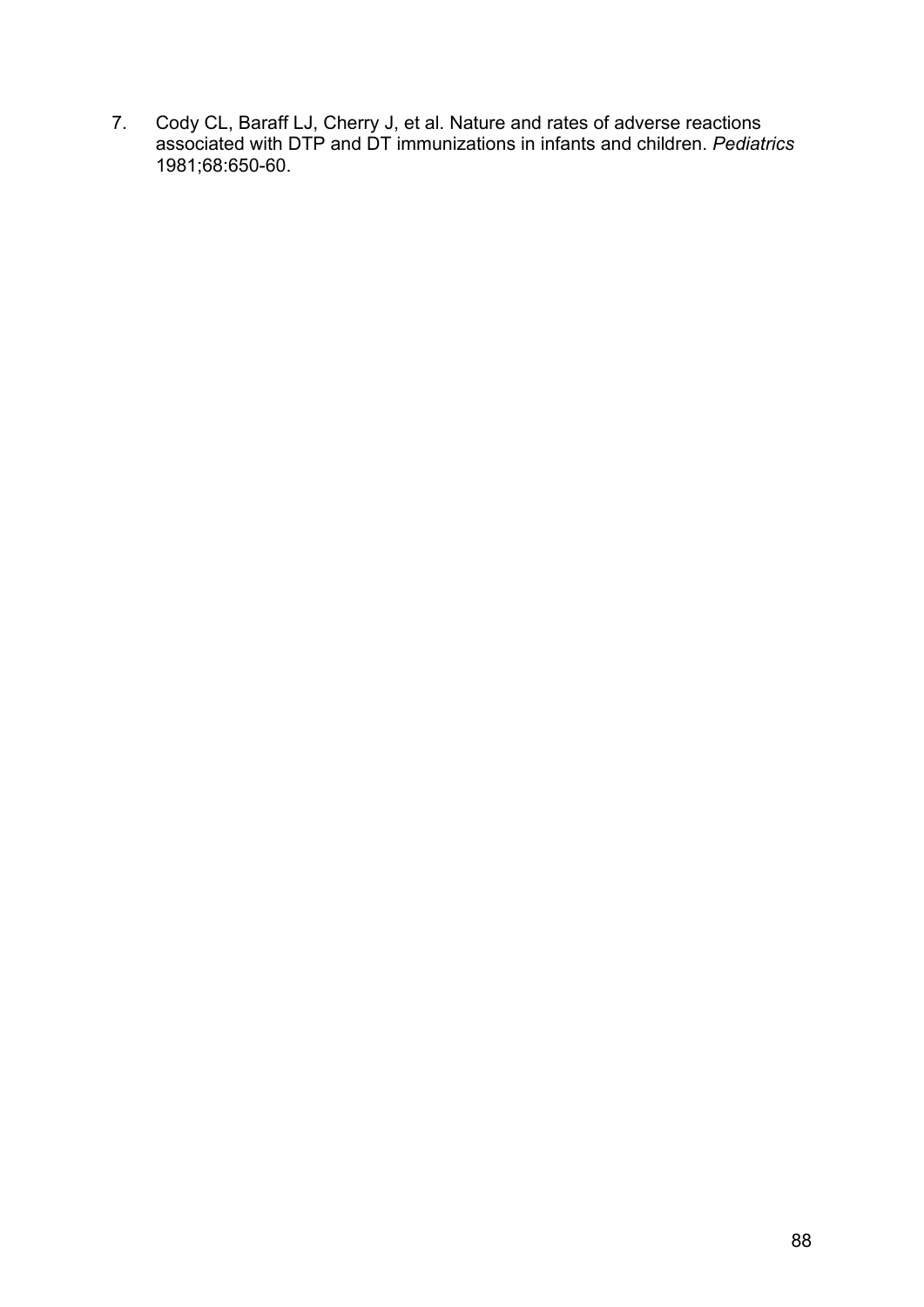## **Appendix 6 – Immunisation concerns – refuting links to chronic diseases or conditions**

*The following has been extracted from information provided to the Health Select Committee on 4 June 2010.* 

Chapter 20 of the *Immunisation Handbook* addresses concerns about immunisation. The *Immunisation Handbook* was provided to the Health Select Committee as a PDF document with the initial Ministry briefing documents.

The Immunisation Advisory Centre supplied much of the following information.

#### **Autism**

MMR is a combination vaccine offering protection against measles, mumps and rubella. In New Zealand it is given to children at 15 months and 4 years of age. A link between this vaccine and development of bowel inflammation and autism was proposed by some researchers in 1998. There have been many very large population studies since, comparing immunised with unimmunised children and they have all consistently found that the rates of neurological and behavioural conditions are the same regardless of immunisation status.

The possibility of an association between MMR and autism was suggested primarily by a group of researchers in the United Kingdom led by Dr Andrew Wakefield. In 1998 The Lancet medical journal published a small case series of 12 children who suffered from gastrointestinal and behavioural problems. It reported that parents of 8 of the 12 children recall the onset of their child's health problems as occurring following receipt of the MMR vaccine. There was intense media coverage of this study and the author stated in media interviews that he believed that the MMR vaccine was responsible.

The paper was retracted by 10 of the original 13 authors in 2004 and has now (2010) been fully removed from the journal records. Among many shortcomings of the study were major ethical problems as well as a serious conflict of interest of the first author who received a large amount of money from personal injury lawyers acting on behalf of the parents of the children in the study.

Three studies suggested an association between MMR vaccine and the development of autism including Wakefield's Lancet paper mentioned above. All have serious shortcomings and the findings have not been able to be replicated by other investigators.

Studies claiming an association between MMR vaccine and autism:

1. Wakefield AJ, Pittilo RM, Sim R, Cosby SL, Stephenson JR, A.P. D, et al. Evidence of persistent measles virus infection in Crohn's disease. Journal of Medical Virology. 1993;39(4):345-53.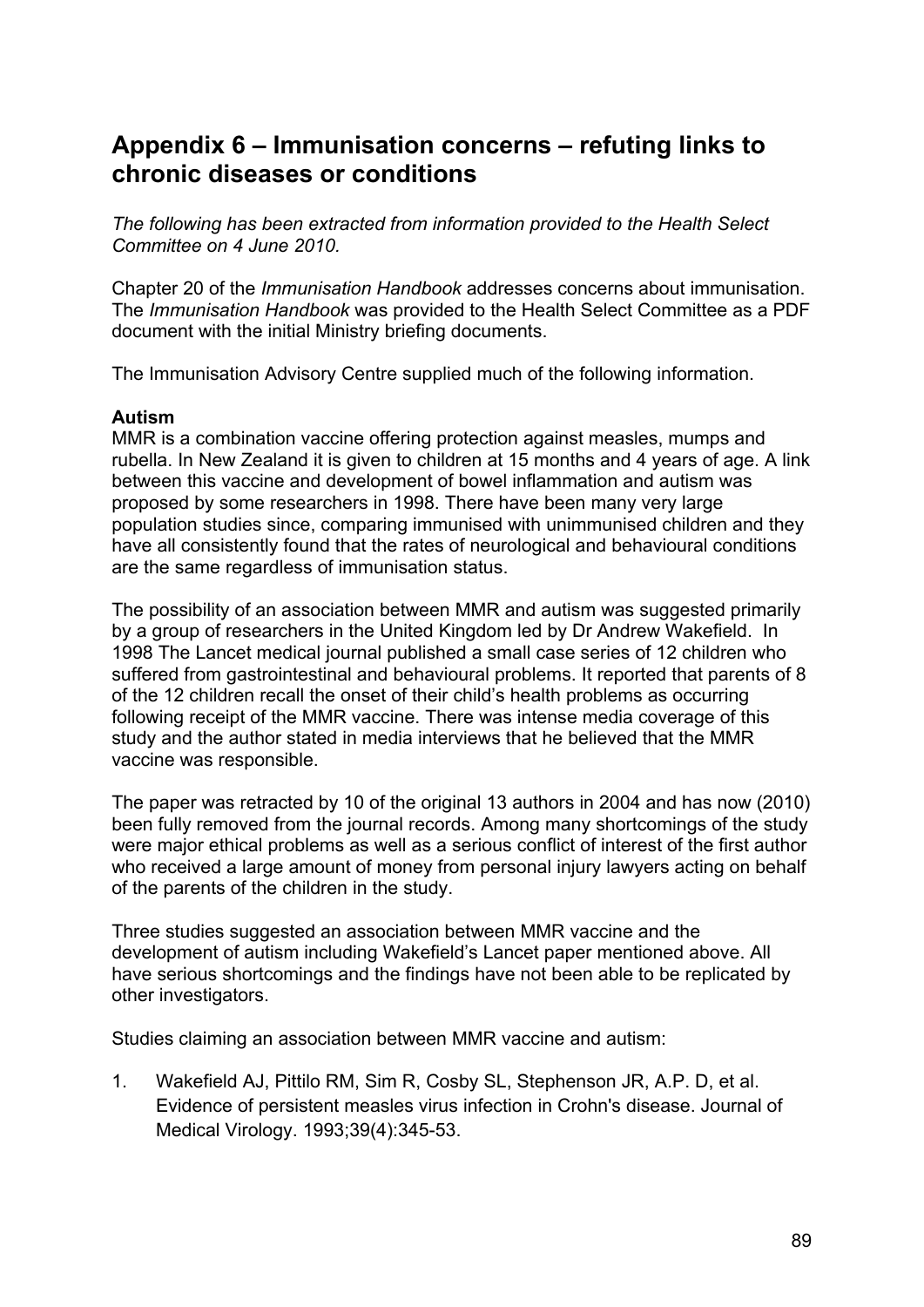Electron microscopy specimens from Crohn's disease and control patients. The validity has been questioned as the results have not been able to be reproduced by other researchers.

2. Wakefield AJ, Murch SH, Anthony A, et al. Ileal-lymphoid-nodular hyperplasia, non-specific colitis, and pervasive developmental disorder in children. Lancet 1998;351:637-41. RETRACTED 2004.

Study of 12 children with chronic entercolitis and regressive developmental disorder. There have since been several articles on the limitations of this study.

3. Uhlmann V, Martin CM, Sheils O, et al. Potential viral pathogenic mechanism for new variant inflammatory bowel disease. Molecular Pathology 2002;55:84- 90.

91 patients with a gastrointestinal disorder and 70 control subjects.

There have been over 20 major studies whose findings refute the claim that MMR causes autism. Most are large population or cohort studies, some with over a million children. Summaries of a few are below. A range of references follow.

- In 1999, a large population-based study in England looked at the vaccination status of 498 children with autism and control subjects without autism and found no link between the timing of vaccination with MMR and the onset of autism.
- In 2004 another English study looked at the rates of autism in 5,500 children who attended general practice and were immunised with MMR, and found no evidence to suggest a link between the vaccine and autism.
- A study of more than 440,000 Danish children vaccinated in the 1990s compared with 96,000 unvaccinated children provided strong evidence against the hypothesis that MMR causes autism or autistic spectrum disorder.
- A large study in Finland followed almost 600,000 children for 20 years after MMR vaccination and found no evidence for MMR vaccine-associated autism or other neurological disorders.
- A study of the rates of irritable bowel disorder and autism among 6100 French school-aged children found no association between MMR and these diseases.
- A study in Sweden in 1998 looking at the prevalence of autism over 10 years found no change after the introduction of MMR vaccine.
- Two independent groups of researchers in the UK performed epidemiologic studies to determine if there was an association between bowel symptoms /autism, and MMR. Both studies found no evidence for gastrointestinal problems being linked to developmental regression or to MMR vaccination.
- Additional studies in the US and UK found no correlation between trends in early childhood MMR immunisation rates and trends in autism diagnosis. For example, a study done in California, showed that although rates of autism have gone up by 373% over 15 years, the increase in the number of children immunised with MMR has only increased by 14% in that time.
- A study in the United States looked at patients with irritable bowel disorder born over a 32 year period, found that vaccination with MMR or other measles-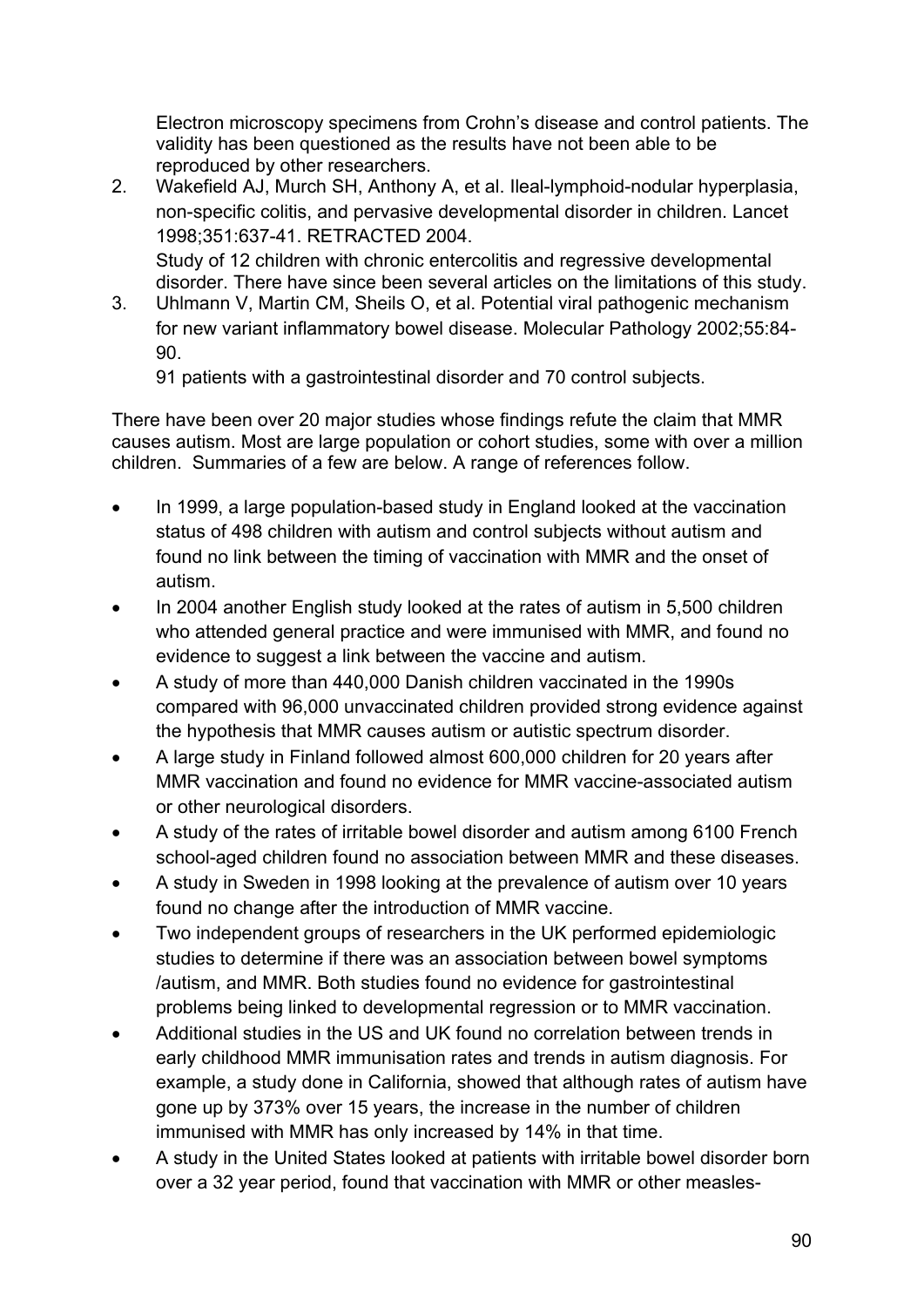containing vaccines, or the timing of vaccination early in life, did not increase the risk for irritable bowel disorder.

 At least 3 laboratory-based studies by different research groups using technical methods similar to those in the Uhlmann study, found no evidence of measles virus in the bowel specimens of patients with irritable bowel disorder.

The following papers refute the association between MMR and autism.

1. Smeeth L, Cook C, Fombonne E, Heavey L, Rodrigues LC, Smith PG, Hall AJ. MMR vaccination and pervasive developmental disorders: a case-control study. Lancet. 2004 Sep 11;364(9438):963-9.

http://www.questgarden.com/20/02/4/060327184302/files/Lancet.pdf

2. Chen, W, Landau, S. Sham, P, and Fombonne, E. No evidence for links between autism, MMR and measles virus. Psychological Medicine, 2004. 34:543-553

http://www.ncbi.nlm.nih.gov/pubmed/15259839 and http://journals.cambridge.org/action/displayFulltext?type=1&fid=211214&jid=PS M&volumeId=34&issueId=03&aid=211213

3. Offit PA, Coffin SE. Communicating Science to the Public: MMR Vaccine and Autism. Vaccine, December 8, 2003, Vol. 22(1):1-6. http://www.sciencedirect.com/science?\_ob=ArticleURL&\_udi=B6TD4-497H3XH-1&\_user=140507&\_coverDate=12%2F08%2F2003&\_rdoc=1&\_fmt=high&\_orig

=search&\_sort=d&\_docanchor=&view=c&\_acct=C000011498&\_version=1&\_url Version=0&\_userid=140507&md5=85bbf2ab8dd88e0784e0571924afeb4e

4. Wilson K, Mills E, Ross C, et al. Association of autistic spectrum disorder and the measles, mumps and rubella vaccine. A systematic review of current epidemiological evidence. Archives of Pediatrics and Adolescent Medicine 2003;157:628-634.

http://archpedi.ama-assn.org/cgi/content/full/157/7/628

5. Madsen KM, Hviid A, Vestergaard M, et al. A population-based study of measles, mumps, and rubella vaccination and autism. New England Journal of Medicine 2002;347:1477-82.

http://content.nejm.org/cgi/content/short/347/19/1477

- 6. Taylor B, Miller E, Lingam R, et al. Measles, mumps, and rubella vaccination and bowel problems or developmental regression in children with autism: population study. British Medical Journal 2002; 324:393-6. http://www.bmj.com/cgi/content/full/324/7334/393?view=long&pmid=11850369
- 7. Andrews N, Miller E, Taylor B, et al. Recall bias, MMR, and autism. Archives of Disease in Childhood 2002;87:493-4. http://adc.bmj.com/content/87/6/493.full
- 8. Mäkelä A, Nuorti P, Peltola H. Neurologic disorders after measles-mumpsrubella vaccination. Pediatrics 2002;110:957-63. http://pediatrics.aappublications.org/cgi/content/full/110/5/957
- 9. Kaye JA, del Mar Melero-Montes M, Jick H. Mumps, measles, and rubella vaccine and the incidence of autism recorded by general practitioners: a time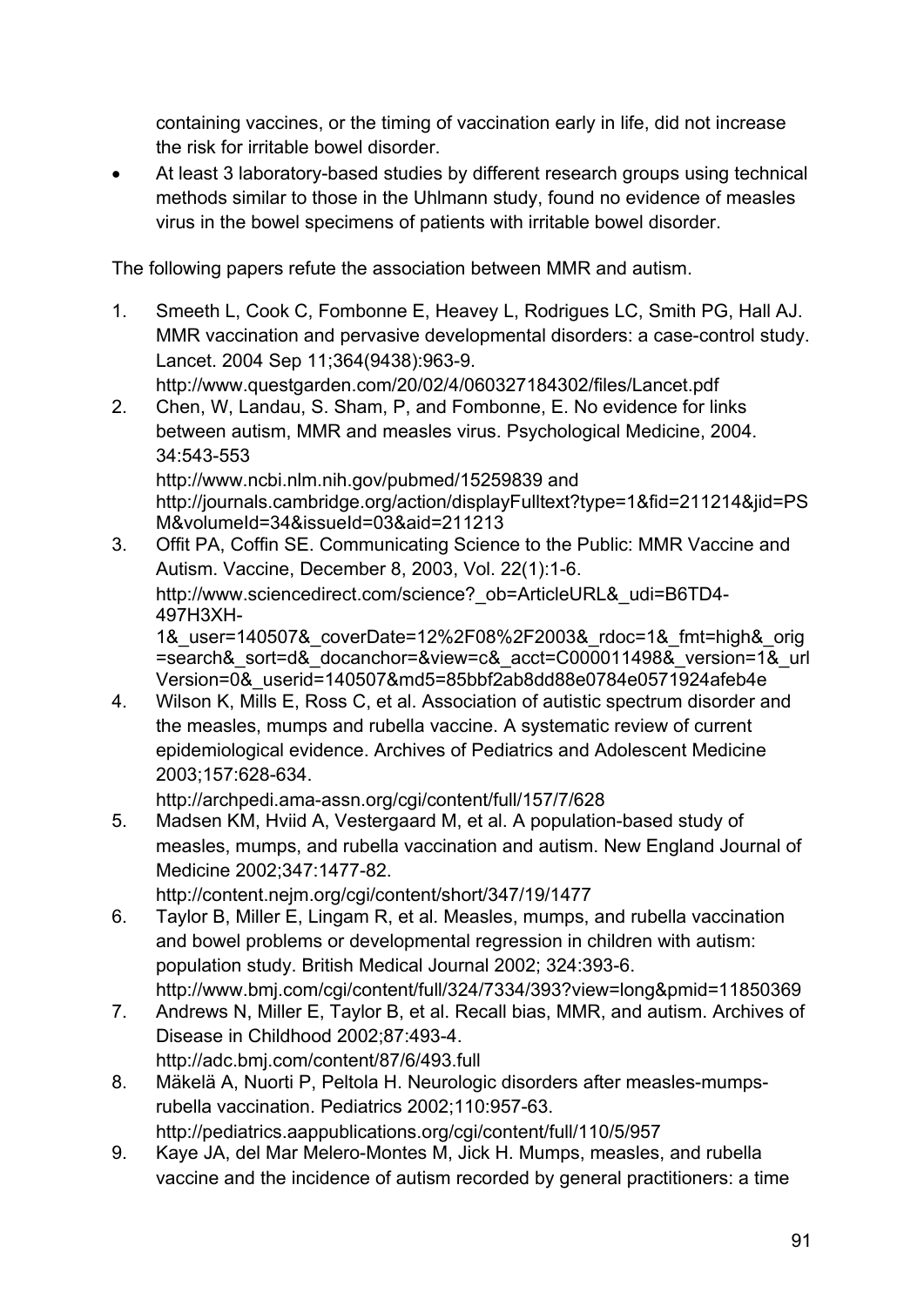trend analysis. British Medical Journal 2001;322:460-3. http://www.bmj.com/cgi/content/full/322/7284/460

- 10. Fombonne E, Chakrabarti S. No evidence for a new variant of measlesmumps-rubella-induced autism. Pediatrics 2001;108:58-9 http://pediatrics.aappublications.org/cgi/content/full/108/4/e58
- 11. Dales L, Hammer SJ, Smith NJ. Time trends in autism and in MMR immunization coverage in California. Journal of the American Medical Association 2001; 285:1183-5. http://jama.ama-assn.org/cgi/content/full/285/9/1183
- 12. Iizuka M, Chiba M, Yukawa M, Nakagomi T, Fukushima T, Watanabe S, Nakagomi O. Immunohistochemical analysis of the distribution of measles related antigen in the intestinal mucosa in inflammatory bowel disease. Gut. 2000 Feb 46(2):163-9.

http://gut.bmj.com/content/46/2/163.full

- 13. Patja A, Davidkin I, Kurki T, Kallio MJ, Valle M, Peltola H. Serious adverse events after measles-mumps-rubella vaccination during a fourteen-year prospective follow-up. Pediatric Infectious Disease Journal 2000;19:1127-34. http://www.ncbi.nlm.nih.gov/pubmed/11144371
- 14. Taylor B, Miller E, Farrington CP, et al. Autism and measles, mumps, and rubella vaccine: no epidemiological evidence for a causal association. Lancet 1999;353:2026-9.

http://www.ncbi.nlm.nih.gov/pubmed/10376617

- 15. Peltola H, Patja A, Leinikki P, Valle M, Davidkin I, Paunio M. No evidence for measles, mumps, and rubella vaccine-associated inflammatory bowel disease or autism in a 14-year prospective study. Lancet. 1998 May 2;351(9112):1327- 8.
- 16. Feeney M, Ciegg A, Winwood P, Snook J. A case-control study of measles vaccination and inflammatory bowel disease. The East Dorset Gastroenterology Group. Lancet 1997;350:764-6. http://www.ncbi.nlm.nih.gov/pubmed/9297995
- 17. Fombonne E, Du Mazauabrun C, Cans C, Grandjean H. Autism and associated medical disorders in a French epidemiological survey. Am Acad Child Adolesc Psychiatry 1997;36:1561-9. http://www.ncbi.nlm.nih.gov/pubmed/9394941

18. Haga Y, Funakoshi O, Kuroe K, et al. Absence of measles viral genomic sequence in intestinal tissues from Crohn's disease by nested polymerase chain reaction. Gut 1996;38:211-5.

- http://gut.bmj.com/content/38/2/211.abstract
- 19. Mrozek-Budzyn D, Kieltyka A, Majewska R. [Lack of association between MMR vaccination and the incidence of autism in children: a case-control study]. Przeglad Epidemiologiczny. 2009;63(1):107-12. http://www.ncbi.nlm.nih.gov/pubmed/19522237
- 20. Mrozek-Budzyn D, Kieltyka A. [The relationship between MMR vaccination level and the number of new cases of autism in children]. Przeglad Epidemiologiczny. 2008;62(3):597-604.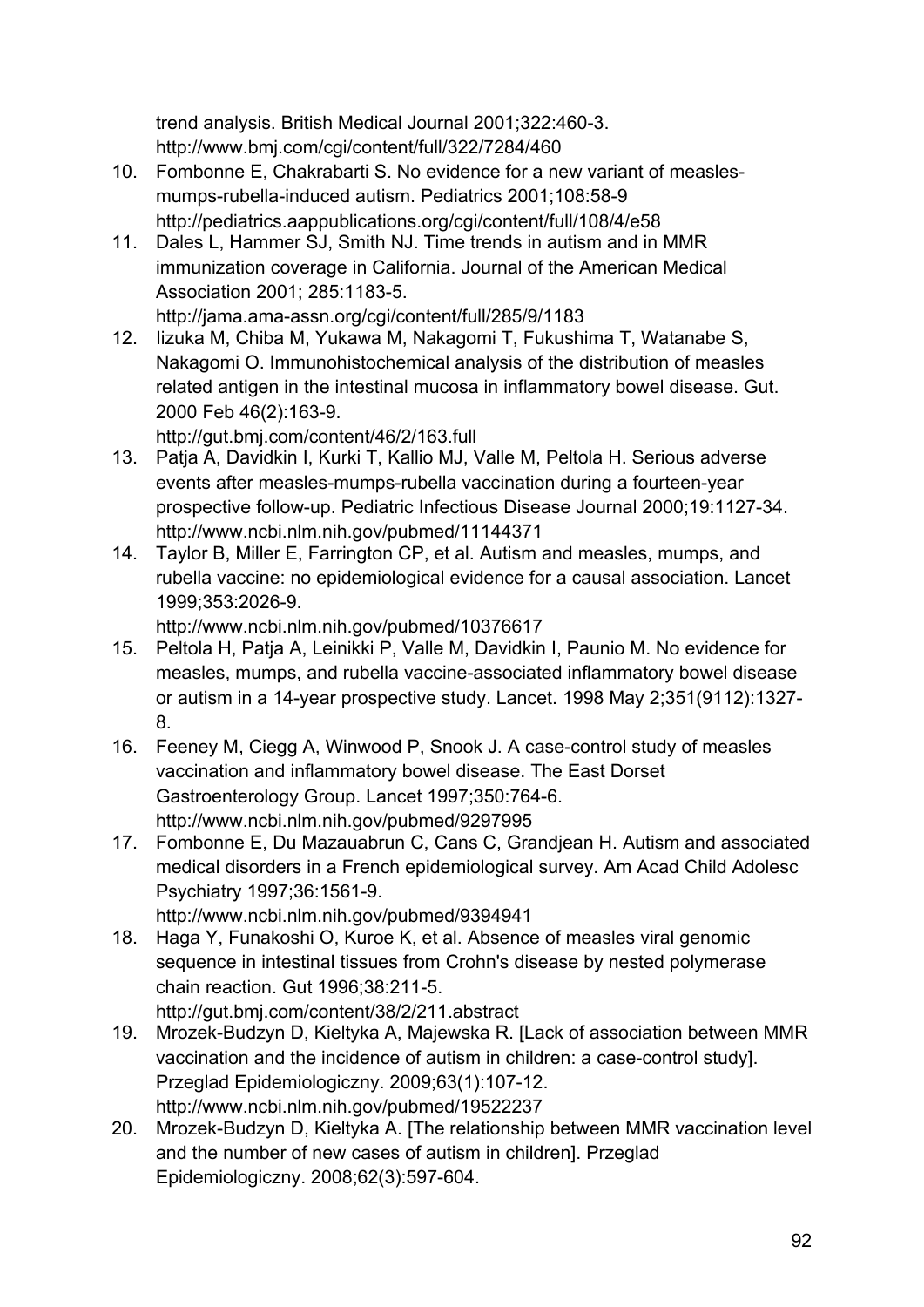#### http://www.ncbi.nlm.nih.gov/pubmed/19108524

#### **Diabetes**

The theory that vaccination is associated with the onset of Type 1 diabetes has been rejected. There is a temporal association between the mass administration of childhood vaccines and onset of diabetes and it is well established that some infections can increase the risk of diabetes. There are two vaccines in particular that have been implicated by some people as causing diabetes.

For an address of issues raised by Classen and Classen about NZ data see: Petousis-Harris H, Turner N. Hepatitis B vaccination and diabetes [letter]. New Zealand Medical Journal 1999;112(1093):303-4.

In 2002 the American Institute of Medicine reviewed immunisation and the potential for immune dysfunction:

*The Immunization Safety Review committee reviewed the evidence regarding the hypothesis that multiple immunizations increase the risk for immune dysfunction, with a focus on evidence related to risk for infections, the autoimmune disease type I diabetes, and allergic disorders.* 

*The committee found that evidence favours rejection of a causal relationship between multiple immunizations and increased risk for infections and for type I diabetes. They also found that epidemiological evidence regarding risk for allergic disease, particularly asthma, was inadequate to accept or reject a causal relationship. The committee recommended continued attention in the form of policy analysis, research, and communication strategy development to inform those concerned about these issues and to encourage parents to vaccinate their children.* 

http://www.iom.edu/Reports/2002/Immunization-Safety-Review-Multiple-Immunizations-and-Immune-Dysfunction.aspx

Additionally there have since been cohort studies including:

- 1. Hviid A, Stellfeld M, Wohlfahrt J, Melbye M. Childhood Vaccination and Type 1 Diabetes. N Engl J Med 2004 April 1, 2004;350(14):1398-404.
- 2. Hviid A, Wohlfahrt J, Stellfeld M, Melbye M. Childhood vaccination and nontargeted infectious disease hospitalization.699-705, 2005 Aug 10. http://content.nejm.org/cgi/reprint/350/14/1398.pdf

#### **Cancer**

In 2002, the Institute of Medicine produced "Immunization Safety Review: SV40 contamination of polio vaccine and cancer". The following summarises this report. *"Some of the polio vaccine administered from 1955-1963 was contaminated with a virus, called simian virus 40 (SV40). The virus came from the monkey kidney cell cultures used to produce the vaccine. Most, but not all, of the contamination was in the inactivated polio vaccine (IPV). Once the contamination was recognized, steps were taken to eliminate it from future vaccines. Researchers have long wondered about the effects of the contaminated vaccine on people who received it. Although*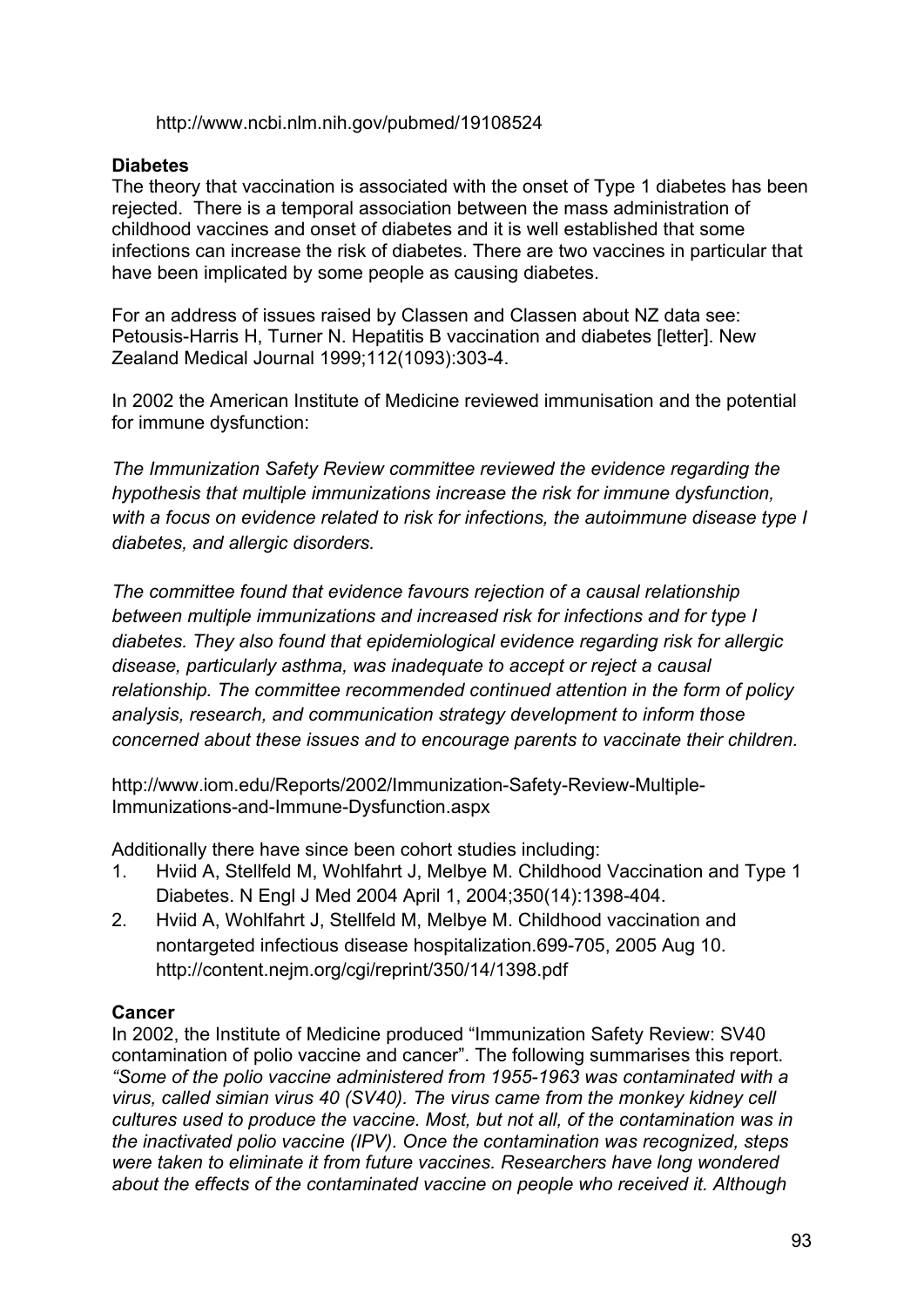*SV40 has biological properties consistent with a cancer-causing virus, it has not been conclusively established whether it might have caused cancer in humans. Studies of groups of people who received polio vaccine during 1955-1963 provide evidence of no increased cancer risk.* 

*However, because these epidemiologic studies are sufficiently flawed, the committee concluded in this report that the evidence was inadequate to conclude whether or not the contaminated polio vaccine caused cancer. In light of the biological evidence supporting the theory that SV40-contamination of polio vaccines could contribute to human cancers, the committee recommends continued public health attention in the form of policy analysis, communication, and targeted biological research."* 

http://www.iom.edu/Reports/2002/Immunization-Safety-Review-SV40- Contamination-of-Polio-Vaccine-and-Cancer.aspx

During the past 50 years there have been significant advances in vaccine development and regulation and this type of viral contamination of vaccines is unlikely to occur again. In 1983 a report was commissioned by the Minister of Health to investigate the safety of poliomyelitis vaccines. The report found no evidence showing any increase in the relevant conditions which could be ascribed to the vaccine and even suggested that what evidence there is, is negative. (New Zealand Special Committee to Investigate the Safety of Poliomyelitis Vaccines, *Report to the Minister of health of the Special Committee to Investigate the Safety of Poliomyelitis Vaccines.* 1983, Ministry of Health: Wellington.)

#### **Sudden Infant Death Syndrome (SIDS)**

There have been claims that vaccines cause sudden infant death. However, there are many studies showing that vaccines do not cause sudden infant death; some show an inverse association. A 2007 meta-analysis found that immunisations are associated with a halving of the risk of SIDS.

Vennemann MM, Hoffgen M, Bajanowski T, Hense HW, Mitchell EA. Do immunisations reduce the risk for SIDS? A meta-analysis. Vaccine 2007 21;25(26):4875-9.

http://www.sciencedirect.com/science?\_ob=ArticleURL&\_udi=B6TD4-4N8K597- 3&\_user=140507&\_coverDate=06%2F21%2F2007&\_rdoc=1&\_fmt=high&\_orig=sear ch&\_sort=d&\_docanchor=&view=c&\_searchStrId=1303440308&\_rerunOrigin=google &\_acct=C000011498&\_version=1&\_urlVersion=0&\_userid=140507&md5=ab00d4a7 953ee5376a0dd44bff0e12f4

For the review by the Institute of Medicine on vaccinations and sudden unexpected death in infancy:

http://www.iom.edu/Reports/2003/Immunization-Safety-Review-Vaccinations-and-Sudden-Unexpected-Death-in-Infancy.aspx

#### **Allergic Diseases**

There is no association between vaccination and increased risk for allergic diseases. If any association is present it appears to be inverse with a slight protective effect offered by vaccination.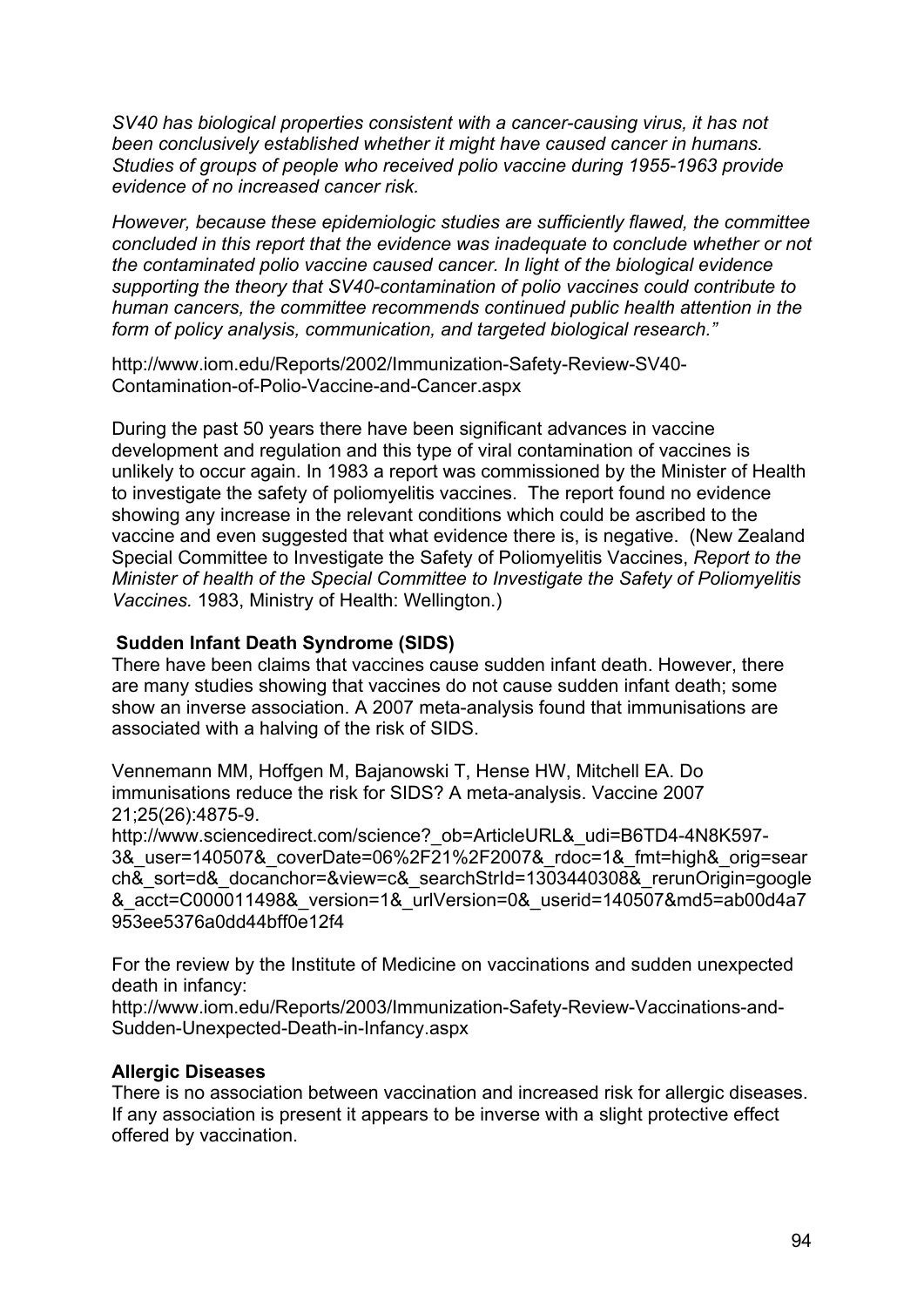1. Immunization Safety Review: Multiple Immunizations and Immune Dysfunction 2002 http://www.iom.edu/Reports/2002/Immunization-Safety-Review-Multiple-

Immunizations-and-Immune-Dysfunction.aspx

- 2. Maitra A, Sherriff A, Griffiths M, Henderson J, Parents ALSo, Team CaS. Pertussis Vaccination in Infancy and Asthma or Allergy in later Childhood: Birth Cohort Study. British Medical Journal 2004 17 April 2004;328:925-6. http://www.bmj.com/cgi/content/full/328/7445/925
- 3. Hviid A, Melbye M. Measles-Mumps-Rubella Vaccination and Asthma-like Disease in Early Childhood. Am J Epidemiol 2008 December 1, 2008;168(11):1277-83. http://aje.oxfordjournals.org/cgi/content/abstract/kwn253
- 4. Enriquez R, Persky V, Hartert T. Trends in Asthma Prevalence and Recommended Number of Childhood Immunizations Are Not Parallel. Pediatrics 2007 January 1, 2007;119(1):222-3. http://pediatrics.aappublications.org/cgi/content/full/119/1/222
- 5. Offit PA, Hackett CJ. Addressing Parents' Concerns: Do Vaccines Cause Allergic or Autroimmune Diseases? Pediatrics 2003 March 2003;Vol. 111(No. 3):653 - 9.

http://pediatrics.aappublications.org/cgi/content/full/111/3/653

- 6. Odent M, Culpin E. Effect of immunisation status on asthma prevalence. Lancet 2003 1;361(9355):434.
- 7. Kummeling I, Thijs C, Stelma F, Huber M, van den Brandt PA, Dagnelie PC. Diphtheria, Pertussis, Poliomyelitis, Tetanus, and Haemophilus influenzae Type b Vaccinations and Risk of Eczema and Recurrent Wheeze in the First Year of Life: The KOALA Birth Cohort Study. Pediatrics 2007 February 1, 2007;119(2):e367-73.

http://pediatrics.aappublications.org/cgi/content/full/119/2/e367

- 8. Bernsen RMD, Wouden JCvd. Measles, mumps and rubella infections and atopic disorders in MMR-unvaccinated and MMR-vaccinated children. Pediatric Allergy and Immunology 2008;19(6):544-51. http://www3.interscience.wiley.com/journal/120174161/abstract
- 9. Spycher BD, Silverman M, Egger M, Zwahlen M, Kuehni CE. Routine Vaccination Against Pertussis and the Risk of Childhood Asthma: A Population-Based Cohort Study. Pediatrics 2009 March 1, 2009;123(3):944-50. http://pediatrics.aappublications.org/cgi/content/abstract/123/3/944Vaccine

## **Encephalitis following vaccination**

A 2006 study of more than 2 million children found diphtheria-tetanus-pertussis and measles-mumps-rubella vaccines do not increase the risk of encephalopathy.

Ray Paula, Hayward Jean, Michelson David, Lewis Edwin, Schwalbe Joan, Black Steve, et al. Encephalopathy After Whole-Cell Pertussis or Measles Vaccination: Lack of Evidence for a Causal Association in a Retrospective Case-Control Study. Pediatric Infectious Disease Journal 2006;25(9):768-73. http://www.ncbi.nlm.nih.gov/pubmed/16940831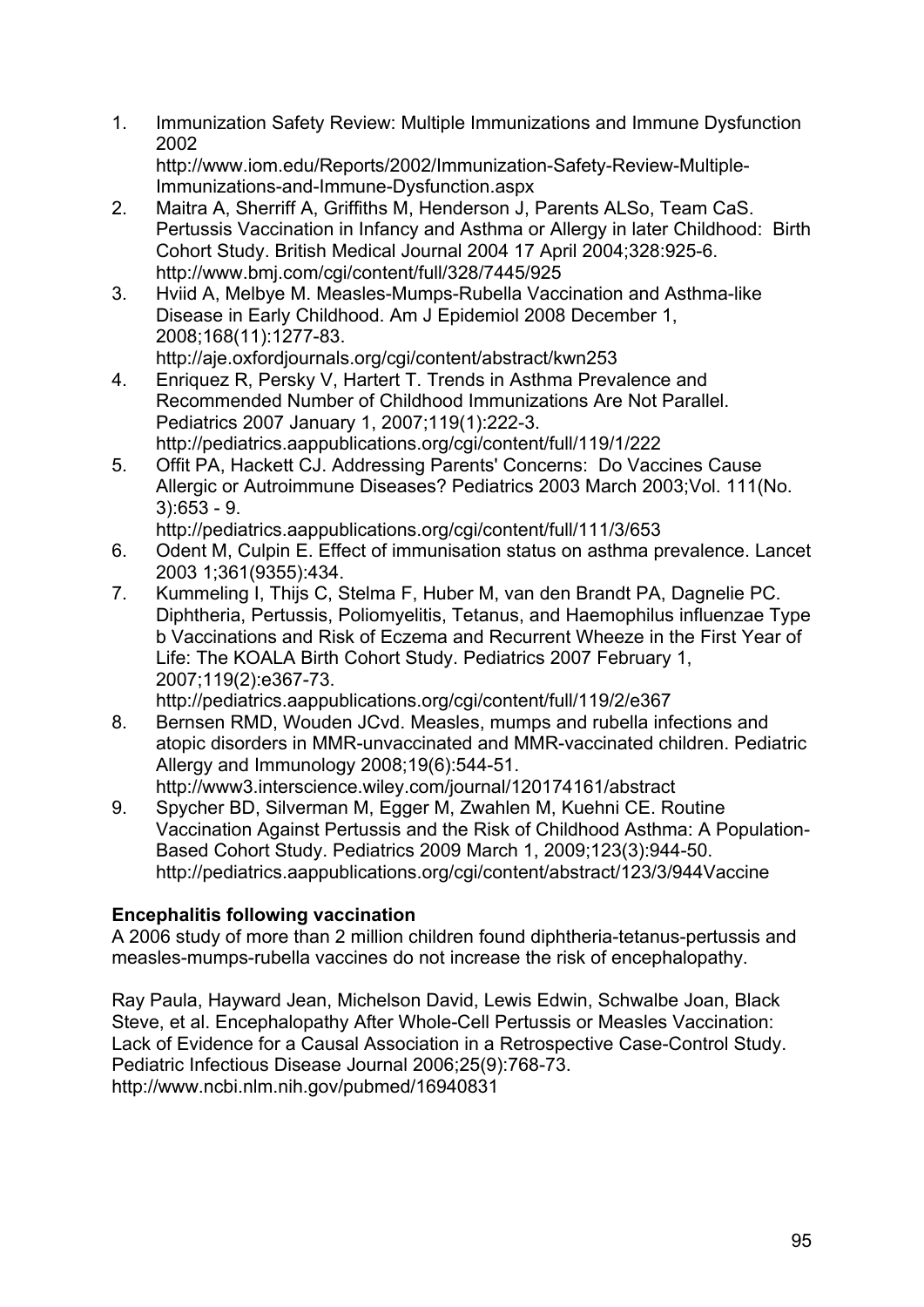# **Appendix 7 – The process for reviewing and changing the National Immunisation Schedule**

*The following has been extracted from information provided to the Health Select Committee on 4 June 2010.* 

The Schedule of publicly funded vaccines (National Immunisation Schedule) is reviewed every three years and may change as new, more effective vaccines become available for control of vaccine preventable diseases.

The Immunisation Technical Forum provides authoritative specialist clinical and technical advice to the Director-General of Health on vaccines and the government's immunisation programme (including vaccine effectiveness, safety and vaccine preventable disease control). The Forum includes expertise in paediatrics, delivery of immunisation services, microbiology, and infectious diseases. Any conflicts of interest are declared at meetings, so that if there are conflicts these can be managed.

The Ministry of Health considers the Forum's technical advice, together with available economic information. The Ministry then prioritises vaccines for funding.

Any amendment or replacement to the Schedule must have the Minister's approval, before it is legally valid and can be interpreted as the "National Immunisation Schedule" as defined in regulation 2 of the Health (Immunisation) Regulations 1995.

The outcome of the current review of the National Immunisation Schedule are expected in late 2010.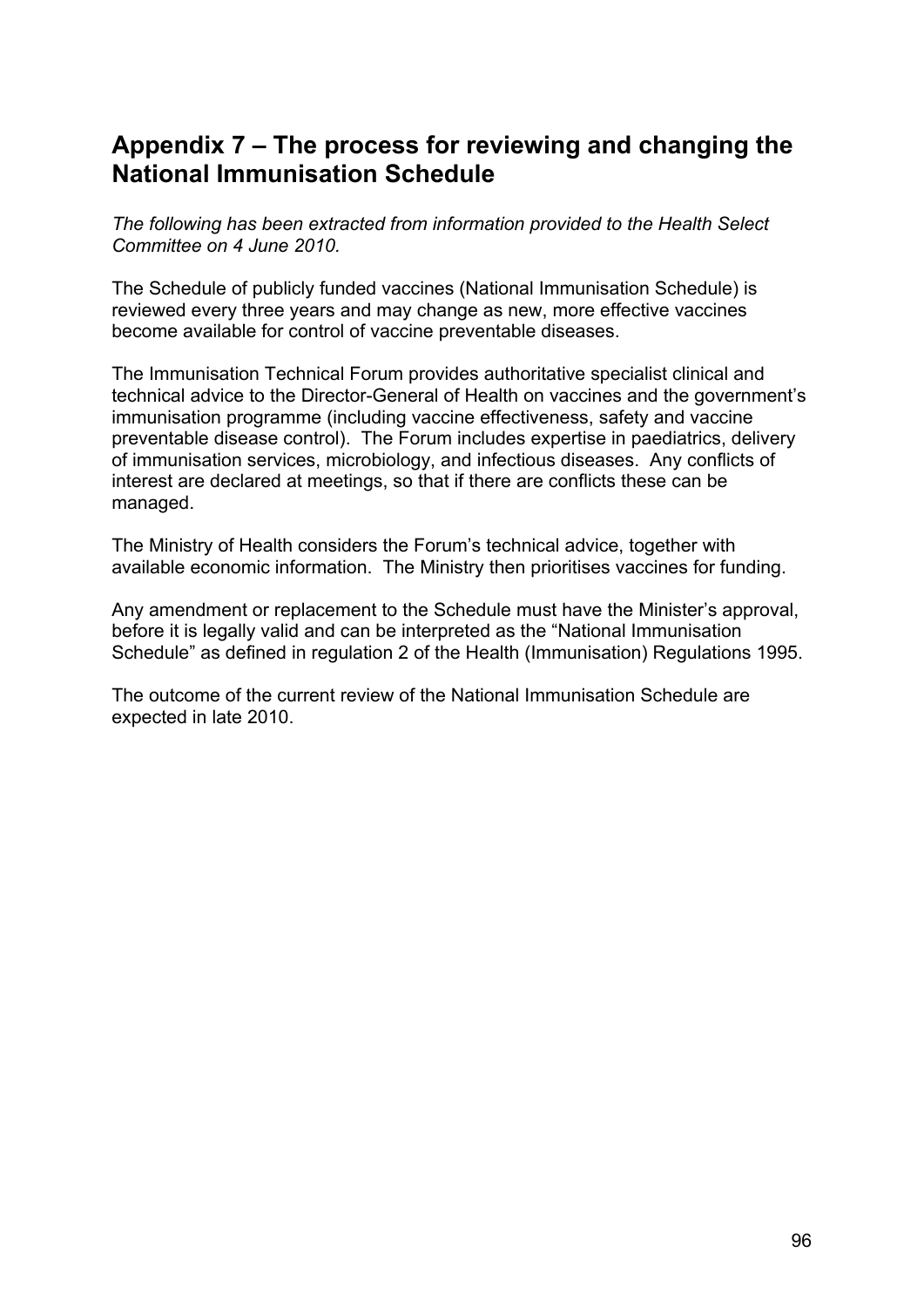## **Appendix 8 - Immunise Australia: Seven Point Plan and similar New Zealand initiatives**

*The following has been extracted from information provided to the Health Select Committee on 14 April 2010.* 

Immunise Australia's Seven Point Plan was launched in February 1997 and Australia's immunisation rates have significantly increased since then. The plan consisted of:

- incentives for parents
- incentives for doctors
- monitoring and evaluation of immunisation targets
- immunisation days
- measles eradication
- education and research
- school entry requirements.

The seven-point plan is described in more detail on the following pages, along with similar New Zealand initiatives, where applicable.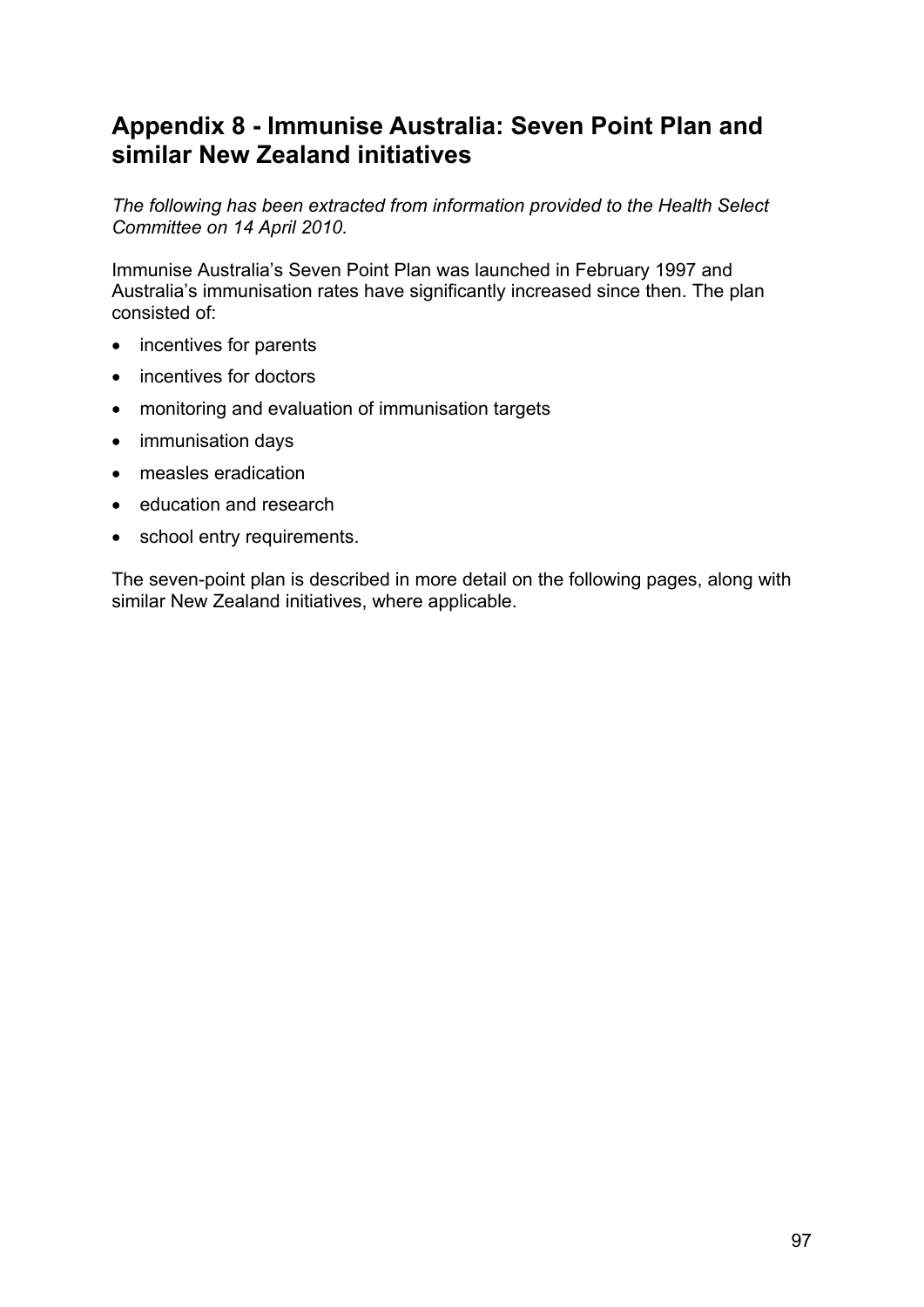| Incentives for parents (maternity and childcare benefits)<br>$\mathbf 1$ .                                                                                                                                                                             |                                                                                                                                               |  |  |  |
|--------------------------------------------------------------------------------------------------------------------------------------------------------------------------------------------------------------------------------------------------------|-----------------------------------------------------------------------------------------------------------------------------------------------|--|--|--|
| <b>Description</b>                                                                                                                                                                                                                                     | <b>New Zealand comment</b>                                                                                                                    |  |  |  |
| A bonus to parents for ensuring that their child's immunisation<br>coverage was up-to-date for age.                                                                                                                                                    | Not offered in New Zealand.                                                                                                                   |  |  |  |
| Now called the Maternity Immunisation Allowance – not income<br>tested.                                                                                                                                                                                |                                                                                                                                               |  |  |  |
| Two payments of AUD\$122.75 each – the first amount is paid for<br>children who meet the immunisation requirements between 18 and<br>24 months of age; the second for children who meet the<br>immunisation requirements between 4 and 5 years of age. |                                                                                                                                               |  |  |  |
| Parents can still receive the payment if they do not immunise their<br>child and meet certain exemption requirements.                                                                                                                                  |                                                                                                                                               |  |  |  |
| Childcare rebates – now called the Child Care Benefit – for children<br>who are fully immunised and attend an approved child care centre.                                                                                                              | Not offered in New Zealand. See section 7 'school entry<br>requirements' regarding attendance at childcare centres and<br>vaccination status. |  |  |  |
| Means tested – between 24 to 50 hours can be claimed for at<br>AUD\$3.60 per hour or AUD\$180 per week.                                                                                                                                                |                                                                                                                                               |  |  |  |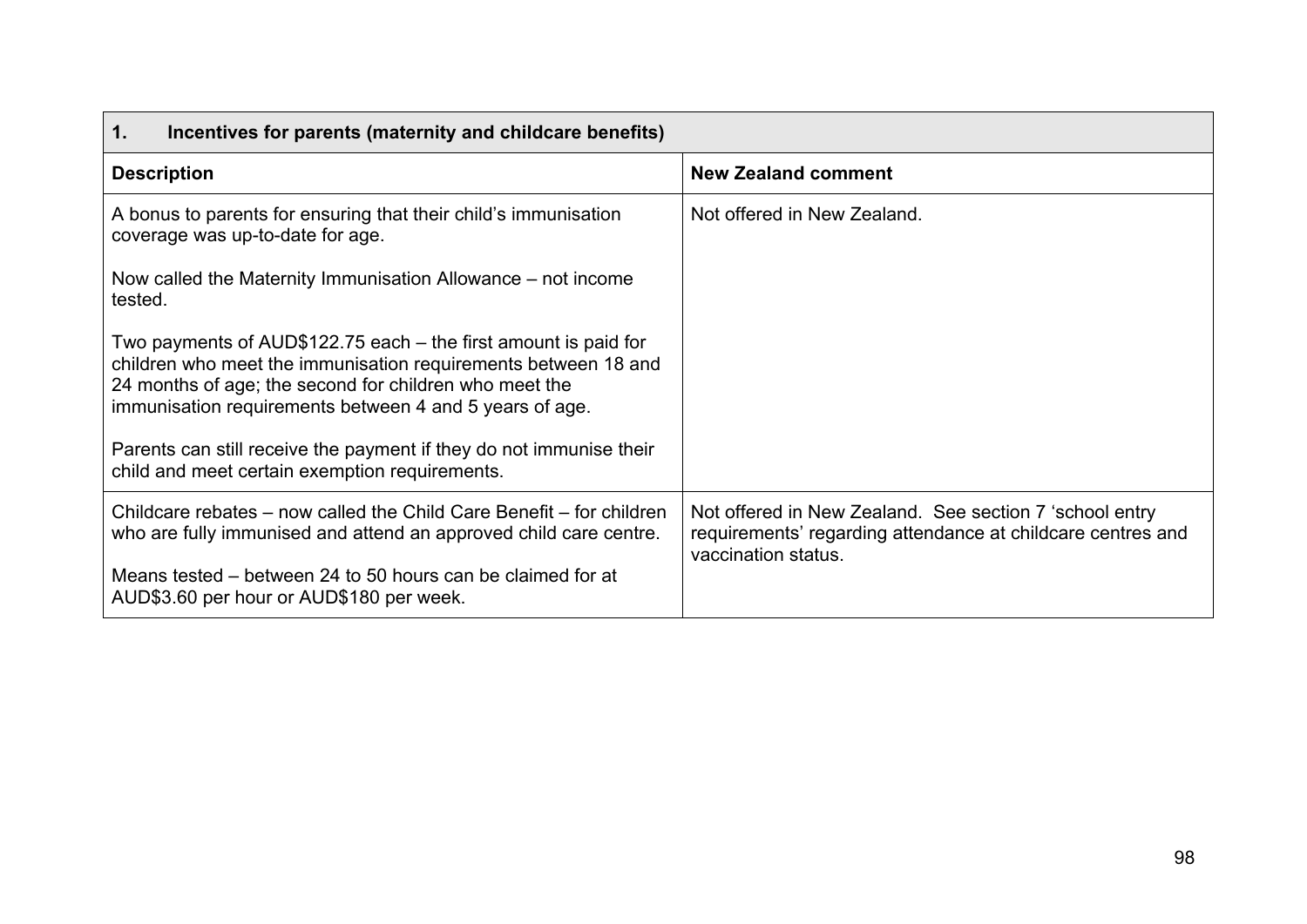| A bigger role for General Practitioners<br>2.                                                                                                                                                                                                                        |                                                                                                                                                                                                                                                                                                                                                                                                                                                                                                                                                                                                                                                                                                                                                                          |  |  |
|----------------------------------------------------------------------------------------------------------------------------------------------------------------------------------------------------------------------------------------------------------------------|--------------------------------------------------------------------------------------------------------------------------------------------------------------------------------------------------------------------------------------------------------------------------------------------------------------------------------------------------------------------------------------------------------------------------------------------------------------------------------------------------------------------------------------------------------------------------------------------------------------------------------------------------------------------------------------------------------------------------------------------------------------------------|--|--|
| <b>Description</b>                                                                                                                                                                                                                                                   | <b>New Zealand comment</b>                                                                                                                                                                                                                                                                                                                                                                                                                                                                                                                                                                                                                                                                                                                                               |  |  |
| Financial incentives for general practitioners who monitor, promote<br>and provide age appropriate immunisation services to children<br>under the age of seven years. This initiative continues, although it<br>has undergone some revisions since its introduction. | The Primary Health Organisation (PHO) Performance<br>Programme offers financial incentives to PHOs who improve<br>their performance on indicators against targets.<br>The programme aims to improve the health of enrolled<br>populations and reduce inequalities in health outcomes<br>through supporting clinical governance and rewarding quality<br>improvement within PHOs.<br>Immunisation is one of the clinical indicators - PHOs have<br>targets for children fully vaccinated by their second birthday<br>and influenza vaccinations in the over 65 population.<br>General practitioners are paid \$18.80 + GST per immunisation<br>event to cover the cost of storing and administering the<br>vaccine and any pre- or re-call costs incurred (eg for letters |  |  |
|                                                                                                                                                                                                                                                                      | and phone calls to the individual or their parent).                                                                                                                                                                                                                                                                                                                                                                                                                                                                                                                                                                                                                                                                                                                      |  |  |
| Divisions of General Practice also increased their involvement to<br>ensure GPs follow current immunisation protocols and that proper                                                                                                                                | No incentives for data entry onto the National Immunisation<br>Register.                                                                                                                                                                                                                                                                                                                                                                                                                                                                                                                                                                                                                                                                                                 |  |  |
| arrangements were in place locally for vaccine storage and for<br>sending data to the Australian Childhood Immunisation Register.<br>Australia's register is manual; providers must complete forms and<br>send them to the register.                                 | Primary Health Organisation Cold Chain Accreditation was<br>introduced in 2004 – introduction of primary care standards<br>and an accreditation process for maintaining the vaccine cold<br>chain. This included a one-off quality payment to go towards<br>the purchase of a vaccine refrigerator.                                                                                                                                                                                                                                                                                                                                                                                                                                                                      |  |  |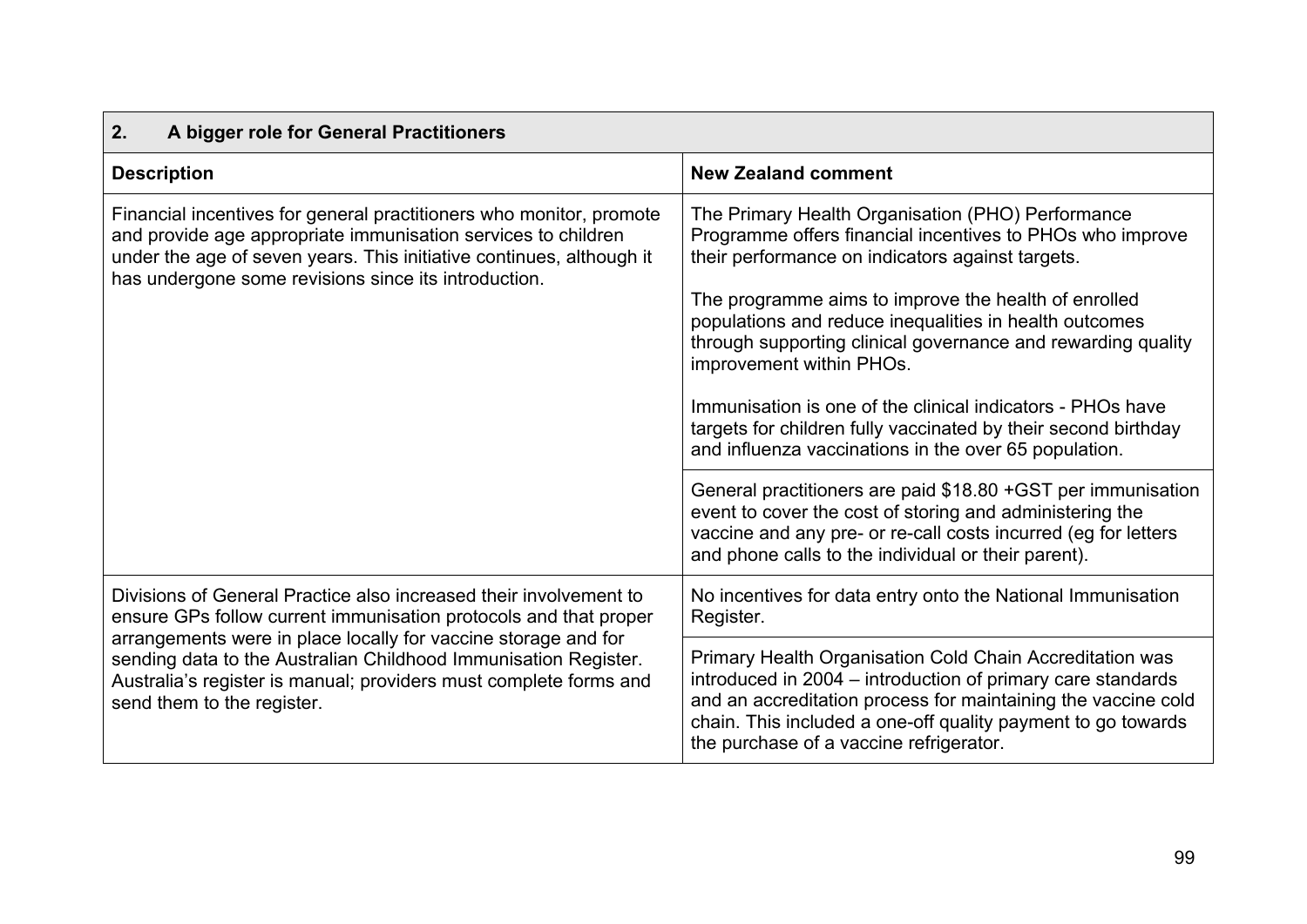| 3.<br>Monitoring and evaluation of immunisation targets                                                                                                                                  |                                                                                                                                                                                                                                                |  |
|------------------------------------------------------------------------------------------------------------------------------------------------------------------------------------------|------------------------------------------------------------------------------------------------------------------------------------------------------------------------------------------------------------------------------------------------|--|
| <b>Description</b>                                                                                                                                                                       | <b>New Zealand comment</b>                                                                                                                                                                                                                     |  |
| Data on immunisation rates from the Australian Childhood<br>Immunisation Register are published regularly.                                                                               | Immunisation coverage data from the National Immunisation<br>Register published quarterly by the Ministry of Health – on the<br>Ministry's website and in major newspapers (as part of the<br>Health Target reporting).                        |  |
| <b>Immunisation days</b><br>4.                                                                                                                                                           |                                                                                                                                                                                                                                                |  |
| <b>Description</b>                                                                                                                                                                       | <b>New Zealand comment</b>                                                                                                                                                                                                                     |  |
| The Commonwealth, together with the States and Territories piloted<br>a series of immunisation days to increase immunisation rates in<br>geographical areas of low immunisation in 1997. | No national days; there are local responses to outbreaks - eg<br>measles.                                                                                                                                                                      |  |
| <b>Measles eradication</b><br>5.                                                                                                                                                         |                                                                                                                                                                                                                                                |  |
| <b>Description</b>                                                                                                                                                                       | <b>New Zealand comment</b>                                                                                                                                                                                                                     |  |
| A one-off school based measles control campaign in 1998 which<br>offered measles-mumps-rubella vaccination to all primary school<br>aged children.                                       | A measles epidemic was predicted for 1997 so a measles-<br>mumps-rubella vaccination campaign was launched for all<br>children aged under 10 years.                                                                                            |  |
|                                                                                                                                                                                          | Measles outbreaks continue in New Zealand, as immunisation<br>coverage is too low to prevent them. Measles-mumps-rubella<br>vaccine is offered to children at 15 months and 4 years of age,<br>and is also free to adults aged under 40 years. |  |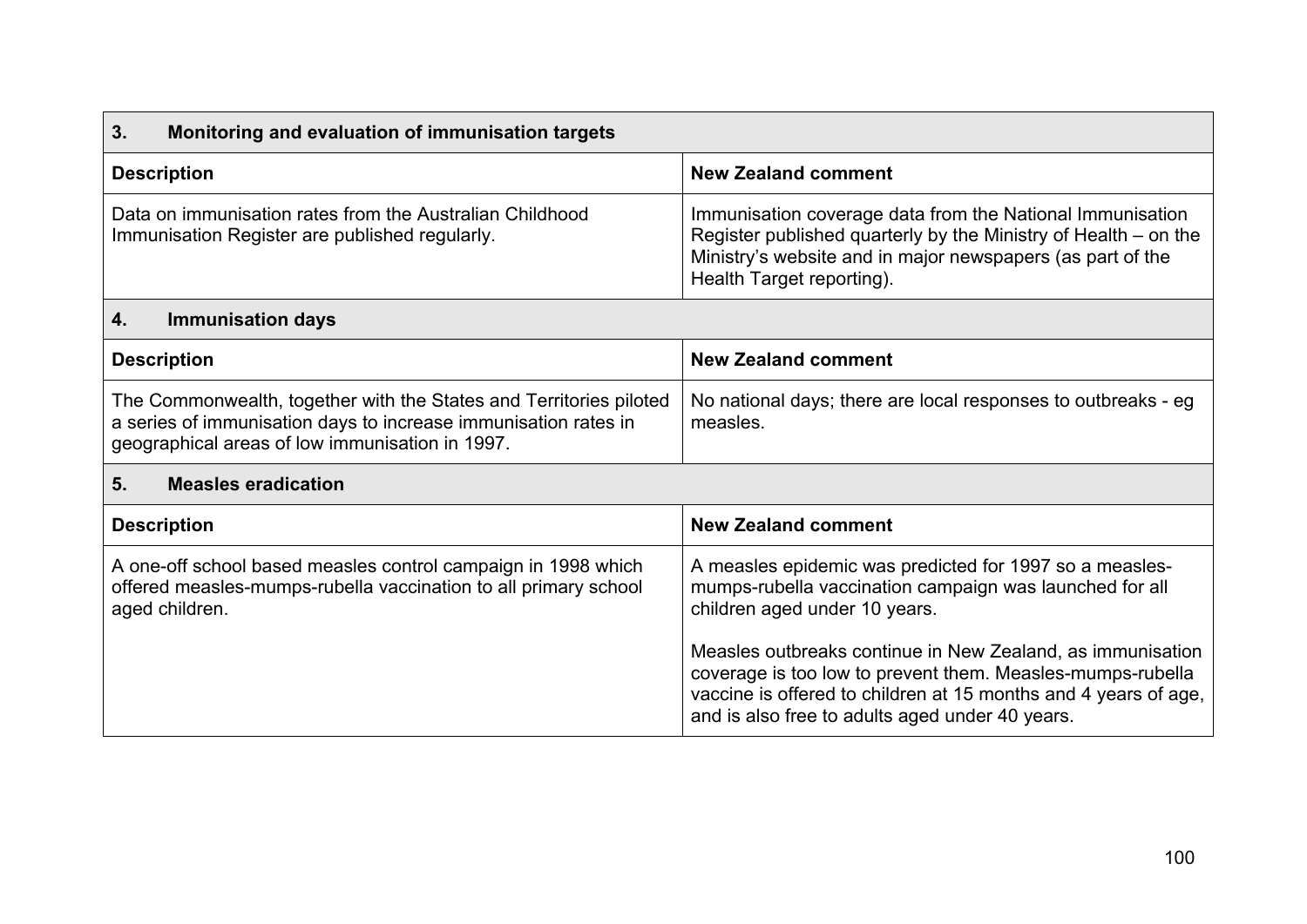#### **6. Education and research Description Comment 1 Constraining the Comment in the U.S. According to the U.S. According to According the U.S. According to According the U.S. According to According the U.S. According to According the U.S. According to** A major community education campaign was conducted in 1997, including television and magazines and a component targeting people from diverse cultural and linguistic backgrounds. The Ministry of Health produces vaccine and disease information for children, parent and caregivers as DVDs, print and electronic media. The human papillomavirus and influenza immunisation programmes also include television advertising. The Ministry produces the *Immunisation Handbook* for providers, containing information about the vaccines on the national immunisation schedule and the diseases they protect against. The Ministry funds vaccinator training for providers. Service provider strategy including distribution of a new edition of the *Australian Immunisation Handbook*, a regular column in *Australian Doctor*, a rural satellite broadcast program and a range of resource materials. Service providers continue to receive program information, resources and copies of the new edition of the Handbook as they are developed. The Immunisation Advisory Centre, under contract to the Ministry of Health, offers parent and provider information and education (via training courses, an 0800 phone line, webbased and print resources, and immunisation coordination and facilitation services). There is no direct New Zealand equivalent for Australia's National Centre for Immunisation Research and Surveillance. The Immunisation Advisory Centre does immunisation research, along with some universities and hospitals. The National Centre for Immunisation Research and Surveillance was established in 1997. The Centre coordinates and conducts research and analysis of epidemiological and sociological aspects of immunisation and vaccine preventable diseases and provides policy information and advice to inform future directions for the

national childhood immunisation programme. <br>Between December 2002 and December 2008 the Ministry of Health and the Health Research Council entered into a joint venture to fund immunisation research in New Zealand.